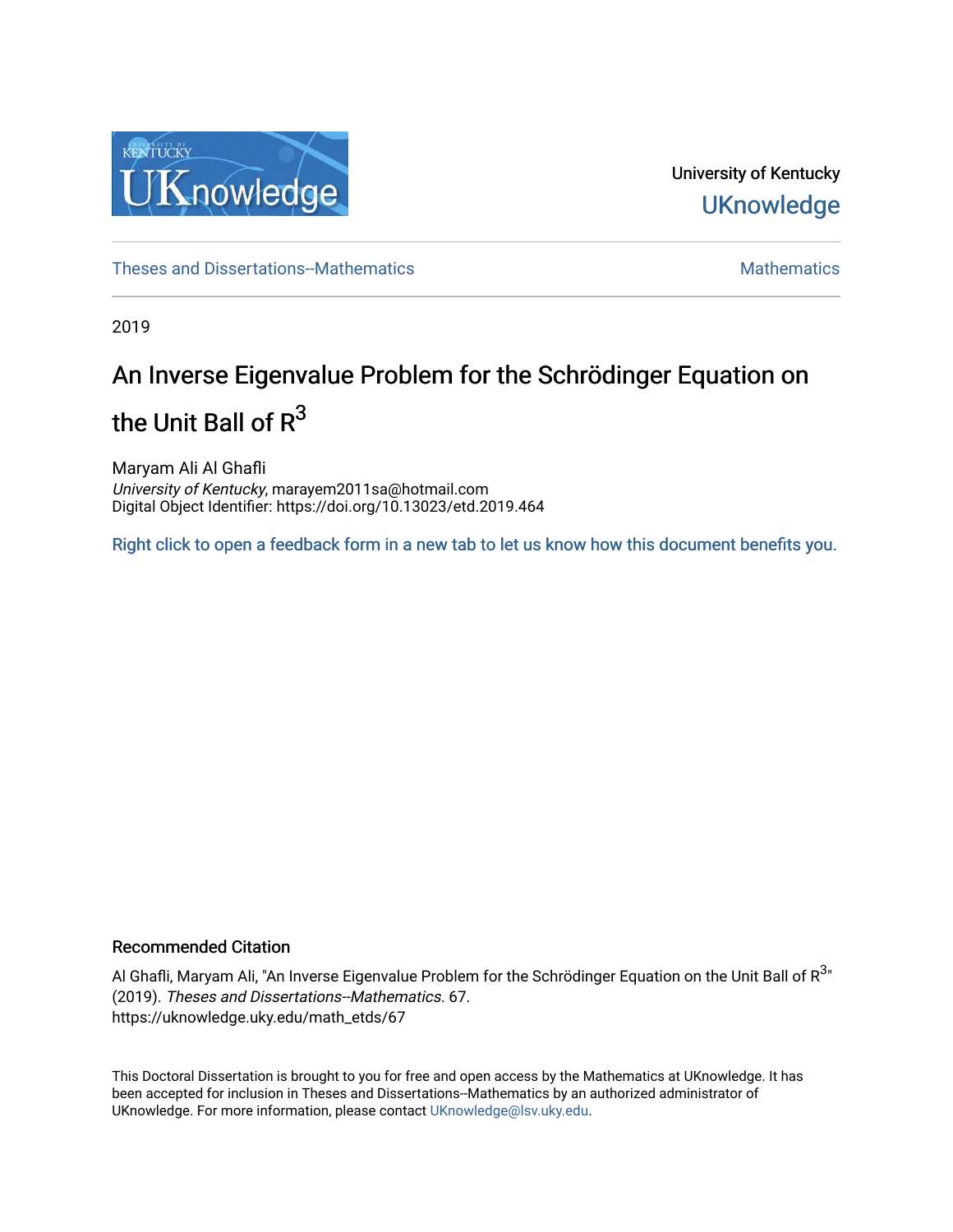# STUDENT AGREEMENT:

I represent that my thesis or dissertation and abstract are my original work. Proper attribution has been given to all outside sources. I understand that I am solely responsible for obtaining any needed copyright permissions. I have obtained needed written permission statement(s) from the owner(s) of each third-party copyrighted matter to be included in my work, allowing electronic distribution (if such use is not permitted by the fair use doctrine) which will be submitted to UKnowledge as Additional File.

I hereby grant to The University of Kentucky and its agents the irrevocable, non-exclusive, and royalty-free license to archive and make accessible my work in whole or in part in all forms of media, now or hereafter known. I agree that the document mentioned above may be made available immediately for worldwide access unless an embargo applies.

I retain all other ownership rights to the copyright of my work. I also retain the right to use in future works (such as articles or books) all or part of my work. I understand that I am free to register the copyright to my work.

# REVIEW, APPROVAL AND ACCEPTANCE

The document mentioned above has been reviewed and accepted by the student's advisor, on behalf of the advisory committee, and by the Director of Graduate Studies (DGS), on behalf of the program; we verify that this is the final, approved version of the student's thesis including all changes required by the advisory committee. The undersigned agree to abide by the statements above.

> Maryam Ali Al Ghafli, Student Dr. Peter Hislop, Major Professor Dr. Peter Hislop, Director of Graduate Studies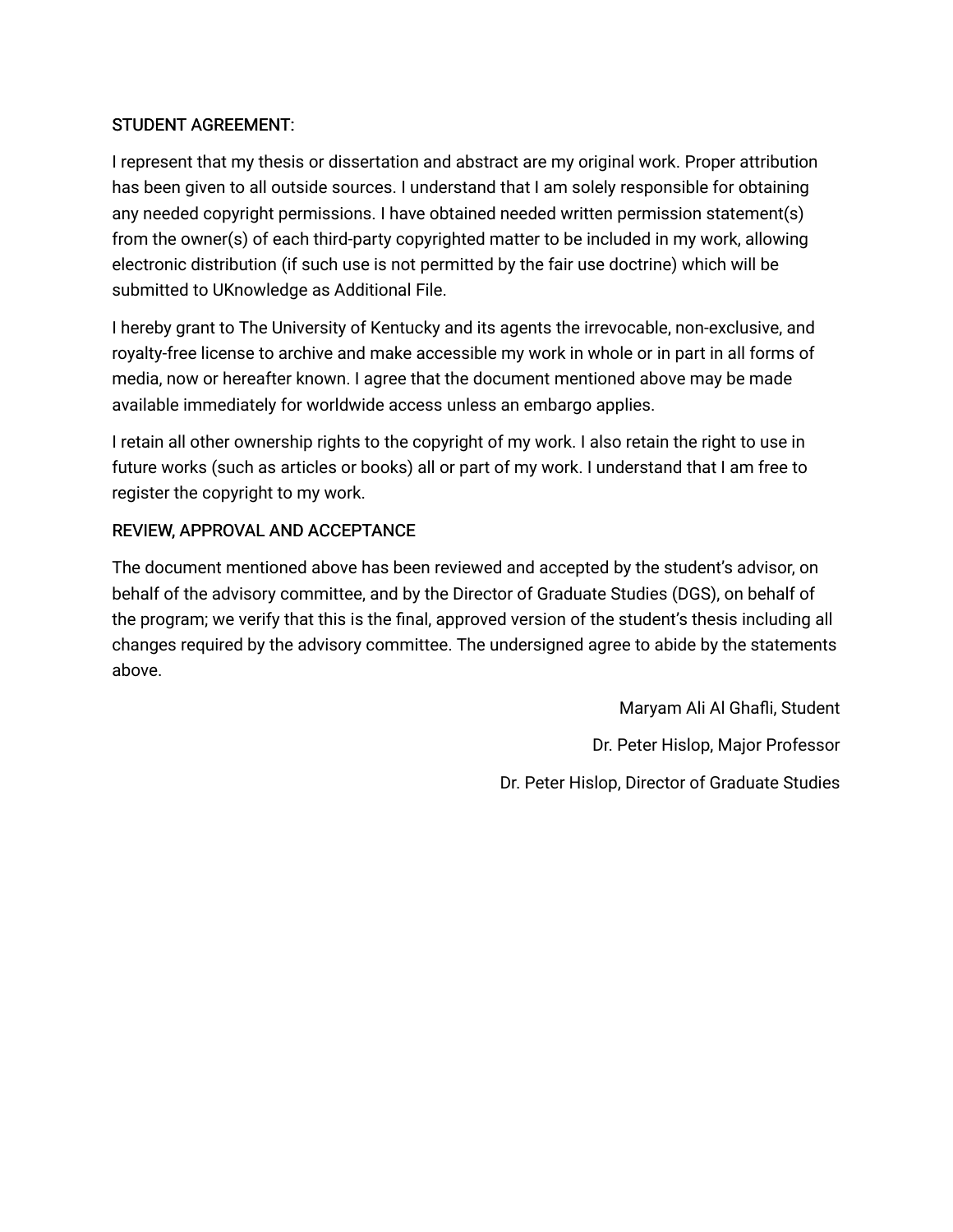An Inverse Eigenvalue Problem for the Schrödinger Equation on the Unit Ball of  $\mathbb{R}^3$ 

### DISSERTATION

A dissertation submitted in partial fulfillment of the requirements for the degree of Doctor of Philosophy in the College of Arts and Sciences at the University of Kentucky

> By Maryam Al Ghafli Lexington, Kentucky

Director: Dr. Peter Hislop, Professor of Mathematics Lexington, Kentucky

2019

 $\operatorname{Copyright}{}^{ \circledcirc}$ Maryam Al Ghafli $2019$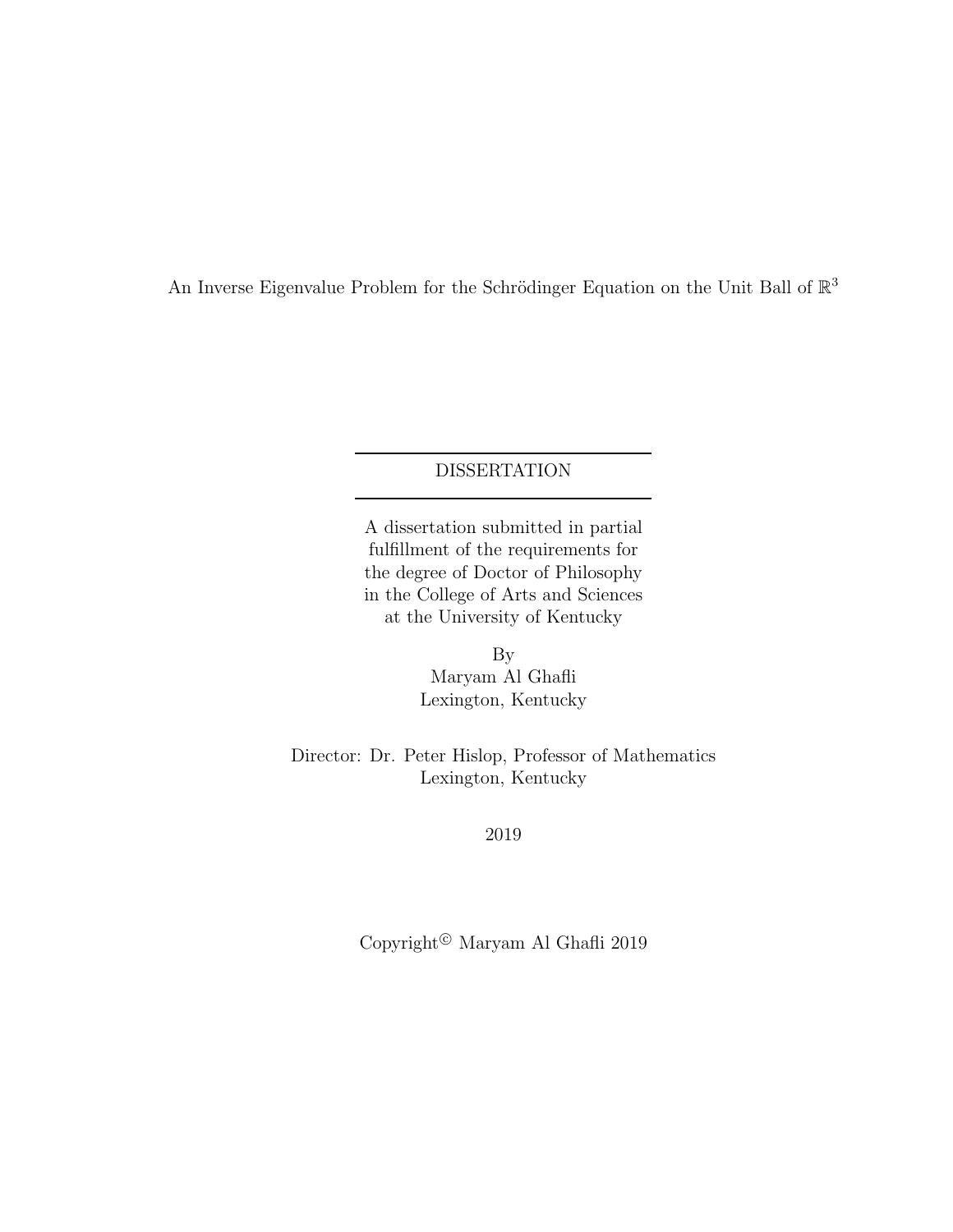#### ABSTRACT OF DISSERTATION

An Inverse Eigenvalue Problem for the Schrödinger Equation on the Unit Ball of  $\mathbb{R}^3$ 

The inverse eigenvalue problem for a given operator is to determine the coefficients by using knowledge of its eigenfunctions and eigenvalues. These are determined by the behavior of the solutions on the domain boundaries. In our problem, the Schrödinger operator acting on functions defined on the unit ball of  $\mathbb{R}^3$  has a radial potential taken from  $L^2_{\mathbb{R}}[0,1]$ . Hence the set of the eigenvalues of this problem is the union of the eigenvalues of infinitely many Sturm-Liouville operators on [0, 1] with the Dirichlet boundary conditions. Each Sturm-Liouville operator corresponds to an angular momentum  $l = 0, 1, 2, \ldots$  In this research we focus on the uniqueness property. This is, if two potentials  $p, q \in L^2_{\mathbb{R}}[0,1]$  have the same set of eigenvalues then  $p = q$ . An early result of Pöschel and Trubowitz is that the uniqueness of the potential holds when the potentials are restricted to the subspace of the even functions of  $L^2_{\mathbb{R}}[0,1]$  in the  $l=0$  case. Similarly when  $l=0$ , by using their method we proved that two potentials  $p, q \in L^2_{\mathbb{R}}[0,1]$  are equal if their even extension on  $[-1,1]$  have the same eigenvalues. Also we expect to prove the uniqueness if  $p$  and  $q$  have the same eigenvalues for finitely many l. For this idea we handle the problem by focusing on some geometric properties of the isospectral sets and trying to use these properties to prove the uniqueness of the radial potential by using finitely many of the angular momentum.

KEYWORDS: Schrödinger operator, potential, eigenvalue, eigenfunction, uniqueness, angular momentum

Author's signature: Maryam Al Ghafli

Date: December 18, 2019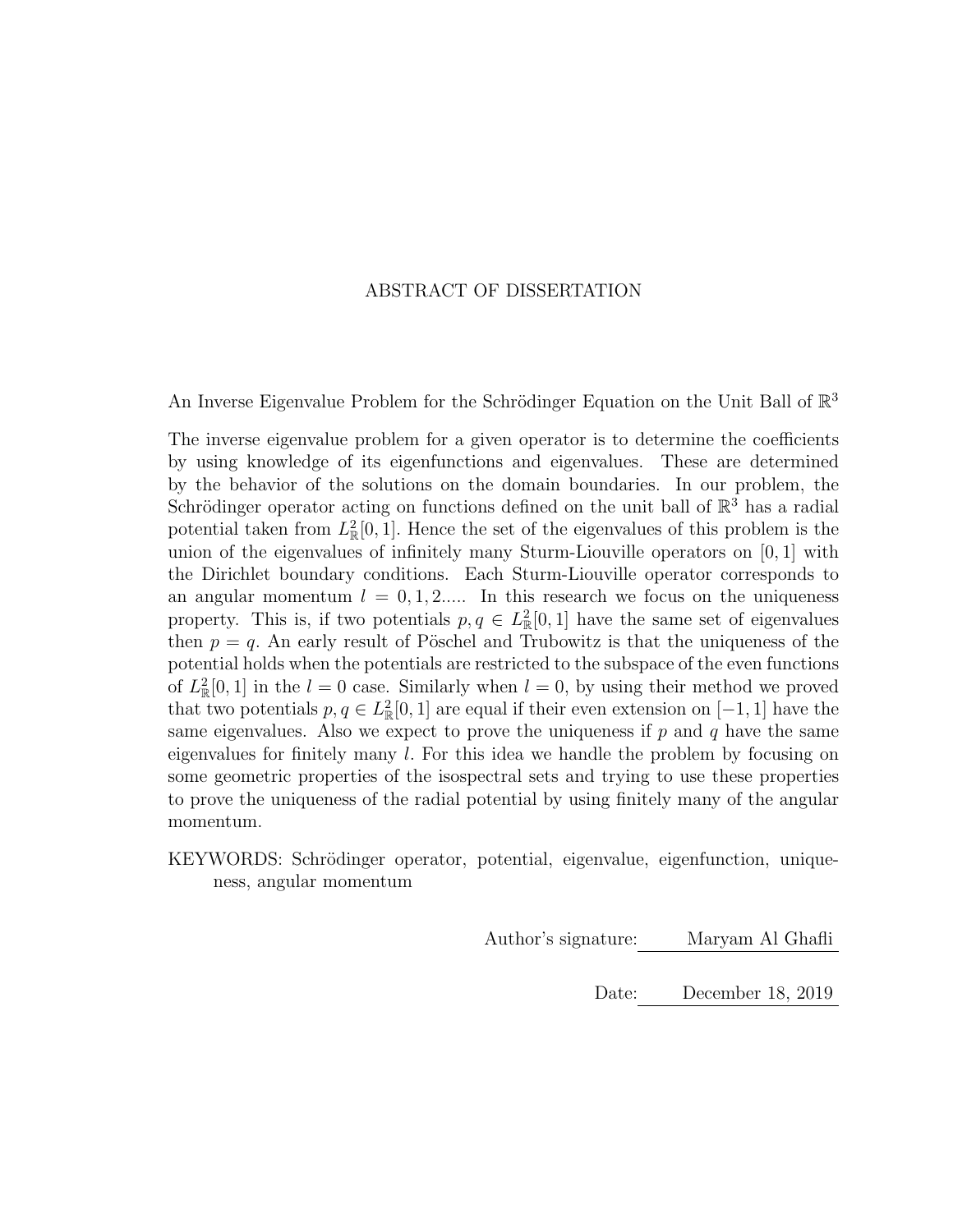An Inverse Eigenvalue Problem for the Schrödinger Equation on the Unit Ball of  $\mathbb{R}^3$ 

By Maryam Al Ghafli

Director of Dissertation: Dr. Peter Hislop

Director of Graduate Studies: <u>Dr. Peter Hislop</u>

Date: December 18, 2019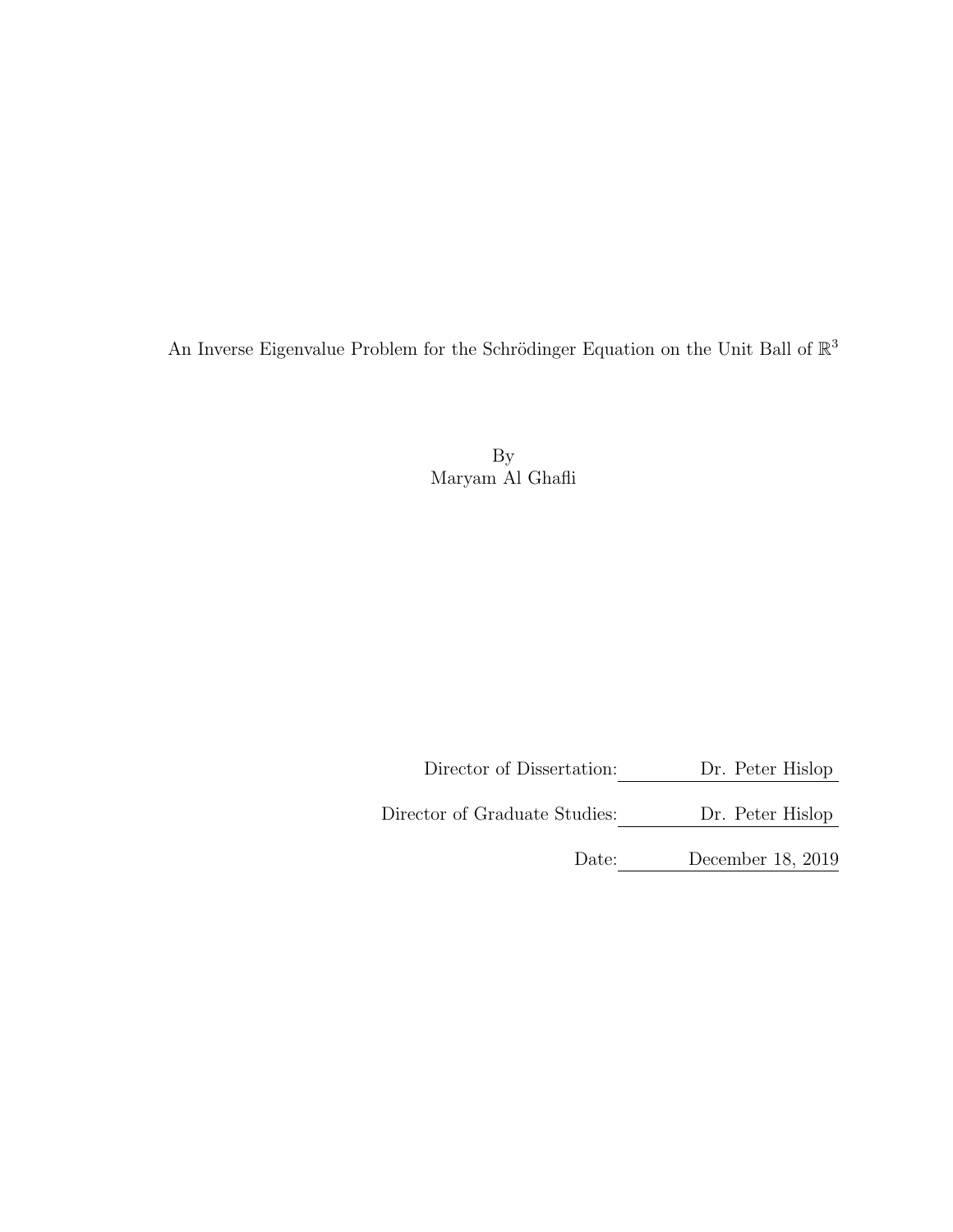Dedicated to my parents, Ali and Jamilah Al-Ghafli and my husband Mahdi  $\operatorname{Al-Ghaffi}.$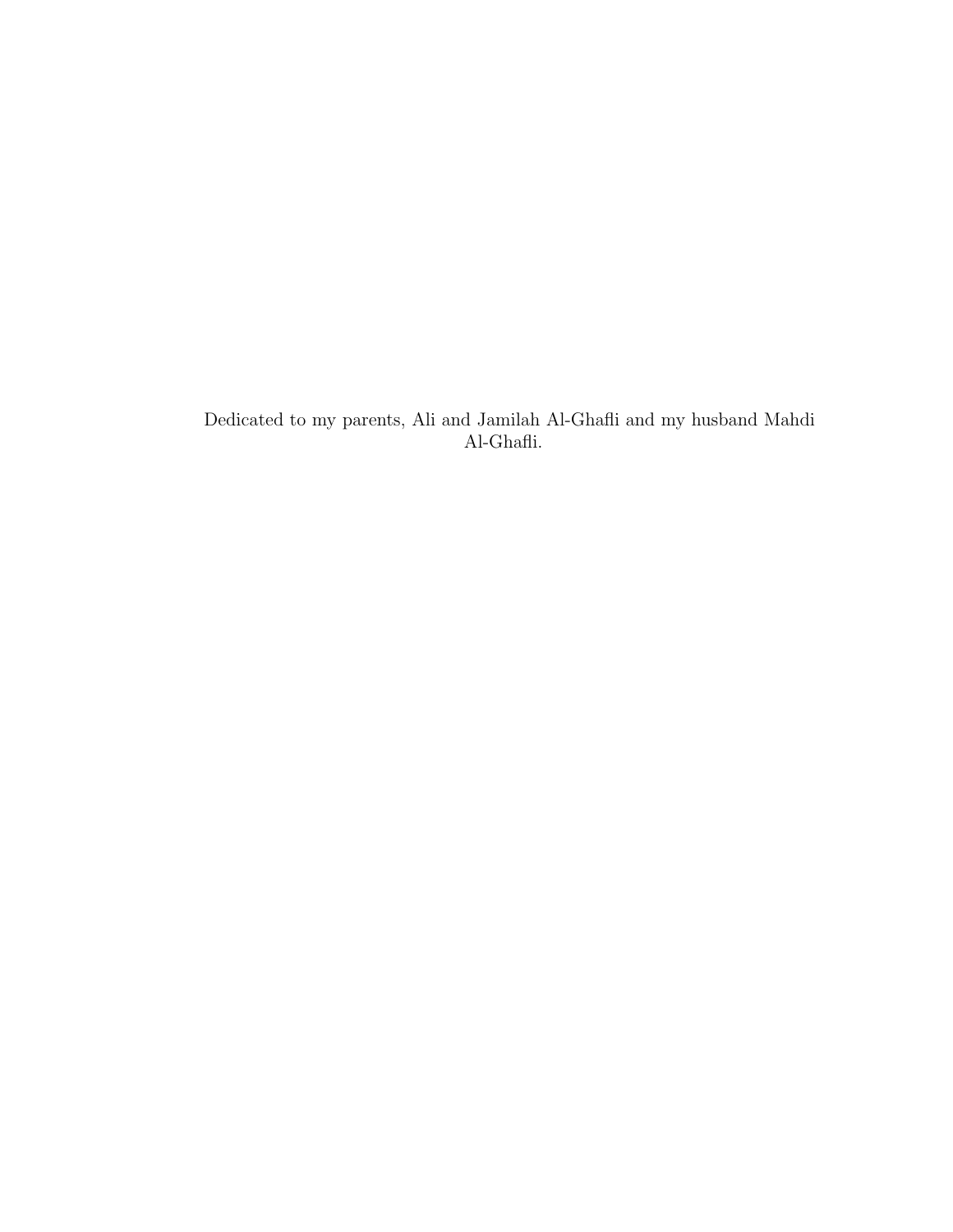#### ACKNOWLEDGMENTS

<span id="page-6-0"></span>I am grateful to many people who contributed to the accomplishment of my thesis. Firs of all, I would like to thank my advisor Dr. Peter Hislop for his support, time, help and encouragement to pursue this work. His instructions to me during my work in this project developed my research skills and critical thinking. I am grateful for the opportunity to work with him.

Also I would like to thank my thesis committee members, Dr. Russell Brown, Dr. Mihai Tohaneanu, Dr. Susan Gardner and Dr. Xiangrong Yin, for their useful comments which helped me to improve my work. Thanks for Dr. Peter Perry for giving me the chance to be part of the mathematics department at University of Kentucky. Thank you to all my colleagues at the mathematics department. They were always ready to provide me with their assistant. Special thanks to Dr. Hislop' students: Sam Herschenfeld, Benjamin Brodie, Robert G. Wolf and Joseph B. Lindgren.

Finally I am so grateful for all my family, friends and colleagues who believe in me. In particular, my husband Mahdi Al-Ghafli, my uncle Abdulhadi Al-Ghafli, my siblings Ahmad and Sawsan Al-Ghafli, my cousins Iqbal and Fatimah Al-Ghafli and Zainab Al-Shaks, my friend Najla Albishi, my mother's friend Laila Al-Abdulmohsen and finally my best friend Aidah Aljuran.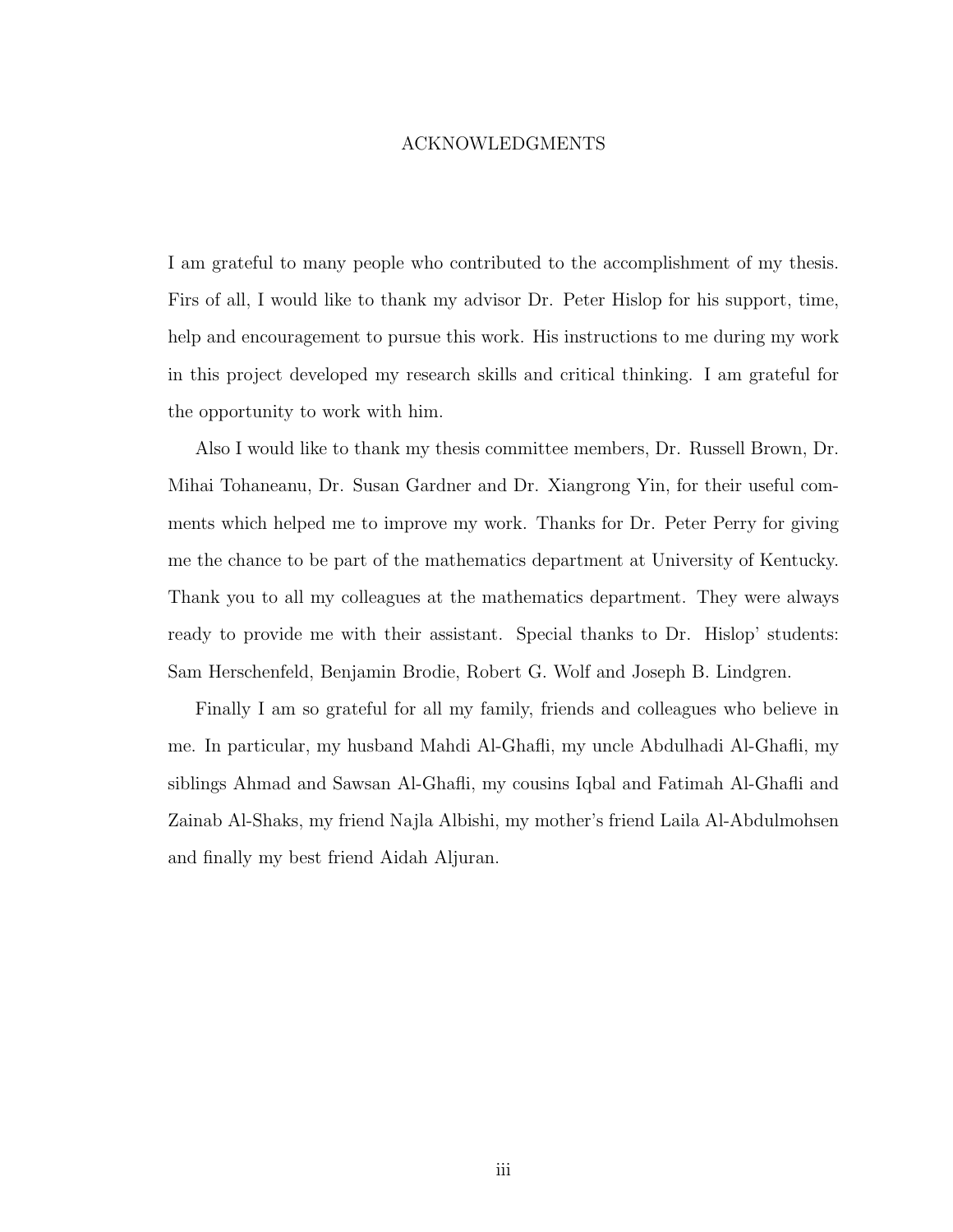# TABLE OF CONTENTS

|           |                                                                                                                                      | iii                          |
|-----------|--------------------------------------------------------------------------------------------------------------------------------------|------------------------------|
| $1.1\,$   | Chapter 1 Background: An Overview of The Direct Eigenvalue Problem                                                                   | $\mathbf{1}$<br>$\mathbf{1}$ |
| 1.2       | Solutions of The Direct Problem and Their Properties<br>Solutions of the Sturm-Liouville Operator Corresponding to $l \geq$<br>1.2.1 | $\mathbf 5$                  |
|           | Solutions of the Sturm-Liouville Operator Corresponding to $l = 0$<br>1.2.2                                                          | $6\phantom{.}6$<br>9         |
| 1.3       |                                                                                                                                      | 11                           |
| Chapter 2 | Uniqueness of the Potential of the Extended Domain                                                                                   | 13                           |
| 2.1       |                                                                                                                                      | 13                           |
| 2.2       | Eigenfunctions of the Extended Problem                                                                                               | 15                           |
| 2.3       |                                                                                                                                      | 17                           |
| 2.4       |                                                                                                                                      | 22                           |
| 2.5       | Second Method to Prove the Uniqueness of the potential                                                                               | 26                           |
|           | Chapter 3 Dimension of the Intersection of Tangent Spaces                                                                            | 27                           |
| 3.1       | An Overview of the Isospectral Set of a Potential $p \in L^2_{\mathbb{R}}[0,1]$                                                      | 27                           |
| 3.2       | Some Important Operators and Their Properties                                                                                        | 28                           |
| 3.3       | A Proof of the Main Theorem (Dimension of the Intersection of Two<br>Tangent Spaces)                                                 | 31                           |
|           | Chapter 4 Some Geometric Properties of the Isospectral Set                                                                           | 42                           |
| 4.1       |                                                                                                                                      | 42                           |
| 4.2       | Overview of Some Important Properties of the Isospectral Set of Po-                                                                  |                              |
|           |                                                                                                                                      | 42                           |
| 4.3       | Uniqueness of the Potential by Using a Finite Number of Angular                                                                      | 48                           |
|           |                                                                                                                                      |                              |
|           |                                                                                                                                      | 50                           |
| 5.1       | Results Related to Each Angular Momentum                                                                                             | 51                           |
|           | Conjecture for the Case $l_1 = 0$ and $l_2 = 1$<br>5.1.1                                                                             | 53                           |
|           | Conjecture for the Case $l_1 > 0$ and $l_2 = l_1 + 1$<br>5.1.2                                                                       | 56                           |
|           |                                                                                                                                      | 56                           |
| A1        |                                                                                                                                      | 57                           |
|           | Series Forms of Spherical Bessel functions<br>A1.1                                                                                   | 57                           |
|           | Trigonometric Polynomial Forms of Spherical Bessel functions<br>A1.2                                                                 | 57                           |
|           | Upper Bound of Spherical Bessel Functions<br>A1.3                                                                                    | 58                           |
| A2        |                                                                                                                                      | 61                           |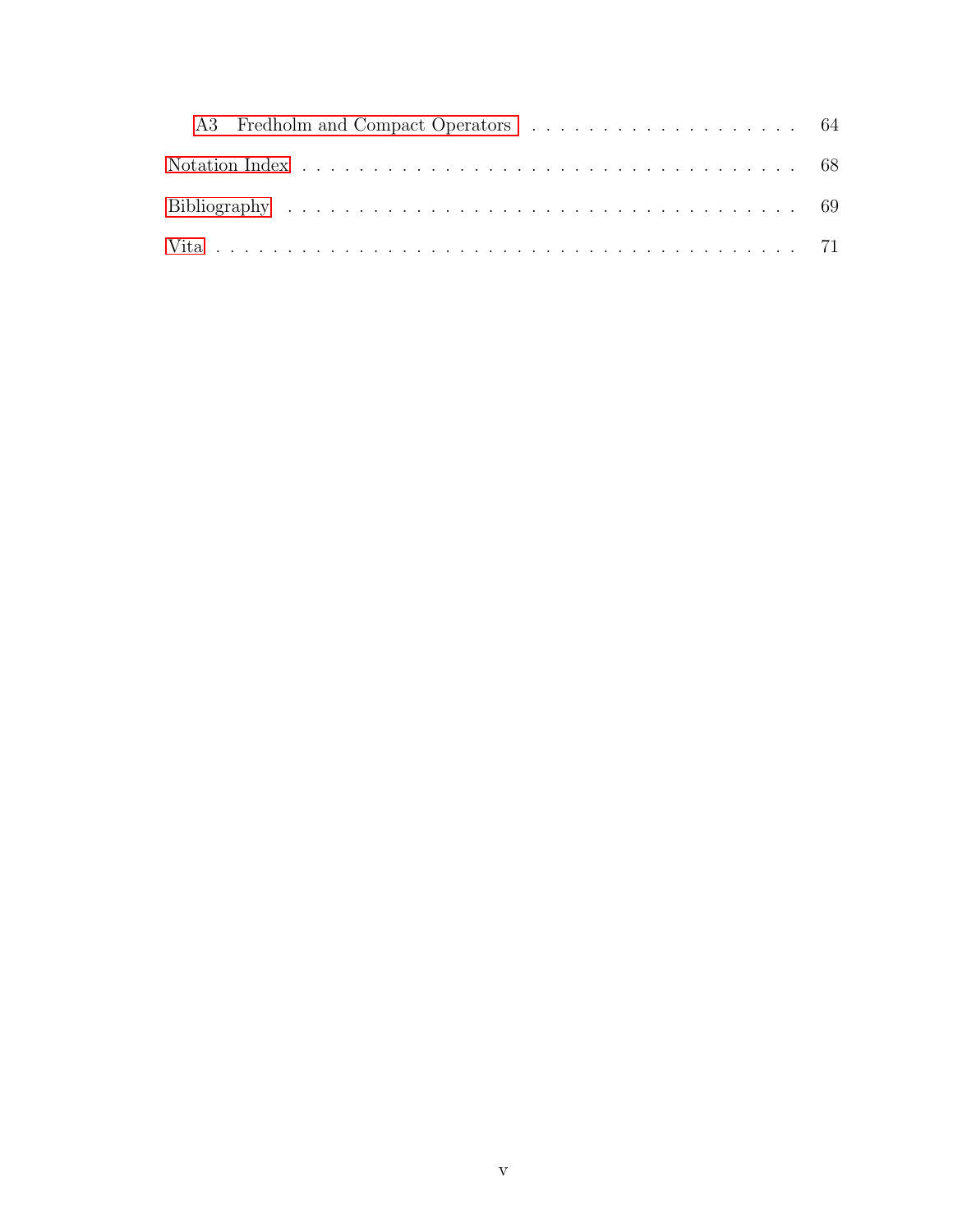#### <span id="page-9-0"></span>Chapter 1 Background: An Overview of The Direct Eigenvalue Problem

#### <span id="page-9-1"></span>1.1 Introduction

In this dissertation we are interested to work in the field of inverse problem. Usually in the direct problem we have a system of equation and boundary conditions. The equation describes an physical phenomena appearing in some experiment. The equation coefficients which present some media properties of that experiment are well known. And the boundary conditions give an idea about the initial state of the particles in that phenomena. In these problem we try to find the exact solutions of the system and their properties like uniqueness and existences either locally or globally. In the inverse problem the system contains an equation with unknown coefficients and boundary conditions. We assume that we know the solutions of this system and our task is to discover the coefficients of the equation.

Specifically, we work on the inverse eigenvalue problem related to the Schrödinger equation. We have data including the solutions of the Schrödinger equation, which are called wave functions, Dirichlet boundary conditions, and the Dirichlet eigenvalues of this quantum system. Our goal is to discover the coefficient of this equation which is a radial potential. Hence we begin by setting

$$
H_q = -\Delta + q(|X|),
$$

<span id="page-9-2"></span>for the Schrödinger operator where q is a radial potential taken from  $L^2_{\mathbb{R}}[0,1]$  and  $\Delta$ is the Laplacian operator on three dimension.  $H_q$  acts on functions defined on the unit ball of  $\mathbb{R}^3$ . The main eigenvalue problem in this paper contains the following equation

$$
H_q \psi(X) = \lambda \psi(X), \qquad |X| \le 1, \quad \lambda \in \mathbb{C} \tag{1.1}
$$

with the Dirichlet boundary condition

<span id="page-9-3"></span>
$$
\psi(X) = 0, \qquad |X| = 1. \tag{1.2}
$$

All the complex numbers  $\lambda$  when the boundary value problem [\(1.1\)](#page-9-2) and [\(1.2\)](#page-9-3) can be solved are called eigenvalues of q which we will denote by  $\sigma(H_q)$ . The corresponding nontrivial solutions are called eigenfunctions of q for  $\lambda$ . We will see later that the set of the eigenvalues  $\sigma(H_q)$  is the union of the eigenvalues of infinitely many Sturm-Liouville operators on the unit interval [0, 1] with the Dirichlet boundary conditions. Each Sturm-Liouville operator

$$
H_q^l = -\frac{d^2}{dx^2} + q + \frac{l(l+1)}{x^2}
$$

corresponds to an angular momentum  $l = 0, 1, 2, \dots$ . So by denoting  $\sigma(H_q^l)$  to the eigenvalues of the operator  $H_q^l$ , we have  $\sigma(H_q) = \bigcup$  $_{l\geq0}$  $\sigma(H_q^l)$ .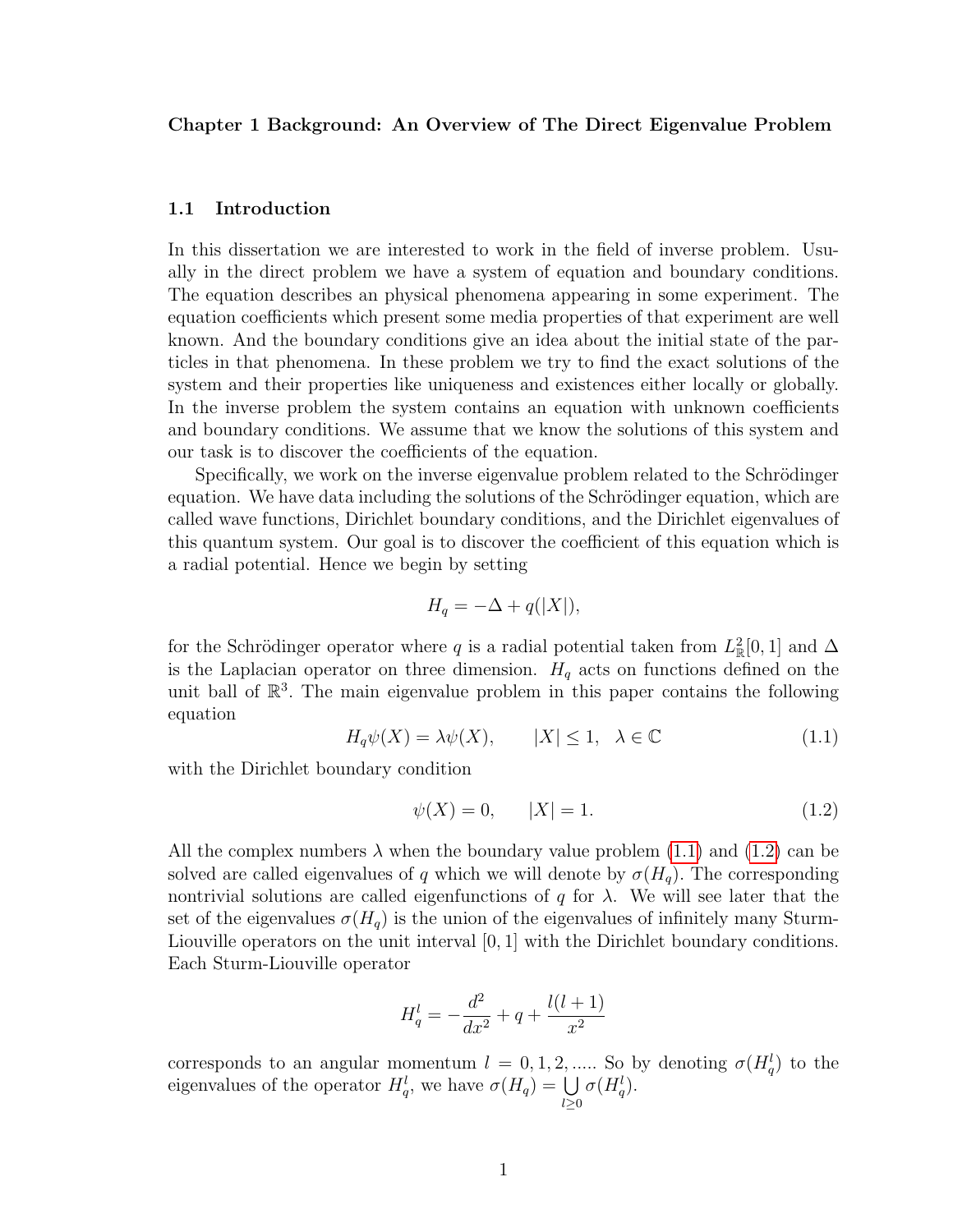The main interesting question concerns about the uniqueness of the potential: if two potentials  $p, q \in L^2_{\mathbb{R}}[0,1]$  have the same set of eigenvalues, that is  $\sigma(H_p) = \sigma(H_q)$ , then  $p = q$ . Notice that if for a fixed angular momenta l we have  $\sigma(H_p^l) = \sigma(H_q^l)$ implies  $p = q$ , then  $\sigma(H_p) = \sigma(H_q)$  implies  $p = q$ . For that, many works focused on discovering the uniqueness and construction of the potentials by using the spectral data related to a single angular momenta l or finitely many angular momentum  $l_1, l_2, ..., l_n$ . Some of the research gave a description of the isospectral sets and their tangent spaces.

Begin with the zero angular momenta, in 1929, Ambartsumyan [\[12,](#page-77-1) Page 163] considered the following problem on the interval [0, 1],

<span id="page-10-1"></span><span id="page-10-0"></span>
$$
H_q^0 \psi(x) = \lambda \psi(x) \quad x \in (0, 1)
$$
\n
$$
(1.3)
$$

with Neumann boundary conditions

$$
\psi'(0, \lambda, q) = 0, \quad \psi'(1, \lambda, q) = 0 \tag{1.4}
$$

When  $q = 0$ , the eigenvalues set of of this problem is  $\{(\frac{n\pi}{2})\}$  $(\frac{n\pi}{2})^2\}_{n\geq 0}$ . He showed the following result,

**Theorem 1.1.1.** (Ambartsumyan's Theorem) For  $q \in L^2_{\mathbb{R}}[0,1]$ , if the eigenvalues of the problem [\(1.3\)](#page-10-0), [\(1.4\)](#page-10-1) are  $\lambda_n = \left(\frac{n\pi}{2}\right)^2$ ,  $n \geq 0$ , then  $q = 0$  almost every where on  $(0, 1).$ 

The proof of this result can be found in [\[12\]](#page-77-1). Then in 1945, Borg in [\[13\]](#page-77-2) found that the one set of the eigenvalues associated with a given boundary conditions is not enough data to determine the uniqueness of the potential. Hence in one method, He showed that adding another set of eigenvalues associated with second boundary conditions proves the uniqueness of the potential. So he consider  $\{\lambda_n\}_{n\geq 0}$  to be the eigenvalues for [\(1.3\)](#page-10-0) with the boundary conditions,

$$
\psi'(0) + a_1 \psi(0) = 0, \quad \psi'(1) + b\psi(1) = 0,
$$

and  $\{\mu_n\}_{n\geq 0}$  to be the eigenvalues for  $(1.3)$  with the boundary conditions,

$$
\psi'(0) + a_2 \psi(0) = 0, \quad \psi'(1) + b\psi(1) = 0
$$

where  $a_1 \neq a_2, a_3$  are real numbers. Then he showed that the two sets  $\{\lambda_n\}_{n\geq 0}$  and  $\{\mu_n\}_{n\geq 0}$  are uniquely determine  $a_1, a_2, b$  and q. In 1949, Levinson [\[18\]](#page-78-0) proved the same result with different method. By another method, Borg considered [\(1.3\)](#page-10-0) with the following initial condition

<span id="page-10-2"></span>
$$
\psi(0, \lambda, q) = 0, \quad \psi'(0, \lambda, q) = 0 \tag{1.5}
$$

Beside to the eigenvalues  $\{\lambda_n(q)\}_{n\geq 0}$  which is determined by  $\psi(1,\lambda_n) = 0$ , he defined additional spectral data consisting norming constants  $c_n$  which are given by

$$
c_n(q) = \int_0^1 \psi^2(x, \lambda_n(q), q) dx.
$$

where  $\psi(x, \lambda_n(q), q)$  is the  $n^{th}$  eigenfunction for  $\lambda_n(q)$ . For problem [\(1.3\)](#page-10-0) and [\(1.5\)](#page-10-2), he proved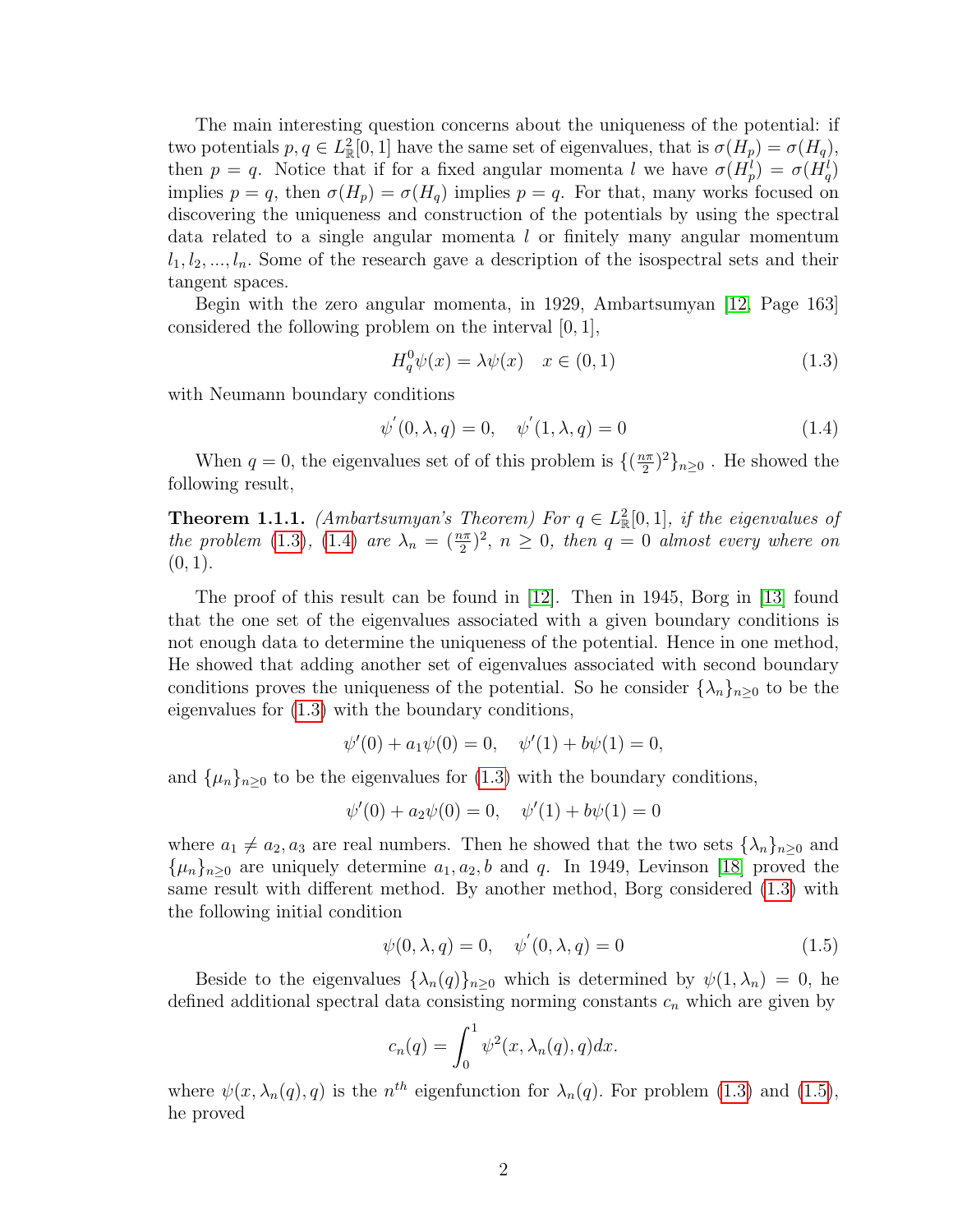<span id="page-11-0"></span>**Theorem 1.1.2.** Suppose that  $q, p \in L^{\infty}_{\mathbb{R}}(0,1)$ , for all  $n, \lambda_n(q) = \lambda_n(p)$  and  $c_n(q) =$  $c_n(p)$  then  $q = p$ .

Also Pöschel and Trubowitz [\[1\]](#page-77-3) worked on the direct and inverse eigenvalue problems of the operator  $H_q^0$  on the interval [0, 1]. In the direct problem, they provided good estimates of the eigenfunctions and eigenvalues of the following Dirichlet problem

$$
H_q^0 \psi(x) = \lambda \psi(x) \qquad x \in (0, 1)
$$

and

$$
\psi(0, \lambda, q) = 0 \quad \text{and} \quad \psi(1, \lambda, q) = 0.
$$

The basic estimate of the  $n^{th}$  eigenvalue  $\lambda_{0,n}(q)$  is given by

$$
\lambda_{0,n}(q) = n^2 \pi^2 + [q] + \widetilde{\lambda}_{0,n}(q),
$$

where  $[q] = \int_0^1$  $q(x)dx$  and  $\{\lambda_{0,n}(q)\}_{n\geq 1} \in l^2$ . The estimate of the  $n^{th}$  normalized eigenfunction is given by

$$
g_n(x,q) = \frac{\psi(x, \lambda_{0,n}(q), q)}{\|\psi(., \lambda_{0,n}(q), q)\|}
$$

$$
= \sqrt{2} \sin(\pi nx) + O(\frac{1}{n}).
$$

In case the potential q is even with respect to  $x=\frac{1}{2}$  $\frac{1}{2}$ , that is,  $q(x) = q(1-x)$ . They proved that  $g_n(x,q) = (-1)^{n+1}g_n(1-x,q)$ . By using this property of  $g_n$ , they started their work on the inverse problem of the operator  $H_q^0$  by proving the following theorem,

<span id="page-11-2"></span>**Theorem 1.1.3.** For  $p, q \in \mathcal{E} = \{q \in L^2_{\mathbb{R}}[0,1] : q(x) = q(1-x)\}\$ , suppose  $\lambda_{0,n}(p) =$  $\lambda_{0,n}(q)$  for all  $n \geq 1$  then  $p = q$ .

To prove their result, they considered the map  $\lambda$  from  $L^2_{\mathbb{R}}[0,1]$  to  $\mathbb{R} \times l^2$  such that  $\lambda(q) = ([q], {\lambda_{0,n}(q)}_{n>1}).$  They proved that this map is one to one if its domain is restricted to  $\mathcal{E}$ . The additional data in Theorem [1.1.2](#page-11-0) was a good motivation to prove that map is one to one in the whole space by seeking another equivalent data to be added to the set of the eigenvalues. Thus they introduced a sequence of norming constants related to the terminal velocities of the eigenfunctions. These constants are defined by

$$
\kappa_{0,n}(q) = \log |\psi'(1, \lambda_{0,n}(q), q)| \qquad n \ge 1,
$$

where  $\psi'(x, \lambda_{0,n}(q), q)$  is the derivative of  $n^{th}$  eigenfunction of the operator  $H_q^0$  with respect to x. The sequence  $\{\kappa_{0,n}(q)\}_{n\geq 1}$  is in the Hilbert space  $l_1^2$  of all real sequences  $\mu = (\mu_1, \mu_2, ...)$  satisfying  $\sum_{n\geq 1} n^2 \mu_n^2 < \infty$ . Combining the sequence of the eigenvalues and the sequence of the norming constants they proved,

<span id="page-11-1"></span>**Theorem 1.1.4.** For  $p, q \in L^2_{\mathbb{R}}[0,1]$ , suppose  $\lambda_{0,n}(p) = \lambda_{0,n}(q)$  and  $\kappa_{0,n}(p) = \kappa_{0,n}(q)$ for all  $n > 1$  then  $p = q$ .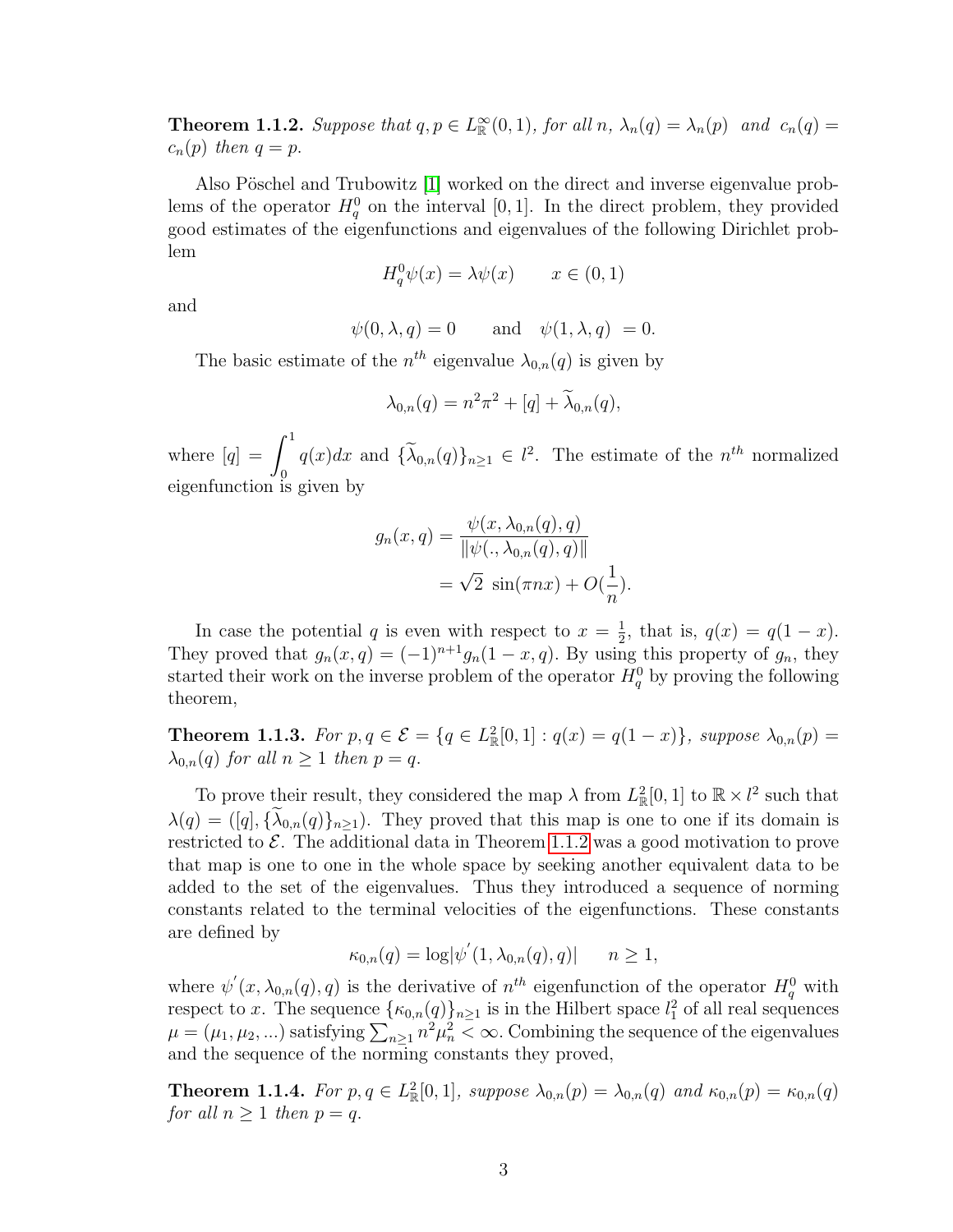From studying the following map

$$
\lambda \times \kappa : L^2_{\mathbb{R}}[0,1] \to \mathbb{R} \times l^2 \times l_1^2
$$

$$
\lambda \times \kappa(q) = ([q], {\tilde{\lambda}_{0,n}(q)}_{n \ge 1}, {\kappa_{0,n}(q)}_{n \ge 1})
$$

they showed that for any potential q, the isospectral set  $M^0(q) = \{p : \lambda_{0,n}(p) =$  $\lambda_{0,n}(q)$  for all  $n$  is a real analytic submanifold of  $L^2_{\mathbb{R}}[0,1]$ , lying in the hyperplane of all functions with mean  $[q]$ .

In [\[3\]](#page-77-4), Guillot and Ralston proved Theorem [1.1.4](#page-11-1) for  $l = 1$ . Also Carlson [\[11\]](#page-77-5) generalized Theorem [1.1.4](#page-11-1) for any angular momentum  $l \geq -\frac{1}{2}$ . He considered another spectral data related to different boundary conditions at  $x = 1$  as what Borg did in case  $l = 0$ . Instead of having a single sequence of eigenvalues, he considered two sequences of eigenvalues corresponding to two different boundary conditions. So by considering the following system,

$$
H_q^l \psi(x) = \lambda \psi(x) \qquad x \in (0, 1)
$$

and

$$
\psi(0) = 0,
$$
\n $a\psi(1) + b\psi'(1) = 0, \quad a, b \in \mathbb{R}.$ 

and denoting the  $n^{th}$  eigenvalue of this system by  $\lambda_{l,n}(q, a, b)$ , he proved the following result,

**Theorem 1.1.5.** Suppose that for all  $n \geq 1$ , we have  $\lambda_{l,n}(p, a_j, b_j) = \lambda_{l,n}(q, a_j, b_j)$ for  $j = 1, 2$  and for linearly independent vectors  $(a_1, b_1)$  and  $(a_2, b_2)$ . Then  $p = q$ .

In [\[8\]](#page-77-6), Carlson proved that for any  $l \geq 0$  the isospectral set  $M^l(q) = \{p : \lambda_{l,n}(p) = 0\}$  $\lambda_{l,n}(q)$  for all  $n\}$  is a real analytic submanifold of  $L_{\mathbb{R}}^2[0,1]$  of infinite dimension and infinite codimension. This result emphasises that proving the uniqueness of the potential q of the operator  $H_q$  can not be done by using a spectrum of a single angular momuntum. By different method Serier in [\[4\]](#page-77-7) proved Theorem [1.1.4](#page-11-1) for any  $l \geq 1$ .

Another interesting way to study the uniqueness was by considering spectral data consisting two sequences of eigenvalues  $\{\lambda_{l_i,n}\}_{n\geq 1}$  for two distinct choice of angular momentum  $l_1$  and  $l_2$ . Rundell and Sacks, in [\[5\]](#page-77-8), tried to prove the uniqueness of small potentials by using two sequences of eigenvalues corresponding to  $l_1 = l$  and  $l_2 = l+1$ for any  $l = 0, 1, 2, \dots$ . Also they work in the case  $l_1 = 0$  and  $l_2 = 2$ . A part of their work was by using numerical methods to prove their conjectures.

The last interesting way to work in this problem is by analyzing the geometric properties of the isospectral set  $M^l(q)$ . In [\[7\]](#page-77-9), Carlson and Shubin by considering  $T_pM^l(p)$  to be the tangent space of  $M^l(p)$  at p proved the following geometric properties of the isospectral set  $M^l(p)$ .

<span id="page-12-0"></span>**Theorem 1.1.6.** If  $l_1 + l_2 = 1 \mod 2$ , then

$$
dim(T_pM^{l_1}(p) \cap T_pM^{l_2}(p)) < \infty.
$$

and  $T_pM^{l_1}(p) + T_pM^{l_2}(p)$  is a closed subspace of finite codimension in  $L^2_{\mathbb{R}}[0,1]$ .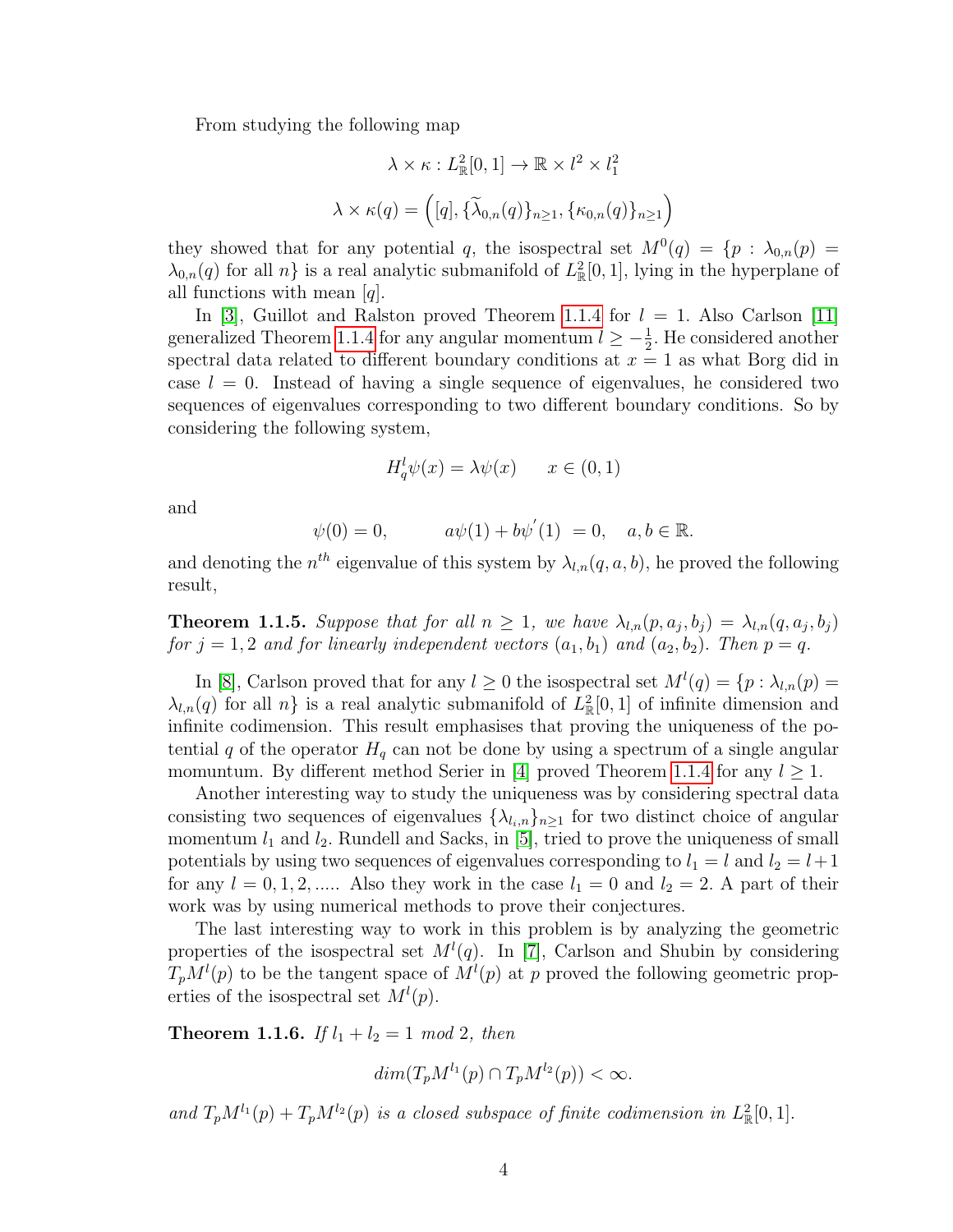**Theorem 1.1.7.** If  $l_1 + l_2 = 1 \mod 2$ , then  $M^{l_1}(p) \cap M^{l_2}(p)$  is locally a subset of finite dimensional manifold.

In their work they considered two angular momentum with different parity. The results in Theorem [1.1.6](#page-12-0) were proved before by Shubin in [\[6\]](#page-77-10) for  $l_1 = 0$  and  $l_2 = 1$ . Also she proved the following theorem

**Theorem 1.1.8.** For each  $p \in L^2_{\mathbb{R}}[0,1]$ ,  $M^0(p) \cap M^1(p)$  is locally compact.

In this research, we are interested to handle the problem by several ways. The first way concerns potentials that are not even in case  $l = 0$ . The method we will use for that case is inspired from the proof of the uniqueness for the even potential of  $H_q^0$  by Pöschel and Trubowitz [\[1\]](#page-77-3). Thus in the second chapter, we will consider two potentials  $p, q \in L^2_{\mathbb{R}}[0,1]$  with different parity. For each potential  $q \in L^2_{\mathbb{R}}[0,1]$ , we will extend the domain of the solutions to be  $[-1, 1]$  and consider the following problem

$$
H_{\tilde{q}}^{0}\psi(x) = \lambda\psi(x) \qquad x \in (-1,1)
$$

and

$$
\psi(-1, \lambda, q) = 0
$$
 and  $\psi(1, \lambda, q) = 0$ .

where  $\tilde{q} \in L^2_{\mathbb{R}}[-1,1]$  is the even extension of q. We will prove that the set of the eigenvalues of the new system for the even extended potentials  $\tilde{q} \tilde{q} \in L^2[-1,1]$  is eigenvalues of the new system for the even extended potentials  $\tilde{p}, \tilde{q} \in L^2_{\mathbb{R}}[-1, 1]$  is<br>enough data to prove  $p = a$ . Then in the third chapter our question is about if we enough data to prove  $p = q$ . Then in the third chapter our question is about if we can show the uniqueness by focusing on eigenvalues corresponding to finitely many angular momentum  $l_1, l_2, ..., l_n$ . We will see that assuming  $\lambda_{l,n}(p) = \lambda_{l,n}(q) = \lambda_{l,n}$  for any fixed angular momentum l leads to

$$
\int_0^1 (p(x) - q(x)) \ \psi(x, \lambda_{l,n}, p) \ \psi(x, \lambda_{l,n}, q) \ dx = 0, \quad \text{for each } n.
$$

Hence, showing the set  $\{\psi(x, \lambda_{l,n}, p) \psi(x, \lambda_{l,n}, q)\}_{n \ge 1}$  is complete in  $L^2_{\mathbb{R}}[0, 1]$  proves that  $p = q$ . In chapter four and five we work on the geometric properties of the isospectral sets. We proved the same result of Theorem [1.1.6](#page-12-0) for  $l_1 = 0$  and  $l_2$  any positive integer number. In our work, we consider the tangent space to be at any point  $q \in M^{l_1}(p) \cap M^{l_2}(p)$ . Then we try to find links between the uniqueness of the potential and these properties of the isospectral sets. In the last chapter, we list some conjectures for this problem as open problems. Some of them we have worked on but we didn't get results, it may there are other good methods to solve them.

Since the work on this inverse eigenvalue problem depends on knowing the results of the direct eigenvalue problem. We will start by giving a background about the set of the eigenvalues of this operator and its solutions and their asymptotic. From these knowledge we will start to discover the uniqueness of the potential.

#### <span id="page-13-0"></span>1.2 Solutions of The Direct Problem and Their Properties

<span id="page-13-1"></span>In this section we present known results of the direct eigenvalue problem of the following Schrödinger equation in the unit ball of  $\mathbb{R}^3$ ,

$$
-\Delta U + q(|X|)U = \lambda U \qquad |X| < 1, \ \lambda \in \mathbb{C}, \tag{1.6}
$$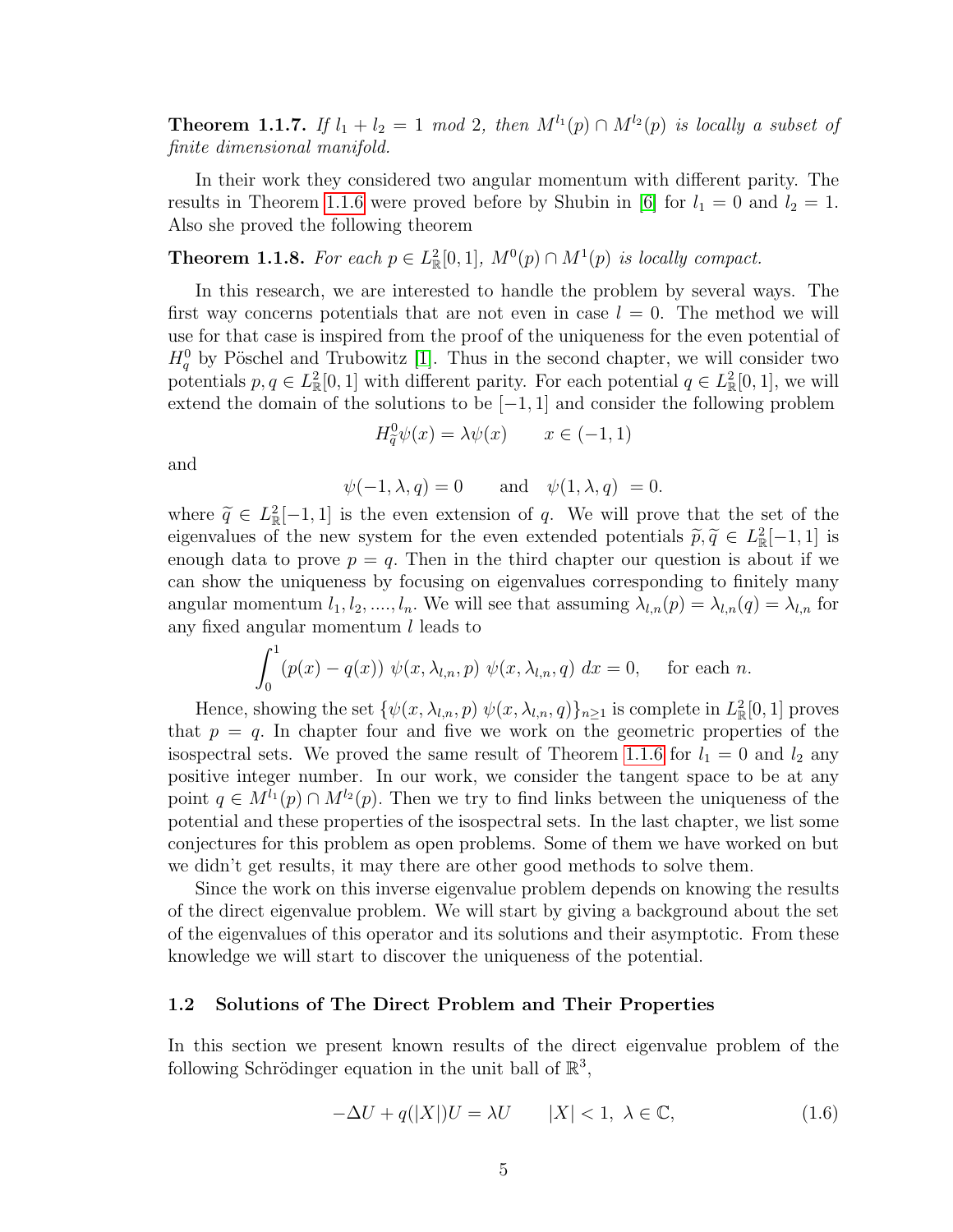with the boundary conditions,

<span id="page-14-1"></span>
$$
U(X) = 0 \t |X| = 1.
$$
\t(1.7)

Since  $q \in L^2_{\mathbb{R}}[0,1]$  is a radial potential, we can convert the system  $(1.6)$  and  $(1.7)$ to an easier system in one dimensional space by considering solutions in the separated form

$$
U(x, \theta, \phi) = \frac{\psi(x)}{x} Y_l^m(\theta, \phi)
$$

where  $X = (x, \theta, \phi)$  are spherical coordinates in  $\mathbb{R}^3$  and  $Y_l^m$  is a spherical harmonic function. Since we will consider the spherical coordinates then we write the Laplacian operator in the following form

$$
\Delta = \frac{1}{x^2} \frac{\partial}{\partial x} (x^2 \frac{\partial}{\partial x}) + \frac{1}{x^2} L_{\theta, \phi}
$$

where  $L_{\theta,\phi} = \left(\frac{1}{\sin(\theta)}\right)$  $\sin(\theta)$  $\frac{\partial}{\partial \theta} \big( \sin(\theta) \frac{\partial}{\partial \theta} \big) + \frac{1}{\sin^2(\theta)}$  $\partial^2$  $\frac{\partial^2}{\partial \phi^2}$ . Using this form with the separated form of  $U$  in  $(1.6)$  leads to

$$
\frac{x^2}{\psi(x)}\psi''(x) + x^2(\lambda - q(x)) = \frac{-1}{Y_l^m(\theta, \phi)}L_{\theta, \phi}Y_l^m(\theta, \phi)
$$

Since that holds for all  $X = (x, \theta, \phi)$  in the unit ball of  $\mathbb{R}^3$ , then by separation of variables method, both sides are equal to a constant C. By solving the equation associated to the operator  $L_{\theta,\phi}$ ,  $Y_l^m(\theta,\phi)$  exists when  $C = l(l+1)$ , where  $l = 0, 1, 2, ...$ These l are called angular momenta. Hence for each angular momentum  $l = 0, 1, 2, ...$ we have the following Sturm-Liouville ordinary differential equation for  $\psi$ ,

<span id="page-14-2"></span>
$$
\left(-\frac{d^2}{dx^2} + q(x) + \frac{l(l+1)}{x^2}\right)\psi(x) = \lambda\psi(x), \qquad x \in (0,1), \ \lambda \in \mathbb{C} \tag{1.8}
$$

with the Dirichlet boundary conditions

<span id="page-14-3"></span>
$$
\psi(0,\lambda,q) = 0 \quad \text{and} \quad \psi(1,\lambda,q) = 0. \tag{1.9}
$$

#### <span id="page-14-0"></span>1.2.1 Solutions of the Sturm-Liouville Operator Corresponding to  $l \geq 1$

When  $q = 0$ , by writing  $\psi(x) = xR(x)$ , equation [\(1.8\)](#page-14-2) becomes

$$
x^{2}\frac{d^{2}R}{dx^{2}} + 2x\frac{dR}{dx} + ((\omega x)^{2} - l(l+1))R(x) = 0
$$

where  $\omega =$ √  $\lambda$ . The last equation has the following two linearly independent solutions

$$
R_1(x) = j_l(\omega x), \qquad R_2(x) = \eta_l(\omega x)
$$

where  $j_l$  and  $\eta_l$  are the spherical Bessel functions of the first and second type of order l. Hence the two linearly independent solutions of  $(1.8)$  when  $q = 0$  are

$$
u(x, \lambda) = \frac{1}{\omega^{l+1}} x j_l(\omega x)
$$
 and  $v(x, \lambda) = -\omega^l x \eta_l(\omega x)$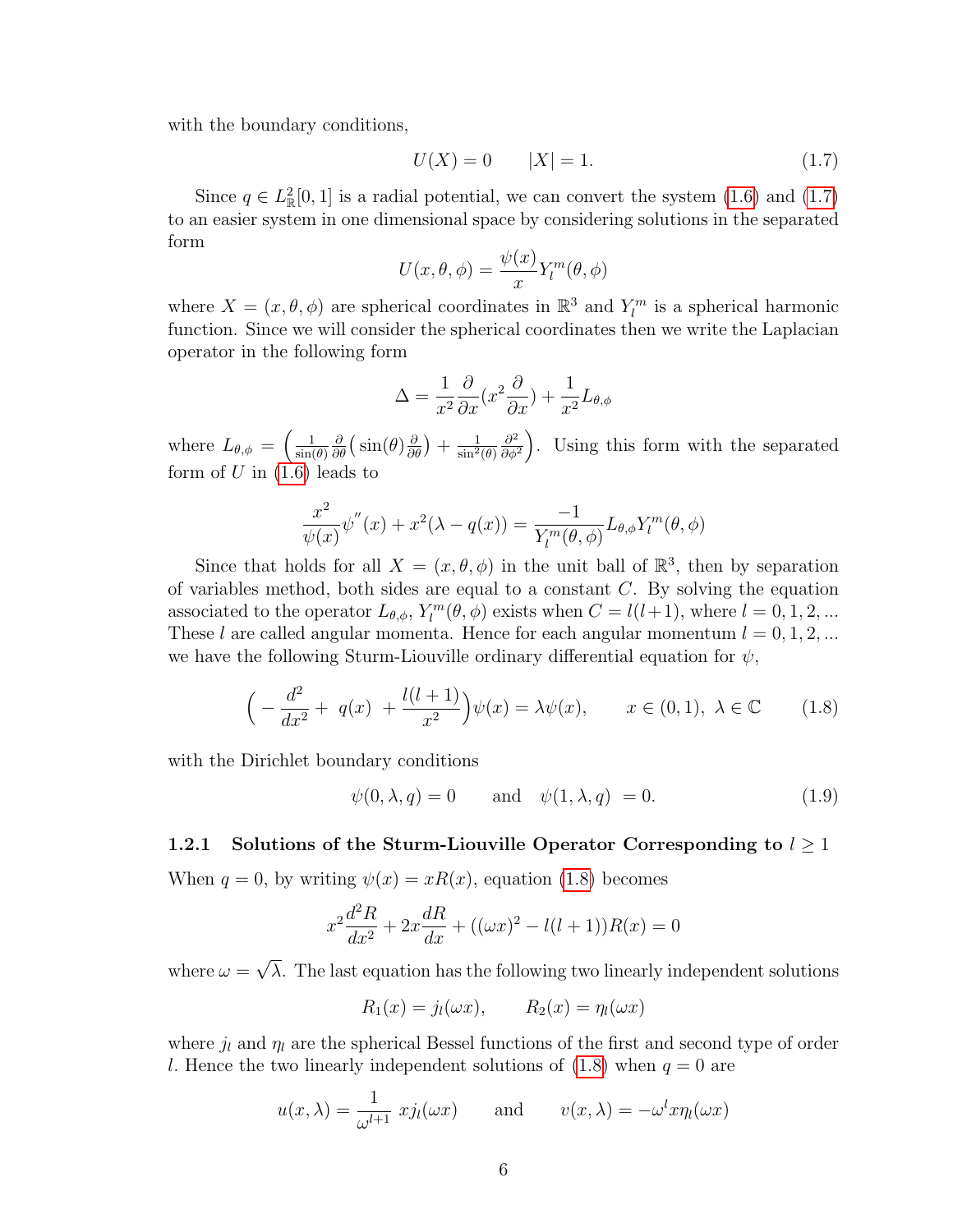with Wronskian  $W(u, v) = -1$ .

In case  $q \neq 0$  the solutions of [\(1.8\)](#page-14-2) are constructed by Picard's iteration method, see [\[3\]](#page-77-4) for  $l = 1$  and [\[4\]](#page-77-7) for  $l \geq 1$ . The following two linearly independent solutions  $\psi$ and  $\phi$  are defined by

$$
\psi(x,\lambda,q) = \sum_{k=0}^{\infty} \psi_k(x,\lambda,q) \qquad \phi(x,\lambda,q) = \sum_{k=0}^{\infty} \phi_k(x,\lambda,q)
$$

with

$$
\psi_0(x, \lambda, q) = u(x, \lambda),
$$
  
\n
$$
\psi_{k+1}(x, \lambda, q) = \int_0^x G(x, t, \lambda) q(t) \psi_k(t, \lambda, q) dt, \text{ for each } k \in \mathbb{N}
$$
  
\nand  
\n
$$
\phi_0(x, \lambda, q) = v(x, \lambda),
$$
  
\n
$$
\phi_{k+1}(x, \lambda, q) = -\int_x^1 G(x, t, \lambda) q(t) \phi_k(t, \lambda, q) dt, \text{ for each } k \in \mathbb{N}
$$

where the Green's function  $G$  is given by,

$$
G(x, t, \lambda) = v(x, \lambda)u(t, \lambda) - u(x, \lambda)v(t, \lambda).
$$

Theorem 1.2.1. The series  $\sum_{n=1}^{\infty}$  $_{k=0}$  $\psi_k(x, \lambda, q)$  and  $\sum^{\infty}$  $_{k=0}$  $\phi_k(x,\lambda,q)$  converge uniformly on bounded subsets of  $[0,1] \times \mathbb{C} \times L^2_{\mathbb{R}}[0,1]$  towards solutions of equation [\(1.8\)](#page-14-2) and satisfy the integral equations

$$
\psi(x,\lambda,q) = u(x,\lambda) + \int_0^x G(x,t,\lambda) q(t) \psi(t,\lambda,q) dt
$$

$$
\phi(x,\lambda,q) = v(x,\lambda) - \int_x^1 G(x,t,\lambda) q(t) \phi(t,\lambda,q) dt
$$

and the estimates

$$
|\psi(x,\lambda,q)| \le \left(\frac{x}{1+|\omega|x}\right)^{l+1} e^{(|Im\omega|)x} e^{C||q||\sqrt{x}}
$$
  

$$
|\phi(x,\lambda,q)| \le \left(\frac{1+|\omega|x|}{x}\right)^l e^{(|Im\omega|)(1-x)} e^{C||q||\sqrt{x}}
$$

where  $C$  is given in  $(15)$ .

Proof. From [\(8\)](#page-66-1), we have

$$
|u(x,\lambda)| \le \left(\frac{x}{1+|\omega| x}\right)^{l+1} e^{(|Im\omega|) x}
$$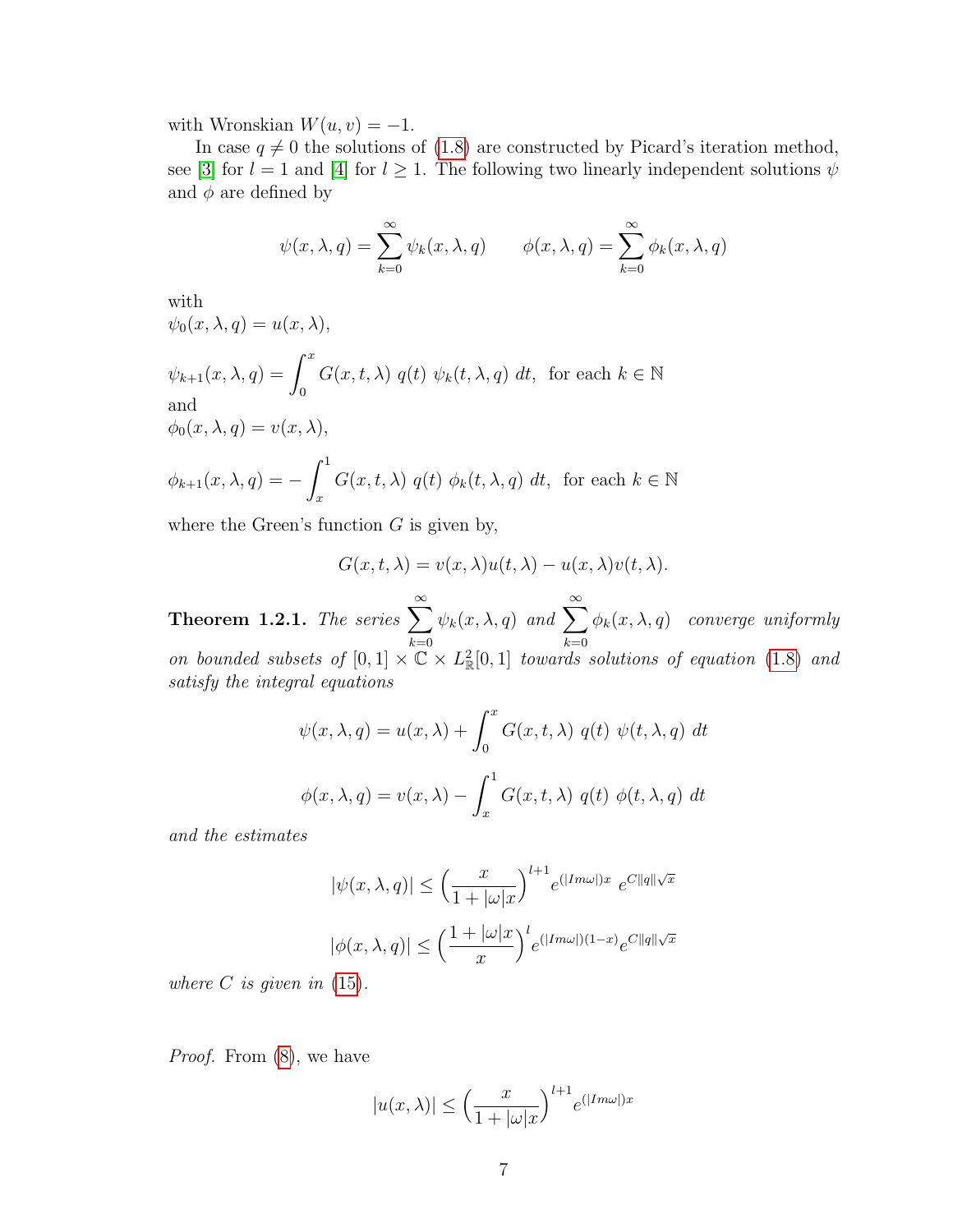By using  $(8)$  and  $(10)$ , we get

$$
|\psi_1(x,\lambda,q)| \le C \int_0^x \left(\frac{|x|}{1+|\omega x|}\right)^{l+1} \left(\frac{1+|\omega t|}{|t|}\right)^l e^{|Im\omega|(x-t)} e^{|Im\omega|t} \left(\frac{|t|}{1+|\omega t|}\right)^{l+1} |q(t)| dt
$$
  
\n
$$
\le C \left(\frac{|x|}{1+|\omega x|}\right)^{l+1} e^{|Im\omega|x} \int_0^x \frac{t|q(t)|}{1+|\omega|t} dt
$$
  
\n
$$
\le \frac{C}{\omega} \left(\frac{|x|}{1+|\omega x|}\right)^{l+1} e^{|Im\omega|x} \int_0^x |q(t)| dt
$$

Proceeding by induction we get,

<span id="page-16-0"></span>
$$
|\psi_n(x,\lambda,q)| \le \frac{1}{\omega} \left(\frac{|x|}{1+|\omega x|}\right)^{l+1} e^{|Im\omega|x} \frac{C^n}{n!} \left(\int_0^x |q(t)|dt\right)^n \tag{1.10}
$$

This shows the uniform convergence on bounded subset of  $[0, 1] \times \mathbb{C} \times L^2_{\mathbb{C}}[0, 1]$  for  $\psi$ . By taking the sum over *n* for [\(1.10\)](#page-16-0) we get

$$
|\psi(x,\lambda,q)| \leq \left(\frac{x}{1+|\omega| x}\right)^{l+1} e^{(|Im \omega|)x} e^{C||q||\sqrt{x}}
$$

Similarly, the proof of the  $\phi$  estimate.

Recall that any complex number  $\lambda$  such that the boundary value problem [\(1.8\)](#page-14-2) and [\(1.9\)](#page-14-3) can be solved is called an eigenvalue of q. From definition of  $\psi$ , we have  $\psi(0, \lambda, q) = 0$  for all  $\lambda$ . Hence the eigenvalues will be determined by the second boundary condition, thus the eigenvalues are solutions of  $\psi(1,\lambda,q) = 0$ . The corresponding nontrivial solution is called an eigenfunction of q for  $\lambda$ . We will denote for the  $n^{th}$ eigenvalue by  $\lambda_{l,n}(q)$  and for the  $n^{th}$  eigenfunction by  $\psi(x, \lambda_{l,n}(q), q)$ . It is important to have asymptotic and basic properties of the normalized eigenfunctions and the product of  $\psi$  and  $\phi$ . For any angular momentum l and each  $q \in L^2_{\mathbb{R}}[0,1]$ , let

$$
g_{l,n}(x,q) = \frac{\psi(x, \lambda_{l,n}(q), q)}{||\psi(., \lambda_{l,n}(q), q)||_{L^2_{\mathbb{R}}[0,1]}}, \quad n \ge 1,
$$

to be the sequence of the normalized eigenfunctions. Also let  $a_{l,n}(x, q)$  to be

$$
a_{l,n}(x,q) = \psi(x, \lambda_{l,n}(q), q)\phi(x, \lambda_{l,n}(q), q).
$$

**Theorem 1.2.2.** For any angular momentum l and potential  $q \in L^2_{\mathbb{R}}[0,1]$ , the sequence of the normalized eigenfunctions  ${g_{l,n}(x,q)}_{n\geq 1}$  is an orthonormal basis for  $L^2_{\mathbb{R}}[0,1]$ . The asymptotic estimate of  $g_{l,n}$ 

$$
g_{l,n}(x,q) = \sqrt{2}j_l(\omega_{l,n}(q)x) + O(\frac{1}{n}).
$$

holds uniformly on bounded subsets of  $[0,1] \times L^2_{\mathbb{R}}[0,1]$ .

**Theorem 1.2.3.** For any angular momentum l and potential  $q \in L^2_{\mathbb{R}}[0,1]$ , we have

 $\Box$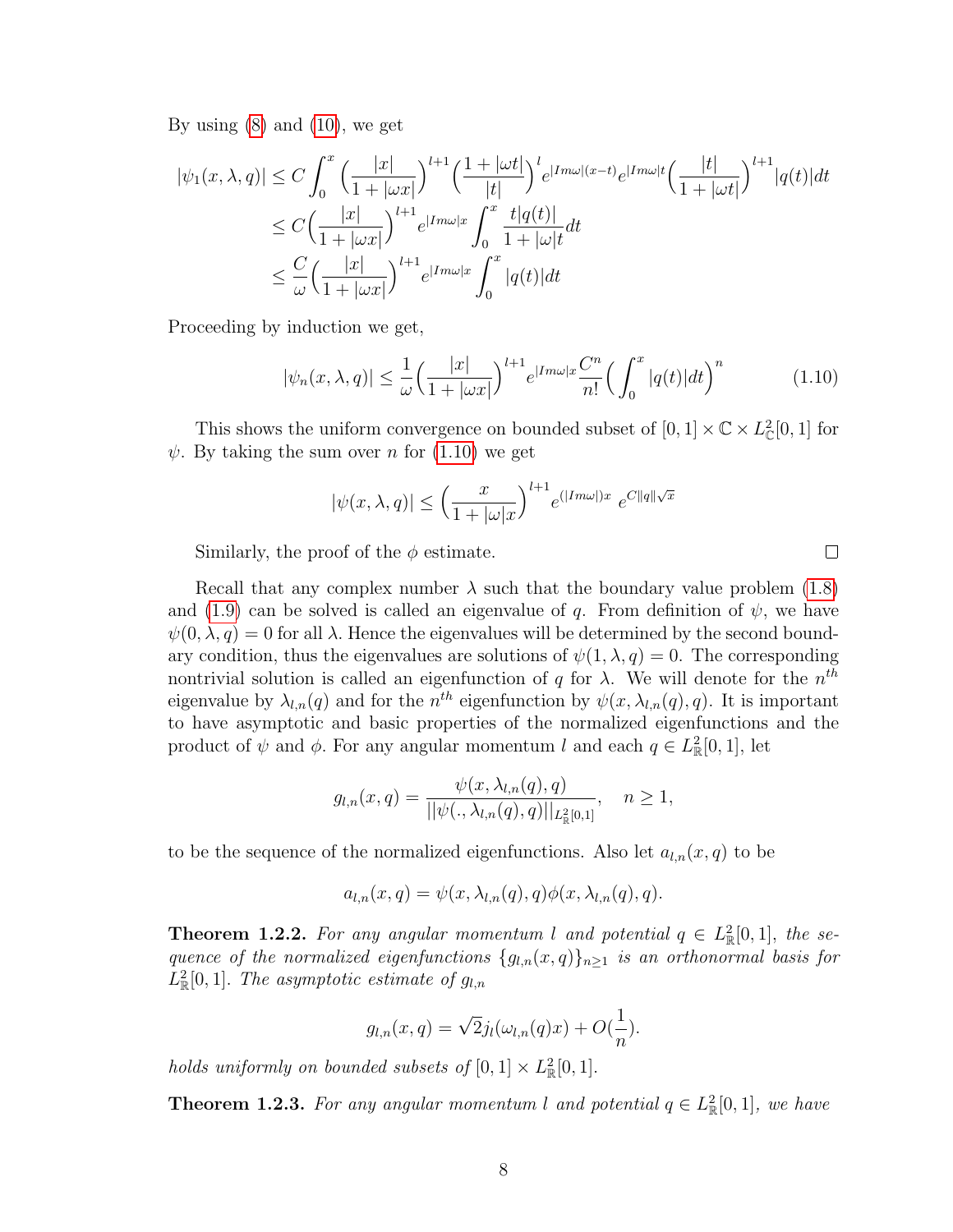- The vectors  $\{1, \{g_{l,n}^2-1\}_{n\geq 1}\}$  are linearly independent, as well as  $\{\frac{d}{d\sigma}\}$  $\frac{a}{dx}g_{l,n}^2\}_{n\geq 1}.$
- For all  $(n, m) \in \mathbb{R}^2$ , we have,

$$
(i) \langle g_{l,n}^2, \frac{d}{dx}g_{l,m}^2 \rangle = 0,
$$
  
\n
$$
(ii) \langle a_{l,n}, \frac{d}{dx}g_{l,m}^2 \rangle = \frac{1}{2}\delta_{m,n},
$$
  
\n
$$
(iii) \langle a_{l,n}, \frac{d}{dx}a_{l,m} \rangle = 0
$$

In case  $l = 0$ , the eigenfunctions have special properties. Pöschel and Trubowitz [\[1\]](#page-77-3) gave detailed results of these eigenfunctions and their properties and estimates. In the next subsection we will present the most important of these results that will be needed later.

#### <span id="page-17-0"></span>1.2.2 Solutions of the Sturm-Liouville Operator Corresponding to  $l = 0$

When  $l = 0$  the eigenvalue problem is

$$
-\frac{d^2}{dx^2}\psi(x) + q(x)\psi(x) = \lambda\psi(x), \qquad x \in (0,1), \ \lambda \in \mathbb{C}
$$
 (1.11)

with the Dirichlet boundary conditions

<span id="page-17-2"></span><span id="page-17-1"></span>
$$
\psi(0,\lambda,q) = 0 \quad \text{and} \quad \psi(1,\lambda,q) = 0. \tag{1.12}
$$

When  $q = 0$ , [\(1.11\)](#page-17-1) corresponds to the spherical Bessel equation of order 0. Hence its solutions form by  $j_0(x) = \frac{\sin(x)}{x}$  and  $\eta_0(x) = -\frac{\cos(x)}{x}$  $\overline{x}$ . So the two linearly independent solutions of [\(1.11\)](#page-17-1) are

$$
u(x, \lambda) = \frac{\sin(\omega x)}{\omega}
$$
 and  $v(x, \lambda) = -\cos(\omega x)$ 

with Wronskian  $W(u, v) = 1$ . Since the eigenvalues are determined by the value of the solution at the boundary, then the eigenvalues are the zeros of  $\sin(\omega) = 0$ . Hence  $\{\lambda_{0,n}(0)\}_{n\geq 1} = \{(n\pi)^2\}_{n\geq 1}.$ 

For  $q \neq 0$ , the two linearly independent solutions of equation [\(1.11\)](#page-17-1) are defined by

$$
\psi(x,\lambda,q) = \frac{\sin(\omega x)}{\omega} + \int_0^x G(x,t,\lambda) q(t) \psi(t,\lambda,q) dt, \qquad x \in [0,1]
$$
  

$$
\phi(x,\lambda,q) = -\cos(\omega x) + \int_0^x G(x,t,\lambda) q(t) \phi(t,\lambda,q) dt, \qquad x \in [0,1],
$$

where the Green function is giving by

$$
G(x, t, \lambda) = \frac{\sin(\omega(x - t))}{\omega}
$$

The basic estimates on these solutions following in the next theorem and for more details about these solutions, see the first chapter in [\[1\]](#page-77-3).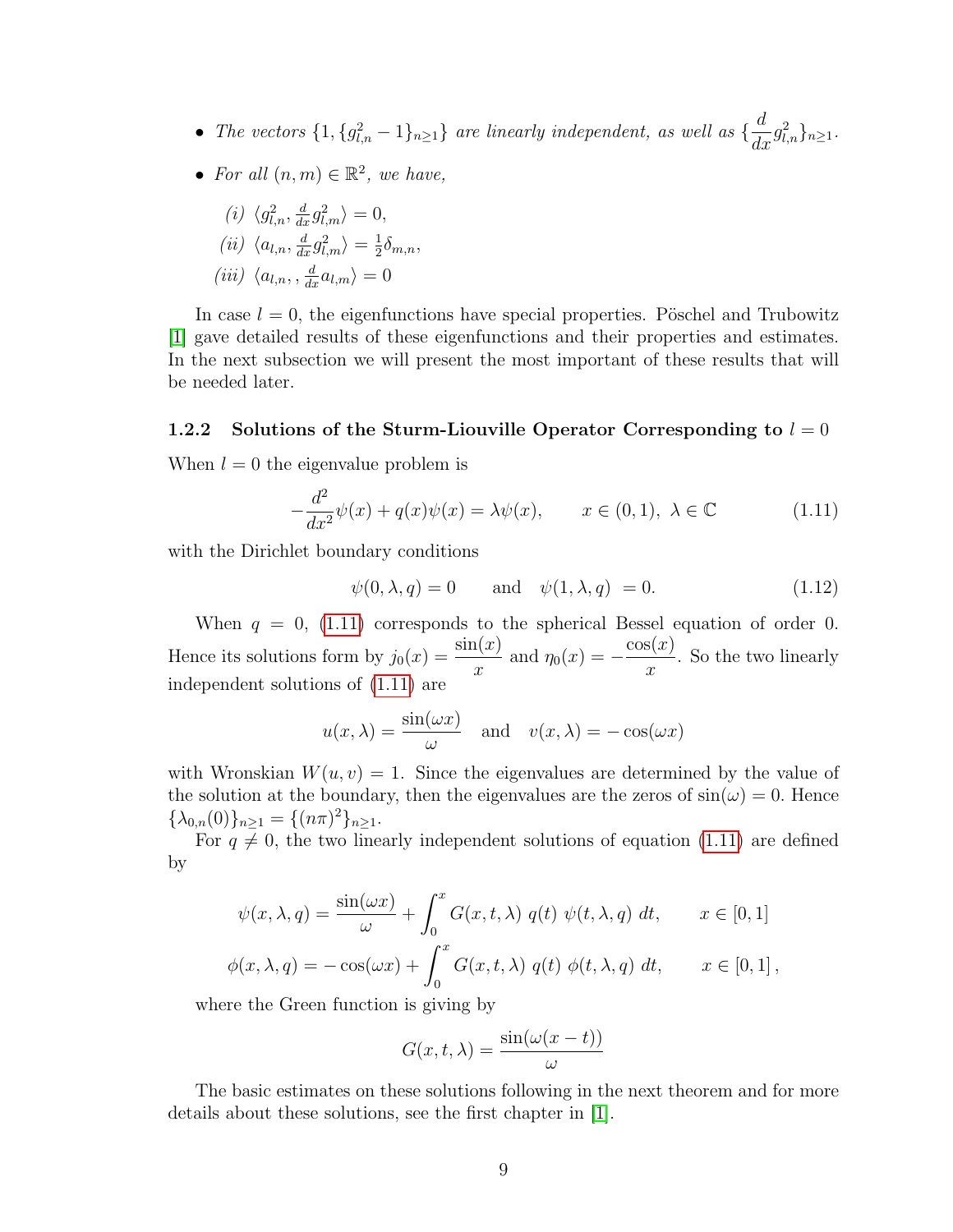**Theorem 1.2.4.** The basic estimates for  $\psi$  and  $\phi$  on  $[0,1] \times \mathbb{C} \times L_{\mathbb{C}}^2$  are given by,

$$
\left| \psi(x, \lambda, q) - \frac{\sin(\omega x)}{\omega} \right| \le \frac{1}{|\lambda|} exp(|Im \omega|x + ||q|| \sqrt{x})
$$

$$
\left| \phi(x, \lambda, q) - \cos(\omega x) \right| \le \frac{1}{|\omega|} exp(|Im \omega|x + ||q|| \sqrt{x})
$$

and

$$
\left|\psi(x,\lambda,q)\right| \le \frac{1}{|\omega|} \exp(|Im \omega|x + ||q||\sqrt{x})
$$

$$
\left|\phi(x,\lambda,q)\right| \le \exp(|Im \omega|x + ||q||\sqrt{x}).
$$

**Theorem 1.2.5.** For any potential  $q \in L^2_{\mathbb{R}}[0,1]$ , the subspaces

$$
\left\{\eta_0 + \sum_{n\geq 1} \eta_n(g_{0,n}^2 - 1) : (\eta_n) \in l^2\right\} \text{ and } \left\{\sum_{n\geq 1} \xi_n \frac{d}{dx} g_{0,n}^2 : (\xi_n) \in l^2_1\right\}
$$

are perpendicular and closed. In particular when q is even, they are the even and odd subspaces respectively.

Next theorem illustrates the product expansion of  $\psi$  at  $x = 1$ . This representation follows from the product expansion of the sin function which forms the leading term of  $\psi$ ,

$$
\frac{\sin(\sqrt{\lambda})}{\sqrt{\lambda}} = \prod_{m \ge 1} \frac{m^2 \pi^2 - \lambda}{m^2 \pi^2}
$$

The proof of this product expansion was given by Pöschel and Trubowitz in [\[1\]](#page-77-3).

**Theorem 1.2.6.** For  $q \in L^2_{\mathbb{R}}[0,1],$ 

$$
\psi(1,\lambda,q) = \prod_{m \ge 1} = \frac{\lambda_m(q) - \lambda}{m^2 \pi^2}
$$

Hence,

• 
$$
\dot{\psi}(1, \lambda_{0,n}(q), q) = \frac{-1}{(n\pi)^2} \prod_{m \neq n} \frac{\lambda_{0,m}(q) - \lambda_{0,n}(q)}{(m\pi)^2} = \frac{(-1)^n}{2n^2\pi^2} \left(1 + O\left(\frac{\log n}{n}\right)\right)
$$

• sgn 
$$
\dot{\psi}(1, \lambda_{0,n}(q), q) = (-1)^n = sgn \psi'(1, \lambda_{0,n}(q), q)
$$

By this product expansion, Pöschel and Trubowitz proved specific property for the eigenfunction when the potential is even.

<span id="page-18-0"></span>**Theorem 1.2.7.** If  $q \in \mathcal{E}$ , then  $g_{0,n}$  is even when n is odd and odd when n is even.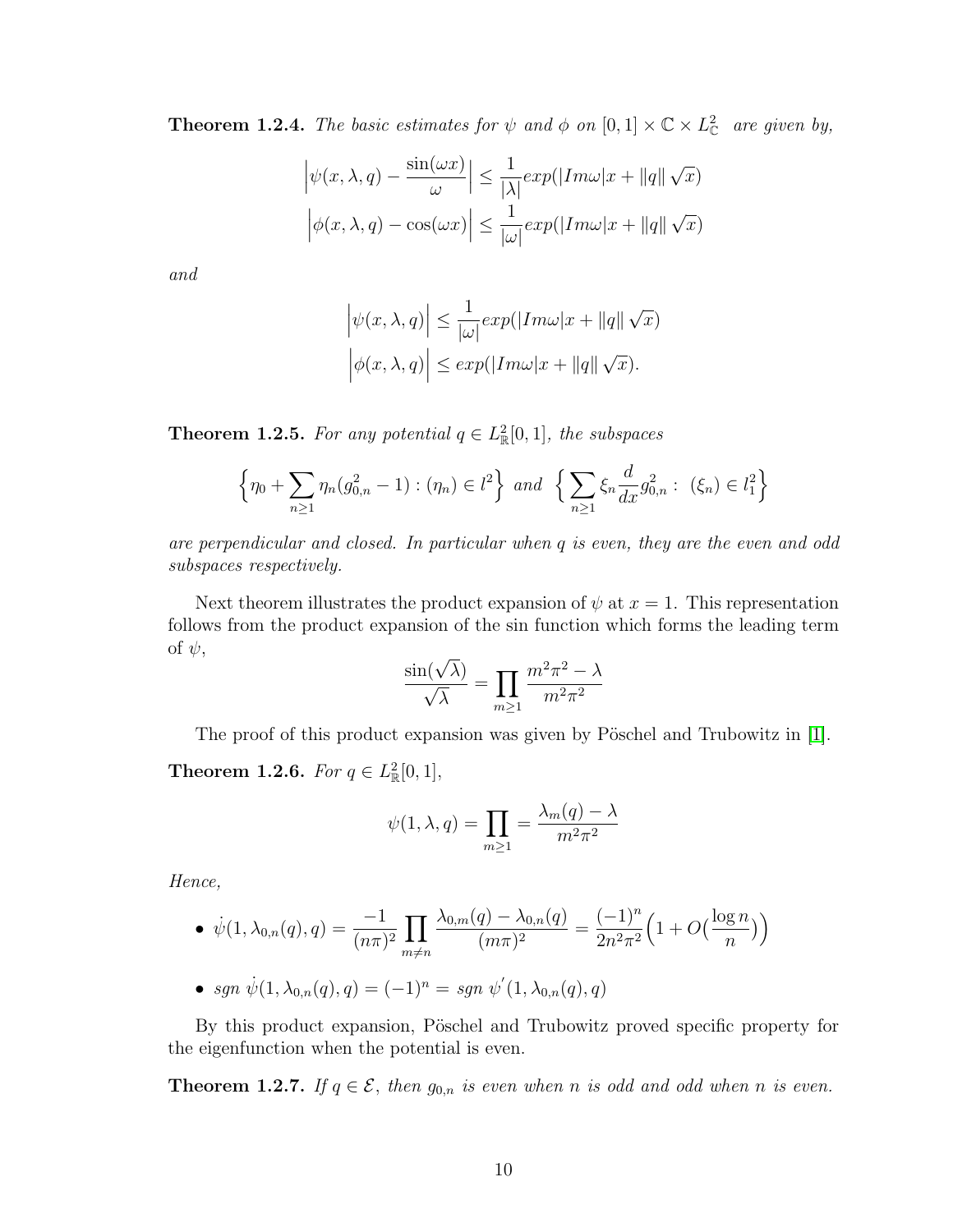#### <span id="page-19-0"></span>1.3 Eigenvalues of the Main Operator  $H_q$

For each angular momentum l, let  $H_q^l = -d^2/dx^2 + q + (l(l+1))/x^2$  be the operator in [\(1.8\)](#page-14-2), and  $\sigma(H_q^l)$  be the spectrum of  $H_q^l$  which contains all the eigenvalues of the system [\(1.8\)](#page-14-2), [\(1.9\)](#page-14-3). Similarly let  $H_q = -\Delta + q$  and  $\sigma(H_q)$  to be the spectrum of  $H_q$ which is the set of all the eigenvalues of the problem  $(1.6)$ ,  $(1.7)$ . By converting the problem with operator  $H<sub>q</sub>$  to a problem containing infinitely many Sturm-Liouville operators  $H_q^l$ , we get  $\sigma(H_q) = \bigcup_{l=0}^{\infty} \sigma(H_q^l)$ . For each angular momentum l,  $\sigma(H_q^l)$  is a countable sequence of eigenvalues  $\{\lambda_{l,n}(q)\}_{n>0}$ .

For more details about the asymptotic of the eigenvalues, see [\[1\]](#page-77-3) for  $l = 0$ , [\[4\]](#page-77-7) for  $l = 1$ , and [\[5\]](#page-77-8) for  $l > 1$ . By considering the Dirichlet eigenvalues as functions defined on  $L^2_{\mathbb{R}}[0,1]$ , they showed the following result,

**Theorem 1.3.1.** For any angular momentum l and each  $n \geq 1$ ,  $\lambda_{l,n}$  is a real analytic function on  $L^2_{\mathbb{R}}[0,1]$ . its gradient is

$$
\frac{\partial \lambda_{l,n}}{\partial q(t)} = g_{l,n}^2(t,q).
$$

<span id="page-19-2"></span>**Theorem 1.3.2.** For  $l \geq 0$  and q in  $L^2_{\mathbb{R}}[0,1]$ ,

$$
\sqrt{\lambda_{l,n}(q)} = \left(n + \frac{l}{2}\right)\pi + \frac{\int_0^1 q(x) \, dx - l(l+1)}{(2n+l)\pi} + \beta_{l,n}(q), \qquad \sum_{n=1}^\infty n \beta_{l,n}^2(q) < \infty, \tag{1.13}
$$

equivalently

<span id="page-19-1"></span>
$$
\lambda_{l,n}(q) = \left(n + \frac{l}{2}\right)^2 \pi^2 + \int_0^1 q(x) \, dx - l(l+1) + \widetilde{\lambda}_{l,n}(q), \qquad \sum_{n=1}^\infty \widetilde{\lambda}_{l,n}^2(q) < \infty. \tag{1.14}
$$

Also,

$$
\lambda_{l,n}(q) = \lambda_{l,n}(0) + O(1).
$$

**Corollary 1.3.1.** For  $l \geq 0$  and  $p, q \in L^2_{\mathbb{R}}[0,1]$ , if  $\lambda_{l,n}(p) = \lambda_{l,n}(q)$  for each n, then

$$
\int_0^1 (p(x) - q(x)) \, dx = 0
$$

Proof. From [\(1.14\)](#page-19-1) in Theorem [1.3.2,](#page-19-2) we have

$$
\int_0^1 (p(x) - q(x)) dx = \widetilde{\lambda}_{l,n}(q) - \widetilde{\lambda}_{l,n}(p) \qquad \forall n.
$$

Since  $\sum_{n=1}^{\infty} \tilde{\lambda}_{l,n}^2(p) < \infty$  and  $\sum_{n=1}^{\infty} \tilde{\lambda}_{l,n}^2(q) < \infty$  then the sequences  $\{\lambda_{l,n}(p)\}_{n\geq 1}$ and  $\{\lambda_{l,n}(q)\}_{n\geq 1}$  converge to zero as n goes to infinity. Hence by taking the limit for both sides as  $n$  goes to infinity we get,

$$
\int_0^1 (p(x) - q(x)) \, dx = 0.
$$

 $\Box$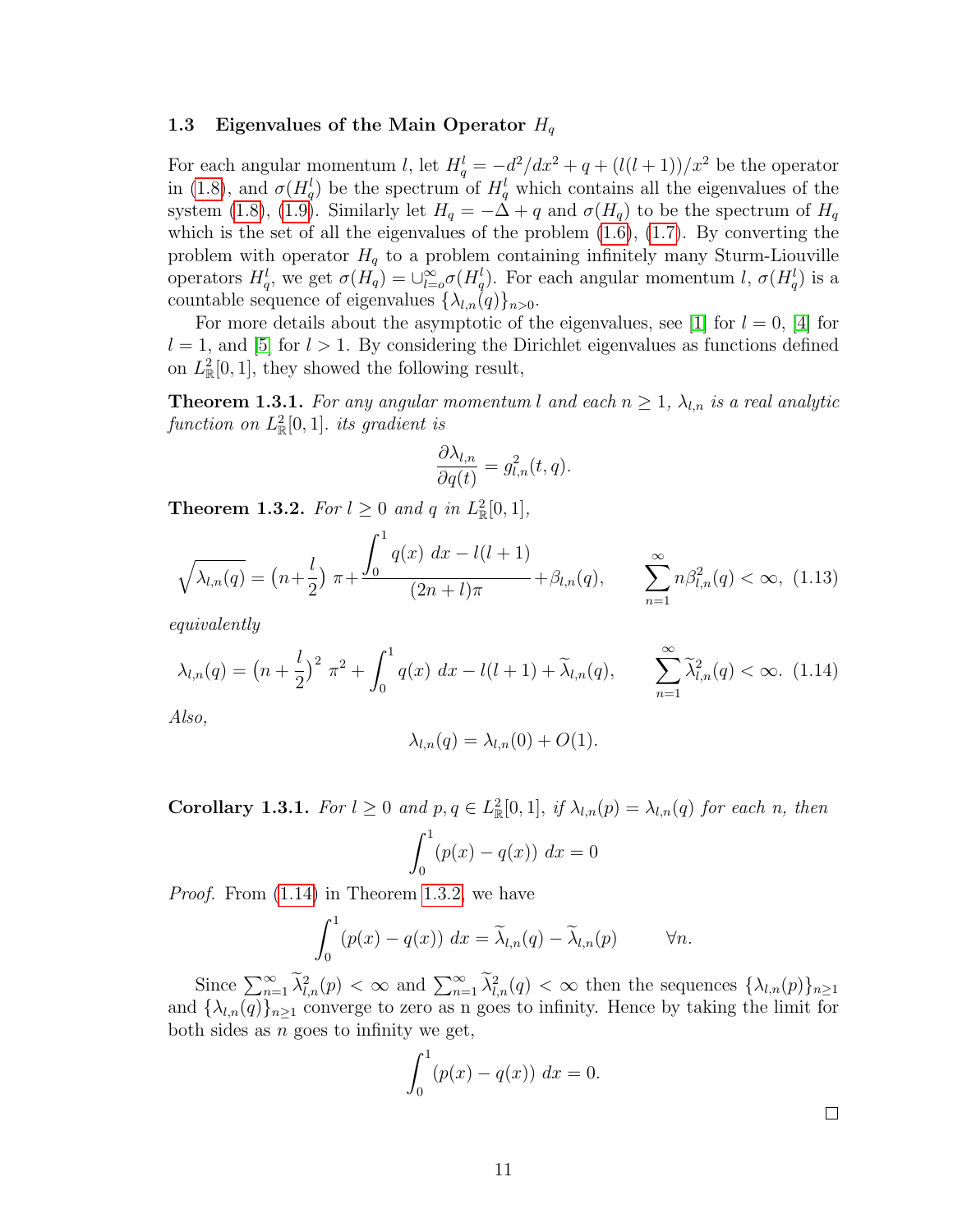**Theorem 1.3.3.** For any  $l \geq 0$  and q in  $L^2_{\mathbb{R}}[0,1]$ , if  $\lambda(q)$  is a Dirichlet eigenvalue of [\(1.8\)](#page-14-2) and [\(1.9\)](#page-14-3), then

$$
\psi'(1, \lambda(q), q)\dot{\psi}(1, \lambda(q), q) = \int_0^1 \psi^2(t, \lambda(q), q)dt
$$
  
= 
$$
\|\psi(., \lambda(q), q)\|^2 > 0.
$$

In particular,  $\dot{\psi}(1, \lambda(q), q) \neq 0$ . Thus, all roots of  $\psi(1, \lambda(q), q)$  are simple.

We provide in this chapter the most important results of the direct eigenvalue problem of [\(1.8\)](#page-14-2) and [\(1.9\)](#page-14-3) which will be used later to discover some results of the inverse eigenvalue problem of the operator [\(1.6\)](#page-13-1).

**Remark:** From the next chapter, for any angular momentum l and  $n \in \mathbb{N}$  we will use  $\psi_{l,n}^q$  to denote the  $n^{th}$  eigenfunction of q for the eigenvalue  $\lambda_{l,n}(q)$ .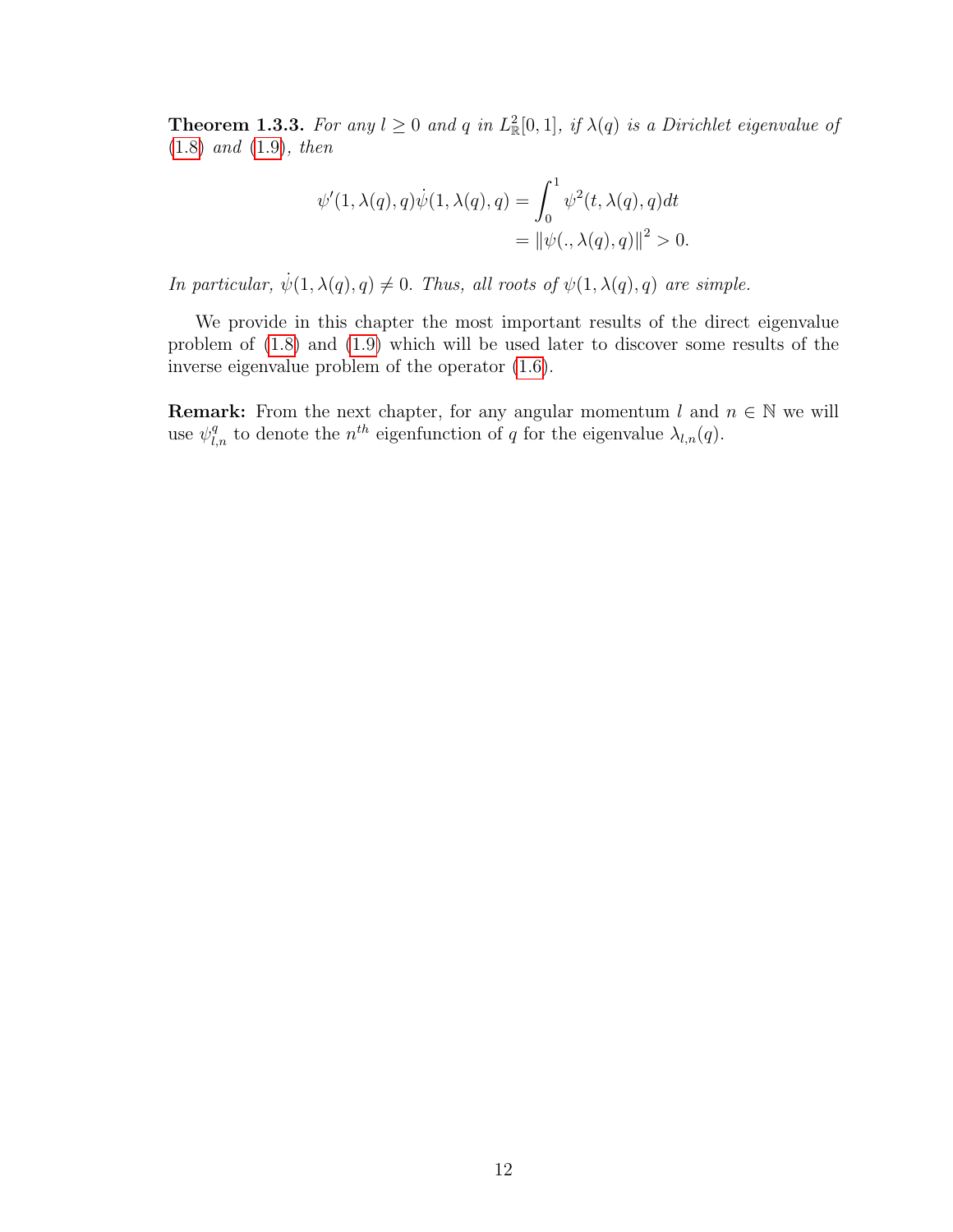#### <span id="page-21-0"></span>Chapter 2 Uniqueness of the Potential of the Extended Domain

#### <span id="page-21-1"></span>2.1 Introduction

The result in this chapter is restricted to the zero angular momentum. As we saw in the previous chapter that the eigenvalues of the problem [\(1.6\)](#page-13-1), [\(1.7\)](#page-14-1) is the union of the eigenvalues of infinitely many Sturm-Liouville operators on  $[0, 1]$  with the Dirichlet boundary conditions. This spectral data is a large set to start with. We may work on the problem and get the uniqueness by following one of these ways. Either by focusing on the eigenvalues corresponding to a single angular momenta and restricting the work on some subspaces of  $L^2_{\mathbb{R}}[0,1]$  such as the subspace of the even functions, or by focusing on the eigenvalues corresponding to finitely-many angular momenta. In this chapter we will focus on the angular momentum  $l = 0$ . In the  $l = 0$  case, one early result of Pöschel and Trubowitz, in [\[1\]](#page-77-3), is that the uniqueness of the potential holds when the potentials are restricted to the subspace of the even functions, Theorem [1.1.3.](#page-11-2) They formulate the inverse problem of this system

$$
\left(-\frac{d^2}{dx^2} + q(x)\right)\psi(x) = \lambda\psi(x) \qquad x \in (0,1)
$$

and

$$
\psi(1) = 0 \quad \text{and} \quad \psi(0) = 0,
$$

by defining a map  $\lambda$  from the Hilbert space  $L^2_{\mathbb{R}}[0,1]$  to  $\mathbb{R} \times l^2$  as following

 $q \rightarrow ([q], \widetilde{\lambda}(q))$ 

where  $[q] = \int_0^1$  $q(x)dx$  and  $\lambda(q) = {\lambda_{0,n}(q)}_{n \geq 1}$  is the sequence of the last terms in the asymptotic of the eigenvalues in the equation [\(1.14\)](#page-19-1). They have shown that this map is one to one if its domain is restricted on the subspace of the even functions  $\mathcal E$ of  $L^2_{\mathbb{R}}[0,1]$ . Their proof of this result is based on the fact that the  $n^{th}$  eigenfunction for an even potential is odd if  $n$  is even and even if  $n$  is odd, Theorem [1.2.7](#page-18-0) which was proved in chapter 2, [\[1\]](#page-77-3).

This property does not hold if the potential is not even. From this point, our work in this chapter will focus potentials that are not even potentials. But we will use their method by looking to the potentials  $p, q \in L^2_{\mathbb{R}}[0,1]$  that have even extended potentials  $\tilde{p}, \tilde{q} \in L^2_{\mathbb{R}}[-1, 1]$  sharing the same eigenvalues. By proving the equality<br>between  $\tilde{p}$  and  $\tilde{q}$  we will get the  $p = q$ . Let us first give a clear definition of the between  $\tilde{p}$  and  $\tilde{q}$ , we will get the  $p = q$ . Let us first give a clear definition of the subspace of the even functions of  $L^2_{\mathbb{R}}[-1,1]$ .

**Definition 2.1.1.**  $\tilde{q} \in L^2_{\mathbb{R}}[-1,1]$  is called even if  $\tilde{q}(x) = \tilde{q}(-x)$  for any  $x \in [-1,1]$ , and called add if  $\tilde{q}(x) = \tilde{q}(-x)$  for any  $x \in [-1,1]$ . and called odd if  $\tilde{q}(x) = -\tilde{q}(-x)$  for any  $x \in [-1, 1]$ .

For any  $q \in L^2_{\mathbb{R}}[0,1]$ , we will consider here the following eigenvalue problem for the extended domain  $[-1, 1]$ 

<span id="page-21-2"></span>
$$
\left(-\frac{d^2}{dx^2} + \tilde{q}(x)\right)\psi(x) = \lambda\psi(x), \qquad x \in (-1, 1), \ \lambda \in \mathbb{C}
$$
\n(2.1)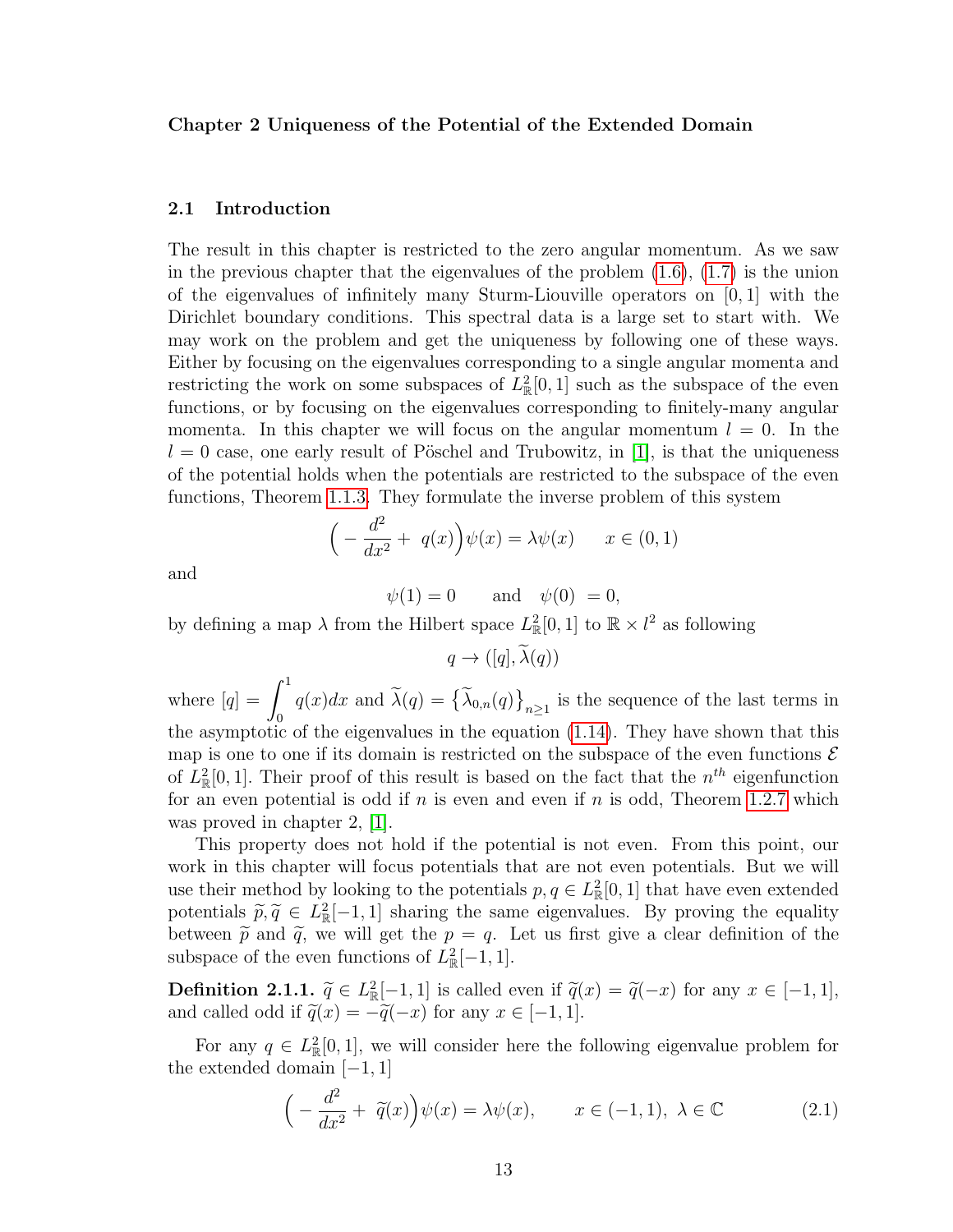with the Dirichlet boundary conditions

<span id="page-22-0"></span>
$$
\psi(1, \lambda(\tilde{q}), \tilde{q}) = 0 \quad \text{and} \quad \psi(-1, \lambda(\tilde{q}), \tilde{q}) = 0. \tag{2.2}
$$

where  $\tilde{q}$  is the even extension of q. The purpose of this extension is trying to prove the uniqueness of  $\tilde{q}$  which leads to the uniqueness of q. Thus the spectral data that we will focus on in this chapter is related to the extended potential  $\tilde{q}$ . The result in the next lemma explains that we are still working in the same main problem of Chapter 1 but for specific type of potentials lying in  $L^2_{\mathbb{R}}[0,1]$ . That is, if the two extended potentials  $\tilde{q}, \tilde{p} \in L^2_{\mathbb{R}}[-1, 1]$  share the same eigenvalues then also the main potentials  $q, p \in L^2[0, 1]$  that we are trying to prove are equal, share the same eigenvalues  $q, p \in L^2_{\mathbb{R}}[0,1]$ , that we are trying to prove are equal, share the same eigenvalues.

**Lemma 2.1.1.** Let  $\tilde{q} \in L^2_{\mathbb{R}}[-1,1]$  be the even extension of  $q \in L^2_{\mathbb{R}}[0,1]$ . Then  $\{\lambda_{0,n}(q)\}_{n\geq 1} \subset \{\lambda_{0,n}(\tilde{q})\}_{n\geq 1}$ , where the first set forms the eigenvalues of the problem  $(1.11)-(1.12)$  $(1.11)-(1.12)$  $(1.11)-(1.12)$  and the second set forms the eigenvalues of the problem  $(2.1)-(2.2)$  $(2.1)-(2.2)$  $(2.1)-(2.2)$ .

*Proof.* Let  $\psi_{0,n}^q$  be the eigenfunction of the problem [\(1.11\)](#page-17-1)-[\(1.12\)](#page-17-2) on [0, 1] corresponding to the  $n^{th}$  eigenvalue  $\lambda_{0,n}(q)$ . Consider  $\widetilde{\psi}_{0,n}$  to be the odd extension of  $\psi_{0,n}^q$  on  $[-1, 1]$ , i.e,

$$
\widetilde{\psi}_{0,n}(x) = \begin{cases} \psi_{0,n}^q(x) & x \in [0,1] \\ -\psi_{0,n}^q(-x) & x \in [-1,0) \end{cases}
$$

We choose  $\widetilde{\psi}_{0,n}$  to be the odd extension of  $\psi_{0,n}^q$  to guarantee the continuity of  $\widetilde{\psi}_{0,n}$  at  $x = 0$ . Thus for any  $x \in [0, 1]$  we have

$$
-\frac{d^2}{dx^2}\widetilde{\psi}_{0,n}(x) + \widetilde{q}(x)\widetilde{\psi}_{0,n}(x) = -\frac{d^2}{dx^2}\psi_{0,n}^q(x) + q(x)\psi_{0,n}^q(x) = \lambda_{0,n}(q)\psi_{0,n}^q(x) = \lambda_{0,n}(q)\widetilde{\psi}_{0,n}(x)
$$

and if  $x \in [-1, 0)$ 

$$
-\frac{d^2}{dx^2}\widetilde{\psi}_{0,n}(x) + \widetilde{q}(x)\widetilde{\psi}_{0,n}(x) = \frac{d^2}{dx^2}\psi_{0,n}^q(-x) - q(x)\psi_{0,n}^q(-x) = -\lambda_{0,n}(q)\psi_{0,n}^q(-x) = \lambda_{0,n}(q)\widetilde{\psi}_{0,n}(x)
$$

Hence  $\widetilde{\psi}_{0,n}$  is a solution of [\(2.1\)](#page-21-2). From the definition of  $\widetilde{\psi}_{0,n}$  we have  $\widetilde{\psi}_{0,n}(1)$  =  $\psi_{0,n}(-1) = 0$ . Thus  $\psi_{0,n}$  is an eigenfunction of [\(2.1\)](#page-21-2)-[\(2.2\)](#page-22-0) corresponding to the eigenvalue  $\lambda_{0,n}(q)$ . Hence  $\{\lambda_{0,n}(q)\}_{n\geq 1} \subset \{\lambda_{0,n}(\tilde{q})\}_{n\geq 1}$ .

Before we start proving the uniqueness of the extended potential we need to know more about the eigenfunctions and the eigenvalues of the extended problem. In the next sections we present the most important properties and asymptotic estimates of them.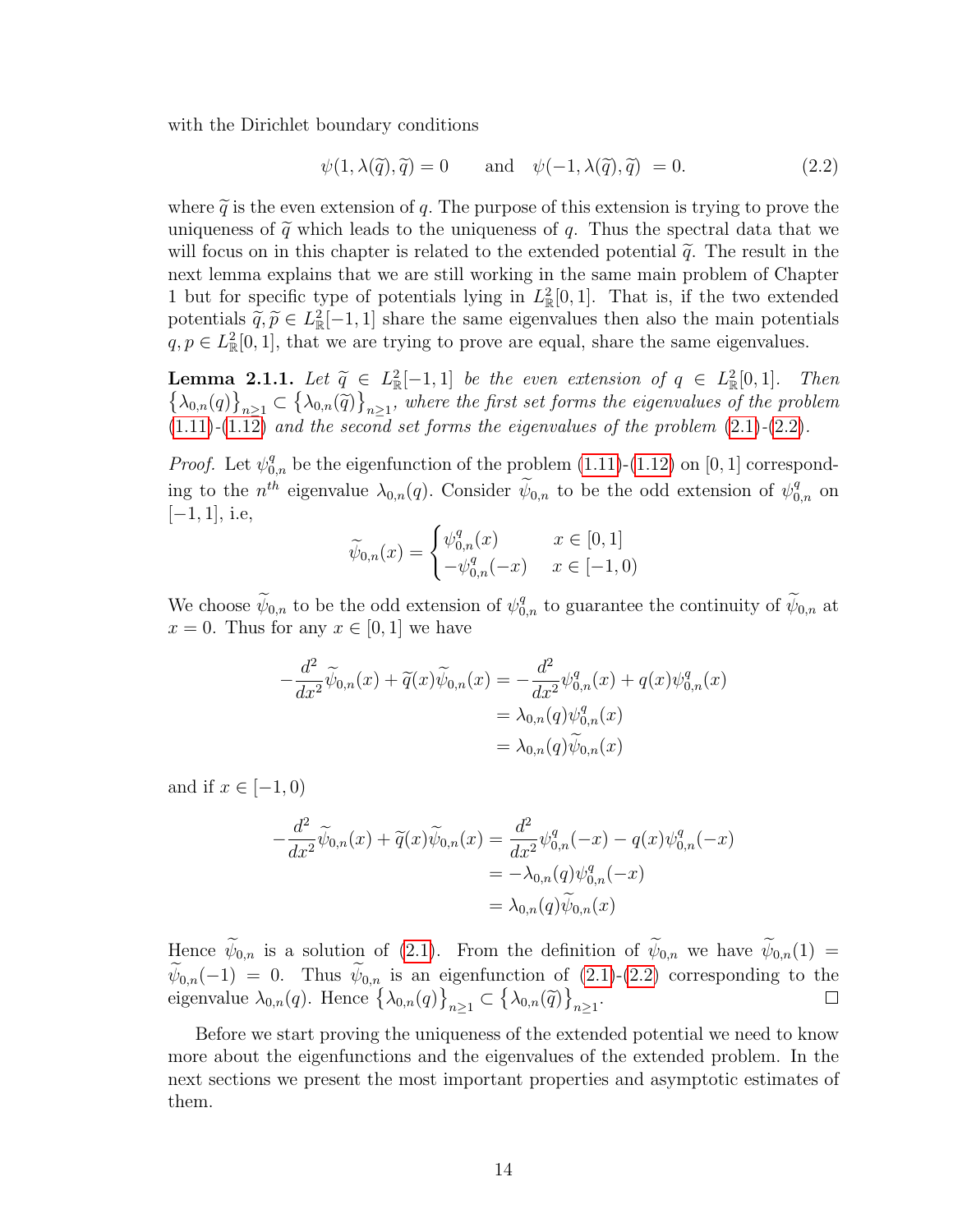#### <span id="page-23-0"></span>2.2 Eigenfunctions of the Extended Problem

When  $\tilde{q} = 0$ , the equation [\(2.1\)](#page-21-2) has the two linearly independent solutions

$$
u(x,\lambda) = \frac{\sin(\omega x)}{\omega}, \qquad v(x,\lambda) = -\cos(\omega x)
$$

where  $\omega =$ √  $\lambda$ . Since we are looking for two solutions satisfying the following initial conditions

$$
u(-1) = 0 \t v(-1) = -1
$$
  

$$
u'(-1) = 1 \t v'(-1) = 0
$$

we will shift the argument of sin and cos from x to  $x + 1$  to have the following two linearly independent solutions

$$
\widetilde{u}(x,\lambda) = \frac{\sin(\omega(x+1))}{\omega}, \qquad \widetilde{v}(x,\lambda) = -\cos(\omega(x+1))
$$

with Wronskian  $W(u, v) = 1$ . The eigenvalues are determined by Dirichlet boundary conditions [\(2.2\)](#page-22-0). Since  $\tilde{u}(-1, \lambda) = 0$  for all  $\lambda$ , then the eigenvalues will be solutions of of

$$
\widetilde{u}(1,\lambda) = \frac{\sin(\omega(2))}{\omega} = 0.
$$

Hence the Dirichlet spectrum is the set of zeros of  $\sin(2\omega)$  which are the following infinite sequence

$$
\frac{\pi^2}{4}, \frac{(2\pi)^2}{4}, \dots, \frac{(n\pi)^2}{4}, \dots
$$

When  $\widetilde{q}\neq 0$  we consider the following solution,

$$
\psi(x,\lambda,\widetilde{q}) = \frac{\sin(\omega(1+x))}{\omega} + \int_{-1}^{x} G(x,t,\lambda) \ \widetilde{q}(t) \ \psi(t,\lambda,\widetilde{q}) \ dt, \qquad x \in [-1,1]
$$

where,

$$
G(x, t, \lambda) = \tilde{u}(x, \lambda)\tilde{v}(t, \lambda) - \tilde{u}(t, \lambda)\tilde{v}(x, \lambda).
$$

The construction of this solution and some estimates on it are justified in the next theorem.

**Theorem 2.2.1.** For any  $\tilde{q} \in L^2_{\mathbb{R}}[-1,1]$ ,  $\psi$  is a solution of [\(2.1\)](#page-21-2) and satisfies the following hasic estimates uniformly on bounded subsets of  $[-1,1] \times \mathbb{R} \times L^2[-1,1]$ following basic estimates uniformly on bounded subsets of  $[-1,1] \times \mathbb{R} \times L_{\mathbb{R}}^2[-1,1],$ 

$$
\left|\psi(x,\lambda,\tilde{q}) - \frac{\sin(\sqrt{\lambda}(x+1))}{\sqrt{\lambda}}\right| \le \frac{1}{|\lambda|} exp(|Im\sqrt{\lambda}|(x+1) + ||\tilde{q}||\sqrt{x+1})
$$

$$
\left|\psi(x,\lambda,\tilde{q})\right| \le \frac{1}{|\sqrt{\lambda}|} exp(|Im\sqrt{\lambda}|(x+1) + ||\tilde{q}||\sqrt{x+1}).
$$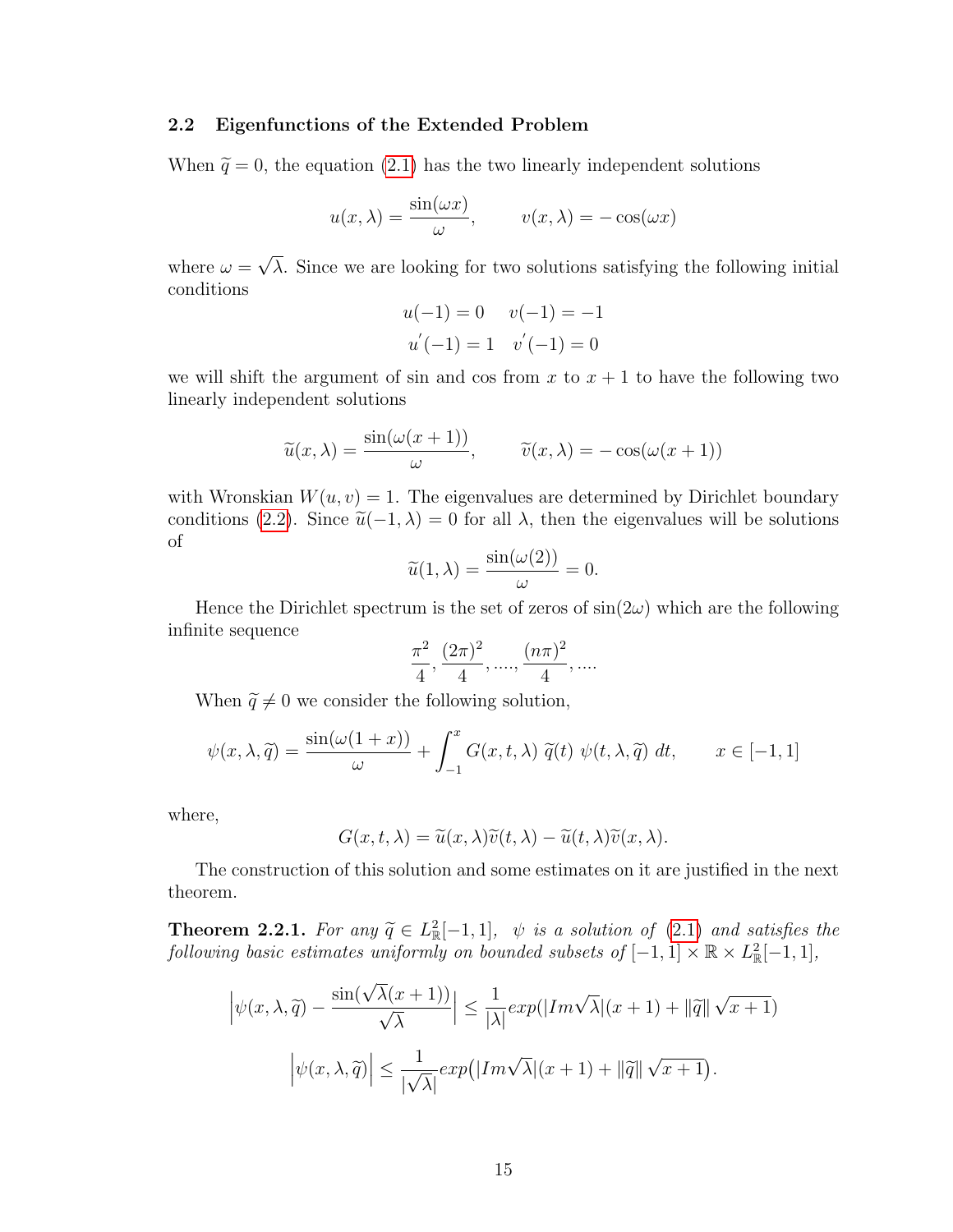Proof.

By Picard iteration method, we can show the definition of  $\psi$  is well defined. Let  $\psi$  be defined by  $\infty$ 

$$
\sum_{k=0}^{\infty} \psi_k(x, \lambda, \widetilde{q})
$$

with,

$$
\psi_0(x, \lambda, \widetilde{q}) = \widetilde{u}(x, \lambda) \text{ and}
$$
  

$$
\psi_{k+1}(x, \lambda, \widetilde{q}) = \int_{-1}^x G(x, t, \lambda) \widetilde{q}(t) \psi_k(t, \lambda, \widetilde{q}) dt \text{ for each } k \in \mathbb{N}.
$$

 $J_{-1}$ <br>By induction we will prove that this series converges uniformly on bounded subsets of  $[-1, 1] \times \mathbb{R} \times L_{\mathbb{R}}^2[-1, 1]$ , to the solution of equation  $(2.1)$ .

Note that

$$
\psi_1(x,\lambda,\tilde{q}) = \int_{-1}^x G(x,t_1,\lambda) \ \tilde{q}(t_1) \ \psi_0(t_1,\lambda,\tilde{q}) \ dt_1
$$

$$
= \int_{-1}^x \frac{\sin(\sqrt{\lambda}(x-t_1))}{\sqrt{\lambda}} \ \tilde{q}(t_1) \ \frac{\sin(\sqrt{\lambda}(t_1+1))}{\sqrt{\lambda}} \ dt_1
$$

and ,

$$
\psi_2(x,\lambda,\tilde{q}) = \int_{-1}^x \frac{\sin(\sqrt{\lambda}(x-t_2))}{\sqrt{\lambda}} \, \tilde{q}(t_2) \, \psi_1(t_2,\lambda,\tilde{q}) \, dt_2
$$
\n
$$
= \int_{-1}^x \frac{\sin(\sqrt{\lambda}(x-t_2))}{\sqrt{\lambda}} \, \tilde{q}(t_2) \, \int_{-1}^{t_2} \frac{\sin(\sqrt{\lambda}(t_2-t_1))}{\sqrt{\lambda}} \, \tilde{q}(t_1) \, \frac{\sin(\sqrt{\lambda}(t_1+1))}{\sqrt{\lambda}} \, dt_1 \, dt_2
$$
\n
$$
= \int_{-1 \le t_1 \le t_2 \le t_3 = x}^x \frac{\sin(\sqrt{\lambda}(t_1+1))}{\sqrt{\lambda}} \prod_{i=1}^2 \tilde{q}(t_i) \frac{\sin(\sqrt{\lambda}(t_{i+1}-t_i))}{\sqrt{\lambda}} dt_1 dt_2
$$

Proceeding by induction

$$
\psi_n(x,\lambda,\widetilde{q}) = \int_{-1 \le t_1 \le \dots \le t_n \le t_{n+1}=x}^{x} \frac{\sin(\sqrt{\lambda}(t_1+1))}{\sqrt{\lambda}} \prod_{i=1}^n \widetilde{q}(t_i) \frac{\sin(\sqrt{\lambda}(t_{i+1}-t_i))}{\sqrt{\lambda}} dt_1 dt_2...dt_n
$$

By the following elementary inequality

$$
\cos(\sqrt{\lambda}(x+1)) = \frac{1}{2} \left| e^{i\sqrt{\lambda}(x+1)} - e^{-i\sqrt{\lambda}(x+1)} \right| \le \exp(Im\sqrt{\lambda}(x+1))
$$

we have, for  $-1 \le x \le 1$ ,

$$
\left|\frac{\sin(\sqrt{\lambda}(t+1))}{\sqrt{\lambda}}\right| = \left|\int_{-1}^{x} \cos(\sqrt{\lambda}(t+1))dt\right| \leq \frac{1}{\sqrt{\lambda}} exp(|Im\sqrt{\lambda}|(t+1)).
$$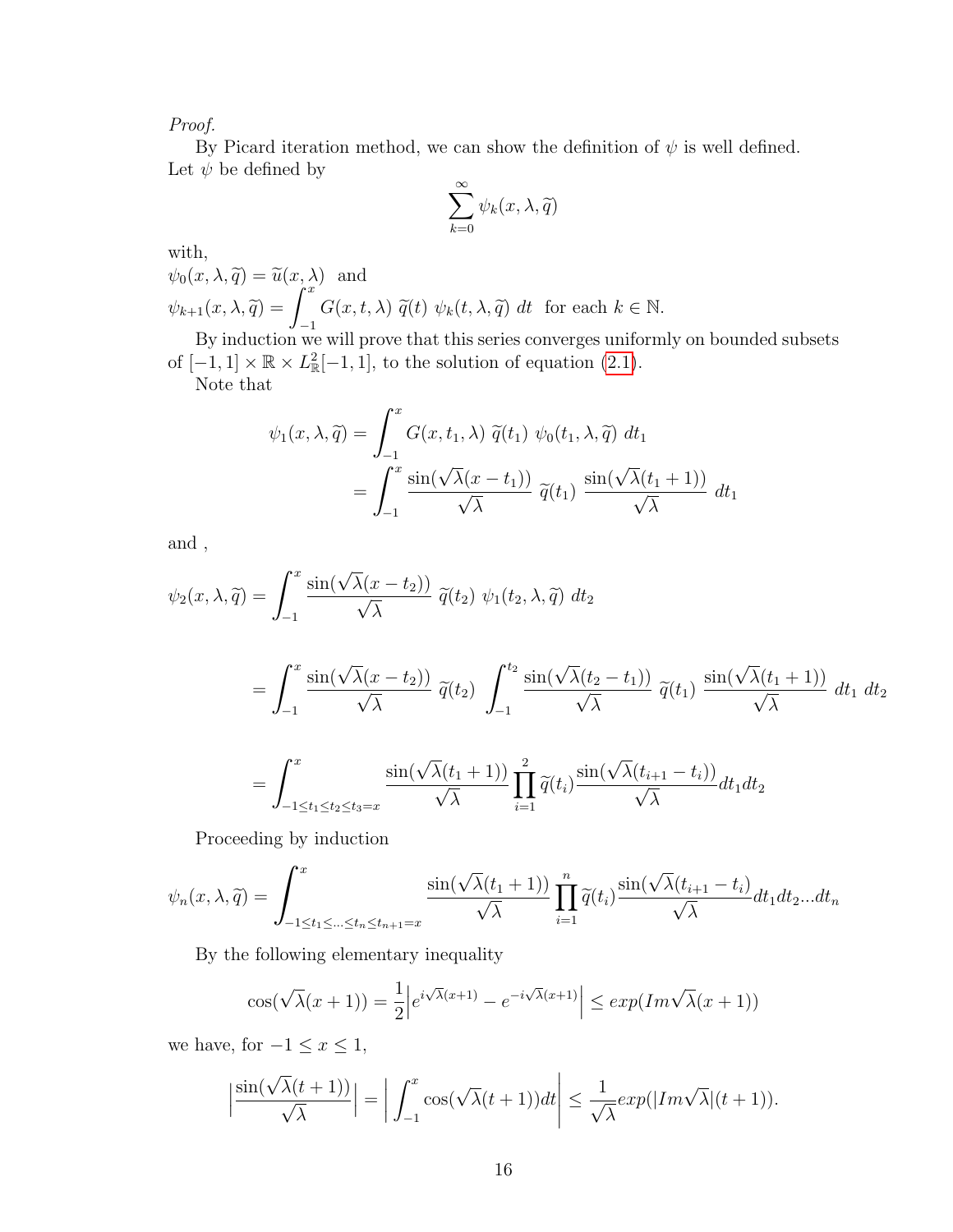Hence,

<span id="page-25-1"></span>
$$
|\psi_n(x,\lambda,q)| \leq \frac{e^{|Im\sqrt{\lambda}(x+1)|}}{|\lambda|} \int_{-1 \leq t_1 \leq \dots \leq t_n \leq x}^x \prod_{i=1}^n |\widetilde{q}(t_i)| dt_1 dt_2 ... dt_n
$$
  

$$
= \frac{e^{|Im\sqrt{\lambda}(x+1)|}}{|\lambda| n!} \int_{[-1,x]^n}^1 \prod_{i=1}^n |\widetilde{q}(t_i)| dt_1 dt_2 ... dt_n
$$
  

$$
= \frac{e^{|Im\sqrt{\lambda}(x+1)|}}{|\lambda| n!} \Big(\int_{-1}^x |\widetilde{q}(t)| dt\Big)^n
$$
  

$$
\leq \frac{e^{|Im\sqrt{\lambda}(x+1)|}}{|\lambda| n!} (||\widetilde{q}|| (\sqrt{x+1}))^n.
$$
 (2.3)

This shows the convergence of the series to a continuous function. Since we have uniform convergence of this series then the integration and summation may be interchanged to get,

$$
\psi(x,\lambda,\tilde{q}) = \psi_0(x,\lambda,\tilde{q}) + \sum_{k=1}^{\infty} \psi_k(x,\lambda,\tilde{q})
$$
  
=  $u(x,\lambda) + \sum_{k=1}^{\infty} \int_{-1}^x G(x,t,\lambda) \ \tilde{q}(t) \ \psi_{k-1}(t,\lambda,\tilde{q}) \ dt$   
=  $u(x,\lambda) + \int_{-1}^x G(x,t,\lambda) \ \tilde{q}(t) \ \sum_{k=1}^{\infty} \psi_{k-1}(t,\lambda,\tilde{q}) \ dt$   
=  $u(x,\lambda) + \int_{-1}^x G(x,t,\lambda) \ \tilde{q}(t) \ \psi(t,\lambda,\tilde{q}) \ dt$ 

That verifies that the integral equation of  $\psi$  is well defined, and substituting in [\(2.1\)](#page-21-2) by  $\psi$  proves that  $\psi$  is a solution of the ODE [\(2.1\)](#page-21-2). By taking a sum from  $n = 1$ to  $\infty$  on the estimates of  $|\psi_n(x,\lambda,q)|$  in [\(2.3\)](#page-25-1), we get the first inequality, and by adding the first term  $n = 0$  we will get the second inequality.

 $\Box$ 

#### <span id="page-25-0"></span>2.3 Eigenvalues of the Extended Problem

In this section we present some of the properties of the eigenvalues. The first property follows from the fact that this problem contains a self-adjoint operator with boundary conditions. Thus the eigenvalues are real numbers.

**Theorem 2.3.1.** The Dirichlet spectrum of  $\tilde{q} \in L^2_{\mathbb{R}}[-1,1]$  is a set of real numbers.

*Proof.* Suppose  $\lambda$  is a Dirichlet eigenvalue of  $\tilde{q}$  with eigenfunction  $\psi$  then,

$$
-\psi'' + \widetilde{q}(x)\psi = \lambda\psi
$$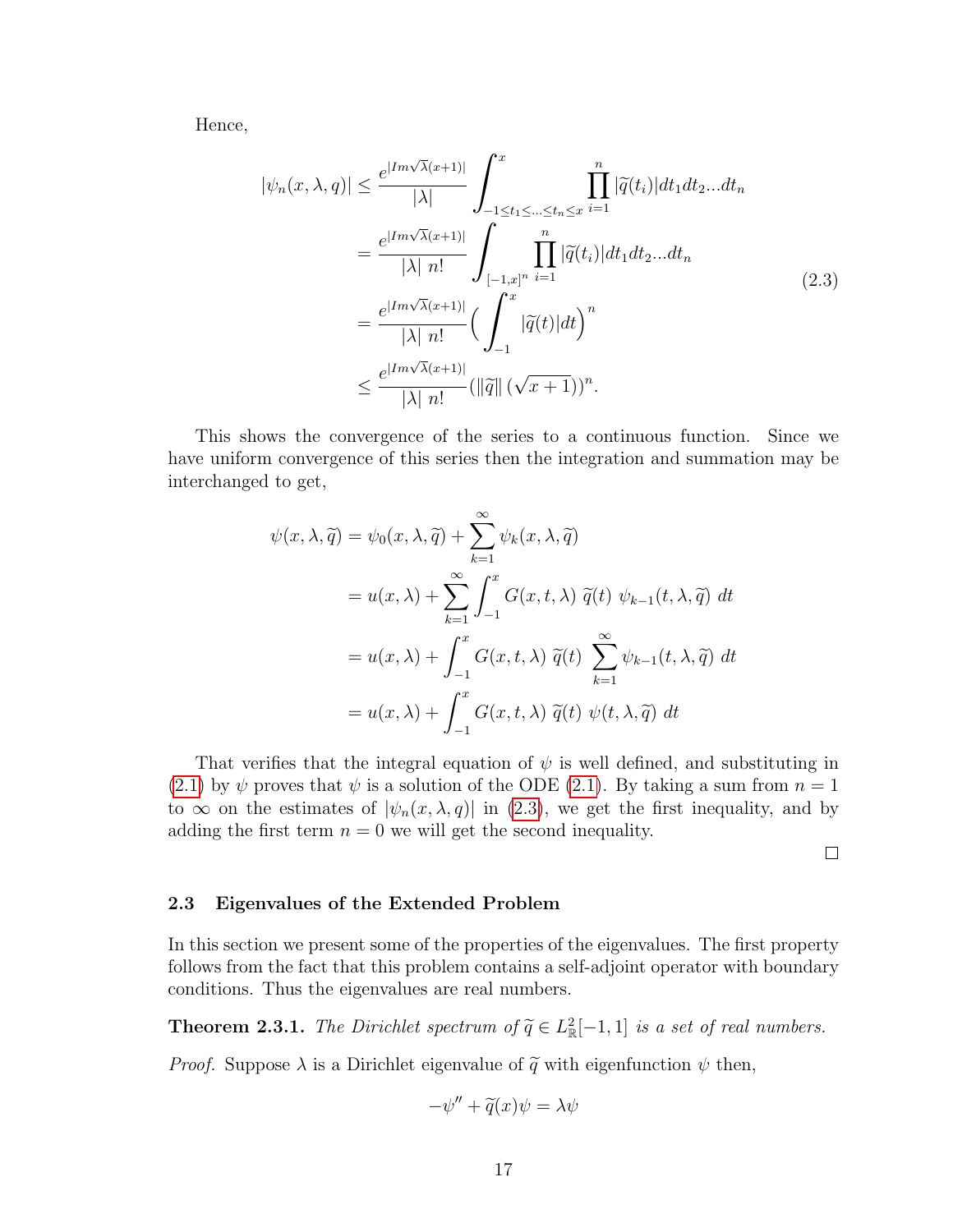Conjugating the equation,

$$
-\bar{\psi}'' + \widetilde{q}(x)\bar{\psi} = \bar{\lambda}\bar{\psi}
$$

since  $\tilde{q}$  is real. Multiplying the first equation by  $\bar{\psi}$ , the second by  $\psi$  and taking the difference, we obtain

$$
[\psi, \bar{\psi}]' = \psi \bar{\psi}'' - \psi'' \bar{\psi} = (\lambda - \bar{\lambda}) |\psi|^2.
$$

where  $[.,.]$  is the Wronskin of any two differentiable functions f and g which is given by  $[f, g] = f'g - fg'$ . Hence by integration,

$$
[\psi, \bar{\psi}](-1) - [\psi, \bar{\psi}](1) = (\lambda - \bar{\lambda}) \int_{-1}^{1} |\psi(t)|^2 dt.
$$

Since  $\lambda$  is an eigenvalue, then the left hand side is zero by the values of the eigenfunction at the boundary. Since the eigenfunction is non trivial solution then the integral does not equal zero. Therefore  $\lambda - \overline{\lambda} = 0$ , which means that  $\lambda$  is real.

 $\Box$ 

As we saw that for  $q = 0$ , the Dirichlet spectrum is the set of zeros of  $\tilde{u}(1, \lambda)$ which are  $\frac{(n\pi)^2}{4}$  $\frac{\pi}{4}$ <sub>4</sub> $\}$ <sub>n</sub> $\geq$ <sub>1</sub>. The compactness of the resolvent and Fredholm alternative shows that the Dirichlet spectrum of any potential  $\tilde{q}$  is an infinite sequence of real numbers, which is bounded below and tonds to  $\log$  the main point of the following numbers, which is bounded below and tends to  $+\infty$ . the main point of the following Counting Lemma is to give an estimate of their location.

#### Lemma 2.3.1. (The Counting Lemma)

Let  $\tilde{q} \in L^2_{\mathbb{C}}$  and  $N > 2e^{2\|\tilde{q}\|}$  be an integer. Then  $\psi(1, \lambda, \tilde{q})$  has exactly N roots, counted with multiplicity, in the open half plane

$$
Re\lambda < (N + \frac{1}{4})^2 \pi^2,
$$

and for each  $n > N$ , exactly one simple root in the egg shaped region

$$
|\sqrt{\lambda}-\frac{n\pi}{2}|<\frac{\pi}{4}.
$$

There is no other roots.

*Proof.* Fix  $N > 2e^{2\|q\|}$ , and let  $K > N$  be another integer. Consider the contours

$$
|\sqrt{\lambda}| = (K + \frac{1}{4})\pi
$$

$$
Re\sqrt{\lambda} = (N + \frac{1}{4})\pi
$$

and

$$
|\sqrt{\lambda} - \frac{n\pi}{2}| = \frac{\pi}{4}, \qquad n > N.
$$

By Lemma [A2.4](#page-71-0) from the appendix, the estimate

$$
e^{|Im 2\sqrt{\lambda}|} < 4|\sin 2\sqrt{\lambda}|
$$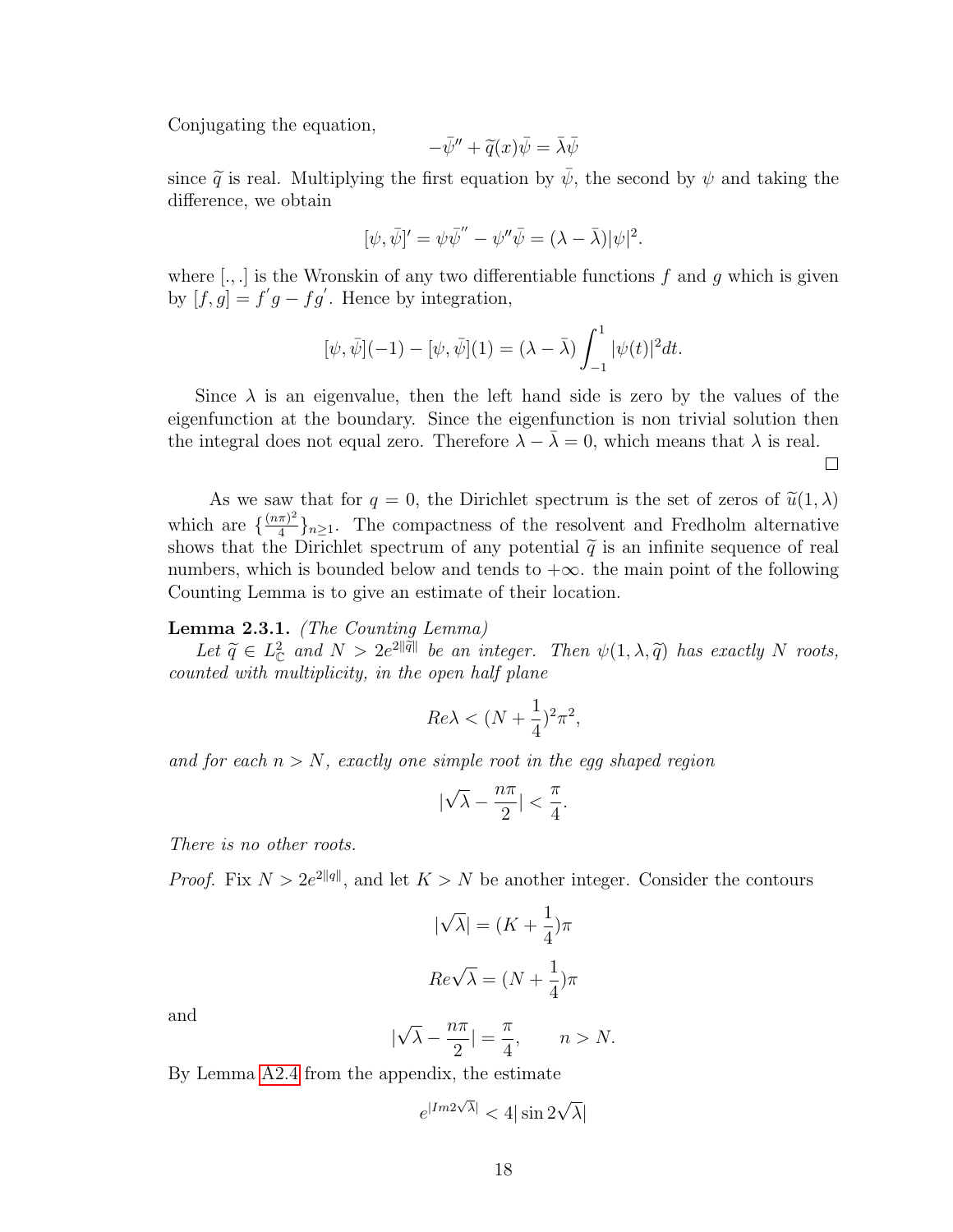holds on all of them. Therefore, by the basic estimate for  $\psi$ ,

$$
\left| \psi(1, \lambda, \widetilde{q}) - \frac{\sin 2\sqrt{\lambda}}{\sqrt{\lambda}} \right| \leq \frac{e^{2\|\widetilde{q}\|}}{|\sqrt{\lambda}|} \frac{e^{|Im 2\sqrt{\lambda}|}}{|\sqrt{\lambda}|} \n< \frac{2N}{|\sqrt{\lambda}|} \left| \frac{\sin 2\sqrt{\lambda}}{\sqrt{\lambda}} \right| \n< \left| \frac{\sin 2\sqrt{\lambda}}{\sqrt{\lambda}} \right|
$$
\n(2.4)

also holds on them. It follows that  $\psi(1, \lambda, \tilde{q})$  does not vanish on these contours. Hence, by Rouche's theorem,  $\psi(1, \lambda, \tilde{q})$  has as many roots, counted with multiplicity, as  $\frac{\sin 2\sqrt{\lambda}}{\sqrt{\lambda}}$ λ in each of the bounded regions and the remaining unbounded region.  $\frac{\sqrt{\lambda}}{\text{Since } \frac{\sin 2\sqrt{\lambda}}{\sqrt{\lambda}} }$  $\frac{12\sqrt{\lambda}}{\sqrt{2}}$ λ has only the simple roots  $\left(\frac{n\pi}{2}\right)$ 2  $\left( \frac{1}{2}, n \geq 1, \text{ and since } K > N \text{ can be} \right)$ chosen arbitrary large, the lemma follows.

 $\Box$ 

<span id="page-27-0"></span>**Theorem 2.3.2.** If  $\lambda$  is an eigenvalue of  $\widetilde{q} \in L^2_{\mathbb{R}}[-1,1]$ , then

$$
\psi'(1,\lambda,\widetilde{q})\dot{\psi}(1,\lambda,\widetilde{q}) = \int_{-1}^{1} \psi^2(t,\lambda)dt = ||\psi(.,\lambda,\widetilde{q})||^2 > 0.
$$

In particular,  $\dot{\psi}(1, \lambda, \tilde{q}) \neq 0$ . Thus, all roots of  $\dot{\psi}(1, \lambda, \tilde{q})$  are simple.

*Proof.* Let  $\psi = \psi(x, \lambda, \tilde{q})$ . Differentiating equation [\(2.1\)](#page-21-2) with respect to  $\lambda$  yields

$$
-\frac{d^2}{dx^2}\dot{\psi} + \widetilde{q}(x)\dot{\psi} = \psi + \lambda\dot{\psi}
$$

Multiplying this equation by  $\psi$ , the equation [\(2.1\)](#page-21-2) by  $\dot{\psi}$  and taking the difference we obtain

$$
\psi^2 = \psi'' \dot{\psi} - \dot{\psi}'' \psi = [\dot{\psi}, \psi]'
$$

Integration both sides over  $[-1, 1]$ , we will get

$$
\int_{-1}^{1} \psi^2(t, \lambda, \tilde{q}) dt = [\dot{\psi}, \psi](1) - [\dot{\psi}, \psi](-1)
$$

$$
= \dot{\psi}(1, \lambda, \tilde{q}) \psi'(1, \lambda, \tilde{q}),
$$

since  $\psi(-1,\lambda,\tilde{q})$  and  $\dot{\psi}(-1,\lambda,\tilde{q})$  vanish for all  $\lambda$ , and  $\psi(1,\lambda,\tilde{q})$  vanishes for an eigenvalue  $\lambda$ . Since  $\psi$  is real for real  $\lambda$ . then the integral is equal to  $\|\psi(.,\lambda,\tilde{q})\|^2$ .

 $\Box$ 

Now if we consider  $\lambda_n$  as a function on  $L^2_{\mathbb{R}}[-1,1]$ , then as in Theorem 3 in [\[1\]](#page-77-3),  $\lambda_n$ for any n, is real analytic function on  $L^2_{\mathbb{R}}[-1,1]$ .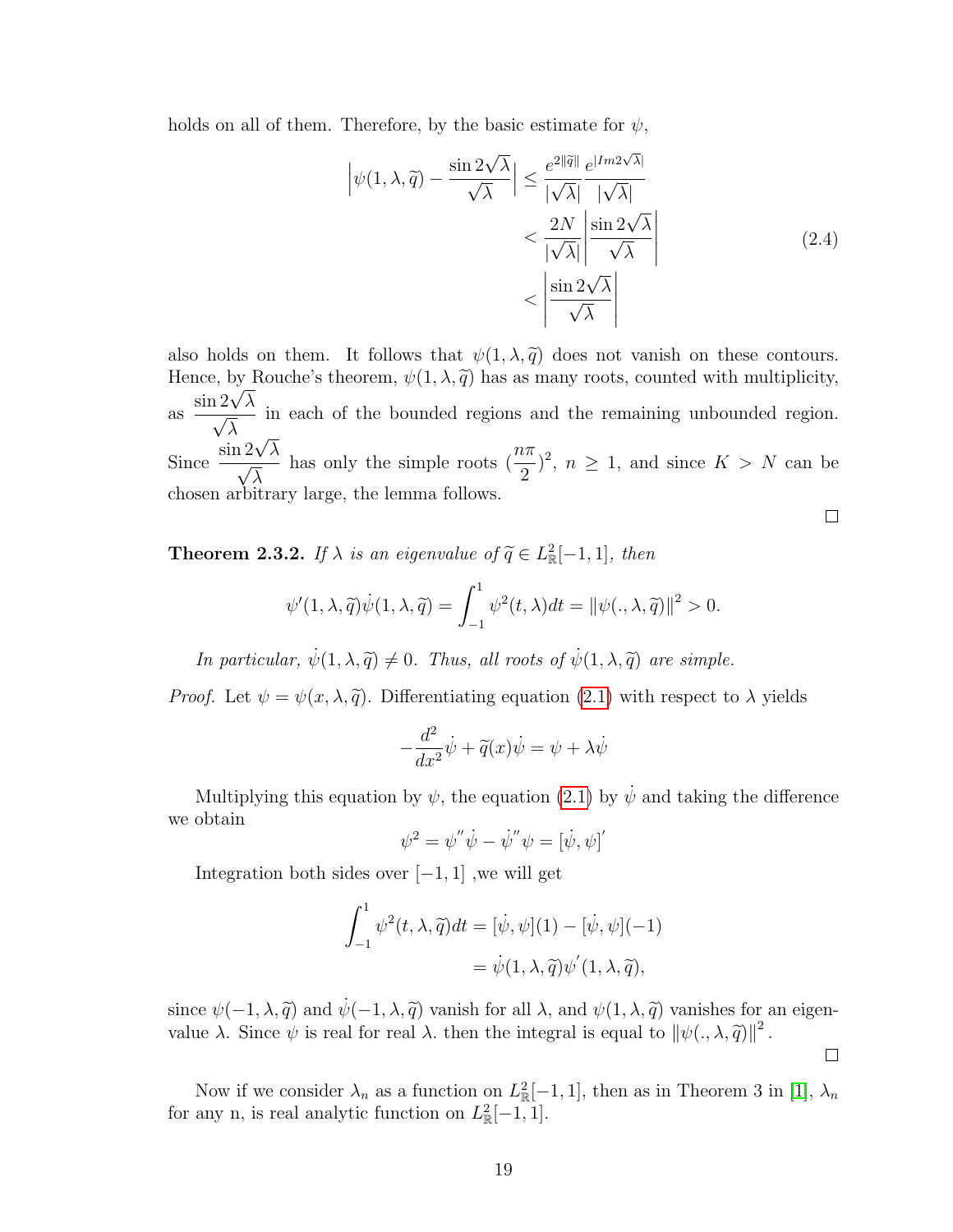**Theorem 2.3.3.** For any  $\tilde{q} \in L^2_{\mathbb{R}}[-1,1]$  the gradient of  $\lambda_n$  is given by

$$
\frac{\partial \lambda_n}{\partial \widetilde{q}(t)} = g_n^2(t, \widetilde{q}),
$$

where  $g_n$  is the normalized eigenfunction.

Proof. To get an idea how to get this gradient, recall that the derivative of a map  $f: E \to F$  between two Banach spaces E and F at a point  $x \in E$  is a bounded linear map from  $T_xE$  into  $T_{f(x)}F$  which we denote by  $d_xf$ . Moreover, if E and F are Hilbert spaces then  $T_xE = E$ ,  $T_{f(x)}F = F$ . Also if E is a Hilbert space and F is the real or complex line, then by the Riesz representation theorem, there is a unique element  $\partial f/\partial x$  in E, such that for all  $\nu$  in E,

$$
d_x f(\nu) = \left\langle \nu, \frac{\overline{\partial f}}{\partial x} \right\rangle.
$$

This element is the gradient of  $f$  at  $x$ . Hence, by differentiating both sides of the differential equation [\(2.1\)](#page-21-2) of  $g_n$  in the direction  $\nu$  we obtain

$$
-d_{\widetilde{q}}g''_n(\nu) + \widetilde{q}d_{\widetilde{q}}g_n(\nu) + \nu g_n = \lambda_n d_{\widetilde{q}}g_n(\nu) + d_{\widetilde{q}}\lambda_n(\nu)g_n
$$

If  $\tilde{q}$  is continuous, then  $g_n$  is twice continuously differentiable, and we may interchange differentiation with respect to x and  $q$  to obtain

$$
-(d_{\tilde{q}}g_n(\nu))^{"} + qd_{\tilde{q}}g_n(\nu) + \nu g_n = \lambda_n d_{\tilde{q}}g_n(\nu) + d_{\tilde{q}}\lambda_n(\nu)g_n
$$

Multiplying both sides by  $g_n$  and integrating we get

$$
\langle \left( -\frac{d^2}{dx^2} + \tilde{q} \right) g_n(\nu), \ g_n \rangle + \langle g_n^2, \ \nu \rangle = \lambda_n \langle dg_n(\nu), \ g_n \rangle + d_{\tilde{q}} \lambda_n(\nu)
$$

The first term equals

$$
\langle \left( -\frac{d^2}{dx^2} + \widetilde{q} \right) g_n(\nu), \ g_n \rangle = \lambda_n \langle d_{\widetilde{q}} g_n(\nu), \ g_n \rangle.
$$

Hence

$$
d_{\widetilde{q}}\lambda_n(\nu)=\left\langle g_n^2, \ \nu \right\rangle
$$

and

$$
\frac{\partial \lambda_n}{\partial \widetilde{q}(t)} = g_n^2(t, \widetilde{q}).
$$

**Theorem 2.3.4.** For  $\tilde{q}$  in  $L^2_{\mathbb{R}}[-1,1],$ 

$$
\lambda_n(\widetilde{q}) = \left(\frac{n\pi}{2}\right)^2 + \int_{-1}^1 \widetilde{q}(t)dt - \frac{1}{2}\langle\cos(n\pi(x+1)), \widetilde{q}\rangle + O(\frac{1}{n})
$$

$$
= \left(\frac{n\pi}{2}\right)^2 + \int_{-1}^1 \widetilde{q}(t)dt + l^2(n)
$$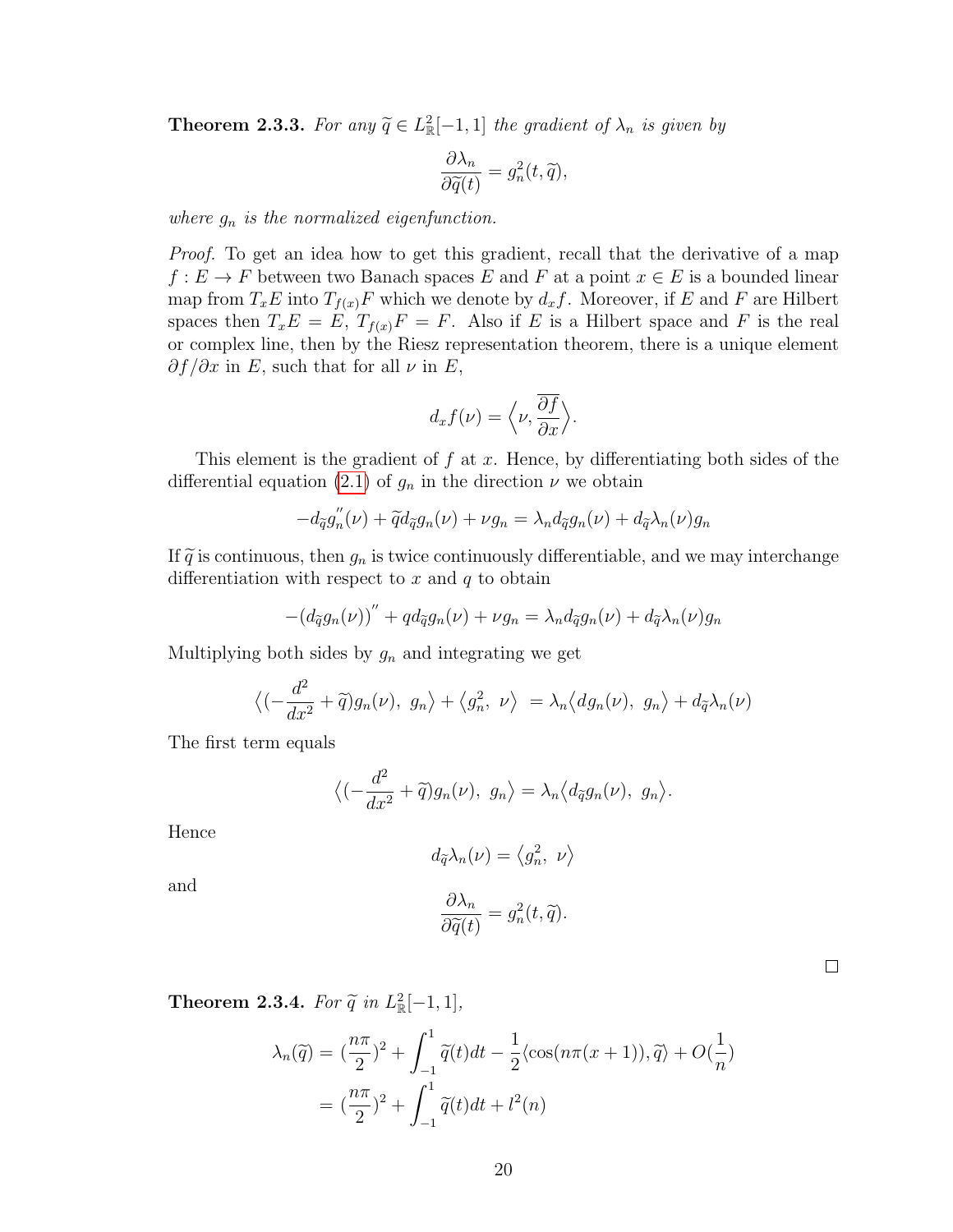and

$$
g_n(x, \tilde{q}) = \sin\left(\frac{n\pi}{2}(x+1)\right) + O\left(\frac{1}{n}\right)
$$

$$
g'_n(x, \tilde{q}) = \frac{\sqrt{2}n\pi}{2} \cos\left(\frac{n\pi}{2}(x+1)\right) + O(1)
$$

*Proof.* Let  $\lambda_n = \lambda_n(\tilde{q})$ . By the Counting lemma,

$$
\sqrt{\lambda_m} = \frac{n\pi}{2} + O(1)
$$

By the estimate of  $\psi,$ 

$$
\psi(x, \lambda_n, \widetilde{q}) = \frac{\sin(\sqrt{\lambda_n}(x+1))}{\sqrt{\lambda_n}} + O(\frac{1}{|\lambda_n|})
$$

$$
= \frac{\sin(\sqrt{\lambda_n}(x+1))}{\sqrt{\lambda_n}} + O(\frac{1}{n^2})
$$

Using the identity  $2\sin^2(2ax) = 1 - \cos(2ax)$ , we get

$$
\int_{-1}^{1} \psi^2(t, \lambda_n, \widetilde{q}) dt = \int_{-1}^{1} \frac{\sin^2(\sqrt{\lambda_n}(t+1))}{\lambda_n} dt + O(\frac{1}{n^3})
$$

$$
= \frac{1}{2\lambda_n} \left(2 - \frac{\sin 4\sqrt{\lambda_n}}{2\sqrt{\lambda_n}}\right) + O(\frac{1}{n^3})
$$

$$
= \frac{1}{\lambda_n} (1 + O(\frac{1}{n}))
$$

It follows that

$$
||\psi(.,\lambda_n,\widetilde{q})||^{-1} = \sqrt{\lambda_n}(1+O(\frac{1}{n}))
$$

Hence,

<span id="page-29-1"></span><span id="page-29-0"></span>
$$
g_n(x,\tilde{q}) = \frac{\psi(x,\lambda_n,\tilde{q})}{||\psi(.,\lambda_n,\tilde{q})||} = \sin(\sqrt{\lambda_n}(x+1)) + O(\frac{1}{n})
$$
\n(2.5)

Note that,

$$
\lambda_n(\tilde{q}) - \left(\frac{n\pi}{2}\right)^2 = \lambda_n(\tilde{q}) - \lambda_n(0)
$$
  
= 
$$
\int_{-1}^1 \frac{d}{dt} \lambda_n(\left(\frac{t+1}{2}\right)\tilde{q}) dt
$$
  
= 
$$
\int_{-1}^1 \langle g_n^2(x, \left(\frac{t+1}{2}\right)\tilde{q}), \tilde{q} \rangle dt
$$
 (2.6)

Since

$$
\lambda_n(\widetilde{q}) = (\frac{n\pi}{2})^2 + O(1)
$$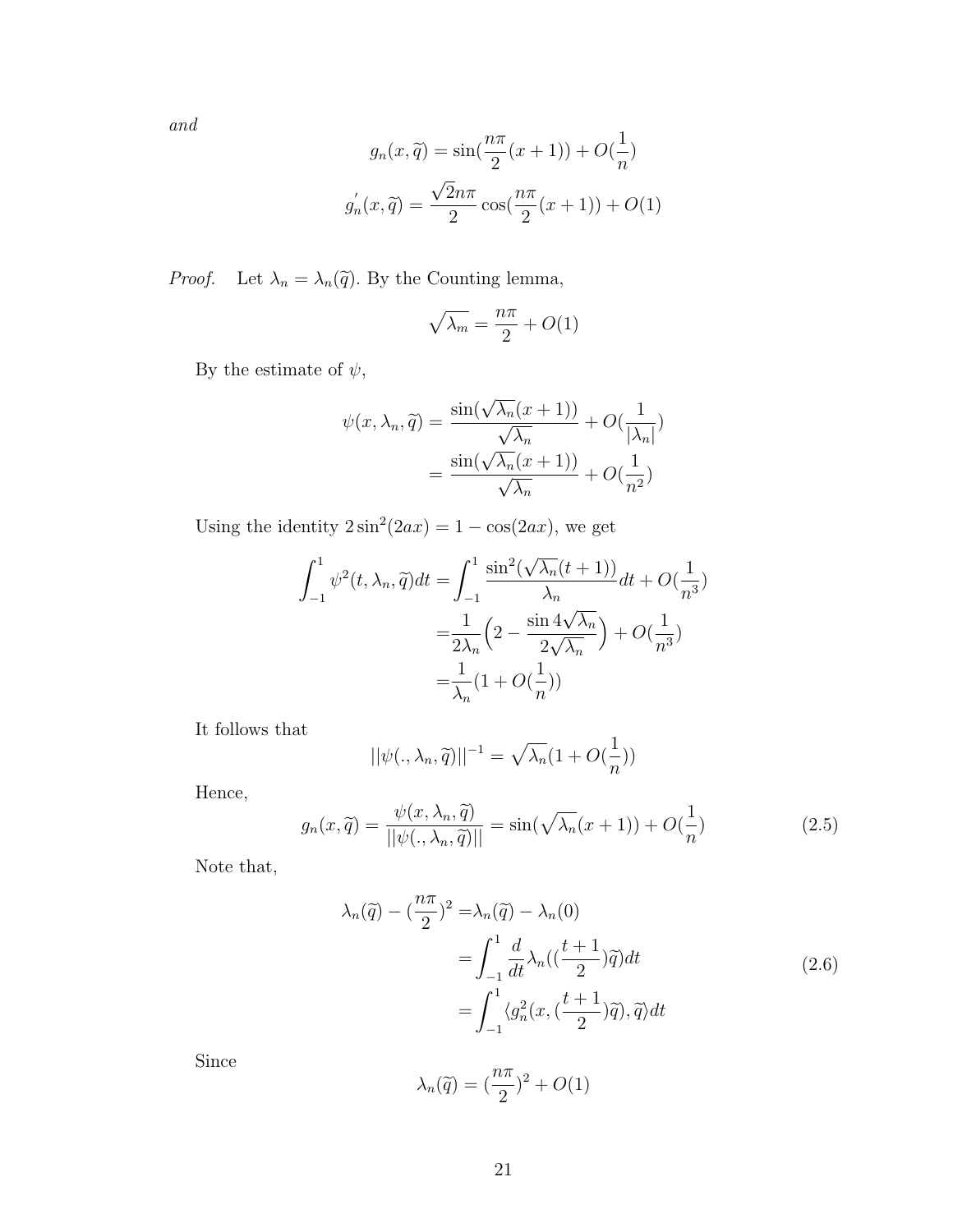or equivalently

$$
\sqrt{\lambda_n(\widetilde{q})} = \frac{n\pi}{2} + O(\frac{1}{n})
$$

then,

$$
g_n(x, \tilde{q}) = \sin(\frac{n\pi}{2}(x+1)) + O(\frac{1}{n})
$$

Since [\(2.5\)](#page-29-0) holds for  $\frac{t+1}{2}\tilde{q}$ ,  $-1 \le t \le 1$ , then by inserting the last estimate of  $g_n$ into [\(2.6\)](#page-29-1) and using the identity

$$
2\sin^2 ax = 1 - \cos 2ax
$$

we obtain

$$
\lambda_n(\widetilde{q}) - \left(\frac{n\pi}{2}\right)^2 = \int_{-1}^1 \left\langle \frac{1}{2} (1 - \cos(n\pi(x+1)) + O(\frac{1}{n}), \widetilde{q} \right\rangle dt
$$

$$
= \int_{-1}^1 \widetilde{q}(t) dt - \left\langle \cos(n\pi(x+1)), \widetilde{q} \right\rangle + O(\frac{1}{n})
$$

$$
= \int_{-1}^1 \widetilde{q}(t) dt + \left\langle \cos(n\pi x), \widetilde{q} \right\rangle + O(\frac{1}{n})
$$

$$
= \int_{-1}^1 \widetilde{q}(t) dt + l^2(n)
$$

since  $\langle \cos(n\pi(x + 1)), \tilde{q} \rangle$  are the square summable Fourier coefficients of  $\tilde{q}$ . Finally, we estimate  $g_i'$ 

 $n'_{n}$ , by using the basic estimate of  $\psi'$ ,

$$
\psi'(x, \lambda_n, \tilde{q}) = \cos(\sqrt{\lambda_n}(x+1)) + O(\frac{1}{\sqrt{\lambda_n}})
$$

$$
= \cos(\frac{n\pi}{2}(x+1)) + O(\frac{1}{n})
$$

Dividing by  $||\psi(., \lambda_n, \tilde{q})||$ ,

$$
g'_n(x, \tilde{q}) = \sqrt{\mu_n} \cos(\frac{n\pi}{2}(x+1)) + O(1) = \frac{\pi n}{2} \cos(\frac{n\pi}{2}(x+1)) + O(1).
$$

#### <span id="page-30-0"></span>2.4 Uniqueness of the Potential

The method that will be used in this section to prove uniqueness depends in the fact that if  $\psi_n(x, \lambda_n(\tilde{q}), \tilde{q}) = \psi_n(x, \lambda_n(\tilde{p}), \tilde{p})$  then  $\tilde{q} = \tilde{p}$  almost every where. This fact follow from equation [\(2.1\)](#page-21-2)

$$
\psi_n(x, \lambda_n(\tilde{q}), \tilde{q})\tilde{q} = \lambda_n(\tilde{q})\psi_n(x, \lambda_n(\tilde{q}), \tilde{q}) + \psi_n''(x, \lambda_n(\tilde{q}), \tilde{q})
$$
  

$$
= \lambda_n(\tilde{p})\psi_n(x, \lambda_n(\tilde{p}), \tilde{p}) + \psi_n''(x, \lambda_n(\tilde{p}), \tilde{p})
$$
  

$$
= \psi_n(x, \lambda_n(\tilde{p}), \tilde{p})\tilde{p}.
$$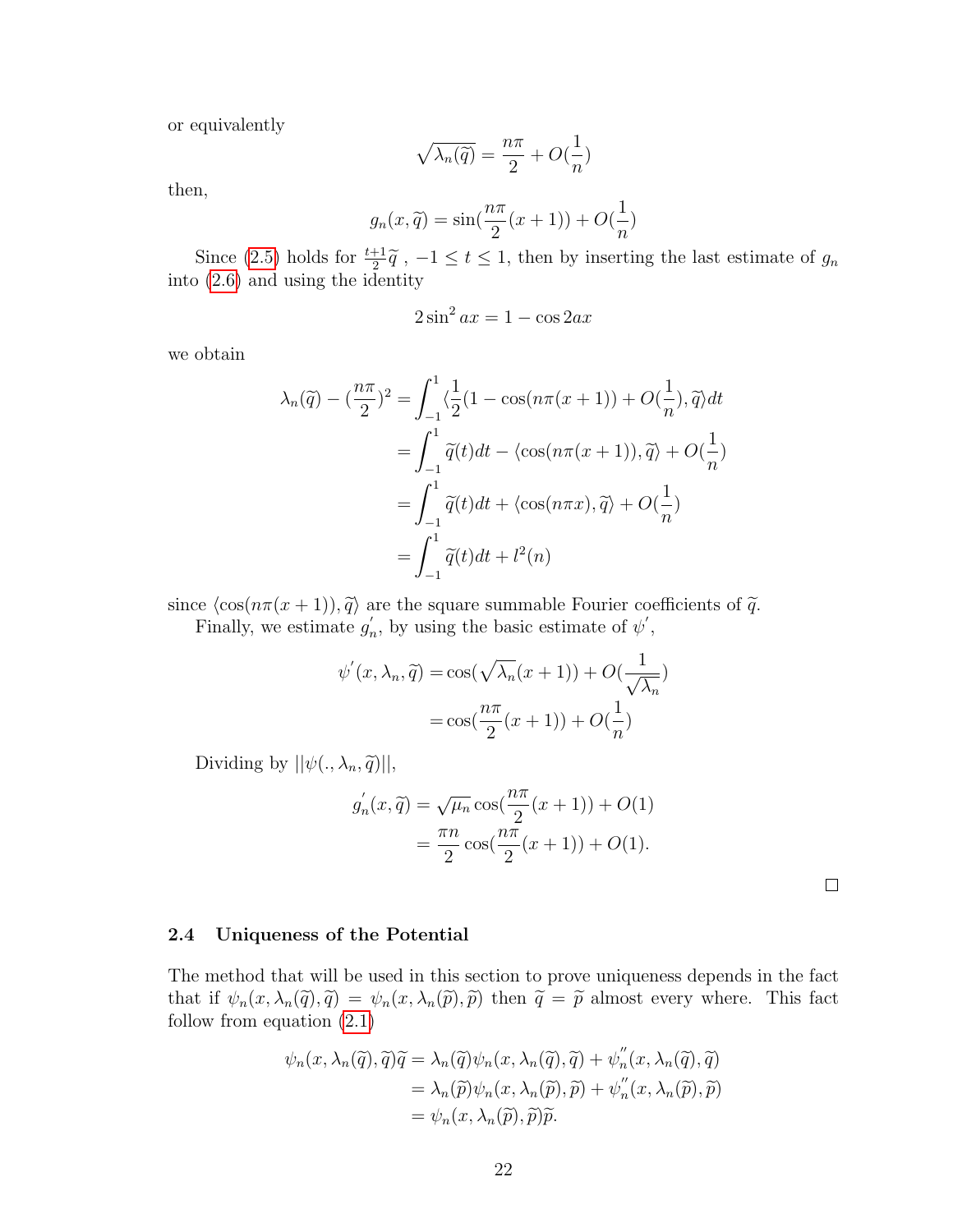Since  $\psi_n(x, \lambda_n(\tilde{q}), \tilde{q}) = \psi_n(x, \lambda_n(\tilde{p}), \tilde{p})$  then  $\tilde{q} = \tilde{p}$ . The equality between the eigenfunctions for  $\tilde{q}$  and  $\tilde{p}$  requires some specific properties. Thus, before we give the proof of the uniqueness, we will prove some important properties of the eigenfunctions that will help to prove the uniqueness. Recall that we write  $\psi(x, \lambda_n(\tilde{q}))$  for  $\psi(x, \lambda_n(\tilde{q}), \tilde{q})$ .

**Theorem 2.4.1.** For  $\tilde{q}$  in  $L^2_{\mathbb{R}}[-1,1], \psi(1,\lambda,\tilde{q}) = \prod_{n\geq 1}$  $\frac{\lambda_n(\widetilde{q})-\lambda}{(\frac{n\pi}{2})^2}$  $\frac{n}{(2n)^2}$  where  $\lambda_n(\tilde{q})$  is the  $n^{th}$  eigenvalue of  $(2.1)-(2.2)$  $(2.1)-(2.2)$  $(2.1)-(2.2)$ .

Proof.

Since  $\lambda_n(\tilde{q}) = \left(\frac{n\pi}{2}\right)^2 + O(1)$ , then by Lemma [A2.2,](#page-69-2) the infinite product  $p(\lambda) = \lambda_n(\tilde{q})$  $\sum_{i=1}^{\infty}$  $n\geq 1$  $\frac{\lambda_n(\widetilde{q}) - \lambda}{n\pi}$ (  $\frac{1}{n\pi}$ 2  $\frac{\lambda}{\lambda}$  is an entire function of  $\lambda$  and

$$
p(\lambda) = \frac{\sin(2\sqrt{\lambda})}{\sqrt{\lambda}} \left(1 + O\left(\frac{\log n}{n}\right)\right)
$$

uniformly on the circle  $|\lambda| = r_n = (\frac{n}{2} + \frac{1}{2})$  $(\frac{1}{2})^2 \pi^2$  for *n* large enough.

Also the roots of  $p(\lambda)$  are  $\lambda_n(\tilde{q})$ , hence the quotient  $\frac{p(\lambda)}{\psi(1,\lambda,\tilde{q})}$  is an entire function. By the basic estimate for  $\psi$  we have

$$
\psi(1,\lambda)=\frac{\sin(2\sqrt{\lambda})}{\sqrt{\lambda}}\Big(1+O\big(\frac{1}{n}\big)\Big)
$$

uniformly for  $\lambda = r_n$ . Hence,

$$
\frac{p(\lambda)}{\psi(1,\lambda,\widetilde{q})} = 1 + O\left(\frac{\log n}{n}\right)
$$

for  $|\lambda_n| = r_n$ , that is,

$$
\sup_{|\lambda|=r_n} \left| \frac{p(\lambda)}{\psi(1,\lambda,\widetilde{q})} - 1 \right| \to 0
$$

as  $n \to \infty$ . It follows from the maximum principle that the difference vanishes identically. Hence  $p(\lambda) = \psi$ .

 $\Box$ 

This product formula of  $\psi(1,\lambda,q)$  gives us important information about the type of the eigenfunction either even or odd depending in its sign. In the next corollary we have useful consequences of the previous theorem.

#### <span id="page-31-0"></span>Corollary 2.4.1.

$$
\bullet \ \dot{\psi}(1,\lambda_n(\widetilde{q})) = \frac{-1}{(\frac{n\pi}{2})^2} \prod_{m \neq n} \frac{\lambda_m(\widetilde{q}) - \lambda_n(\widetilde{q})}{(\frac{m\pi}{2})^2} = \frac{(-1)^n}{\frac{n^2\pi^2}{2}} \left(1 + O\left(\frac{\log n}{n}\right)\right)
$$

• sgn  $\dot{\psi}(1, \lambda_n(\tilde{q})) = (-1)^n = sgn \psi'(1, \lambda_n(\tilde{q}))$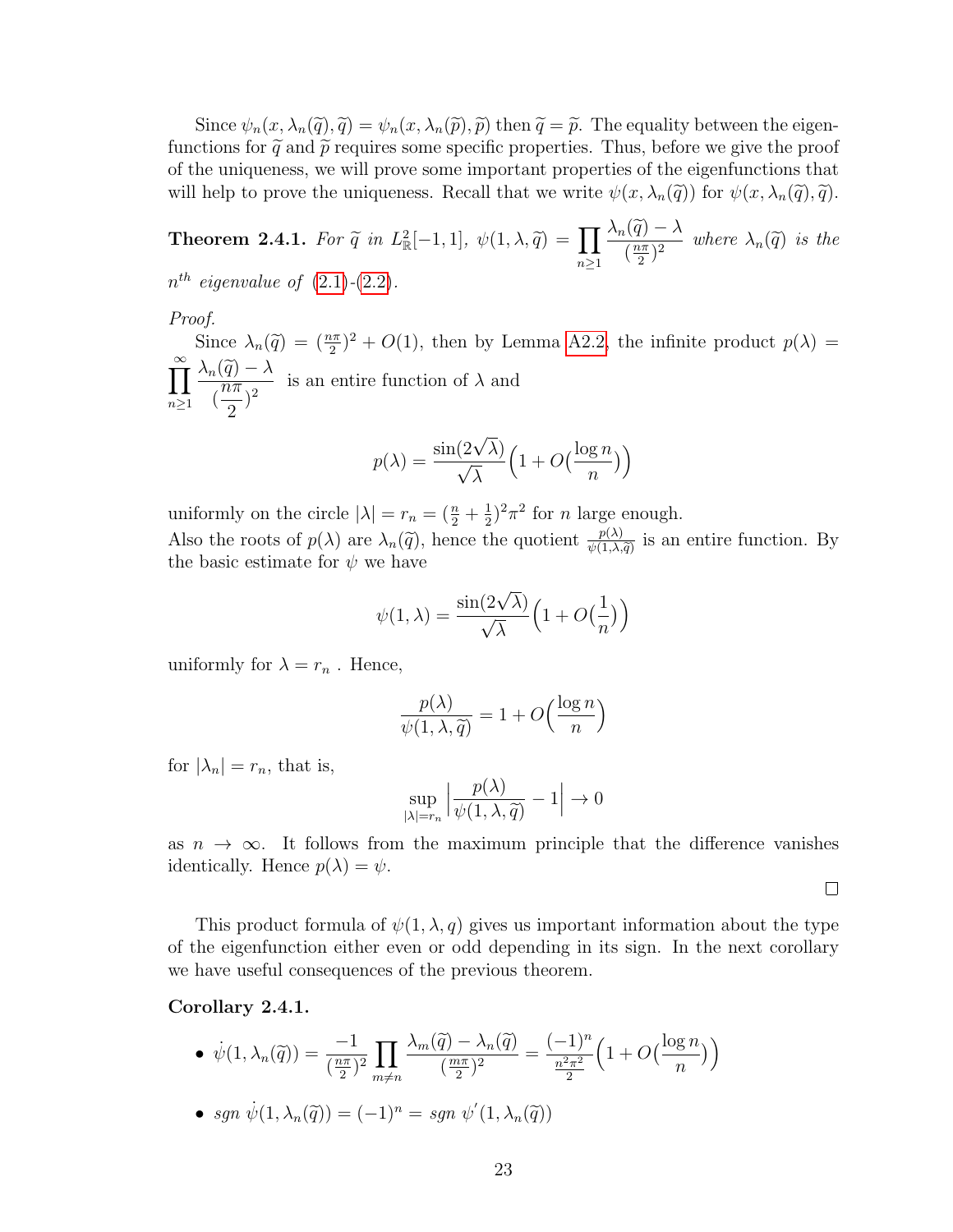*Proof.* Part one follows from Lemma [A2.3,](#page-70-0) The first identity in the second part follows from the first part, and the second identity is a consequence of the first identity and Theorem [2.3.2.](#page-27-0)

**Theorem 2.4.2.** let  $g_n(x, \tilde{q})$  be the normalized eigenfunction of  $\lambda_n(\tilde{q})$ . If  $\tilde{q}$  is even, then  $g_n(x, \tilde{q})$  is even when n is odd and odd when n is even.

*Proof.* Note that  $g_n(x, \tilde{q})$  and  $g_n(-x, \tilde{q})$  are eigenfunctions of  $\tilde{q}$  for  $\lambda_n(\tilde{q})$  with norm 1. By Theorem [2.3.2,](#page-27-0)  $\lambda_n(\tilde{q})$  is simple then,

$$
g_n(x,\widetilde{q}) = Cg_n(-x,\widetilde{q})
$$

where  $C = +1$  or  $-1$ . Since  $g'_r$  $n'_n(-1,\tilde{q}) = 1$ , then  $g'_n(-1,\tilde{q}) = (-1)^{n+1}g'_n(-1,\tilde{q})$  $n_n(1) = -C$ , thus sgn  $C = -$  sgn  $g'_{\rm\scriptscriptstyle 1}$  $n'_n(1) = (-1)^{n+1}$ . Hence  $g_n(x, \tilde{q}) = (-1)^{n+1} g_n(-x, \tilde{q})$ .  $\Box$ 

<span id="page-32-0"></span>**Lemma 2.4.1.** Let  $f$  be a meromorphic function in the plane. If

$$
\sup_{\lambda=r_n}|f(\lambda)|=o(\frac{1}{r_n})
$$

for an unbounded sequence of positive real numbers  $r_n$ , then the sum of the residues of f is zero. In particular, If the residues of f are real nonnegative, then they are all zero.

Proof. The sum of the residues of f is, by definition,

$$
\lim_{n \to \infty} \frac{1}{2\pi i} \int_{|\lambda| = r_n} f(\lambda) d\lambda
$$

But

$$
\left| \int_{|\lambda|=r_n} f(\lambda) d\lambda \right| \leq \int_{|\lambda|=r_n} |f(\lambda)| d\lambda
$$
  
=  $o(\frac{1}{r_n}) \int_{|\lambda|=r_n} d\lambda$  (2.7)  
=  $o(1)$ ,

so the sum is zero.

**Theorem 2.4.3.** For  $q, p \in L^2_{\mathbb{R}}[0,1]$ , let  $\widetilde{q}, \widetilde{p} \in L^2_{\mathbb{R}}[-1,1]$  be their even extensions reconcrimely with  $\lambda(\widetilde{\alpha}) = \lambda(\widetilde{\alpha}) = \lambda$  for each n, then  $q = n$ respectively with  $\lambda_n(\tilde{q}) = \lambda_n(\tilde{p}) = \lambda_n$  for each n, then  $q = p$ .

*Proof.* Since  $\tilde{q}, \tilde{p}$  are the even extensions of q and p respectively then  $\tilde{q} = \tilde{p}$  implies  $q = p$ . So the goal is to prove that  $\tilde{q} = \tilde{p}$ . Notice that if  $\psi(x, \lambda, \tilde{q}) = \psi(x, \lambda, \tilde{p})$  for some  $\lambda$  and each x then  $\tilde{p} = \tilde{q}$ . Hence we will assume that there is some x such that  $\psi(x, \lambda, \tilde{q}) \neq \psi(x, \lambda, \tilde{p})$  and define,

 $\Box$ 

 $\Box$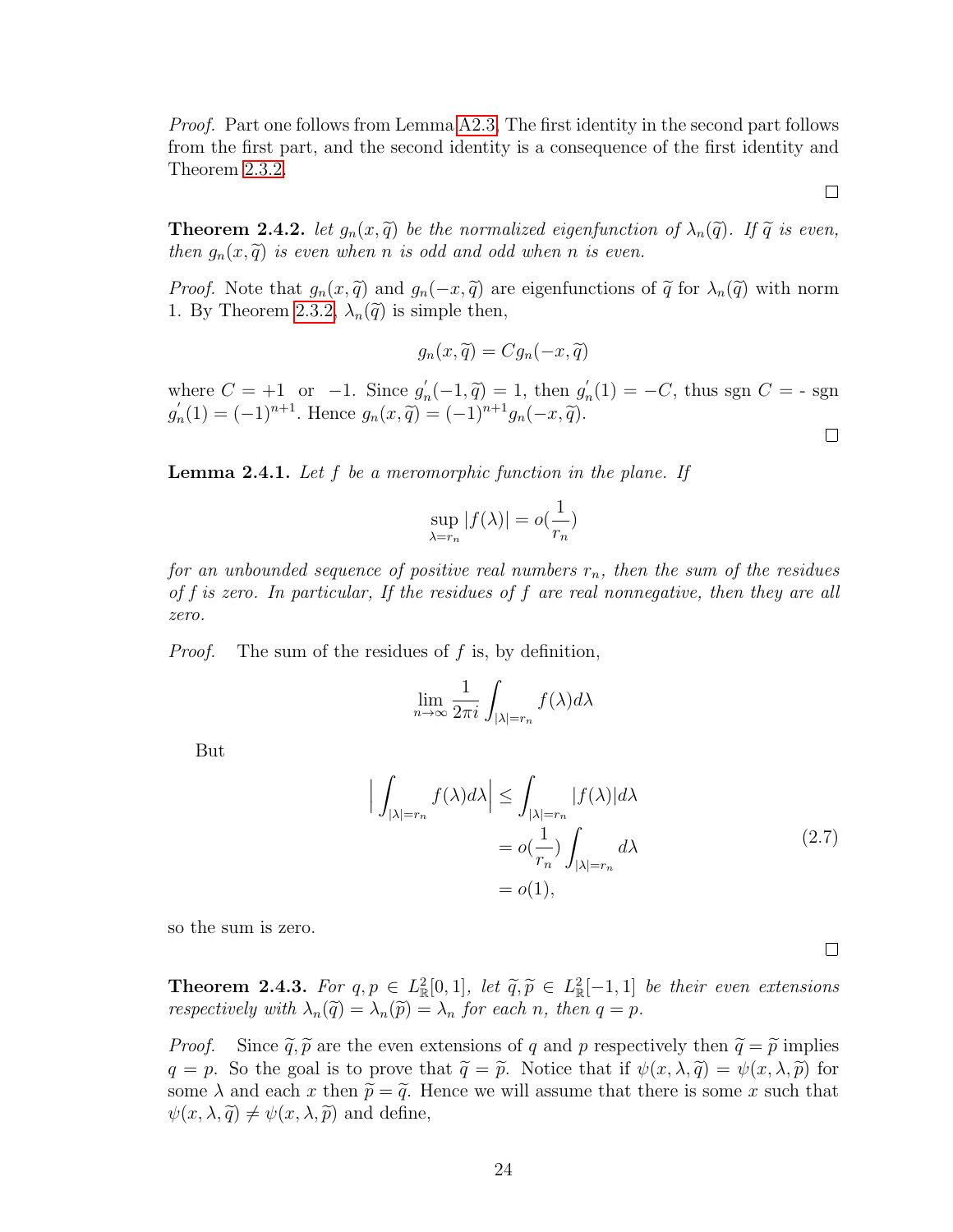$$
f(\lambda) = -\frac{\left(\psi(x,\lambda,\widetilde{q}) - \psi(x,\lambda,\widetilde{p})\right)\left(\psi(-x,\lambda,\widetilde{q}) - \psi(-x,\lambda,\widetilde{p})\right)}{\psi(1,\lambda,\widetilde{q})}.
$$

f is a meromorphic function which has simple poles at  $\lambda_n$ , for each  $n \geq 1$  otherwise it is regular. Since  $\psi(x, \lambda_n) = (-1)^{n+1} \psi(-x, \lambda_n)$  for  $\tilde{p}$  and  $\tilde{q}$  and by Corollary [2.4.1](#page-31-0) sgn  $\dot{\psi}(1, \lambda_n(\tilde{q})) = (-1)^n$ . Thus the residue of f at each  $\lambda_n$  is

$$
R_f(\lambda_n) = \frac{\left(\psi(x, \lambda_n, \widetilde{q}) - \psi(x, \lambda_n, \widetilde{p})\right)^2}{(-1)^n \dot{\psi}(1, \lambda_n, \widetilde{q})} \ge 0.
$$

Now we show that the function  $f$  satisfies the hypothesis of Lemma [2.4.1](#page-32-0) for  $r_n = (\frac{n}{2} + \frac{1}{4})$  $\frac{1}{4}$ )<sup>2</sup> $\pi$ <sup>2</sup>. The numerator of f is bounded from above by,

$$
\frac{e^{|Im \sqrt{\lambda}|(x+1)} e^{|Im \sqrt{\lambda}|(-x+1)}}{|\lambda|^2} = \frac{e^{|Im \lambda|}}{|\lambda|^2}
$$

To bound the denominator from below we have,

$$
\left|\psi(1,\lambda,\widetilde{q})-\frac{\sin 2\sqrt{\lambda}}{\sqrt{\lambda}}\right|\leq \frac{e^{||\widetilde{q}||}e^{2|Im\sqrt{\lambda}|}}{|\sqrt{\lambda}||\sqrt{\lambda}|}\leq \frac{e^{2|Im\sqrt{\lambda}|}}{8|\sqrt{\lambda}|}
$$

for  $|\lambda| \geq 8e^{||\tilde{q}||}$ . Therefore,

$$
|\psi(1,\lambda,\widetilde{q})| \ge \left| \frac{\sin 2\sqrt{\lambda}}{\sqrt{\lambda}} \right| - \left| \psi(1,\lambda,\widetilde{q}) - \frac{\sin 2\sqrt{\lambda}}{\sqrt{\lambda}} \right|
$$
  

$$
\ge \frac{e^{2|Im\sqrt{\lambda}|}}{4|\sqrt{\lambda}|} - \frac{e^{2|Im\sqrt{\lambda}|}}{8|\sqrt{\lambda}|}
$$
  

$$
\ge \frac{e^{2|Im\sqrt{\lambda}|}}{8|\sqrt{\lambda}|}
$$

for  $|\lambda| = r_n$ , and n sufficiently large. Hence the quotient of the two bounds is  $O(1/r_n^{3/4}) = O(1/r_n)$  as required, so  $R_f(\lambda_n) = 0$  for each n which implies,

$$
\psi(x, \lambda_n, \tilde{q}) = \psi(x, \lambda_n, \tilde{p}), \quad n \ge 1
$$

Hence  $\tilde{q}$  and  $\tilde{p}$  have the same eigenfunctions, then by [\(2.1\)](#page-21-2)

$$
\widetilde{q}\psi = \lambda_n(\widetilde{q})\psi + \psi'' = \lambda_n(\widetilde{p})\psi + \psi'' = \widetilde{p}\psi
$$

 $\Box$ 

and therefore  $\widetilde{q} = \widetilde{p}$  almost everywhere which implies that  $q = p$ .

In this section we prove that  $p = q$  by looking to their even extended potentials and studying the eigenfunctions of the extended potentials. In the next section we will present a second method to solve this problem. This method also related to the assumption that the extended potentials share the same eigenvalue to get extra spectral data. Before we start the next section we want to thank Herschenfeld, Samuel who suggested this method.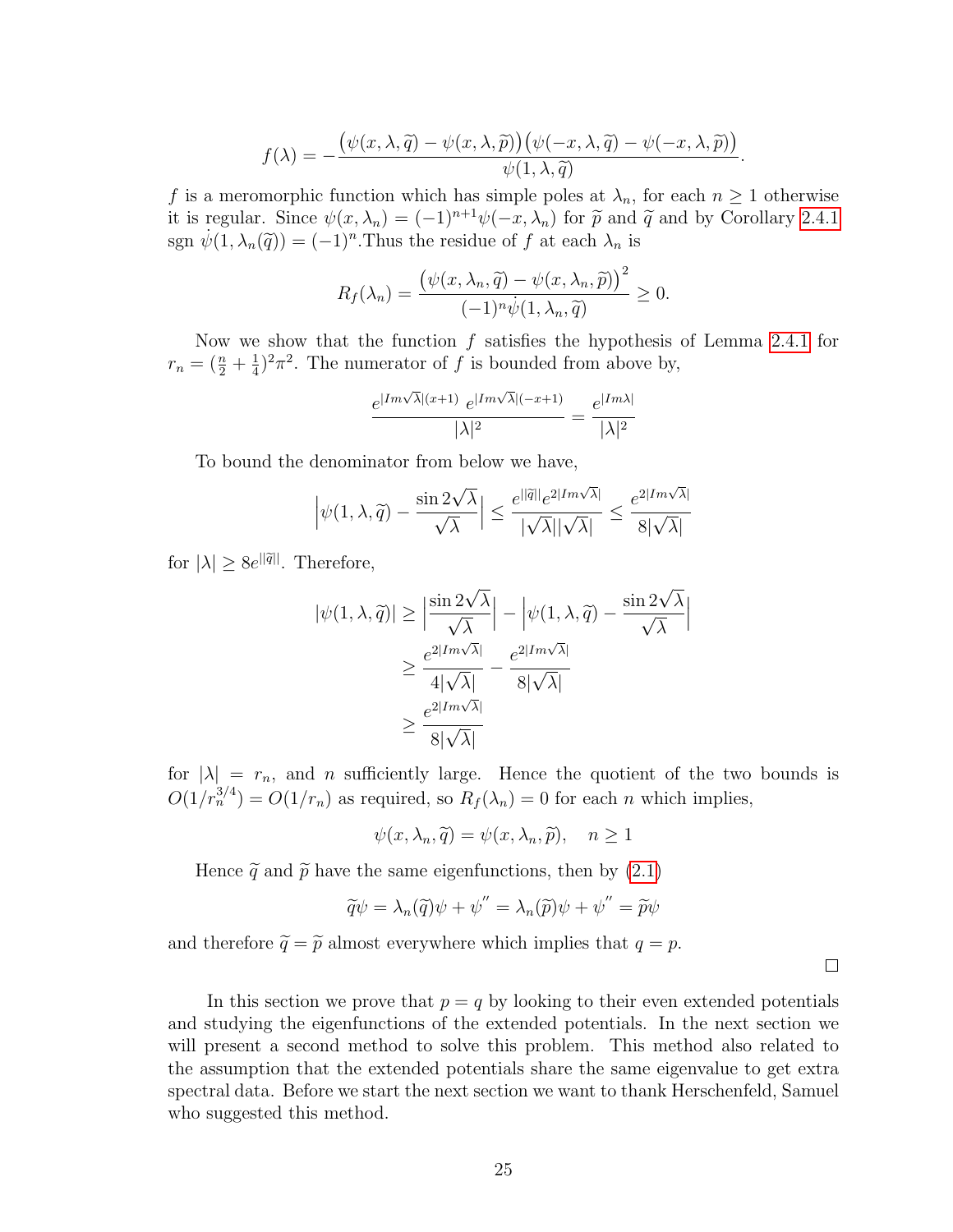#### <span id="page-34-0"></span>2.5 Second Method to Prove the Uniqueness of the potential

Firs, we will consider the following diffemorphism  $\phi : [0, 1] \rightarrow [-1, 1]$  which is defined by  $\phi(x) = 2x - 1$ . Let  $\phi^{-1} : [-1, 1] \to [0, 1]$  be the inverse of  $\phi$ , so  $\phi^{-1}(x) = \frac{1}{2}(x + 1)$ . Let  $q \in L^2_{\mathbb{R}}[0,1]$ , and  $\widetilde{q} \in L^2_{\mathbb{R}}[-1,1]$  be the even extended of q. We consider the new potential  $Q = 4\tilde{q} \circ \phi$  in  $L^2_{\mathbb{R}}[0,1]$ . To prove the uniqueness of q we need to prove<br>the uniqueness of  $Q$ . Before we give the proof, we will show some properties of the the uniqueness of Q. Before we give the proof, we will show some properties of the potential Q.

<span id="page-34-1"></span>**Theorem 2.5.1.** For  $q \in L^2_{\mathbb{R}}[0,1]$ , let  $Q \in L^2_{\mathbb{R}}[0,1]$  such that  $Q = 4\tilde{q} \circ \phi$  where  $\tilde{q} \in L^2_{\mathbb{R}}[1,1]$  is the geven extended of a. Then the potential  $Q$  is even and  $\sigma(H_+)$  $\widetilde{q} \in L^2_{\mathbb{R}}[-1,1]$  is the even extended of q. Then the potential Q is even and  $\sigma(H_Q) =$  $4\sigma(H_{\widetilde{\sigma}}).$ 

*Proof.* Q is even that follows from the definition of  $\tilde{q}$  and  $\phi$ . To show that  $\sigma(H_{\tilde{q}})$  =  $\sigma(H_Q)$ , we consider the following function  $\psi = \widetilde{\psi} \circ \phi$ , where  $\widetilde{\psi}$  is the solution of [\(2.1\)](#page-21-2)-[\(2.2\)](#page-22-0). For  $x \in (0,1)$  let  $x_1 \in (-1,1)$  such that  $\phi^{-1}(x_1) = x$ , so for each  $\lambda_n(\tilde{q}) \in \sigma(H_{\tilde{q}})$ we have

$$
-\psi''(x,\lambda_n(\tilde{q})) + Q(x)\psi(x,\lambda_n(\tilde{q})) = -\psi''(\phi^{-1}(x_1),\lambda_n(\tilde{q})) + Q(\phi^{-1}(x_1))\psi(\phi^{-1}(x_1),\lambda_n(\tilde{q}))
$$
  

$$
= -4\tilde{\psi}''(x_1,\lambda_n(\tilde{q})) + 4\tilde{q}(x_1)\tilde{\psi}(x_1,\lambda_n(\tilde{q}))
$$
  

$$
= 4\lambda_n(\tilde{q})\tilde{\psi}(x_1,\lambda_n(\tilde{q}))
$$
  

$$
= 4\lambda_n(\tilde{q})\psi(x,\lambda_n(\tilde{q}))
$$

and for the boundary conditions  $\psi(0, \lambda_n(\tilde{q})) = \tilde{\psi}(-1, \lambda_n(\tilde{q})) = 0$  and  $\psi(1, \lambda_n(\tilde{q})) =$  $\psi(1, \lambda_n(\tilde{q})) = 0$ . Hence  $\psi(., \lambda_n(\tilde{q}))$  is the  $n^{th}$  eigenfunction of  $4\lambda_n(\tilde{q})$ , that show that  $\sigma(H_1) = 4\sigma(H_2)$  $\sigma(H_Q) = 4\sigma(H_{\tilde{q}}).$ 

$$
\Box
$$

**Theorem 2.5.2.** For  $q, p \in L^2_{\mathbb{R}}[0,1]$ , let  $\widetilde{q}, \widetilde{p} \in L^2_{\mathbb{R}}[-1,1]$  are the even extended of q and p respectively. If  $\sigma(H_2) = \sigma(H_2)$  then  $q = n$ . and p respectively. If  $\sigma(H_{\tilde{g}}) = \sigma(H_{\tilde{p}})$  then  $q = p$ .

*Proof.* Define  $Q = \tilde{q} \circ \phi$  and  $P = \tilde{p} \circ \phi$ . From Theorem [2.5.1,](#page-34-1) Q and P are two even potentials in  $L^2_{\mathbb{R}}[0,1]$  such that  $\sigma(H_Q) = \sigma(H_P)$ . Hence from Pöschel and Trubowitz's Theorem [1.1.3,](#page-11-2)  $Q = P$ . Hence  $\tilde{q} = \frac{1}{4}Q \circ \phi^{-1} = \frac{1}{4}$  $\frac{1}{4}P \circ \phi^{-1} = \tilde{p}$  which implies  $q = p$ .  $\Box$ 

In this chapter we focused on the zero angular momentum and the set of potentials in  $L^2_{\mathbb{R}}[0,1]$  that have even extended potentials in  $L^2_{\mathbb{R}}[-1,1]$  sharing the same eigenvalues of the extended problem. In the next chapter we will study the problem from geometric side. For any  $p \in L^2_{\mathbb{R}}[0,1]$  and two angular momenta  $l_1, l_2$ , we will work on the dimension of two tangent spaces at any point  $q \in M^{l_1}(p) \cap M^{l_2}(p)$ .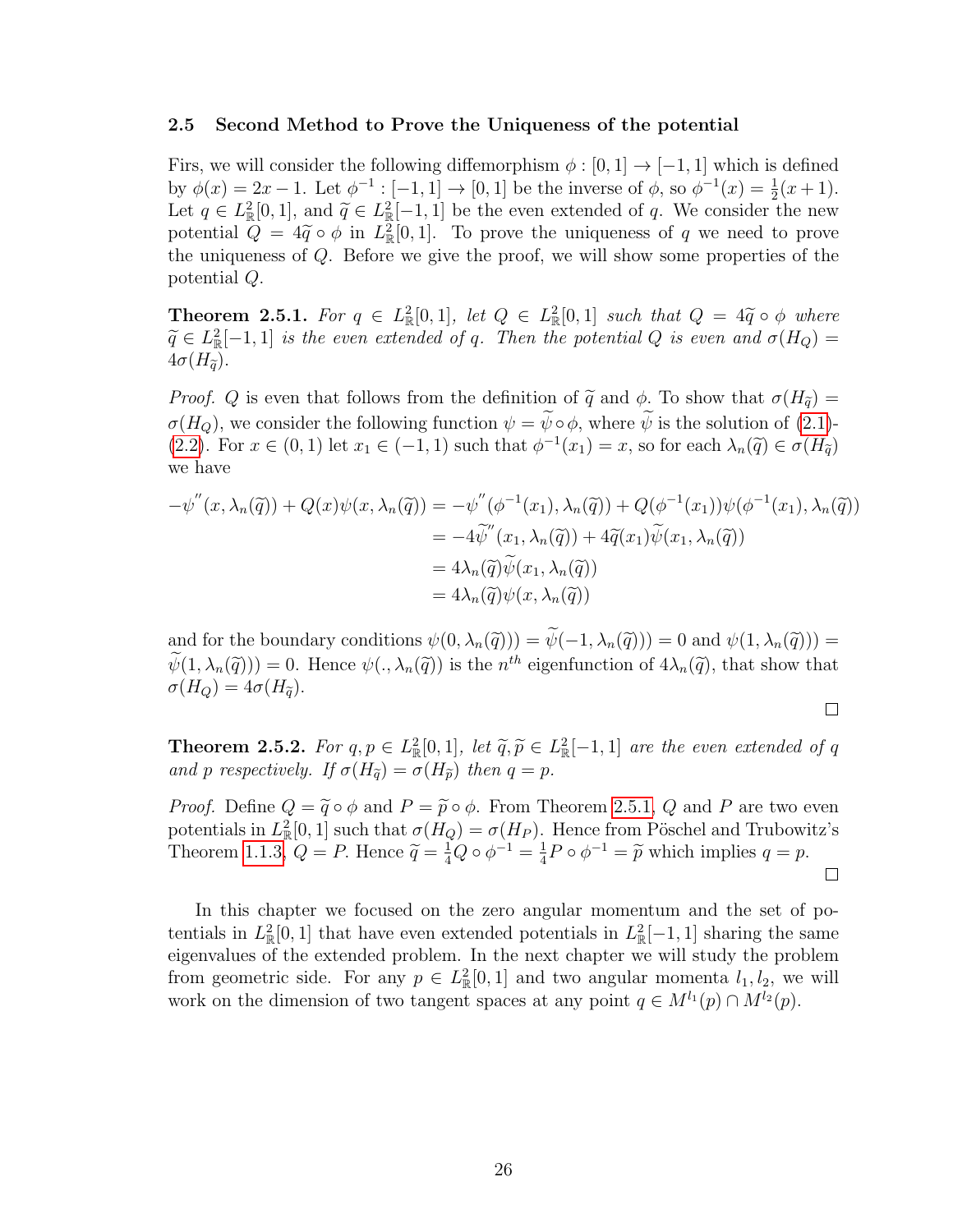#### <span id="page-35-0"></span>Chapter 3 Dimension of the Intersection of Tangent Spaces

## <span id="page-35-1"></span>3.1 An Overview of the Isospectral Set of a Potential  $p \in L^2_{\mathbb{R}}[0,1]$

In this chapter we focus on the dimension of the intersection of two tangent spaces corresponding to two different angular momentum  $l_1, l_2$ . The first angular momenta will be fixed  $l_1 = 0$  and we will vary  $l_2$ .

**Definition 3.1.1.** For each angular momentum  $l = 0, 1, 2, ...$  denote the isospectral set of p by  $M^{(p)}(p)$  and its definition is given by

$$
M^{l}(p) = \{q \in L^{2}_{\mathbb{R}}[0,1]: \lambda_{l,n}(q) = \lambda_{l,n}(p), n = 1,2,3,....\}
$$

and for each  $q \in M^{l}(p)$  denote the tangent space of  $M^{l}(p)$  at q by  $T_qM^{l}(p)$  which is the set consisting all the velocity vectors at q of all smooth curves on  $M^{(p)}$  which pass through q.

For any angular momentum  $l$ , by considering the map

$$
\lambda^{l}: L_{\mathbb{R}}^{2}[0,1] \to \mathbb{R} \times l^{2}
$$

$$
\lambda^{l}(q) = ([q], \{\widetilde{\lambda}_{l,n}(q)\}_{n \ge 1})
$$
  
where  $[q] = \int_{0}^{1} q(x)dx$  and 
$$
\lambda_{l,n}(q) = (n + \frac{l}{2})^{2} \pi^{2} + \int_{0}^{1} q(x) dx - l(l+1) + \widetilde{\lambda}_{l,n}(q), \qquad \sum_{n=1}^{\infty} |\widetilde{\lambda}_{l,n}(q)|^{2} < \infty
$$

we have the following properties of  $\lambda^l$  and  $M^l(p)$ .

**Theorem 3.1.1.**  $\lambda^l$  is a real analytic map on  $L^2_{\mathbb{R}}[0,1]$ . It is derivative at q is the linear map from  $L^2_{\mathbb{R}}[0,1]$  into  $\mathbb{R} \times l^2$  given by

$$
d_q \lambda^l(\nu) = \left( \langle 1, \nu \rangle, \left\{ \langle \frac{\partial \lambda_{l,n}}{\partial q}, \nu \rangle \right\}_{n \ge 1} \right)
$$
  
= 
$$
\left( \langle 1, \nu \rangle, \left\{ \langle g_{l,n}^2 - 1, \nu \rangle \right\}_{n \ge 1} \right).
$$

**Theorem 3.1.2.** For any angular momentum l and  $p \in L^2_{\mathbb{R}}[0,1],$ 

1.  $M^l(p)$  is a real analytic submanifold of  $L^2_{\mathbb{R}}[0,1]$  of infinite dimension and codimension lying in the hyperplane of all function with mean value  $\int_1^1$ 0  $p(t)dt$ .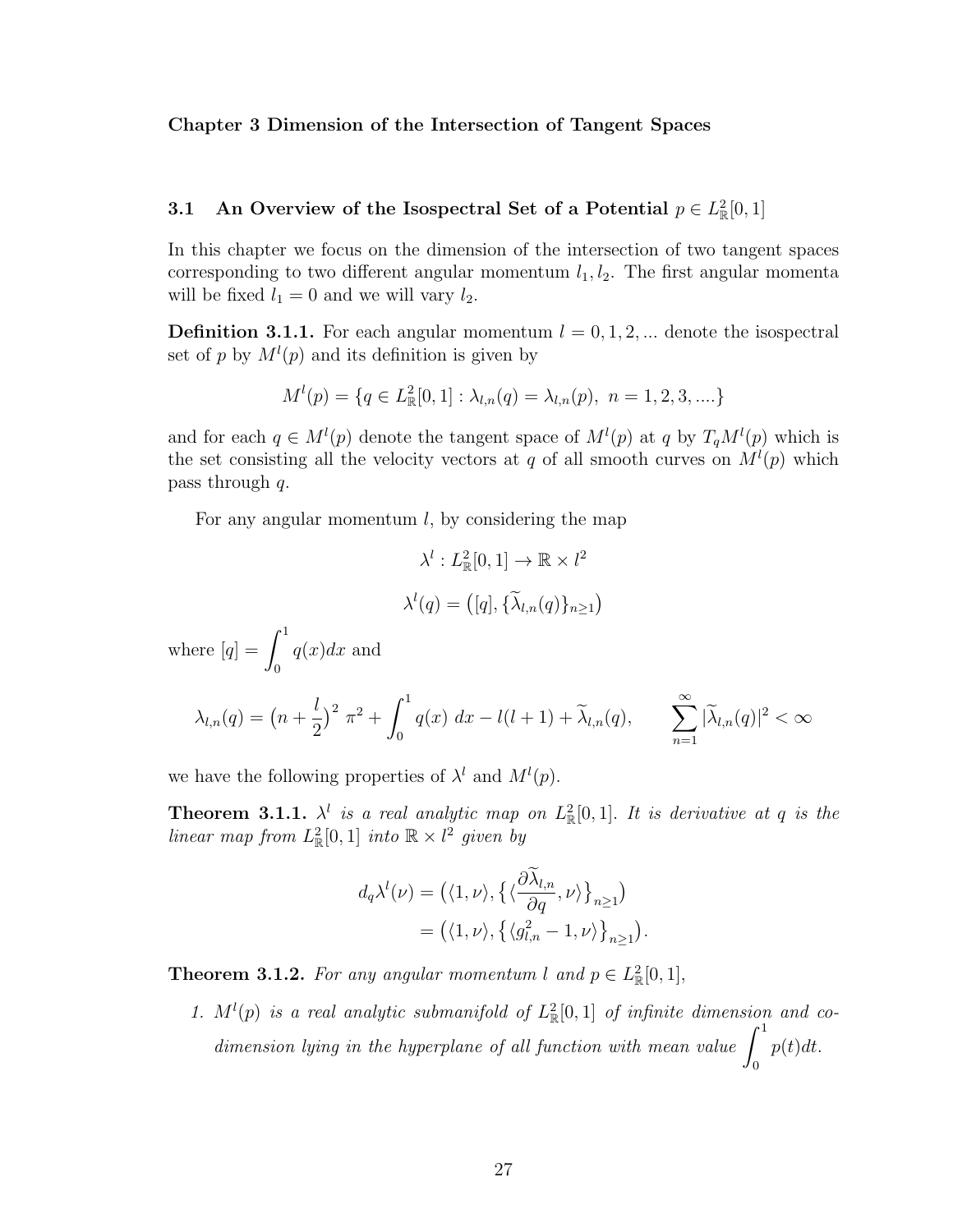2. At every point  $q \in M^{l}(p)$  the tangent space is

$$
T_qM^l(p) = span\{2\frac{d}{dx}g_{l,n}^2: n \ge 1\}
$$

and the normal space is

$$
N_q M^l(p) = span\{g_{l,n}^2 - 1 \quad n \ge 1\}.
$$

For any  $q \in M^{l}(p)$ ,  $\lambda^{l}(q)$  is a regular value of  $\lambda^{l}$  with the following splitting of  $L^2_{\mathbb{R}}[0,1]$  in the sense of Definition [3.1.1](#page-35-0)

$$
L^2_{\mathbb{R}}[0,1] = \ker(d_q\lambda^l) \bigoplus (\ker(d_q\lambda^l))^{\perp}.
$$

Also the restriction of  $d_q\lambda^l$  to  $(ker(d_q\lambda^l))^{\perp}$  is boundedly invertible. Hence by Regular Value Theorem [A2.1,](#page-71-0)  $M^{(p)}$  is a real analytic sub-manifold of  $L^2_{\mathbb{R}}[0,1]$  with infinite dimension and co-dimension (see [\[1\]](#page-77-0) and [\[8\]](#page-77-1)) and

<span id="page-36-0"></span>
$$
T_q M^l(p) = \ker(d_q \lambda^l)
$$
\n(3.1)

The vectors of the tangent space follow from Theorem [1.2.3](#page-16-0) and definition of  $d_q\lambda^l$ , for more details see [\[1\]](#page-77-0) for  $l = 0$  and [\[3\]](#page-77-2) for  $l \ge 1$ .

According to Definition [A3.1](#page-72-0) of the Fredholm operators, Shubin, in [\[6\]](#page-77-3), proved that the intersection of  $T_pM^0(p)$  and  $T_pM^1(p)$  is finite dimensional for any  $p \in L^2_{\mathbb{R}}[0,1]$  by defining a Fredholm operator that has  $T_pM^0(p) \cap T_pM^1(p)$  as a kernel. Then Shubin and Carlson [\[7\]](#page-77-4) have proven that these result is hold for any two angular momunta  $l_1$  and  $l_2$  such that  $l_1 + l_2 = 1$  mod 2 which means that  $l_1$  and  $l_2$  have different parity see [\[7\]](#page-77-4). In this work we try to use the same method used by Shubin in [\[6\]](#page-77-3) to prove similar results. The tangent spaces that we will consider here are at any point  $q \in M^{l_1}(p) \cap M^{l_2}(p)$ . In Chapter 4, we will try to connect the uniqueness of the potential with the dimension of the intersection of its tangent spaces. So the main theorem of this chapter is

<span id="page-36-1"></span>**Theorem 3.1.3.** For any  $p \in L^2_{\mathbb{R}}[0,1]$  and  $l \geq 1$ , the intersection of  $T_qM^0(p)$  and  $T_qM^l(p)$  is finite dimensional at each fixed  $q \in M^0(p) \cap M^l(p)$ .

We will discusses this problem in two different cases, one of them when one angular momentum is even and the second case when it is odd. Since that method depends on showing an operator is Fredholm, we will begin by introducing some important operators that will be used in the proof.

#### 3.2 Some Important Operators and Their Properties

The first operator has a special property that converts squared eigenfunctions for angular momentum  $l = 0$  to the eigenfunctions for  $l > 0$ . This property will help to analyze some operators easily. In the next definition and lemma, we will give a simple review of this operator and its properties. For more details about the proof of its properties, see [\[5\]](#page-77-5) and [\[3\]](#page-77-2).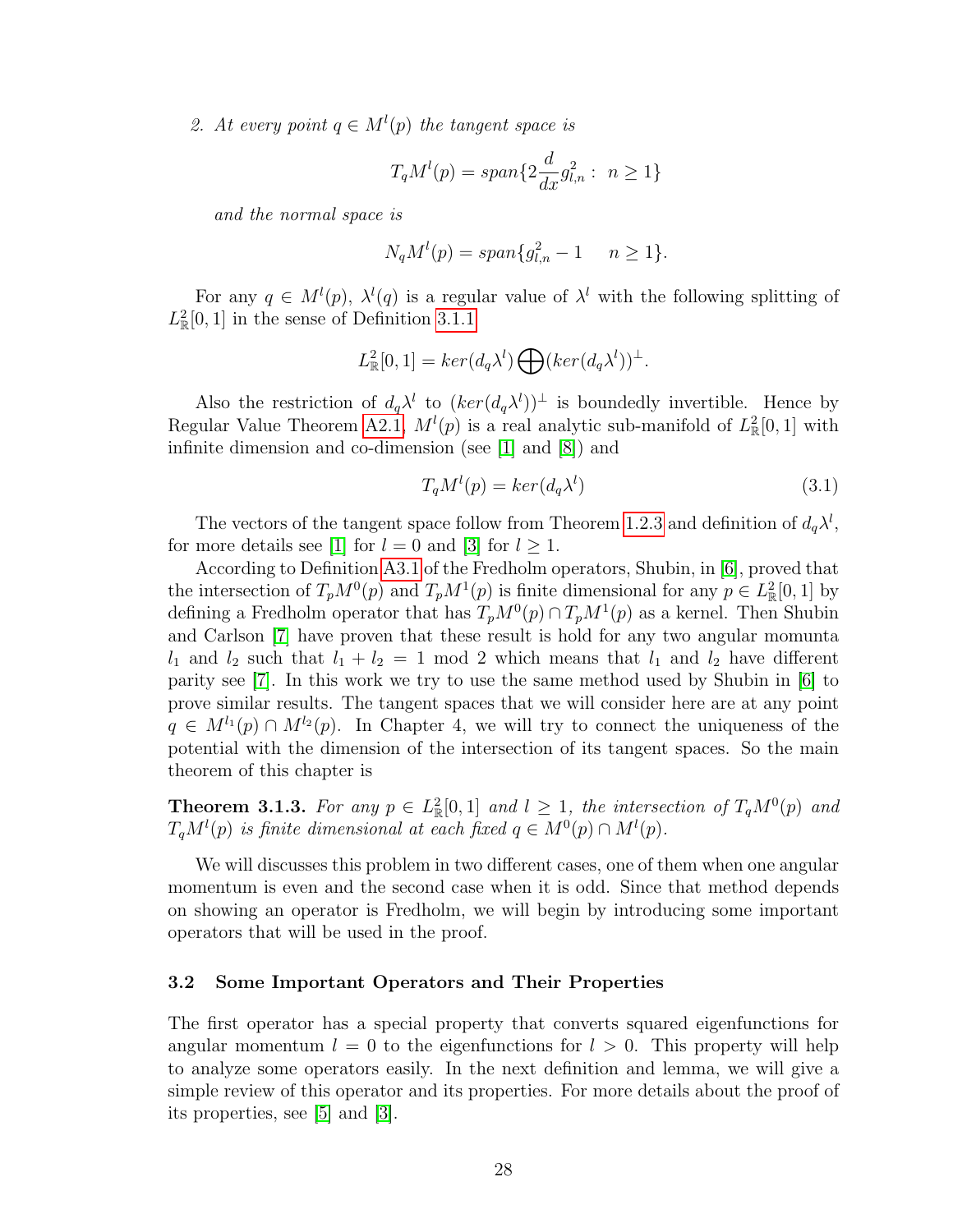<span id="page-37-0"></span>**Definition 3.2.1.** For each positive integer l, define the operator  $S_l : L^2_{\mathbb{C}}[0,1] \to$  $L^2_{\mathbb{C}}[0,1]$  by

$$
S_l[f](x) = f(x) - 4lx^{2l-1} \int_x^1 \frac{f(s)}{s^{2l}} ds
$$

and the operator  $T_l: L^2_{\mathbb{C}}[0,1] \to L^2_{\mathbb{C}}[0,1]$  by

$$
T_l = (-1)^{l-1} S_l S_{l-1} \dots S_1.
$$

<span id="page-37-1"></span>Lemma 3.2.1. For each positive integer l 1. The operator  $S_l$  has the following properties :

- (i)  $S_l$  is bounded on  $L^2_{\mathbb{C}}[0,1]$ .
- $(ii)$  S<sub>i</sub> is one to one and

$$
S_l^{-1}[f](x) = f(x) - 4lx^{-2l} \int_x^1 f(s)s^{2l} ds.
$$

- (iii) The family  $S_l$  pairwise commutes:  $S_{l_1}S_{l_2} = S_{l_2}S_{l_1}$  for any  $l_1, l_2$ .
- (iv) The adjoint of  $S_l$  is

$$
S_l^*[f](x) = f(x) - 4lx^{-2l} \int_0^x s^{2l-1} f(s) \ ds
$$

2. The operator  $T_l$  is a bounded, one to one linear operator on  $L^2_{\mathbb{C}}[0,1]$  such that for any  $\xi \in L^2_{\mathbb{R}}[0,1]$  and  $\lambda \geq 0$ 

$$
\int_0^1 (2\Phi_l(\sqrt{\lambda x}) - 1)\xi(x) dx = \int_0^1 \cos(2\sqrt{\lambda x}) T_l[\xi](x) dx
$$
  
is  $(x) = (xi(x))^2$  and *i*, *is the principal Pascal function of*

where  $\Phi_l(x) = (x j_l(x))^2$  and  $j_l$  is the spherical Bessel function of order l.

It is straightforward to compute explicit expressions for the operator  $T_l$  using the definition of  $S_l$ , hence

$$
T_2[f](x) = -f(x) - 12x \int_x^1 \frac{f(s)}{s^2} ds + 24x^3 \int_x^1 \frac{f(s)}{s^4} ds
$$
  

$$
T_3[f](x) = f(x) - 24x \int_x^1 \frac{f(s)}{s^2} ds + 120x^3 \int_x^1 \frac{f(s)}{s^4} ds
$$
  

$$
- 120x^5 \int_x^1 \frac{f(s)}{s^6} ds
$$
  

$$
T_4[f](x) = -f(x) - 40x \int_x^1 \frac{f(s)}{s^2} ds + 360x^3 \int_x^1 \frac{f(s)}{s^4} ds
$$
  

$$
- 840x^5 \int_x^1 \frac{f(s)}{s^6} ds + 560x^7 \int_x^1 \frac{f(s)}{s^8} ds
$$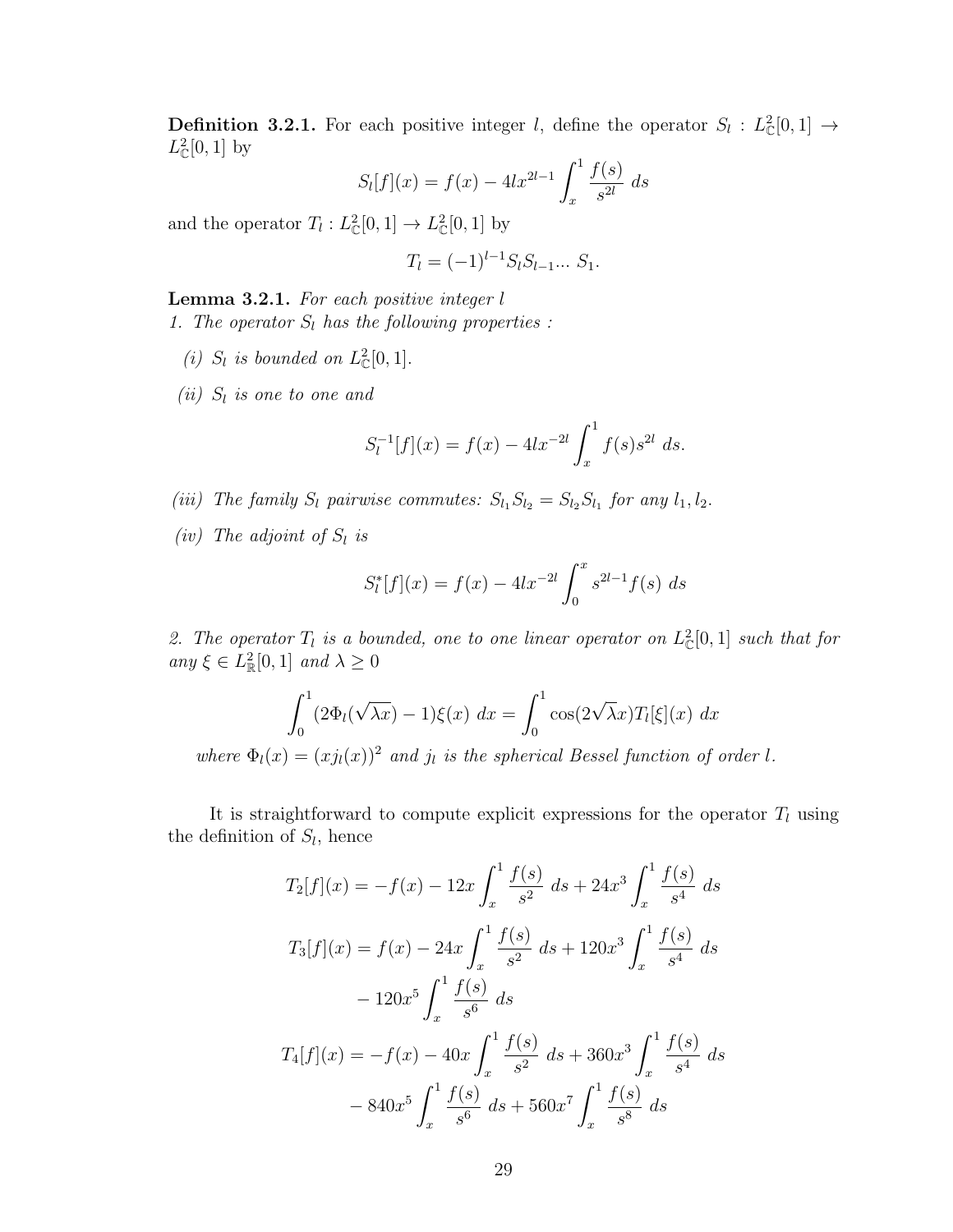Hence in general

$$
T_l[f](x) = a_1 f(x) + a_2 x \int_x^1 \frac{f(s)}{s^2} ds + a_3 x^3 \int_x^1 \frac{f(s)}{s^4} ds
$$
  
+ ....... +  $a_{l+1} x^{2l-1} \int_x^1 \frac{f(s)}{s^{2l}} ds$ 

where  $a_1 = (-1)^{l+1}$  and  $a_2, a_3, \dots a_{l+1} \in \mathbb{R}$ .

Following  $[6]$ , the second operator we will consider here depends on  $l$ , and its composition with the previous operator  $T_l$  will be the interested operator that we will focus on.

<span id="page-38-0"></span>**Definition 3.2.2.** For each  $l \geq 1$ , define the operator

$$
P_l: L^2_{\mathbb{R}}[0,1] \to T_q M^0(p)
$$

by

$$
P_l(w) = \sum_{n\geq 1} \langle w, f_{l,n-1} \rangle h_n(x,q)
$$

where  $\{h_n\}$  is a basis of  $T_qM^0(p)$  given by

$$
h_n(x,q) = \frac{\sqrt{2}}{2n\pi} \frac{d}{dx} \frac{\partial \widetilde{\lambda}_n^0}{\partial q}
$$
  
= 
$$
\frac{\sqrt{2}}{2n\pi} \frac{d}{dx} (g_{0,n}(x,q)^2)
$$
  
= 
$$
\sqrt{2} \sin(2n\pi x) + O(\frac{1}{n})
$$

where  $g_{0,n}$  is the normalized eigenfunction of problem  $(1.8)-(1.7)$  $(1.8)-(1.7)$  and

$$
f_{l,n}(x,q) = \sqrt{2}\cos 2\sqrt{\lambda_{l,n}(q)}x + R_{n,l}(x,q), \quad n \ge 1.
$$

where  $|R_{l,n}(x, q)| \leq Cn^{-1}$  (see [\[3\]](#page-77-2) for more details for  $f_{l,n}$ ).

From Theorem [1.3.2](#page-19-0) the leading term of the asymptotic of  $\lambda_{l,n}$  is  $(n+\frac{l}{2})$  $(\frac{l}{2})^2 \pi^2$ . Thus when  $l$  is even,  $f_{l,n}$  has the following asymptotic form

$$
f_{l,n}(x,q) = \sqrt{2}\cos(2n\pi x) + O(1/n)
$$

and when  $l$  is odd,  $f_{l,n}$  has the following asymptotic form

$$
f_{l,n}(x,q) = \sqrt{2}\cos((2n+1)\pi x) + O(1/n)
$$

By recalling the definition of the eigenfunctions which have the spherical Bessel function as a leading term and using the properties of the operator  $T_l$  we have

$$
T_l^*(1) = -1
$$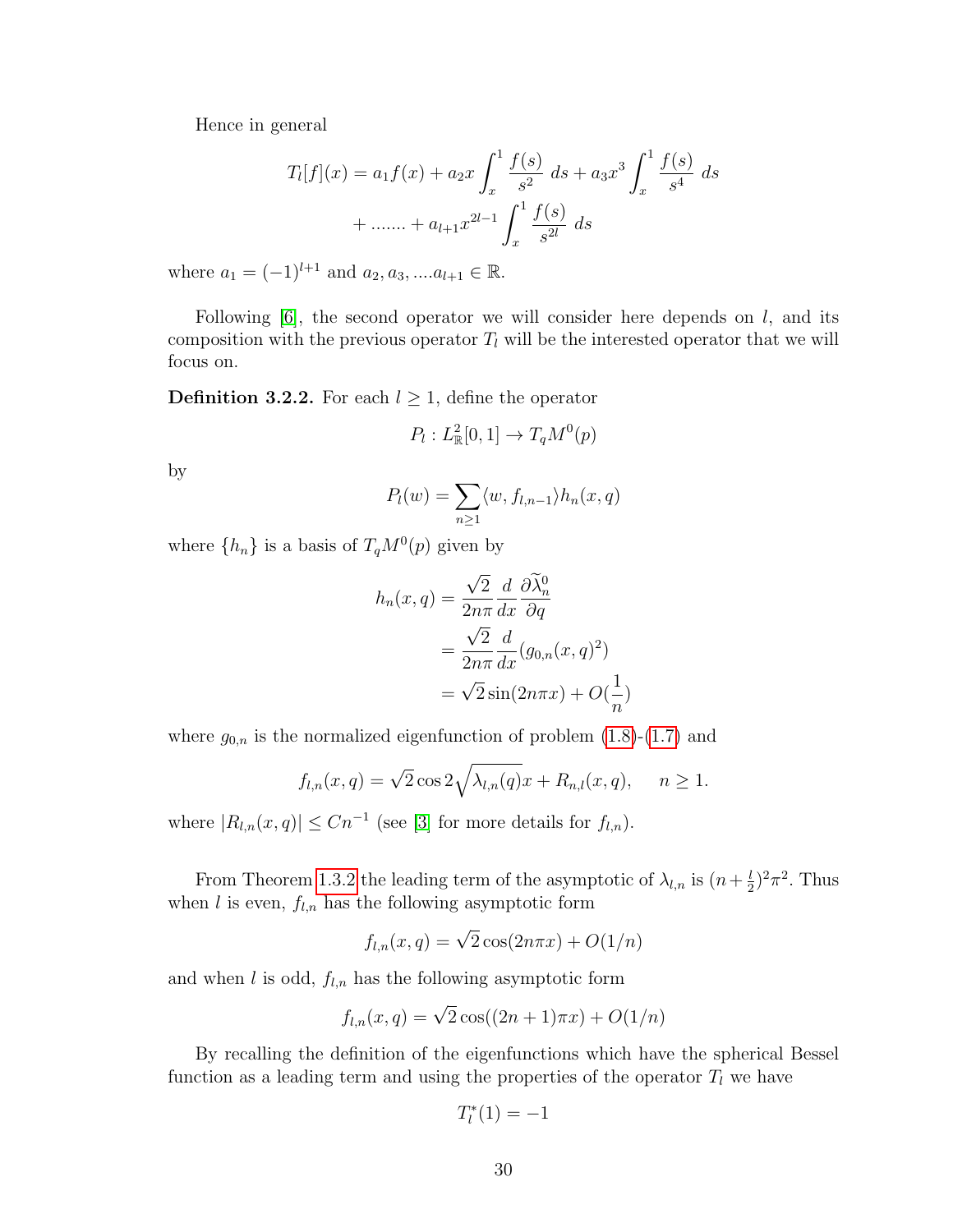$$
T_l^*(f_{l,n}) = \frac{\partial \tilde{\lambda}_{l,n}}{\partial q} = g_{l,n}^2(x,q) - 1, \quad n \ge 1.
$$

Now we return to our goal which is to define an operator with kernel as an intersection of two tangent spaces, we will consider the composition of  $P_l$  in definition [3.2.2](#page-38-0) and  $T_l$  in definition [3.2.1](#page-37-0) as an operator from  $T_qM^0(p)$  to itself. So for any  $\omega \in T_q M^0(p)$  we have,

$$
P_l T_l(\omega) = \sum_{n \ge 1} \langle T_l \omega, f_{l,n-1} \rangle h_n(x, q)
$$
  
= 
$$
\sum_{n \ge 1} \langle \omega, T_l^* f_{l,n-1} \rangle h_n(x, q)
$$
  
= 
$$
-\langle \omega, 1 \rangle h_1(x, q) + \sum_{n \ge 2} \langle \omega, \frac{\partial \widetilde{\lambda}_{l,n-1}}{\partial q} \rangle h_n(x, q).
$$

<span id="page-39-0"></span>**Lemma 3.2.2.** For any  $l > 0$ , the operator

$$
P_l T_l : T_q M^0(p) \to T_q M^0(p)
$$

has the following kernel

$$
ker(P_lT_l) = T_qM^0(p) \cap T_qM^l(p).
$$

*Proof.* Recall from [\(3.1\)](#page-36-0) the tangent space of  $M^l(p)$  at any  $q \in M^l(p)$  is given by

$$
T_q M^l(p) = \ker(d_q \lambda^l)
$$

where

$$
d_q\lambda^l\omega = (\langle 1, \omega \rangle, \{\langle \frac{\partial \lambda_{l,n}}{\partial q}, \omega \rangle\}_{n=1}^{\infty}).
$$

Thus  $\omega \in T_qM^l(p)$  if and only if  $\langle 1, \omega \rangle = 0$  and  $\langle \frac{\partial \lambda_{l,n}}{\partial q}, \omega \rangle = 0$  for all n. Hence from the definition of  $P_lT_l$  and being  $\{h_n\}$  is a basis of  $T_qM^0(p)$  we have  $\omega \in \ker(P_lT_l)$  if and only if  $\omega \in T_q M^0(p) \cap T_q M^l(p)$ .

 $\Box$ 

## 3.3 A Proof of the Main Theorem (Dimension of the Intersection of Two Tangent Spaces)

In this section, we will prove Theorem [3.1.3](#page-36-1) which says, for any  $p \in L^2_{\mathbb{R}}[0,1]$  and  $l \geq 1$ , the intersection of  $T_qM^0(p)$  and  $T_qM^l(p)$  is finite dimensional at each fixed  $q \in M^0(p) \cap M^l(p).$ 

From Lemma [3.2.2,](#page-39-0) the intersection of  $T_qM^0(p)$  and  $T_qM^l(p)$  is the kernel of  $P_lT_l$ , hence all what we need is to show that the kernel of  $P_lT_l$  has a finite dimension. Depending on Corollary [A3.1,](#page-73-0) we can show that  $P_lT_l$  is a Fredholm operator by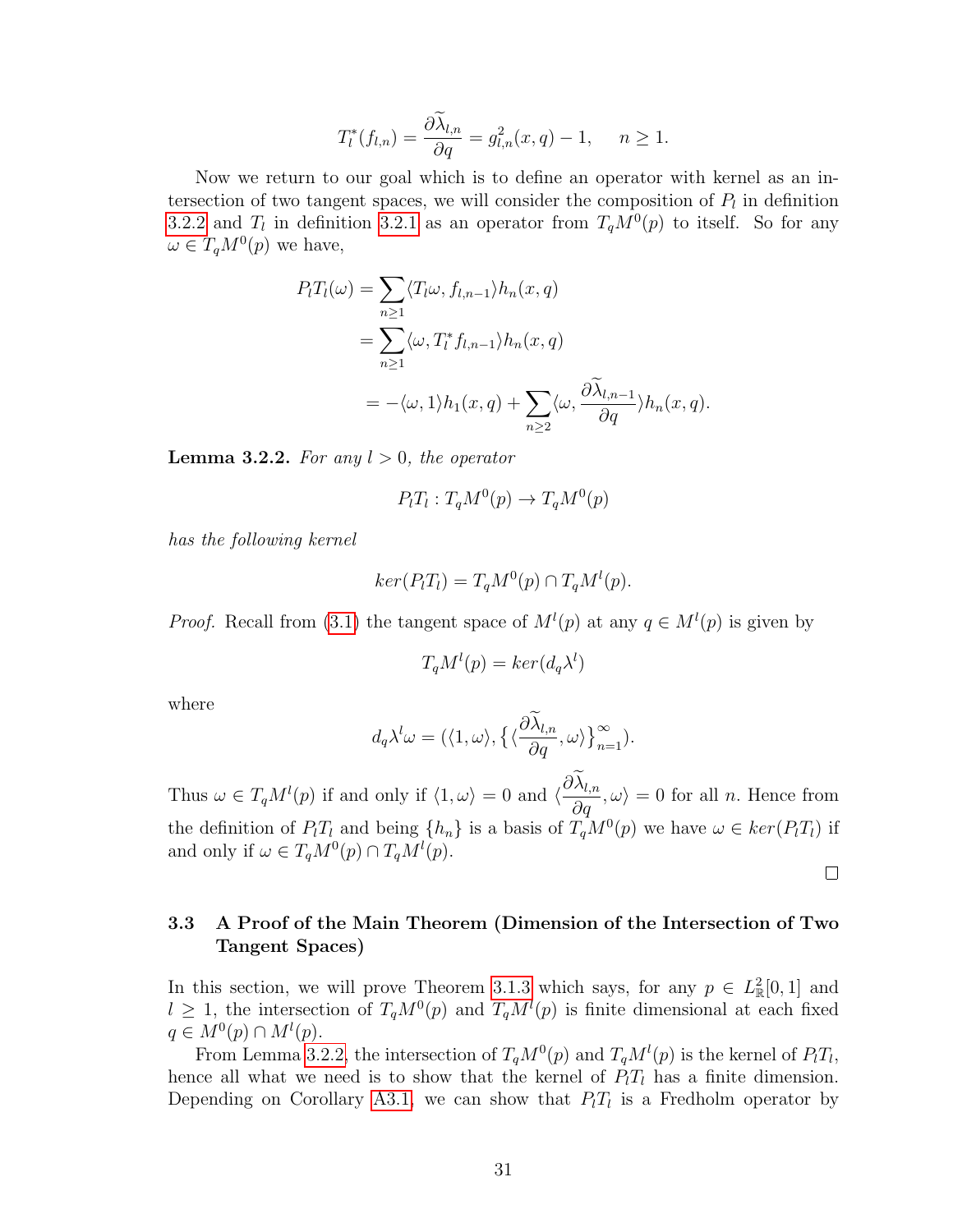factoring  $P_1T_1$  to a sum of two operators, one of them is Fredholm and the second one is compact from  $T_qM^0(p)$  to itself. Recall that

$$
P_l T_l(\omega) = \sum_{n \ge 1} \langle T_l \omega, f_{l,n-1} \rangle h_n(x,q).
$$

So to factor  $P_lT_l$ , we will start by some notes that will help to understand that factoring

- 1. Since  $h_n(x,q) = \sqrt{2}\sin(2n\pi x) + O(\frac{1}{n})$ ince  $h_n(x,q) = \sqrt{2} \sin(2n\pi x) + O(\frac{1}{n})$ , so we will consider the set  $\{e_n\}$  $\{\sqrt{2}\sin(2n\pi x)\}\$  which is an orthonormal basis for  $\mathcal{O}$ , the subspace of odd functions in  $L^2_{\mathbb{R}}[0,1]$ , because it is a set of the eigenfunctions associated to  $-\frac{d^2}{dt^2}$  $dx^2$ with Dirichlet boundary conditions. we will use  $||h_n - e_n|| = O(1/n)$ .
- 2. Recall that, in case l is even we have  $f_{l,n}(x,q) = \sqrt{2} \cos(2n\pi x) + O(1/n)$ . Thus we will consider the set  $\{F_n\} = \{\sqrt{2}\cos(2n\pi x)\}\$  which is the orthonormal basis for  $\mathcal{E}$ , the even space of  $L^2_{\mathbb{R}}[0,1]$ , because it is the set of the eigenfunctions associated to  $-\frac{d^2}{dt^2}$  $\frac{d}{dx^2}$  with anti-periodic boundary conditions. Also we have  $||F_n - f_n|| = O(1/n).$
- 3. In case l is odd,  $f_{l,n}(x,q) = \sqrt{2}\cos((2n+1)\pi x) + O(1/n)$ . Thus we will consider  ${F_n(x)} = {\cos((2n+1)\pi x)}$  which is the orthonormal basis of the odd supspace  $\mathcal{O}$  of  $L^2_{\mathbb{R}}[0,1]$ , because they are the eigenfunctions associated to  $-\frac{d^2}{dt^2}$  $\frac{d}{dx^2}$  with antiperiodic boundary conditions also we have  $||F_n - f_{l,n}|| = O(1/n)$ .
- 4. For any  $\omega \in T_qM^0(p)$ , the basis of  $T_qM^0(p)$  gives us a nice expression for w explained in the next lemma,

<span id="page-40-0"></span>**Lemma 3.3.1.** For any  $\omega \in T_qM^0(p)$  there exists a sequence  $\{b_n\} \in l^2$  such that  $\omega = \sum$  $n\geq 1$  $b_n h_n$  and  $\|\omega\|_{L^2} \sim \|\{b_n\}\|_{l^2}$  , which means there are two constants  $C_1, C_2 > 0$ such that

$$
C_2 \|\omega\|_{L^2} < \|\{b_n\}\|_{l^2} < C_1 \|\omega\|_{L^2}.
$$

*Proof.* Assume  $\omega = \sum$  $n\geq 1$  $b_n h_n$ . From Theorem [1.2.3,](#page-16-0) for any  $(n, m) \in \mathbb{N}^2$  we have  $\langle a_n, \frac{d}{\lambda} \rangle$  $\frac{d}{dx}g_m^2\rangle = \frac{1}{2}$  $\frac{1}{2}\delta_{m,n}$ , where  $a_n = \psi_n \phi_n$  is the product of the two linearly independent solutions [\(1.8\)](#page-14-0) evaluated at the  $n^{th}$  eigenvalue. Taking the inner product of  $\omega$  with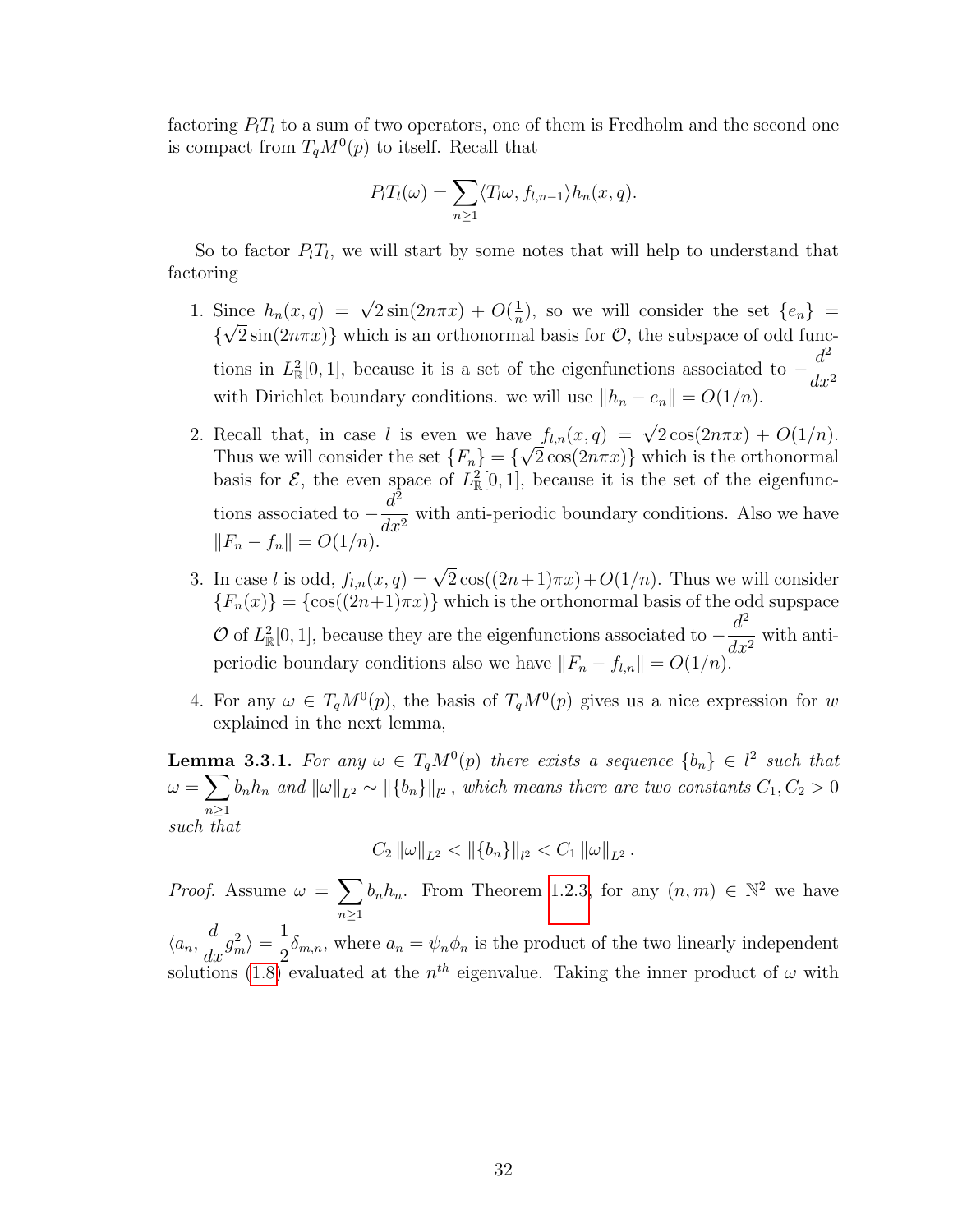$a_n$  gives  $b_n = 2\langle \omega, a_n \rangle$ . Thus

$$
\|\{b_n\}\|_{l^2}^2 = \sum_{n=1}^{\infty} |b_n|^2
$$
  
=  $4 \sum_{n=1}^{\infty} |\langle \omega, a_n \rangle|^2$   
 $\leq 4 \|\omega\|_{L^2}^2 \sum_{n=1}^{\infty} \|a_n\|^2$   
 $< \infty$ 

Because from the basic estimates of  $\psi$  and  $\phi$ , there is some constant  $C_1 > 0$  such that  $||a_n|| < \frac{C_1}{\sigma}$  $\frac{\partial}{\partial n}$  for each *n*, and that implies  $\{b_n\} \in l^2$ .

For the second claim, from the definition  $h_n$ , there is a constant  $C_2 > 0$  such that  $||h_n|| < C_2$  for all n and that implies

$$
\|\omega\|_{L^2}^2 = \int_0^1 \left|\sum_{n=1}^\infty b_n h_n(x)\right|^2 dx
$$
  
\n
$$
\leq \sum_{n=1}^\infty |b_n|^2 \int_0^1 |h_n(x)|^2 dx
$$
  
\n
$$
\leq C_2 \|b_n\|_{L^2}^2.
$$

Hence  $\|\omega\|_{L^2} \sim \|\{b_n\}\|_{l^2}$ .

Now by using all these three notes we can factor  $P_lT_l$  as following, take  $\omega \in$  $T_qM^0(p)$ , then  $\omega = \sum$  $n \geq 1$  $a_n h_n$  for some  $\{a_n\} \in l^2$ , so we have

 $\Box$ 

$$
P_{l}T_{l}\omega = \sum_{n,m=1}^{\infty} a_{m} \langle T_{l}h_{m}, f_{l,n-1} \rangle h_{n}
$$
  
= 
$$
\sum_{n,m=1}^{\infty} a_{m} \Biggl( \langle T_{l}e_{m}, F_{n-1} \rangle e_{n} + \langle T_{l}(h_{m} - e_{m}), f_{l,n-1} \rangle h_{n} + \langle T_{l}e_{m}, f_{l,n-1} - F_{n-1} \rangle h_{n} + \langle T_{l}e_{m}, F_{n-1} \rangle (h_{n} - e_{n}) \Biggr)
$$
  
= 
$$
C + \sum_{i=1}^{3} I^{i}
$$

where

$$
C = \sum_{n,m=1}^{\infty} a_m \langle T_l e_m, F_{n-1} \rangle e_n
$$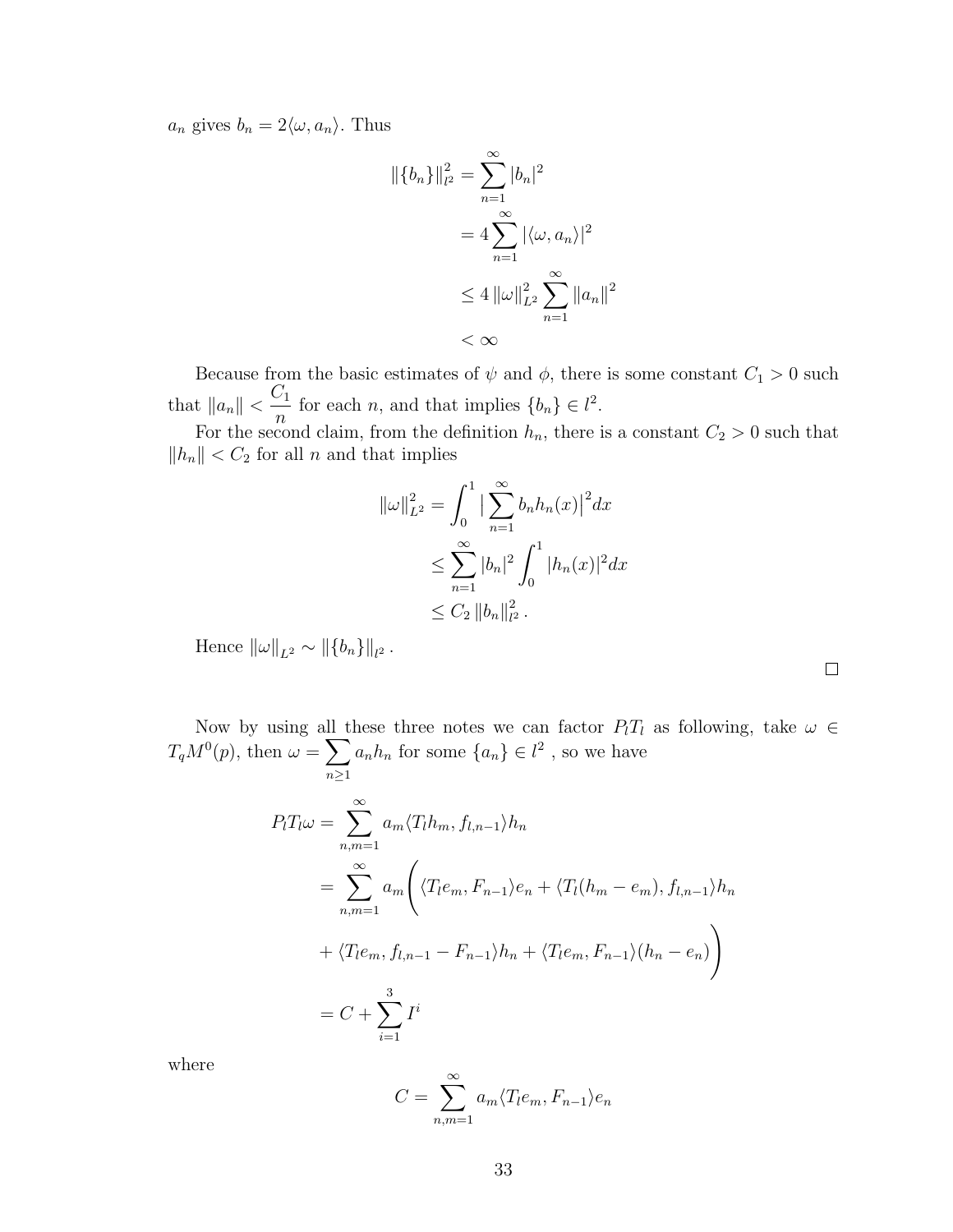$$
I^{1} = \sum_{n,m=1}^{\infty} a_{m} \langle T_{l}(h_{m} - e_{m}), f_{l,n-1} \rangle h_{n}
$$

$$
I^{2} = \sum_{n,m=1}^{\infty} a_{m} \langle T_{l}e_{m}, f_{l,n-1} - F_{n-1} \rangle h_{n}
$$

$$
\infty
$$

and

$$
I^{3} = \sum_{n,m=1}^{\infty} a_{m} \langle T_{l}e_{m}, F_{n-1} \rangle (h_{n} - e_{n})
$$

For the second claim above, we need to show that C is Fredholm and  $I^1$ ,  $I^2$  and  $I^3$ are compact. At some point the proving that  $C$  is a Fredholm operator will depend on being l is odd or even, so we will start first proving the compactness of  $I^1$ ,  $I^2$  and  $I<sup>3</sup>$  and then we will prove that C is Fredholm.

**Lemma 3.3.2.**  $I^1$ ,  $I^2$  and  $I^3$  are uniform limits of compact operators, so by Lemma [A3.5](#page-73-1) they are compact.

*Proof.* Before we prove the compactness of theses operator, recall that  $||h_m - e_m||^2 =$  $O(m^{-2}), \{F_n\}$  is an orthonormal basis for  $E, \sum ||F_n - f_{l,n}||^2 = O(n^{-2})$  and by Lemma [3.3.1](#page-40-0) for each  $\omega \in T_qM^0(p)$  there is  $\{a_m\} \in l^2$  such that  $\omega = \sum a_m h_m$  and  $\|\omega\| \sim$  $\left\|\{a_n\}\right\|_{l^2}.$ 

Now to prove  $I^1$  is compact, consider the following sequence of operators

$$
I_N^1(\omega) = \sum_{n=1}^N \sum_{m=1}^\infty a_m \langle T_l(h_m - e_m), f_{l,n-1} \rangle h_n, \quad N \ge 1
$$

Each  $I_N^1$  is a bounded linear operator and has finite rank, so is compact. By using the Schwarz inequality we have,

$$
||I^{1} - I_{N}^{1}(\omega)||^{2} = \left\| \sum_{n>N} \sum_{m} a_{m} \langle T_{l}(h_{m} - e_{m}), f_{l,n-1} \rangle h_{n} \right\|^{2}
$$
  

$$
\leq C \sum_{n>N} \left| \sum_{m} a_{m} \langle T_{l}(h_{m} - e_{m}), f_{l,n-1} \rangle \right|^{2}
$$
  

$$
\leq C ||\omega||^{2} \sum_{n>N} \sum_{m} \langle T_{l}(h_{m} - e_{m}), f_{l,n-1} \rangle^{2}
$$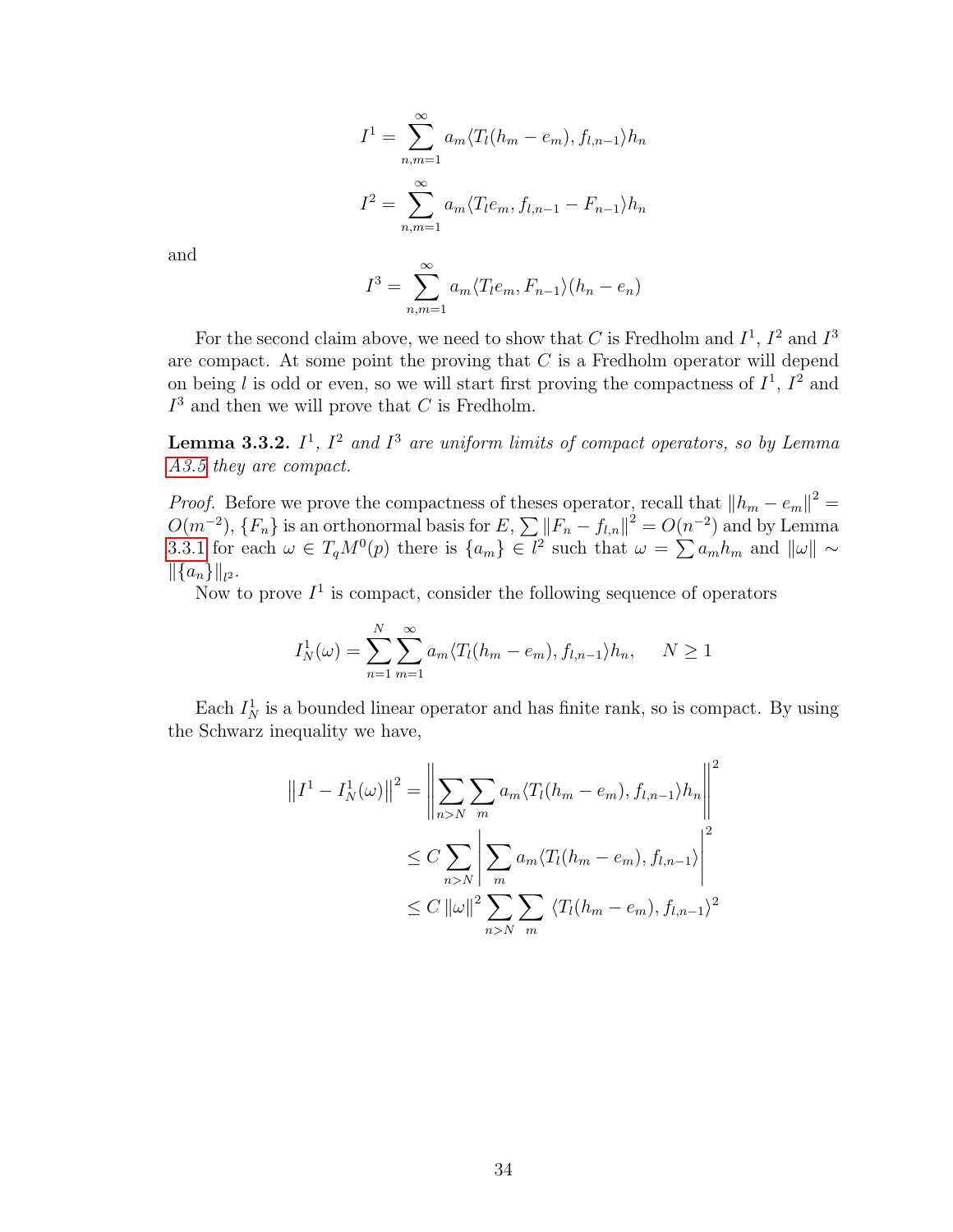Note that

$$
\sum_{n>N} \sum_{m} \langle T_l(h_m - e_m), f_{l,n-1} \rangle^2 \le 2 \sum_{n} \sum_{m} \langle T_l(h_m - e_m), F_{n-1} \rangle^2
$$
  
+ 
$$
2 \sum_{n} \sum_{m} \langle T_l(h_m - e_m), f_{l,n-1} - F_{n-1} \rangle^2
$$
  

$$
\le 2 \sum_{m} ||T_l(h_m - e_m)||^2
$$
  
+ 
$$
2 \sum_{m} ||T_l(h_m - e_m)||^2 \sum_{n} ||f_{l,n-1} - F_{n-1}||^2
$$
  

$$
\le 2 ||T_l||^2 \left( \sum_{m} ||(h_m - e_m)||^2 \right)
$$
  
+ 
$$
\sum_{m} ||(h_m - e_m)||^2 \sum_{n} ||f_{l,n-1} - F_{n-1}||^2
$$
  

$$
< \infty.
$$

Hence  $||I^1 - I_N^1(\omega)||^2 \to 0$  as N tends to infinity. Thus  $I^1$  is the uniform limit of compact operators hence it is compact.

Now for  $I^2$ , for each  $N \geq 1$  let

$$
I_N^2 = \sum_{n=1}^N \sum_{m=1}^\infty a_m \langle T_l e_m, f_{l,n-1} - F_{n-1} \rangle h_n.
$$

Each  $I_N^2$  is bounded and has finite rank, so it is compact. Using the Schwarz inequality,

$$
||I^{2} - I_{N}^{2}(\omega)||^{2} = \left\| \sum_{n>N} \sum_{m=1}^{\infty} a_{m} \langle T_{l}e_{m}, f_{l,n-1} - F_{n-1} \rangle h_{n} \right\|^{2}
$$
  
\n
$$
\leq C ||\omega||^{2} \sum_{n>N} \left| \langle T_{l}e_{m}, f_{l,n-1} - F_{n-1} \rangle \right|^{2}
$$
  
\n
$$
\leq C ||\omega||^{2} ||T_{l}||^{2} \sum_{n>N-1} ||f_{l,n} - F_{n}||^{2}
$$
  
\n
$$
\leq C ||\omega||^{2} ||T_{l}||^{2} \sum_{n>N-1} n^{-2}.
$$

So  $||I^2 - I_N^2(\omega)||^2 \to 0$  as  $N \to \infty$ , hence  $I^2$  is compact. Finally, for  $I^3$  we will consider the following sequence

$$
I_N^3 = \sum_{n=1}^N \sum_{m=1}^\infty a_m \langle T_l e_m, F_{n-1} \rangle (h_n - e_n), \quad N > 1.
$$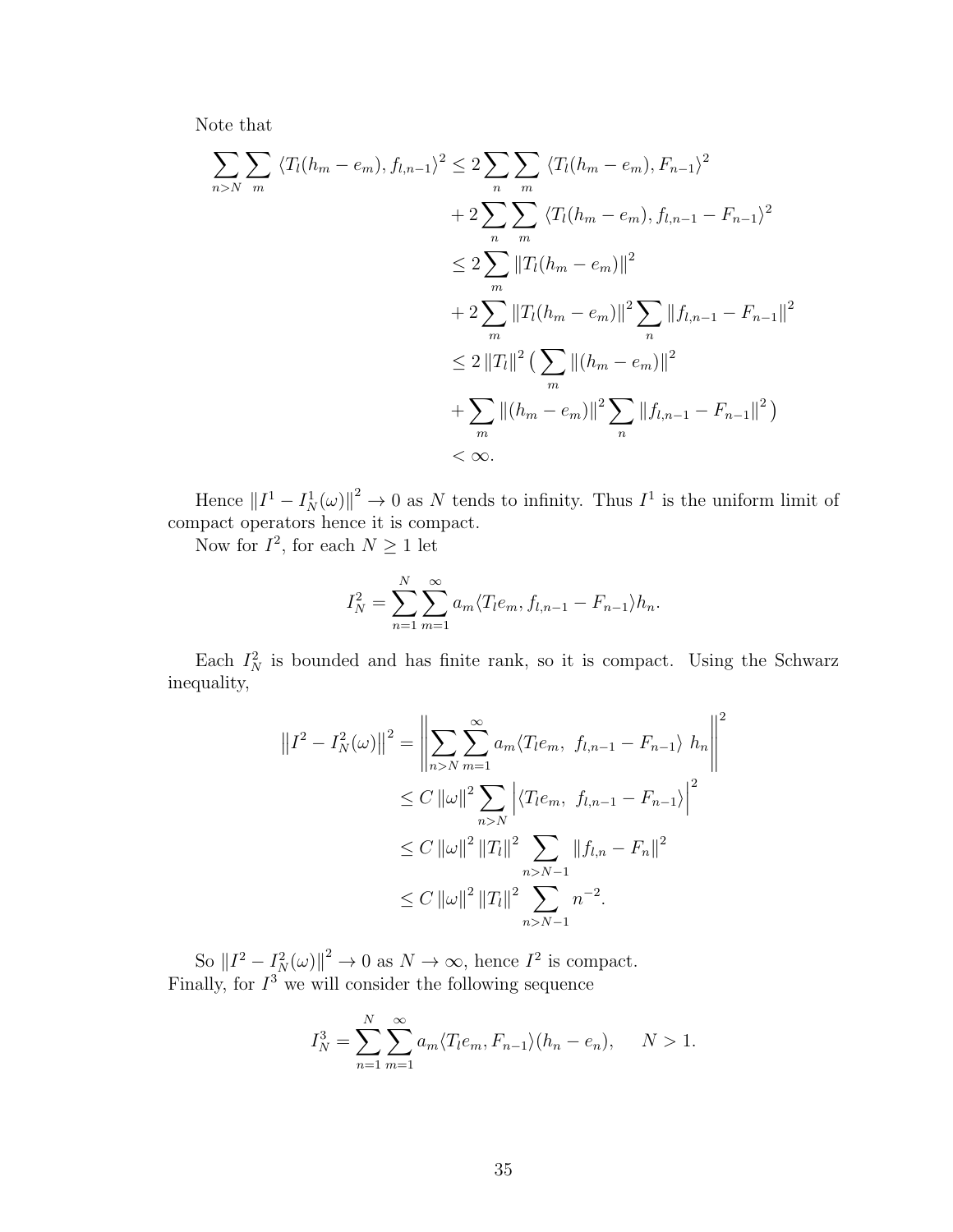Each  $I_N^3$  is bounded with finite rank, so it is compact. Using the Schwarz inequality and  $\{F_n\}$  is orthonormal basis to get,

$$
||I^3 - I_N^3(\omega)||^2 = \left\| \sum_{n=1}^N \sum_{m=1}^\infty a_m \langle T_l e_m, F_{n-1} \rangle (h_n - e_n) \right\|^2
$$
  
\n
$$
\leq C ||\omega|| \sum_{n>N} |\langle T_l e_m, F_{n-1} \rangle|^2 \sum_{n>N} ||h_n - e_n||^2
$$
  
\n
$$
\leq C ||\omega|| ||T_l||^2 \sum_{n>N} n^{-2}.
$$

So  $||I^3 - I_N^3(\omega)||^2 \to 0$  as  $N \to \infty$ , hence  $I^3$  is compact.

 $\Box$ 

Now to get more understanding of  $C$  we will write it as a composition of specific operators, some of these operator will be different in case  $l$  is even or odd. So the first case where  $l$  is even we consider the following operators,

1. The projection operator onto the even space  $\mathcal{E},$ 

$$
\Pi: L^2_{\mathbb{R}}[0,1] \to \mathcal{E}, \quad \Pi w = \sum_{n \ge 1} \langle w, F_n \rangle F_n
$$

where  $F_n(x) = \sqrt{2} \cos(2n\pi x)$ .

2. The operator  $A: \mathcal{O} \to \mathcal{O}$ ,

$$
Aw = \sum_{n\geq 1} \langle T_2w, F_{n-1} \rangle e_n
$$

3. The operator  $S: T_qM^0(q) \to \mathcal{O}$ 

$$
S\left(\sum_{n\geq 1} a_n h_n\right) = \sum_{n\geq 1} a_n e_n
$$

$$
S^{-1}\left(\sum_{n\geq 1} a_n e_n\right) = \sum_{n\geq 1} a_n h_n
$$

4. The operator  $H : \mathcal{E} \to \mathcal{O}$ 

$$
H(\sum_{n\geq 1} a_n F_{n-1}) = \sum_{n\geq 1} a_n e_n
$$

So A can be expressed as the composition:  $A = H\Pi T_l$ , and  $C = AS$ . In the next lemma we prove that  $C$  is Fredholm operator.

**Lemma 3.3.3.** C is Fredholm operator from  $T_qM^0(p)$  into  $\mathcal{O}$ .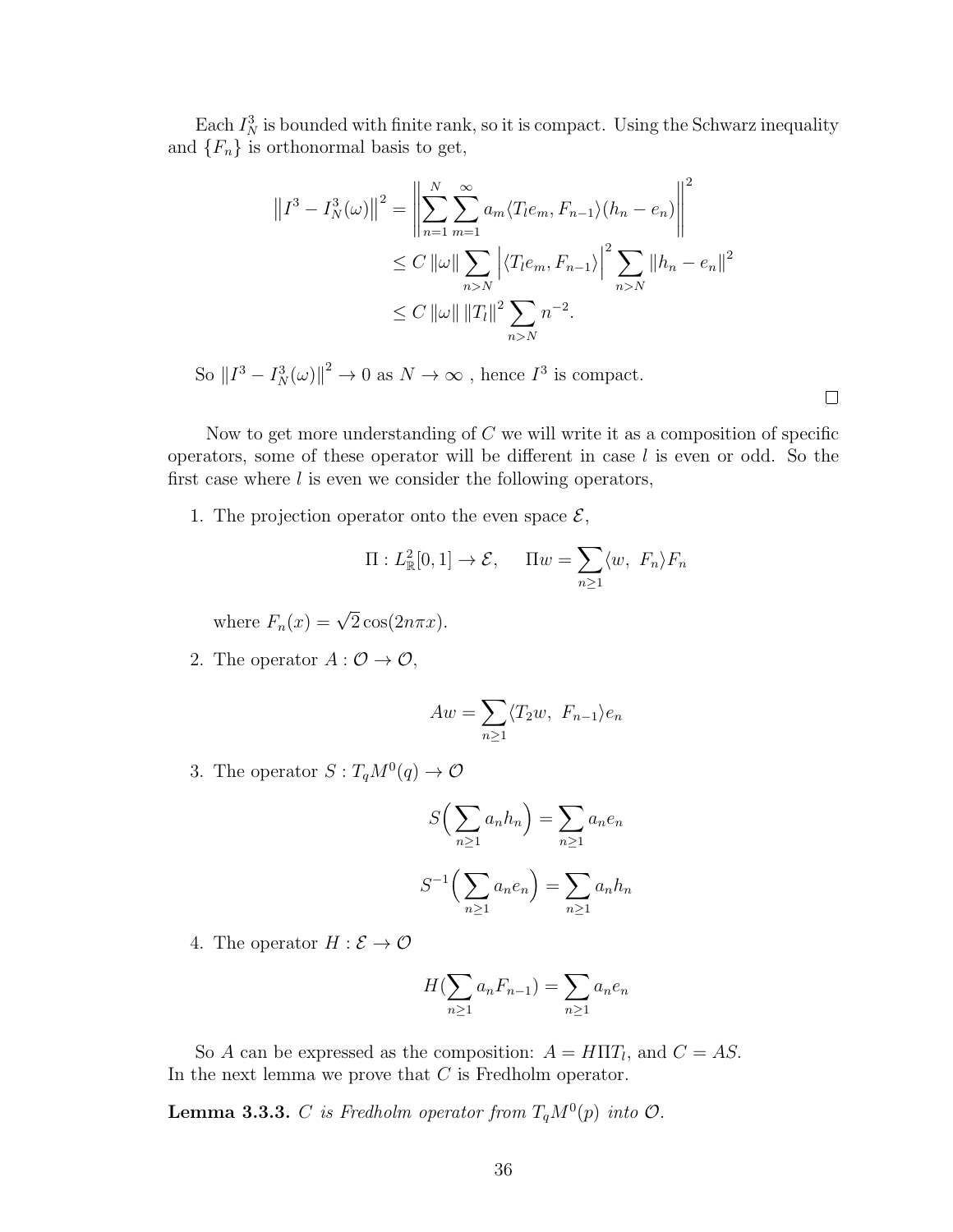*Proof.* Since  $S$  is invertible, then by Lemma [A3.4](#page-73-2) we just need to show that  $A$  is Fredholm from O into O. Identify O with  $L^2_{\mathbb{R}}[0,1/2]$  by restriction. Taking  $f \in$  $L^2_{\mathbb{R}}[0,1/2],$ 

$$
\Pi T_{l}f(x) = 1/2(T_{l}f(x) + T_{l}f(1 - x))
$$
  
=  $\frac{1}{2}(T_{l}f(x) - f(1 - x)) + \frac{1}{2}(T_{l}f(1 - x) + f(1 - x))$   
=  $T(f)(x) + K(f)(x)$ 

where  $Tf(x) = \frac{1}{2}(T_lf(x) - f(1-x))$  and  $K(f)(x) = \frac{1}{2}(T_lf(1-x) + f(1-x))$ . Note that for  $f \in \mathcal{O}$  and  $n \geq 1$  we have,

<span id="page-45-0"></span>
$$
\int_{x}^{1} \frac{f(s)}{s^{2n}} ds = \int_{x}^{1/2} \frac{f(s)}{s^{2n}} ds + \int_{1/2}^{1} \frac{f(s)}{s^{2n}} ds
$$

$$
= \int_{x}^{1/2} \frac{f(s)}{s^{2n}} ds - \int_{1/2}^{1} \frac{f(1-s)}{s^{2n}} ds
$$

$$
= \int_{x}^{1/2} \frac{f(s)}{s^{2n}} ds - \int_{0}^{1/2} \frac{f(s)}{(1-s)^{2n}} ds.
$$
(3.2)

<span id="page-45-1"></span>Also

$$
\int_{1-x}^{1} \frac{f(s)}{s^{2n}} ds = -\int_{1-x}^{1} \frac{f(1-s)}{s^{2n}} ds
$$
  
= 
$$
-\int_{0}^{x} \frac{f(s)}{(1-s)^{2n}} ds.
$$
 (3.3)

Therefore, for  $0\leq x\leq 1/2$  we have,

$$
Tf(x) = \frac{1}{2}(T_l f(x) - f(1 - x))
$$
  
=  $1/2 \left(a_2 x \int_x^{1/2} \frac{f(s)}{s^2} ds + a_3 x^3 \int_x^{1/2} \frac{f(s)}{s^4} ds + \dots + a_{l+1} x^{2l-1} \int_x^{1/2} \frac{f(s)}{s^{2l}} ds$   
 $- \left(a_2 x \int_0^{1/2} \frac{f(s)}{(1-s)^2} ds + a_3 x^3 \int_0^{1/2} \frac{f(s)}{(1-s)^4} ds + \dots + a_{l+1} x^{2l-1} \int_0^{1/2} \frac{f(s)}{(1-s)^{2l}} ds \right)$   
=  $\widetilde{T}(f)(x) + K_1(f)(x)$ 

where

$$
\widetilde{T}(f)(x) = 1/2 \left( a_2 x \int_x^{1/2} \frac{f(s)}{s^2} ds + a_3 x^3 \int_x^{1/2} \frac{f(s)}{s^4} ds + \dots + a_{l+1} x^{2l-1} \int_x^{1/2} \frac{f(s)}{s^{2l}} ds \right)
$$

and

$$
K_1(f)(x) = -1/2 \left( a_2 x \int_0^{1/2} \frac{f(s)}{(1-s)^2} ds + a_3 x^3 \int_0^{1/2} \frac{f(s)}{(1-s)^4} ds + \dots + a_{l+1} x^{2l-1} \int_0^{1/2} \frac{f(s)}{(1-s)^{2l}} ds \right).
$$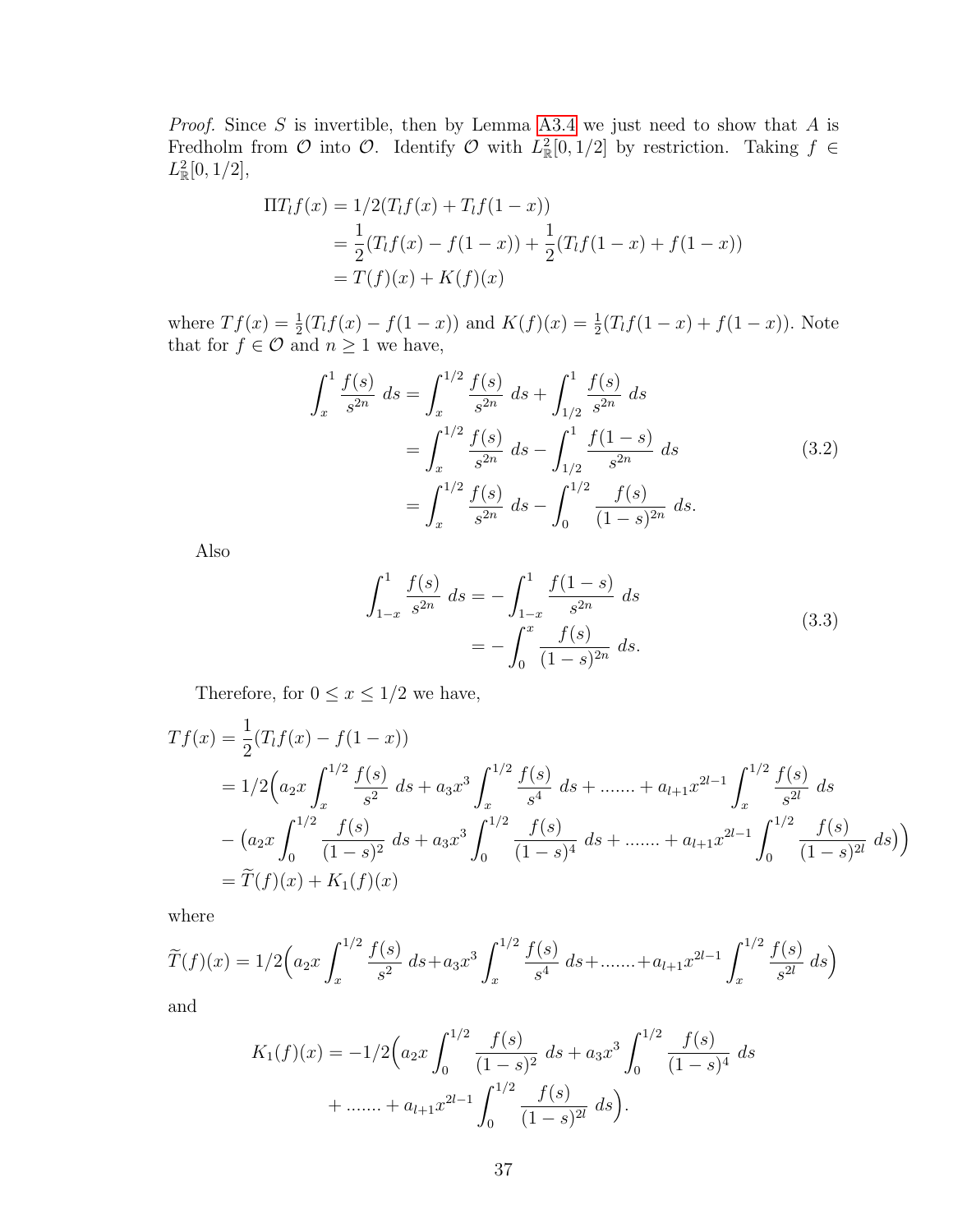Also we have

$$
K(f)(x) = \frac{1}{2}(T_l f(1-x) + f(1-x))
$$
  
=  $1/2(a_2(1-x)\int_{1-x}^1 \frac{f(s)}{s^2} ds + a_3(1-x)^3 \int_{1-x}^1 \frac{f(s)}{s^4} ds$   
+  $\dots \dots + a_{l+1}(1-x)^{2l-1} \int_{1-x}^1 \frac{f(s)}{s^{2l}} ds$ )  
=  $-1/2(a_2(1-x)\int_0^x \frac{f(s)}{(1-s)^2} ds + a_3(1-x)^3 \int_0^x \frac{f(s)}{(1-s)^4} ds$   
+  $\dots \dots + a_{l+1}(1-x)^{2l-1} \int_0^x \frac{f(s)}{(1-s)^{2l}} ds$ ).

Hence

$$
\Pi T_2 f(x) = \widetilde{T}(f)(x) + K_1(f)(x) + K(f)(x)
$$

Note that the integrals in the definition of  $K_1$  and K have Hilbert Schmidt Kernels  $\frac{xf(s)}{f(s)}$  $\frac{xf(s)}{(1-s)^{2n}},$  and  $\frac{(1-x)f(s)}{(1-s)^{2n}}$  $\frac{(1-x)^{j} (0)}{(1-s)^{2n}}$ , for each  $n = 1, 2, 3, ...$  on  $[0, 1/2] \times [0, 1/2]$  respec-tively. Thus by Theorem [A3.2,](#page-74-0)  $K_1$  and K are compact operators from  $L^2_{\mathbb{R}}[0,1/2]$  to  $L^2_{\mathbb{R}}[0,1/2].$ 

If T is Fredholm, then  $\Pi T_l$  is Fredholm. So we need to show that  $dim(kerT) < \infty$ ,  $dim(coker \widetilde{T}) < \infty$ , and  $Ran \widetilde{T}$  is closed.

1)  $\dim(\ker \widetilde{T}) < \infty$  : If  $f \in \ker \widetilde{T}$  then

$$
0 = \left(a_2 x \int_x^{1/2} \frac{f(s)}{s^2} ds + a_3 x^3 \int_x^{1/2} \frac{f(s)}{s^4} ds + \dots + a_{l+1} x^{2l-1} \int_x^{1/2} \frac{f(s)}{s^{2l}} ds\right).
$$

By differentiating this equation  $l$  times we find that  $f$  is a solution of the following system of Euler equation of degree  $l-1$  with initial conditions,

$$
\begin{cases}\nf^{(l-1)}(x) & +\frac{b_1}{x}f^{(l-2)}(x) + \frac{b_2}{x^2}f^{(l-3)}(x) + \dots + \frac{b_{l-1}}{x^{l-1}}f(x) = 0 \\
f^{(r)}(1/2) = 0, & r = 1, 2, \dots, l-1 \\
f(1/2) = 0\n\end{cases}
$$

where  $b_1, b_2, \ldots, b_{l-1} \in \mathbb{R}$ . The kernel of  $\widetilde{T}$  is generated by the solutions of this system. Since this system has a finite number of solutions then  $dim(ker\widetilde{T}) < \infty$ .

 $2) dim(coker \widetilde{T}) < \infty$ : Note the  $coker \widetilde{T}$  is the quotient space  $L^2_{\mathbb{R}}[0, 1/2] / \widetilde{T}(L^2_{\mathbb{R}}[0, 1/2]) =$  $L^2_{\mathbb{R}}[0,1/2]/(ker \tilde{T}^*)^{\perp}$ , hence to know the dimension of the  $coker \tilde{T}$  we need to know the kernel of  $\tilde{T}^*$ .

$$
\widetilde{T}^*(f)(x) = 1/2 \left(\frac{a_2}{x^2} \int_0^x f(s)s \ ds + \frac{a_3}{x^4} \int_0^x f(s)s^3 \ ds + \dots + \frac{a_{l+1}}{x^{2l}} \int_x^{1/2} f(s)s^{2l-1} \ ds\right).
$$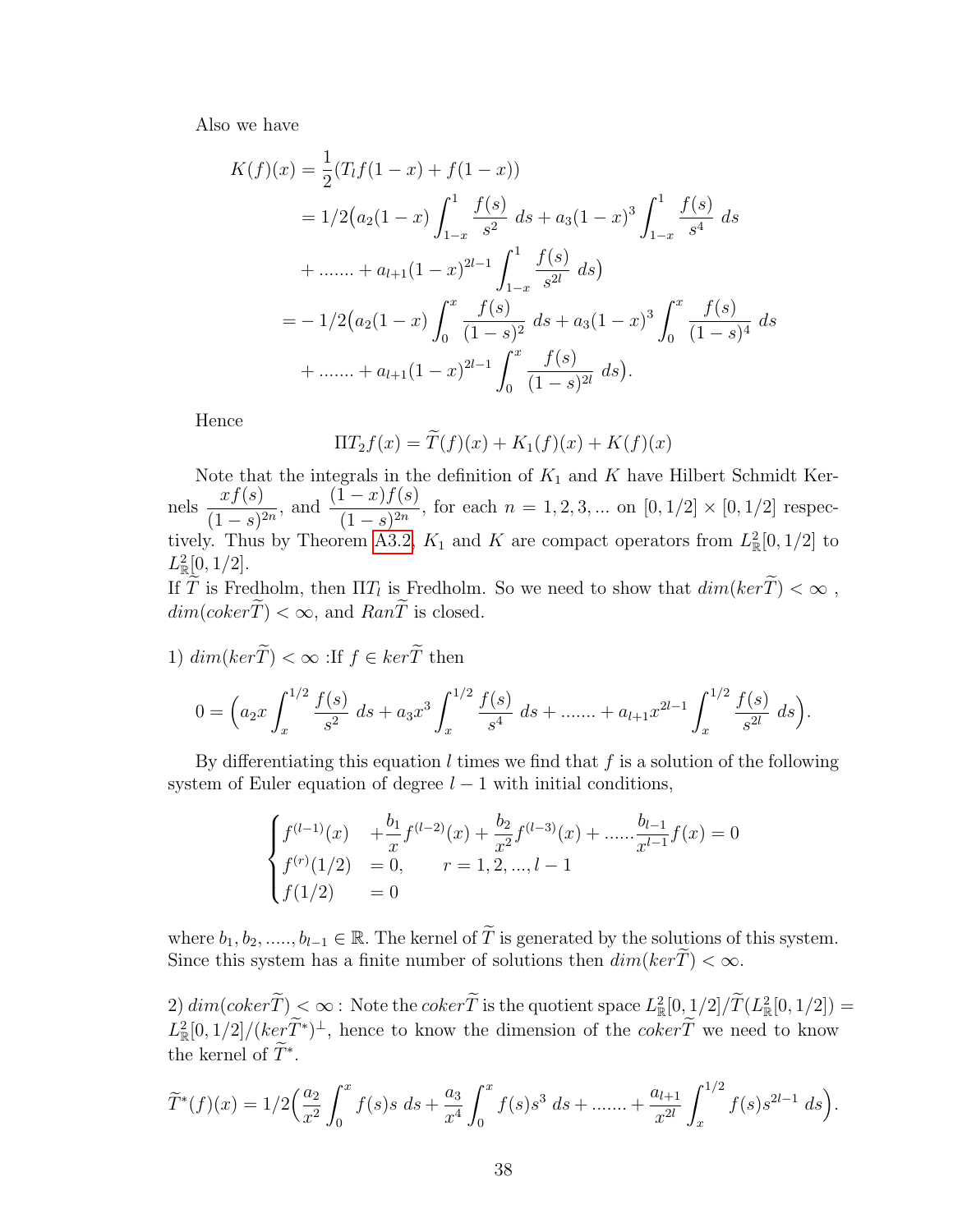If  $f \in \ker \widetilde{T}^*$  then

$$
0 = \frac{a_2}{x^2} \int_0^x f(s)s \ ds + \frac{a_3}{x^4} \int_0^x f(s)s^3 \ ds + \dots + \frac{a_{l+1}}{x^{2l}} \int_x^{1/2} f(s)s^{2l-1} \ ds
$$

Differentiating this equation  $l$  times we get that  $f$  is a solution of the following system

$$
\begin{cases}\nf^{(l-1)}(x) & +\frac{c_1}{x}f^{(l-2)}(x) + \frac{c_2}{x^2}f^{(l-3)}(x) + \dots + \frac{c_{l-1}}{x^{l-1}}f(x) = 0 \\
f^{(r)}(1/2) = 0, & r = 1, 2, \dots, l-1 \\
f(1/2) = 0\n\end{cases}
$$

where  $c_1, c_2, \ldots, c_{l-1} \in \mathbb{R}$ . Similarly this system has a finite number of solutions which generates the kernel of  $\tilde{T}^*$ . Hence  $dim(ker \tilde{T}^*) < \infty$ .

3)  $ran\widetilde{T} = (ker\widetilde{T}^*)^{\perp}$  which is a closed subspace of  $L^2_{\mathbb{R}}[0, 1/2]$ .

Hence  $\tilde{T}$  is Fredholm operator on  $L^2_{\mathbb{R}}[0,1/2]$ , therefore  $\Pi T$  is the sum of a Fredholm operator  $\widetilde{T}$  and two compact operators  $K_1$  and  $K$ , so it is Fredholm operator from  $\mathcal O$ to  $\mathcal{O}$ . Since  $A = H\Pi T$  and  $C = AS$  this prove the lemma.

 $\Box$ 

Note that C is a Fredholm operator from  $T_qM^0(p)$  into O, but what we want to get is  $P_lT_l$  as a sum of Fredholm and compact operators from  $T_qM^0$  into itself. For that reason we will factor C as following, for  $\omega \in T_qM^0(p)$  write

$$
C\omega = \sum_{m,n} a_m \langle T_l e_m, F_{n-1} \rangle h_n - \sum_{m,n} a_m \langle T_l e_m, F_{n-1} \rangle (h_n - e_n)
$$
  
=  $(S^{-1}C + K_2)\omega$ .

Since  $S^{-1}$  is invertible from  $\mathcal{O}$  into  $T_qM^0$ , then by Lemma [A3.3,](#page-72-1)  $S^{-1}C$  is Fredholm operator from  $T_qM^0$  into itself. Also note that  $K_2 = P_lT_l - S^{-1}C$  is a sum of two operator from  $T_qM^0(p)$  into itself and it is compact. Therefore  $P_lT_l$  is Fredholm operator from  $T_qM^0(p)$  into  $T_qM^0(p)$ .

Now for the case where  $l$  is odd, the proof is almost similar to the even case. The difference will be in the operators that are used to factor C. For showing the operator C is Fredholm, we will consider the operators  $A$  and  $S$  are the same as in the even case, and we will consider the following two operators

1. The projection operator onto the odd space  $\mathcal O$ 

$$
\Pi: L^2_{\mathbb{R}}[0,1] \to \mathcal{O}, \quad \Pi w = \sum_{n \ge 1} \langle w, F_n \rangle F_n
$$

where  $F_n = \cos((2n+1)\pi x)$ .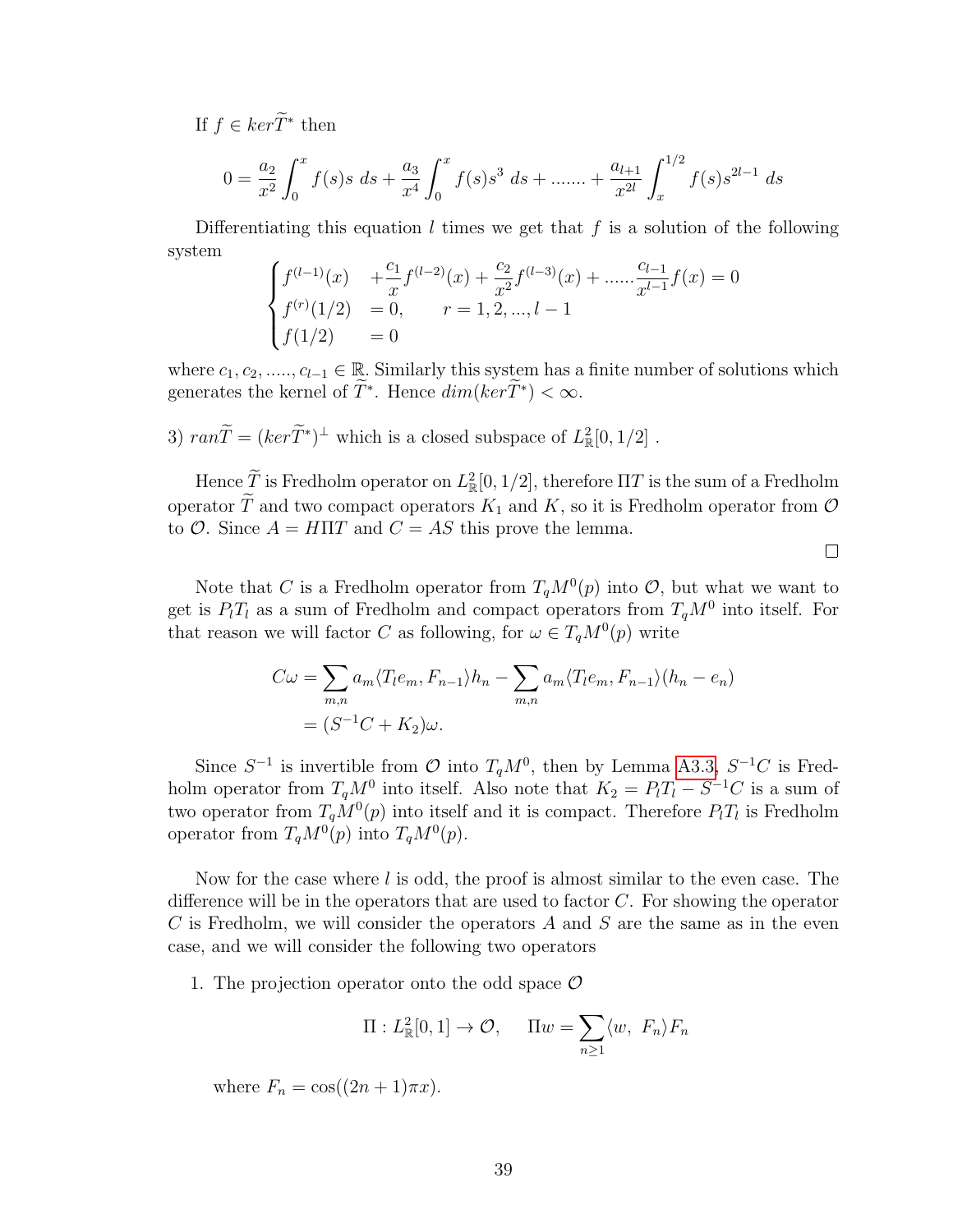2. The operator

$$
H: \mathcal{O} \to \mathcal{O}
$$

$$
H\left(\sum_{n\geq 1} a_n F_{n-1}\right) = \sum_{n\geq 1} a_n e_n.
$$

So we will get  $C = AS = H\Pi T_lS$ . Since S and H are invertible. By Lemma [A3.3](#page-72-1) and Lemma [A3.4](#page-73-2) it is enough to show that  $\Pi T_l$  is Fredholm to get C Fredholm from  $\mathcal O$  to  $\mathcal O$ . Taking  $f \in L^2_{\mathbb R}[0,1/2],$ 

$$
\Pi T_{l}f(x) = 1/2(T_{l}f(x) - T_{l}f(1 - x))
$$
  
=  $\frac{1}{2}(T_{l}f(x) + f(1 - x)) - \frac{1}{2}(T_{l}f(1 - x) - f(1 - x))$   
=  $T(f)(x) + K(f)(x)$ 

where  $Tf(x) = \frac{1}{2}(T_lf(x) - f(1-x))$  and  $K(f)(x) = \frac{1}{2}(T_lf(1-x) + f(1-x))$ . By using equations  $(3.2)$  and  $(3.3)$  we have

$$
\Pi T_l f(x) = \widetilde{T}(f)(x) + K_1(f)(x) + K(f)(x)
$$

where

$$
K_1(f)(x) = -1/2 \left( a_2 x \int_0^{1/2} \frac{f(s)}{(1-s)^2} ds + a_3 x^3 \int_0^{1/2} \frac{f(s)}{(1-s)^4} ds + \dots + a_{l+1} x^{2l-1} \int_0^{1/2} \frac{f(s)}{(1-s)^{2l}} ds \right)
$$

and

$$
K(f)(x) = -\frac{1}{2} \left( a_2 (1-x) \int_0^x \frac{f(s)}{(1-s)^2} ds + a_3 (1-x)^3 \int_0^x \frac{f(s)}{(1-s)^4} ds + \dots + a_{l+1} (1-x)^{2l-1} \int_0^x \frac{f(s)}{(1-s)^{2l}} ds \right).
$$

 $K_1$  and  $K$  are compact since they are integral operators with Hilbert-Schmidt kernels. Also, the operator

$$
\widetilde{T}(f)(x) = 1/2 \left( 2f(x) + a_2 x \int_x^{1/2} \frac{f(s)}{s^2} ds + a_3 x^3 \int_x^{1/2} \frac{f(s)}{s^4} ds + \dots + a_{l+1} x^{2l-1} \int_x^{1/2} \frac{f(s)}{s^{2l}} ds \right)
$$

is Fredholm because

1)  $\dim(\ker\widetilde{T})<\infty$  : If  $f\in\ker\widetilde{T}$  then  $f(x) = \left(a_2x\right)$  $\int^{1/2}$ x  $f(s)$  $\int_{s^2}^{(s)} ds + a_3 x^3 \int_x^{1/2}$ x  $f(s)$  $\frac{f(s)}{s^4}$  ds + ....... +  $a_{l+1}x^{2l-1}\int_x^{1/2}$ x  $f(s)$  $\int_{s^{2l}}^{(s)} ds$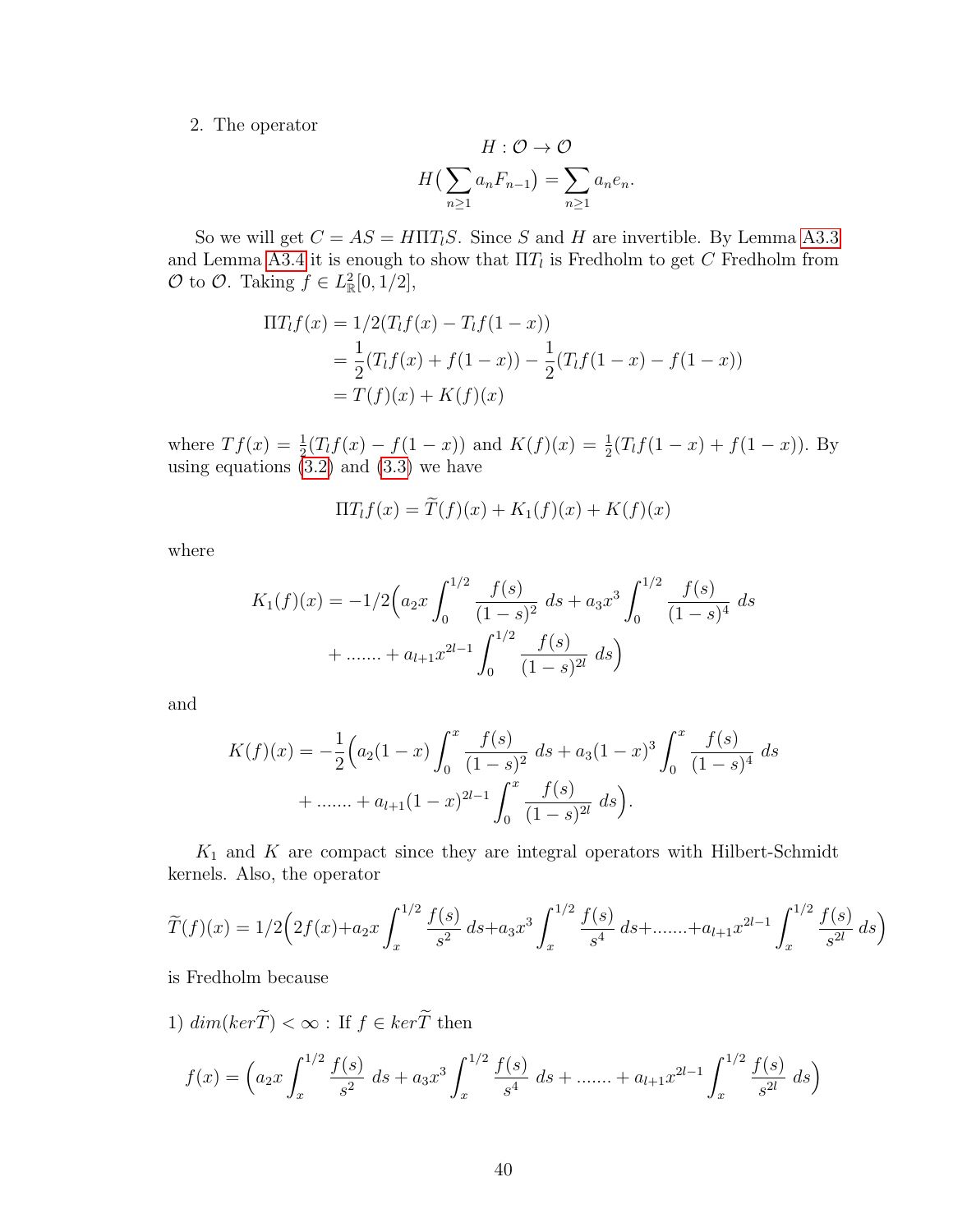By differentiating this equation  $l$  times we find that  $f$  is a solution of the following system of Euler equation of degree  $l - 1$  with initial conditions,

$$
\begin{cases}\nf^{(l)}(x) & +\frac{b_1}{x}f^{(l-1)}(x) + \frac{b_2}{x^2}f^{(l-2)}(x) + \dots + \frac{b_{l-1}}{x^{l-1}}f(x) = 0 \\
f^{(r)}(1/2) = 0, & r = 1, 2, \dots, l \\
f(1/2) = 0\n\end{cases}
$$

where  $b_1, b_2, \ldots, b_{l-1} \in \mathbb{R}$ . Since this system has a finite number of solutions that generate the kernel of  $\widetilde{T}$ , then  $dim(ker\widetilde{T}) < \infty$ .

 $2) dim(coker T) < \infty$ : Note the  $coker \overline{T}$  is the quotient space  $L^2_{\mathbb{R}}[0,1/2]/T(L^2_{\mathbb{R}}[0,1/2]) =$  $L^2_{\mathbb{R}}[0,1/2]/(ker \tilde{T}^*)^{\perp}$ , hence to know the dimension of the  $coker \tilde{T}$  we need to know the kernel of  $\tilde{T}^*$ .

$$
\widetilde{T}^*(f)(x) = 1/2 \left(\frac{a_2}{x^2} \int_0^x f(s)s \ ds + \frac{a_3}{x^4} \int_0^x f(s)s^3 \ ds + \dots + \frac{a_{l+1}}{x^{2l}} \int_x^{1/2} f(s)s^{2l-1} \ ds\right)
$$

If  $f \in \ker \widetilde{T}^*$  then

$$
f(x) = \frac{a_2}{x^2} \int_0^x f(s)s \, ds + \frac{a_3}{x^4} \int_0^x f(s)s^3 \, ds + \dots + \frac{a_{l+1}}{x^{2l}} \int_x^{1/2} f(s)s^{2l-1} \, ds.
$$

Differentiating this equation  $l$  times we get that  $f$  is a solution of the following system

$$
\begin{cases}\nf^{(l-1)}(x) & +\frac{c_1}{x}f^{(l-2)}(x) + \frac{c_2}{x^2}f^{(l-3)}(x) + \dots + \frac{c_{l-1}}{x^{l-1}}f(x) = 0 \\
f^{(r)}(1/2) = 0, & r = 1, 2, \dots, l-1 \\
f(1/2) = 0\n\end{cases}
$$

where  $c_1, c_2, \ldots, c_{l-1} \in \mathbb{R}$ . Similarly this system has a finite number of solutions, then  $dim(ker\widetilde{T}^*) < \infty.$ 

3)  $ran\widetilde{T} = (ker\widetilde{T^*})^{\perp}$  which is a closed subspace of  $L^2[0, 1/2]$ .

Thus  $\Pi T$  is a Fredholm operator and as a consequence C is Fredholm. Ending of the proof is exactly as the even case.

 $\Box$ 

In the next Chapter we will try to explain how the result of Theorem [3.1.3](#page-36-1) could lead to the uniqueness of the radial potential by considering a finite number of angular momenta.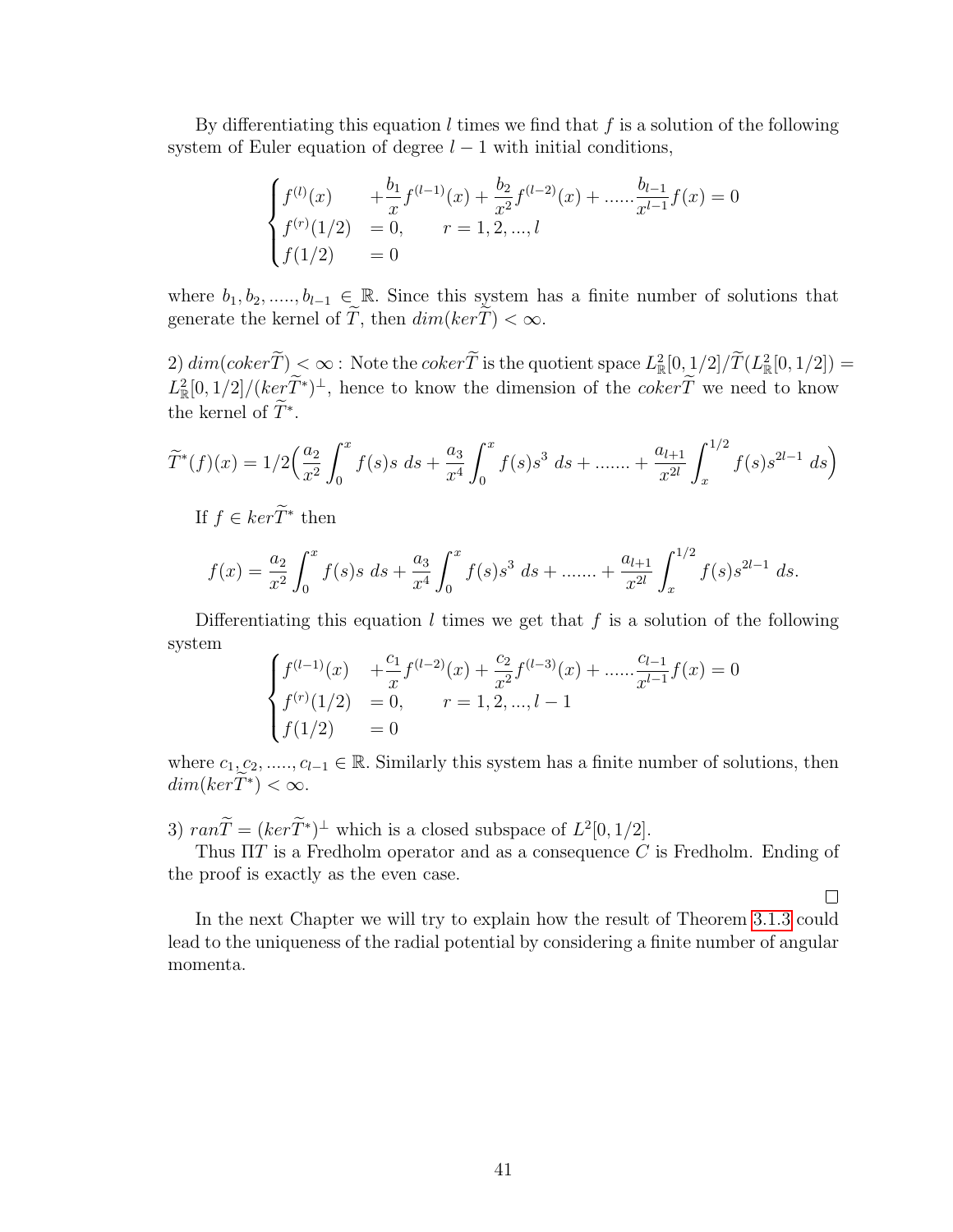#### Chapter 4 Some Geometric Properties of the Isospectral Set

#### 4.1 Introduction

By Theorem [3.1.2,](#page-35-1) we know that for  $p \in L^2_{\mathbb{R}}[0,1]$  and each  $l \geq 1$ ,  $dim(M^l(p))$  is infinite. Also at any point  $q \in M^{l}(p)$  we have that  $dim(T_qM^{l}(p))$  is infinite. These fact imply that the set of eigenvalues corresponding to a single angular momentum is not enough date to show the uniqueness. In Theorem [1.1.6,](#page-12-0) Carlson and Shubin showed that  $dim(T_pM^{l_1}(p) \cap T_pM^{l_2}(p)) < \infty$  for any angular momunta  $l_1, l_2$  such that  $l_1 + l_2 = 1$  mod 2. Also in the previous chapter, we proved Theorem [3.1.3](#page-36-1) which says that for  $p \in L^2_{\mathbb{R}}[0,1]$  and each  $l \geq 1$ , the dimension of  $T_qM^0(p) \cap T_qM^l(p)$ is finite at each  $q \in M^0(p) \cap M^l(p)$ . In this chapter we will try to figure out how the finite dimension of the intersection of tangent spaces leads to the uniqueness of the potential. We will define the sequence of angular momenta that  $q$  shares their eigenvalues with  $p$  by

$$
l_1(q) = 0 < l_2(q) < \dots < l_i(q) < \dots
$$

The reason for being  $l_1(q)$  is the zero angular momentum to guarantee that

$$
dim\Big(\bigcap_{i=1}^k T_qM^{l_i}(p)\Big) < \infty \quad \text{for any } k > 1
$$

where  $l_i(q)$  is the i<sup>th</sup> angular momentum. Also we will define a sequence of the dimensions of the finite intersection of the tangent spaces as following

$$
d_2(q), d_3(q), d_4(q), ..., d_k(q), ...
$$

where

$$
d_k(q) = dim\Big(\bigcap_{i=1}^k T_q M^{l_i}(p)\Big).
$$

Since  $\bigcap_{i=1}^{k+1} T_q M^{l_i}(p) \subset \bigcap_{i=1}^k T_q M^{l_i}(p)$ , then  $\{d_k(q)\}_{k\geq 1}$  is a decreasing sequence of natural numbers that is bounded below by zero. Hence this sequence converges to some constant  $c \geq 0$ . The interesting question here, if we assume that  $c = 0$ , that is there is some  $k_0$  such that  $d_k(q) = 0$  for all  $k > k_0$ , then can we prove the uniqueness by using the eigenvalues that corresponds to  $l_1(q), l_2(q), ..., l_{k_0}(q)$ ?

Before we start discuss this problem, we will give a brief overview for some properties of the isospectral set. Some of these properties were proven for each  $l \geq 0$  and some of them were proven for  $l = 0$ . In the next section we will prove them for  $l > 0$ .

# 4.2 Overview of Some Important Properties of the Isospectral Set of Potential  $p \in L^2_{\mathbb{R}}[0,1]$

The first property is illustrated in Theorem [3.1.2.](#page-35-1) It was proven by Pöschel, and Trubowitz in [\[1\]](#page-77-0) for  $l = 0$  and by Serier in [\[3\]](#page-77-2) for  $l \geq 1$ . It depends on analyzing the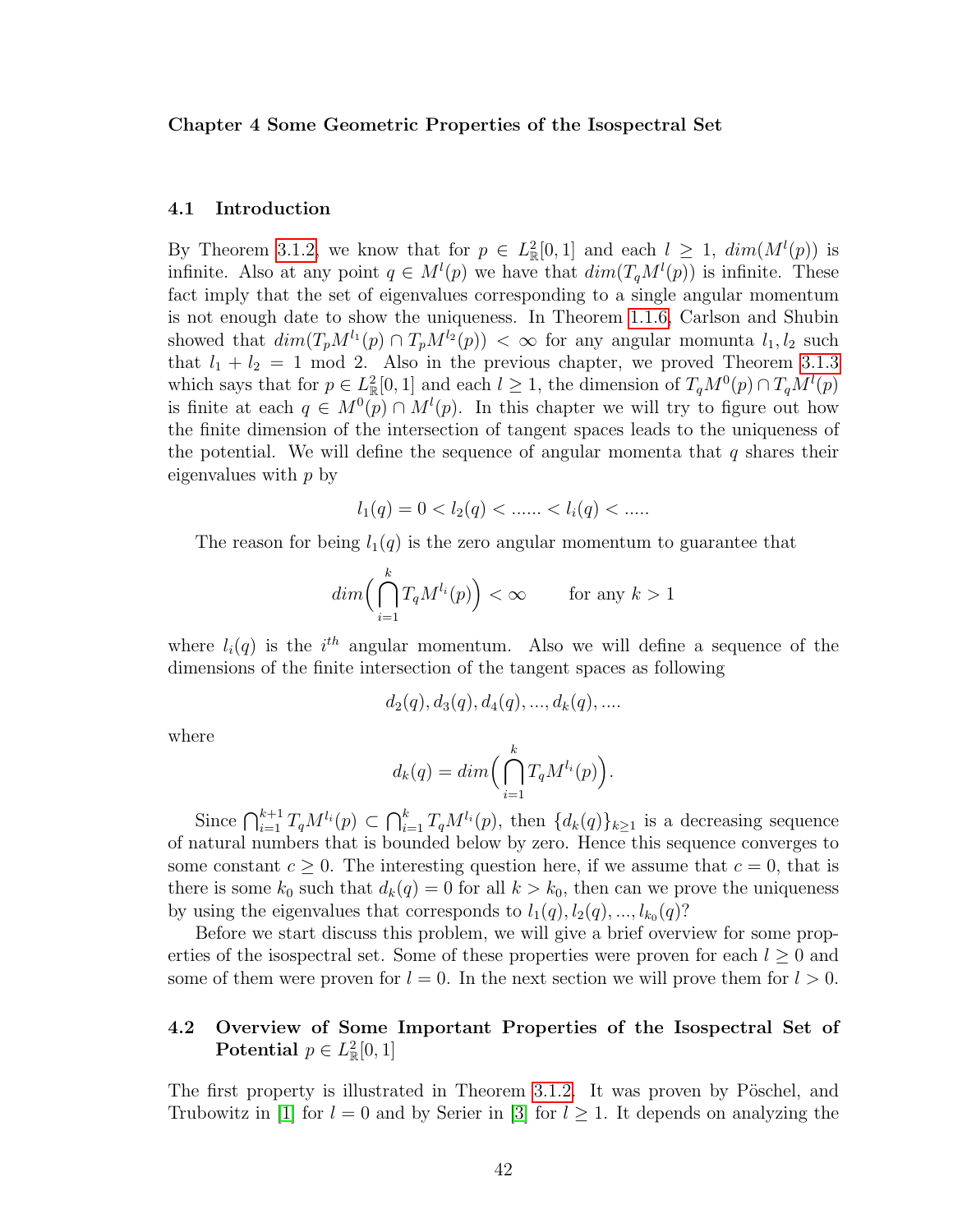following map

$$
\lambda^l \times \kappa^l : L^2_{\mathbb{R}}[0,1] \to \mathbb{R} \times l^2 \times l_1^2
$$

$$
\lambda^l \times \kappa^l(q) = ([q], {\{\widetilde{\lambda}_{l,n}(q)\}}_{n \ge 1}, {\{\kappa_{l,n}(q)\}}_{n \ge 1})
$$

where  $\kappa_{l,n}$  is defined by the terminal velocity of each eigenfunction corresponding to angular momentum l

$$
\kappa_{l,n}(q) = ln \left| \frac{\psi'_{l,n}(1,q)}{u'(0,q)} \right|
$$

and  $\lambda_{l,n}$  is the last term in the asymptotic of the  $n^{th}$  eigenvalue [\(1.14\)](#page-19-1).

<span id="page-51-0"></span>**Theorem 4.2.1.** For any angular momentum l,  $\kappa^l$  is a real analytic map on  $L^2_{\mathbb{R}}[0,1]$ . It is derivative is given by

$$
d_q \kappa^l(\nu) = \left( \left\{ \langle \frac{\partial \kappa_{l,n}}{\partial q}, \nu \rangle \right\}_{n \ge 1} \right)
$$

where

$$
\frac{\partial \kappa_{l,n}}{\partial q} = -\psi_{l,n}(t,q)\phi_{l,n}(t,q) + \frac{\partial \lambda_{l,n}}{\partial q} \int_0^1 \psi_{l,n}(s,q)\phi_{l,n}(s,q)
$$

and has the following estimate

$$
\frac{\partial \kappa_{l,n}}{\partial q}(t) = \frac{1}{\omega_{l,n}} j_l(\omega_{l,n}t)\eta_{l,n}(\omega_{l,n}t) + O(\frac{1}{n^2}).
$$

From Theorem [3.1.1](#page-35-2) and [4.2.1](#page-51-0) we have,

**Theorem 4.2.2.**  $\lambda^l \times \kappa^l$  is a real analytic map on  $L^2_{\mathbb{R}}(0,1)$ . Its derivative is given by

$$
d_q(\lambda^l \times \kappa^l)(v) = \left(\langle 1, v \rangle, \left\{ \langle \frac{\partial \widetilde{\lambda}_{l,n}}{\partial q}, v \rangle \right\}_{n \ge 1}, \left\{ \langle \frac{\partial \kappa_{l,n}}{\partial q}, v \rangle \right\}_{n \ge 1} \right).
$$

Before describing  $M^l(p)$  in details, we will set some notations that will be used later. For any angular momentum  $l$ , set

$$
U_{l,0} = 1
$$
  

$$
U_{l,n} = g_{l,n}^2 - 1 \qquad n \ge 1,
$$

and

$$
V_{l,n} = 2\frac{d}{dx}g_{l,n}^2 \qquad n \ge 1,
$$

where  $g_{l,n}$  is the  $n^{th}$  normalized eigenfunction. These vectors depend on x and q. Also for any  $\eta \in \mathbb{R} \times l^2$  and  $\zeta \in l^2$  we will write,

$$
U_{l,\eta} = \sum_{n\geq 0} \eta_n U_{l,n}
$$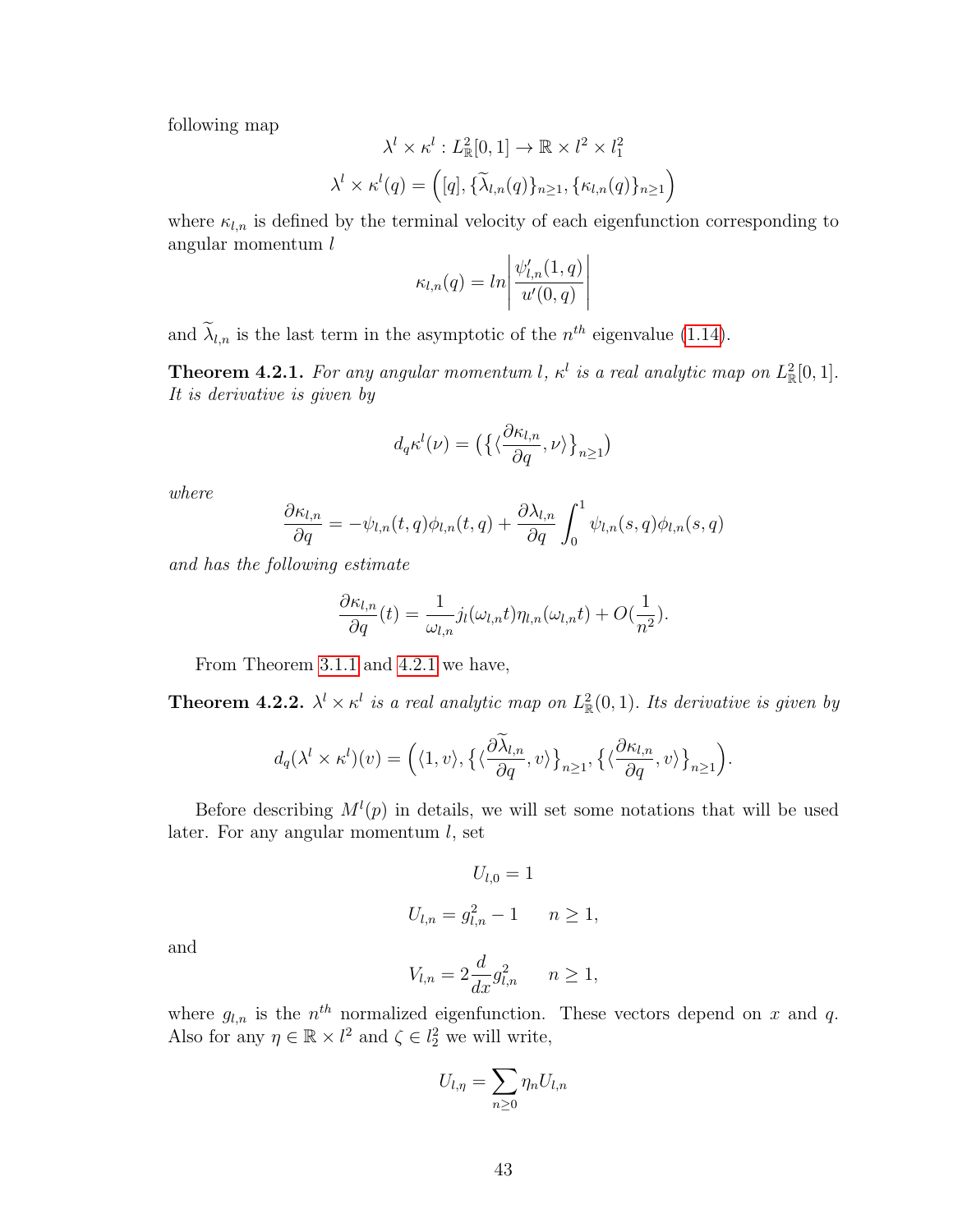and

$$
V_{l,\zeta} = \sum_{n\geq 0} \zeta_n V_{l,n}
$$

By Theorem [1.2.3,](#page-16-0)  $\{U_{l,\eta} : \eta \in \mathbb{R} \times l^2\}$  and  $\{V_{l,\zeta} : \zeta \in l^2\}$  are perpendicular. By analyzing  $\lambda^l$ , Theorem [3.1.2](#page-35-1) illustrates that  $M^l(p)$  is a real analytic submanifold of  $L^2_{\mathbb{R}}[0,1]$  of infinite dimension and co-dimension lying in the hyperplane of all functions with mean value  $\int_1^1$ 0  $p(t)dt$  with the tangent space given by

$$
T_qM^l(p) = span\{V_{l,\zeta} : \zeta \in l_2^2\}
$$

and the normal space given by

$$
N_qM^{l}(p) = span{U_{l,\eta} : \eta \in \mathbb{R} \times l^2}.
$$

<span id="page-52-0"></span>**Theorem 4.2.3.** For any angular momentum l and  $p \in L^2_{\mathbb{R}}[0,1]$ ,  $\kappa^l$  is a global coordinate system on  $M(p)$ . Its derivative  $d_q \kappa^l$  is an isomorphism between  $T_q M^l(p)$  and  $T_{\kappa(q)}l_1^2 \simeq l_1^2$ , which is given by

$$
d_q \kappa^l(V_{l,\zeta}) = \zeta.
$$

The value of  $V_{l,\zeta}$  by  $d_q \kappa^l$  followes from Theorem [1.2.3.](#page-16-0) Notice that every tangent vector at  $q \in M^{l}(p)$  is of the form

$$
V_{l,\zeta} = \sum_{n\geq 0} \zeta_n V_{l,n}
$$

with uniquely determined coefficients  $\zeta = (\zeta_1, \zeta_2, \dots) \in l_1^2$ . Since  $V_{l,n}$  depend on q then these coefficients uniquely determine a tangent vector at every point in  $M^l(p)$ by the same expression. Hence every tangent vector  $V_{l,\zeta}$  at a given point determines a vector field on  $M(p)$ , which we denote by the same symbol. By these vector fields we will define the exponential map  $exp_q$  for any  $q \in M(p)$ . But first we will introduce the solutions curve.

**Definition 4.2.1.** For any  $q \in M^{l}(p)$  and vector field  $V_{l,\zeta}$ , a curve

$$
\Phi_l^t(q) = \Phi_l^t(q, V_{l,\zeta}), \quad a < t < b
$$

on  $M^l(p)$  is called a solution curve of the vector field  $V_{l,\zeta}$  with initial value q, if

$$
\frac{d}{dt}\Phi_l^t(q) = V_{l,\zeta}(\Phi_l^t(q)) \quad a < t < b
$$

and  $\Phi_l^0(q) = q$ .

From Theorem [4.2.3,](#page-52-0) the vector field  $V_{l,\zeta}$  is the constant vector field  $\zeta$  in the  $\kappa^{l}$ coordinate system on  $M^l(p)$ . Hence, any solution curve in this coordinate system is a straight line, so we have

$$
\kappa^l(\Phi_l^t(q, V_{l,\zeta})) = C + t\zeta.
$$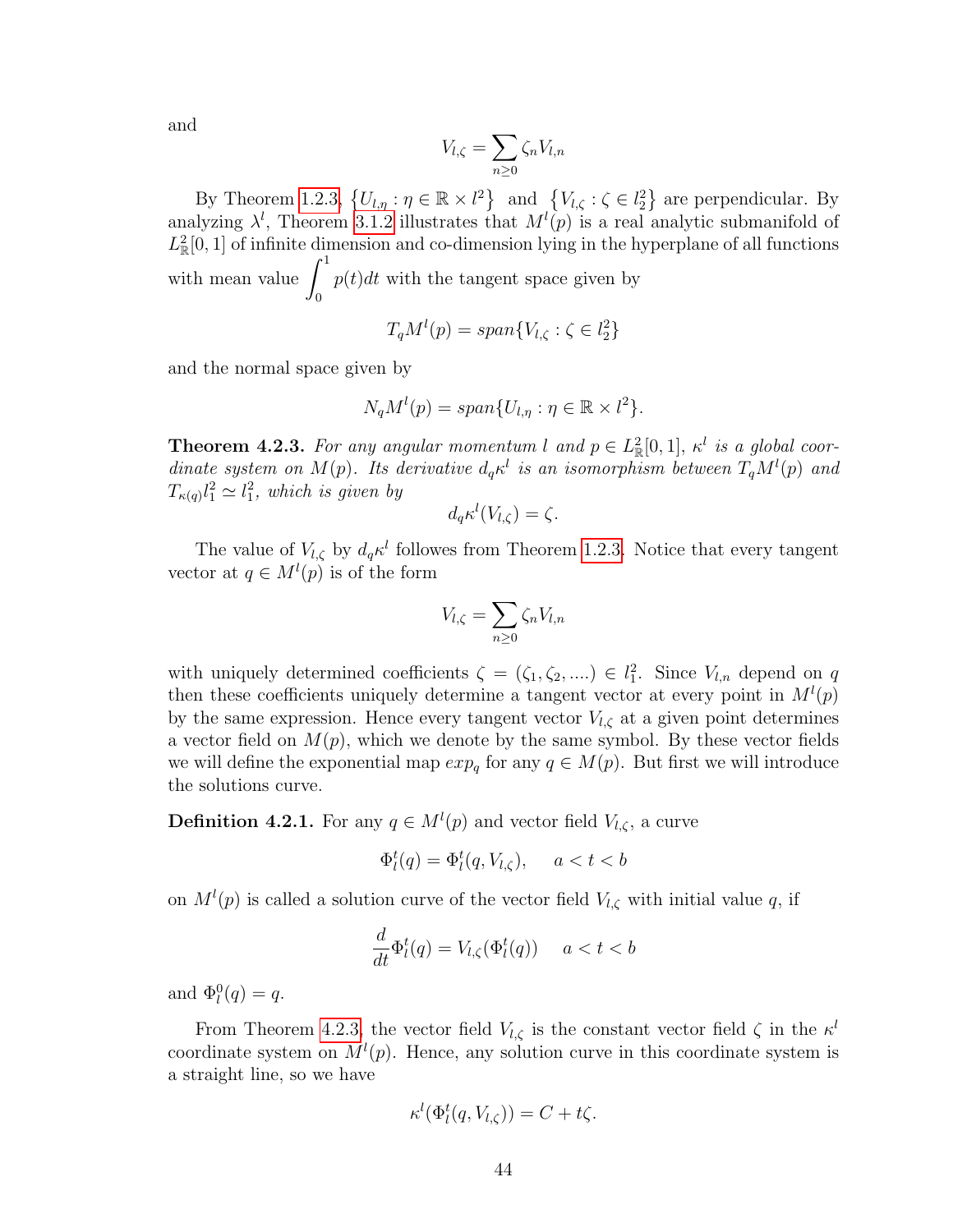Since  $\Phi_l^0(q) = q$ , then

$$
\kappa^{l}(\Phi_{l}^{t}(q, V_{l,\zeta})) = \kappa^{l}(q) + t\zeta.
$$

From this equation we can get an expression for  $\Phi_l^t(q, V_{l,\zeta})$  by taking  $(k^l)^{-1}$  for both sides but that can be done if we know that  $\kappa^{l}(q) + t\zeta$  is inside the open set  $\kappa^l(M^l(p))$ . Thus in the next steps we will see that  $\Phi_l^t(q, V_{l,\zeta})$  is defined for all time t and that implies unbounded property of  $M^l(p)$ .

<span id="page-53-0"></span>**Lemma 4.2.1.** For  $n \geq 1$  and angular momentum l,

$$
\langle q, V_{l,n} \rangle = 4 \delta_{l,n}(q) \sinh(\kappa_{l,n}(q)).
$$

where

$$
\delta_{l,n}(q) = \frac{(-1)^n}{\dot{\psi}_{l,n}(1,\lambda_{l,n})}
$$

Proof. Using the differential equation [\(1.8\)](#page-14-0) and the boundary conditions we get,

$$
\langle q, \frac{d}{dx}g_{l,n}^2 \rangle = \int_0^1 2qg_{l,n}g_{l,n}' dx
$$
  
\n
$$
= \int_0^1 2(g_{l,n}'' + \lambda_{l,n}g_{l,n})g_{l,n}' dx
$$
  
\n
$$
= \int_0^1 \frac{d}{dx}((g_{l,n}')^2 + \lambda_{l,n}g_{l,n}^2) dx
$$
  
\n
$$
= (g_{l,n}')^2 \Big|_0^1
$$
  
\n
$$
= \frac{(\psi'(x, \lambda_{l,n}, q))^2}{(\psi(1, \lambda_{l,n}, q))(\psi'(1, \lambda_{l,n}, q))} \Big|_0^1
$$
  
\n
$$
= \frac{1}{\psi(1, \lambda_{l,n}, q)} (\psi'(1, \lambda_{l,n}, q) - \frac{1}{\psi'(1, \lambda_{l,n}, q)})
$$

Hence, by using the definition of  $\kappa_{l,n}$  and the identity  $2\sinh(x) = e^x - e^{-x}$  we get,

$$
\langle q, V_{l,n} \rangle = 2 \langle q, \frac{d}{dx} g_{l,n}^2 \rangle
$$
  
= 
$$
\frac{2(-1)^n}{\dot{\psi}(1, \lambda_{l,n}, q)} (e^{\kappa_{l,n}} - e^{-\kappa_{l,n}})
$$
  
= 
$$
4 \delta_{l,n}(q) \sinh(\kappa_{l,n}(q)).
$$

 $\Box$ 

<span id="page-53-1"></span>Lemma 4.2.2.

$$
\left\|\Phi_{l}^{t}(q, V_{l,\zeta})\right\|^{2} = \|q\|^{2} + 8 \sum_{n\geq 1} \int_{0}^{t} \zeta_{n} \delta_{l,n}(\Phi_{l}^{t}(q)) \sinh(\kappa_{l,n}(q) + t\zeta_{n}).
$$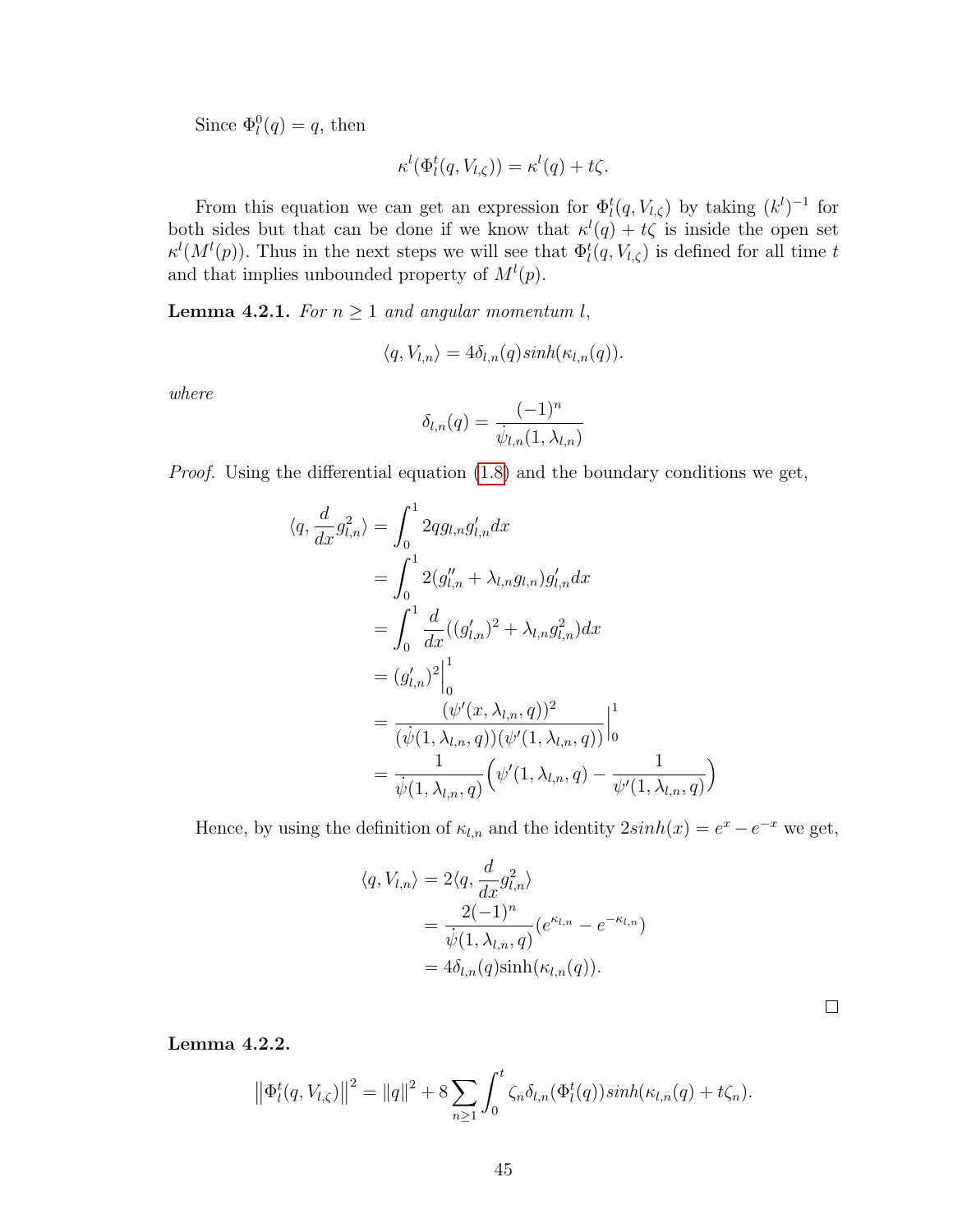*Proof.* Set  $\Phi_l^t(q, V_{l,\zeta}) = \Phi_l^t(q)$ , we have

$$
\frac{1}{2}\frac{d}{ds}\|\Phi_l^s(q)\|^2 = \frac{1}{2}\frac{d}{ds}\int_0^1 (\Phi_l^s(q))^2(x)dx \n= \int_0^1 \Phi_l^s(q)(x)\frac{d}{ds}\Phi_l^s(q)(x)dx
$$

At  $s = 0$  we have  $\Phi_l^0(q) = q$  and  $\frac{d}{ds} \Phi_l^s(q)(x)|_{s=0} = V_{l,\zeta}(q) = \sum$  $n\geq 1$  $\zeta_n V_{l,n}(q)$ . Hence by

Lemma [4.2.1,](#page-53-0) we get

$$
\frac{1}{2}\frac{d}{ds}\|\Phi_l^s(q)\|^2 = \sum_{n\geq 1} \zeta_n \int_0^1 q(x) V_{l,n}(q,x) dx
$$

$$
= \sum_{n\geq 1} 4\zeta_n \delta_{l,n}(q) \sinh(\kappa_{l,n}(q))
$$

For the derivative at time  $t \neq 0$ , replace q in the last expression by  $\Phi^t(q)$  and use the fact that  $\Phi_l^{s+t}(q) = \Phi_l^s(\Phi_l^t(q))$ . Thus we have

$$
\frac{1}{2}\frac{d}{ds} \left\|\Phi_l^t(q)\right\|^2 = \frac{1}{2}\frac{d}{ds} \left\|\Phi_l^s(\Phi_l^t(q))\right\|^2 \Big|_{s=0}
$$
  
\n
$$
= \sum_{n\geq 1} 4\zeta_n \delta_{l,n}(\Phi_l^t(q))\sinh(\kappa_{l,n}(\Phi_l^t(q)))
$$
  
\n
$$
= \sum_{n\geq 1} 4\zeta_n \delta_{l,n}(\Phi_l^t(q))\sinh(\kappa_{l,n}(q) + t\zeta_n)
$$

The right hand side converges uniformly on bounded intervals of time because

$$
\zeta_n \delta_{l,n}(\Phi_l^t(q))\sinh(\kappa_{l,n}(q) + t\zeta_n) = O(\zeta_n \delta_{l,n}(\Phi_l^t(q))(\kappa_{l,n}(q) + t\zeta_n))
$$
  
=  $O(\delta_{l,n}(\Phi_l^t(q))(\zeta_n \kappa_{l,n}(q) + t\zeta_n^2))$ 

for bounded t and  $\zeta \in l_1^2$ . Thus we can integrate under the summation sign to get,

$$
\|\Phi_l^t(q, V_{l,\zeta})\|^2 - \|q\|^2 = \int_0^t \frac{d}{ds} \|\Phi_l^s(q)\|^2 ds
$$
  
=  $8 \sum_{n\geq 1} \int_0^t \zeta_n \delta_{l,n}(\Phi_l^s(q)) \sinh(\kappa_{l,n}(q) + s\zeta_n) ds.$ 

Recall that  $\delta_{l,n}(q) = \frac{(-1)^n}{(q-1)!}$  $\frac{1}{\psi(1,\lambda_{l,n},q)}$ . In case  $l=0$ , by Theorem [1.2.6](#page-18-0) we have

$$
\dot{\psi}(1, \lambda_{0,n}, q) = \frac{-1}{(n\pi)^2} \prod_{m \neq n} \frac{\lambda_{0,m} - \lambda_{0,n}}{(m\pi)^2}.
$$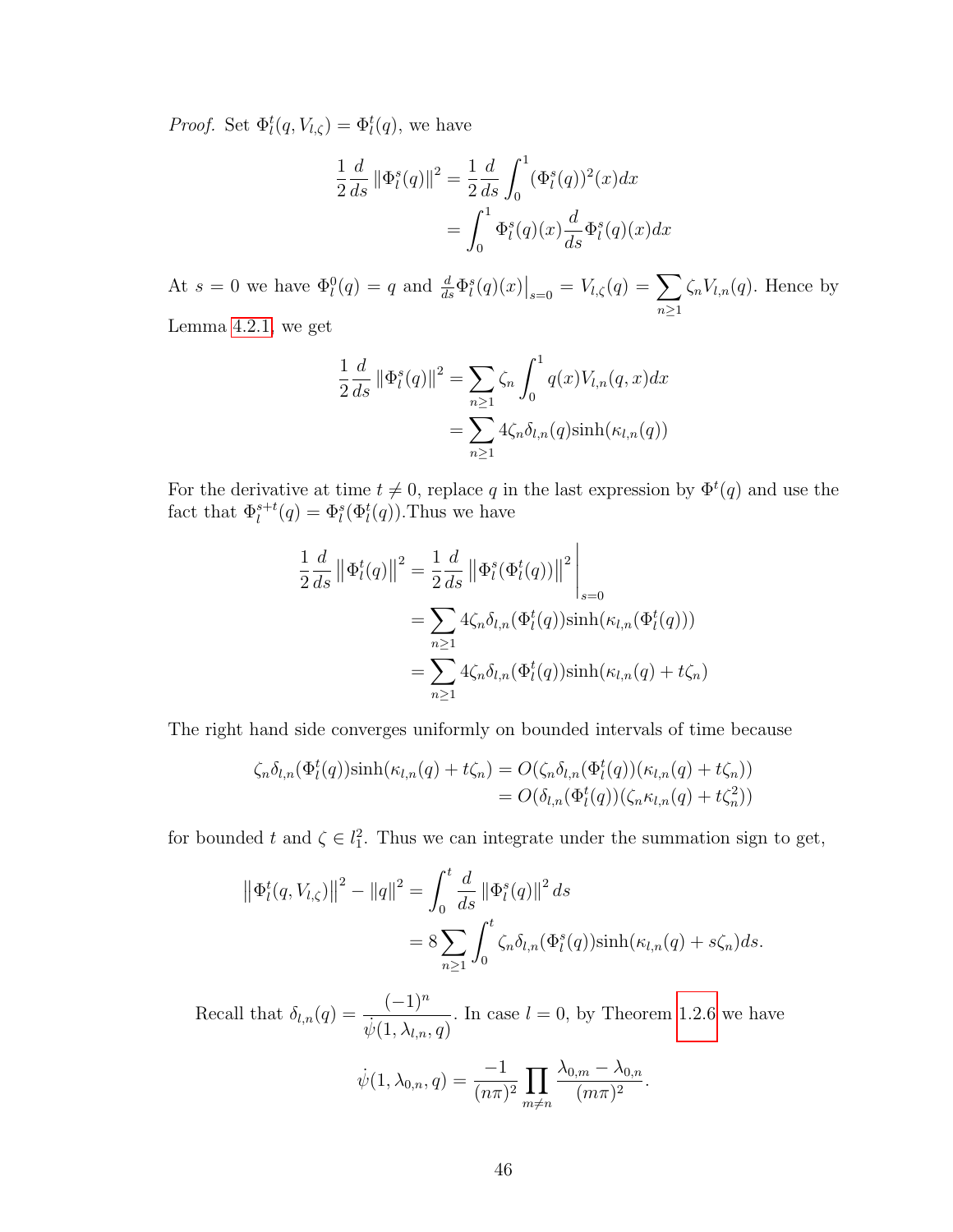Notice that  $\dot{\psi}$  is the same function for all q in the same isospectral set. Hence  $\delta_{0,n}(q) = \delta_{0,n}(\Phi^t(q))$  since q and  $\Phi^t_l(q)$  belongs to the same isospectral set. Also  $\delta_{0,n}(q) = \delta_{0,n}$  are constant for each n. Thus

$$
\|\Phi_0^t(q, V_{0,\zeta})\|^2 - \|q\|^2 = \int_0^t \frac{d}{ds} \|\Phi_0^s(q)\|^2 ds
$$
  
=  $8 \sum_{n\geq 1} \delta_{0,n} \int_0^t \zeta_n \sinh(\kappa_{0,n}(q) + s\zeta_n) ds$   
=  $8 \sum_{n\geq 1} \delta_{0,n} (\cosh(\kappa_{0,n}(q) + t\zeta_n) - \cosh(\kappa_{0,n}(q))).$ 

**Theorem 4.2.4.** For every  $q \in M^{l}(p)$  and every  $\zeta \in l_1^2$ , the solution curve  $\Phi_l^t(q, V_{l,\zeta})$ exists for all time.

*Proof.* Fix q in  $M^l(p)$  and  $\zeta \in l_1^2$ . To prove the this theorem need to show that the stright line  $\kappa^l(q) + t\zeta$  is in the open set  $\kappa^l(M^l(p))$  for all t. Assume that there is some t so that  $\kappa^{l}(q) + t\zeta$  is not in  $\kappa^{l}(M^{l}(p))$ , hence there is a  $t^*$  such that  $k^{l}(q) + t^*\zeta$  is on the boundary of  $\kappa^l(M^l(p))$  while the segment  $\kappa^l(q) + t\zeta$ , 0, t, t<sup>\*</sup> is in its interior. By Lemma [4.2.2](#page-53-1)

$$
\sup_{0
$$

Thus we can choose a sequence  $t_n$  converging to  $t^*$  from below such that  $\Phi^{t_n}$  converges weakly to some point  $q_*$  in  $M^l(p)$  with

$$
\kappa(q_*) = \kappa^l(q) + t^*\zeta.
$$

Since  $\kappa_{l,n}$  is compact functions on  $L^2_{\mathbb{R}}[0,1]$ . That implies  $\kappa^l(q) + t^*\zeta$  lies in the interior of  $\kappa^{l}(M)$ . That is a contradiction.  $\Box$ 

Now we can define the exponential map on  $T_qM^l(p)$  by the solution curve with initial value  $q$  as following,

**Definition 4.2.2.** For any  $q \in M^{l}(p)$ , the exponential map at q

$$
exp_q^l: T_qM^l(p) \to M(p)
$$

is defined by

$$
exp_q^l(V_\zeta) = \Phi_l^1(q, V_\zeta)
$$

<span id="page-55-0"></span>**Theorem 4.2.5.** For all  $q \in M^{l}(p)$ , the exponential map  $exp_q^l$  is a real analytic isomorphism between  $T_qM^l(p) \simeq l_1^2$  and  $M^l(p)$ . It satisfies

$$
\kappa^{l}(exp_q(V_{\zeta})) = \kappa(q) + \zeta.
$$

Hence  $M^l(p)$  is connected and simply connected.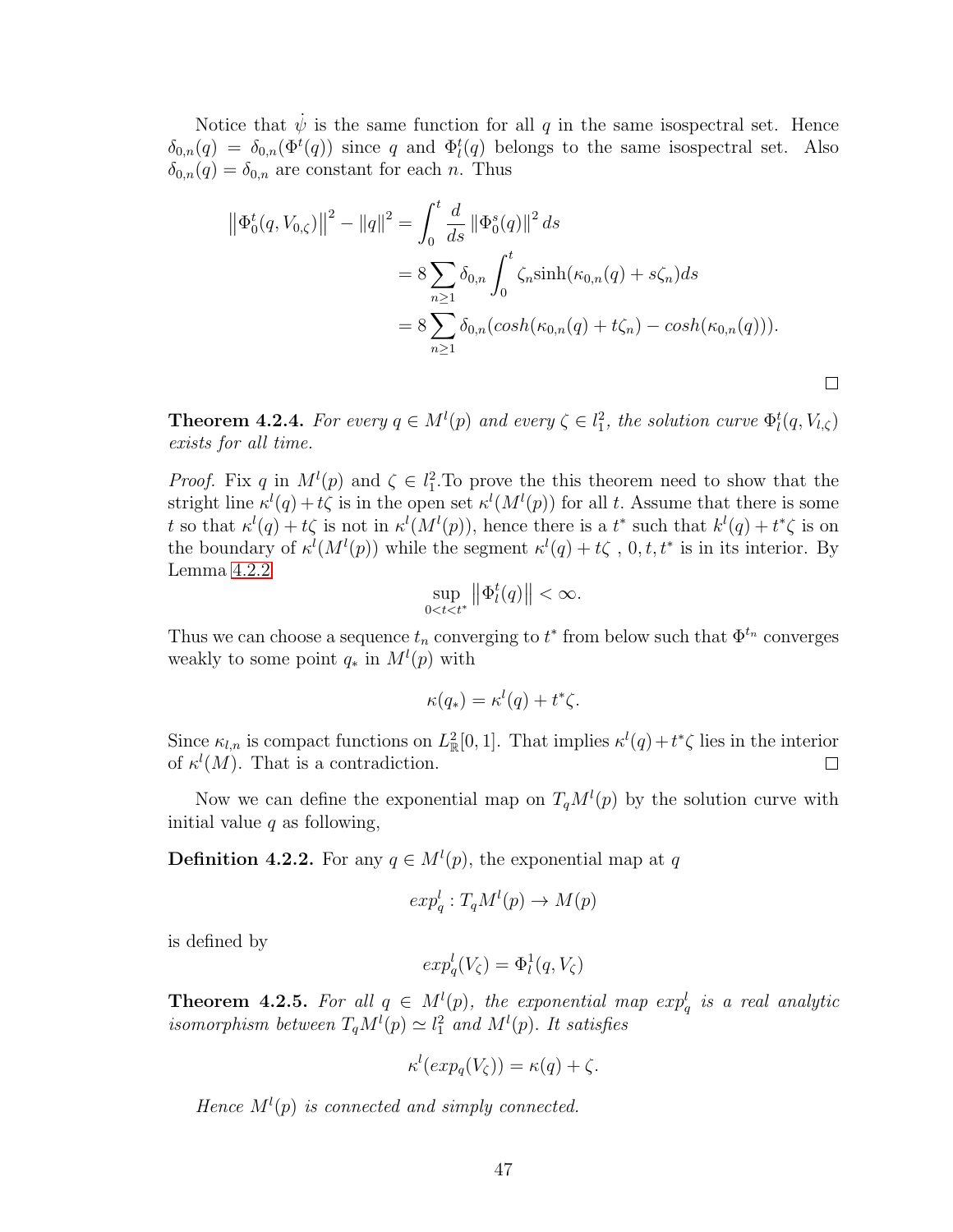Proof. To prove that the exponential map is an isomorphism map, we will define the translated map

$$
(expql)-1 : Ml(p) \rightarrow TqMl(p)
$$

$$
(expql)-1(\tilde{q}) = \kappal(\tilde{q}) - \kappal(q)
$$

which is a real analytic isomorphism between  $M^{(p)}(p)$  and  $l_1^2$  by Theorem [4.2.3.](#page-52-0) For one direction we have,

$$
(exp_q^l)^{-1}(exp_q^l)(V_\zeta) = (exp_q^l)^{-1}(\Phi^1(q, V_\zeta))
$$
  
=  $\kappa^l(\Phi^1(q, V_\zeta) - \kappa^l(q)$   
=  $\kappa^l(q) + \zeta - \kappa^l(q) = \zeta$ .

For the second direction,

$$
exp_q^l((exp_q^{l})^{-1})(\tilde{q}) = exp_q^l(\kappa^l(\tilde{q}) - \kappa^l(q))
$$
  
= 
$$
exp_q^l(\sum_{n\geq 1} \tilde{\eta}_n V_{l,n}(q) - \sum_{n\geq 1} \eta_n V_{l,n}(q))
$$
  
= 
$$
exp_q^l(V_{\tilde{\eta}-\eta})
$$
  
= 
$$
\Phi^1(q, V_{\tilde{\eta}-\eta}).
$$

Notice that,

$$
\kappa^{l}(\Phi^{1}(q, V_{\tilde{\eta}-\eta})) = \kappa^{l}(q) + \tilde{\eta} - \eta
$$
  
=  $\kappa^{l}(q) + \kappa^{l}(r) - \kappa^{l}(q)$   
=  $\kappa^{l}(r)$ 

which implies  $\Phi^1(q, V_{\tilde{\eta}-\eta}) = r$  by Theorem [4.2.3.](#page-52-0) The identity

$$
\kappa^l(exp_q(V_\zeta)) = \kappa(q) + \zeta
$$

follows from the definition of  $\exp_q^l$  and the value of  $\kappa^l(\Phi_l^1(q, V_\zeta))$ .

 $\Box$ 

# 4.3 Uniqueness of the Potential by Using a Finite Number of Angular Momentum

In this section we will try to prove the uniqueness of the potential by using the geometric properties of the isospectral sets and the finite dimension of the intersection of the tangent spaces. From Theorem [4.2.5](#page-55-0) we have that  $M^{(l)}(p)$  is simply connected for each l which implies that  $M^l(p)$  is path connected. In case we have that a finite intersection of isospectral sets  $\bigcap_{i=1}^k M^{n_i}(p)$  are path connected, then with assuming some conditions on the dimension of the intersection of the tangent spaces at each point  $q \in \bigcap_{i=1}^k M^{n_i}(p)$  we get the following result.

<span id="page-56-0"></span>**Theorem 4.3.1.** let  $p \in L^2_{\mathbb{R}}[0,1]$  and a finite sequence of angular momentum

$$
l_1 = 0 < l_2 < l_3 < \dots < l_k
$$

for some  $k \in \mathbb{N}$  such that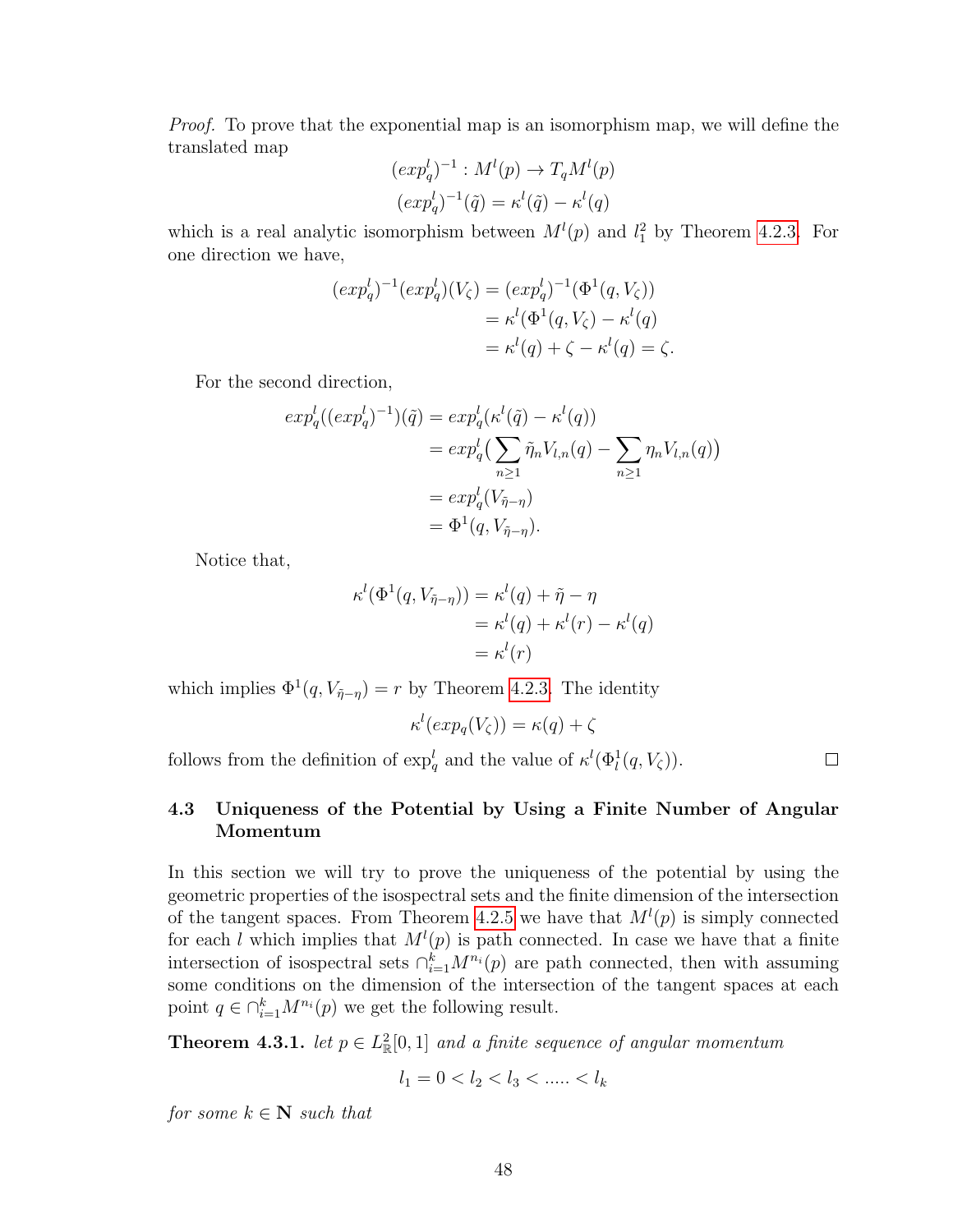- $\bullet \ \cap_{i=1}^k M^{l_i}(p)$  is simply connected
- $\dim \bigcap_{i=1}^k T_qM^{l_i}(p) = 0$  for all  $q \in \bigcap_{i=1}^k M^{l_i}(p)$  $Then \cap_{i=1}^k M^{l_i}(p) = \{p\}.$

*Proof.* Let  $q \in \bigcap_{i=1}^k M^{l_i}(p)$ . Since  $\bigcap_{i=1}^k M^{l_i}(p)$  is simply connected then there is a path

$$
\delta : [a, b] \to \cap_{i=1}^k M^{l_i}(p)
$$

such that  $\delta(a) = q$  and  $\delta(b) = p$ . Note that  $\delta([a, b]) \subset M^{l_i}(p)$  for all  $i = 1, 2, ..., k$ . Thus  $\frac{d\delta}{dt}(t_o) = v_{t_0} \in \bigcap_{i=1}^k T_{\delta(t_0)} M^{l_i}(p)$  for all  $t_0 \in [a, b]$ . Since  $\dim(\bigcap_{i=1}^k T_{\delta(t_0)} M^{l_i}) = 0$ for all  $\delta(t_0) \in \bigcap_{i=1}^k M^{l_i}(p)$  then  $v_{t_0} = 0$  for all  $t_0$ . Hence  $\delta$  is a constant path which means  $q = \delta(a) = \delta(b) = p$ .

 $\Box$ 

In Theorem [4.3.1](#page-56-0) we set some assumptions on the intersections of the isospectral sets and the dimension of the intersection of the tangent spaces to the isospectral sets at each points to prove the uniqueness. If we can prove these assumption then the theorem will be more stronger and include all applications. Hence in the next chapter we will write these assumptions as open problems. Also we will list all others conjectures for the inverse eigenvalue problem for the Schrödinger equation on the unit ball of  $\mathbb{R}^3$  that were raised when we worked in this research. Some of these conjectures we worked on but we could not get results.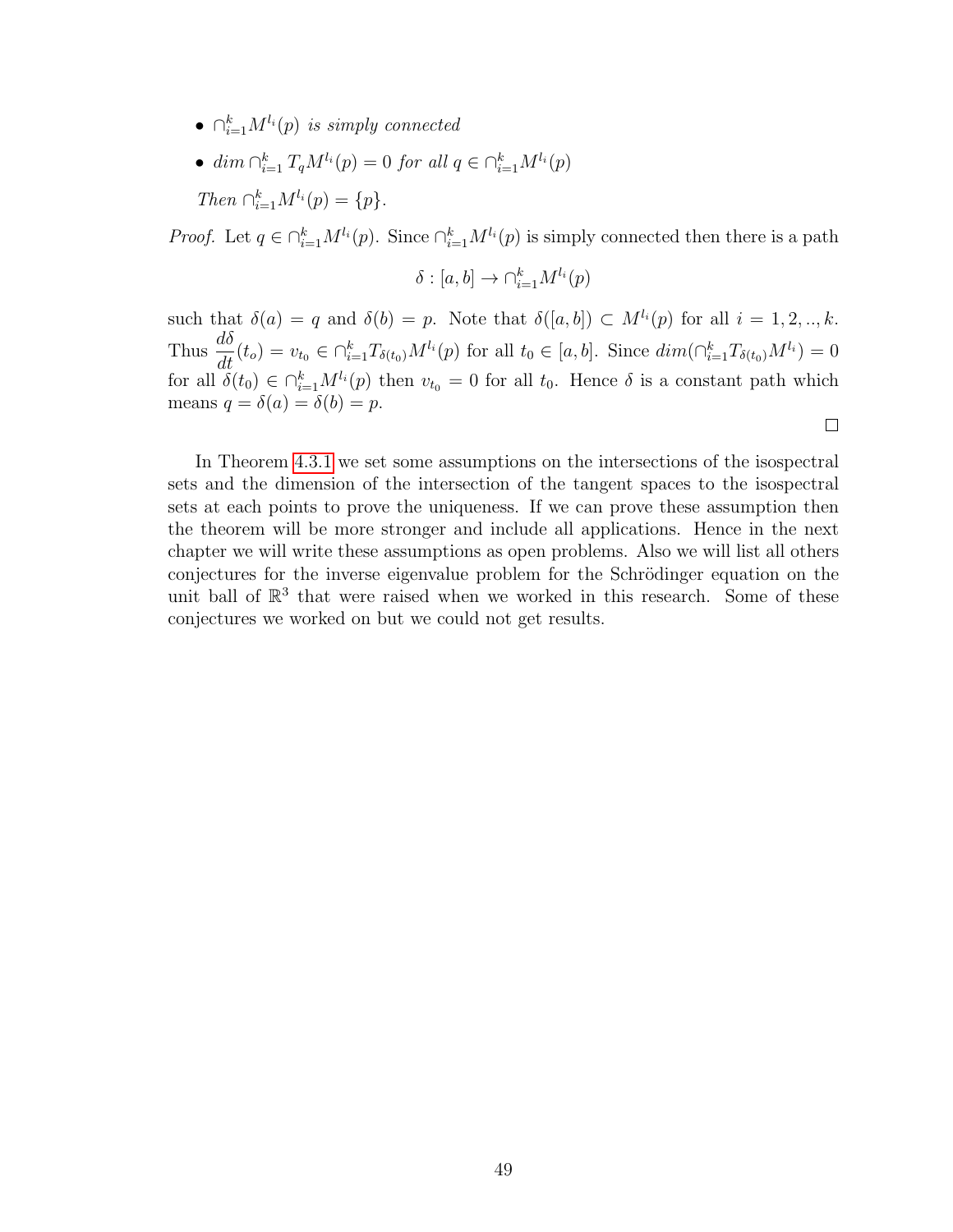#### Chapter 5 Open Problems

Starting with Pöschel and Trubowitz result, in case the angular momentum  $l = 0$ , they proved the uniqueness of two even potentials  $p, q \in L^2_{\mathbb{R}}[0,1]$  that share the same eigenvalues. The proof of this result depends on the fact that  $\psi_{0,n}^q(x) = (-1)^{n+1} \psi_{0,n}^q(1-x)$ for any even potential q. That is,  $\psi_{0,n}^q(1-x)$  is also an eigenfunction for q, and satisfies

$$
-\frac{d^2}{dx^2}\psi_{0,n}^q(1-x) + q(x)\psi_{0,n}^q(1-x) = \lambda \psi_{0,n}^q(1-x), \qquad x \in (0,1).
$$

In case  $l > 0$ , this fact can not be proved because the last part of the Sturm-Lioville operator

$$
H_q^l = -\frac{d^2}{dx^2} + q + \frac{l(l+1)}{x^2}
$$

which is  $\frac{l(l+1)}{x^2}$  does not have the symmetric property. In the second chapter of this dissertation, we use the Pöschel and Trubowitz method to prove Theorem [2.4.3](#page-32-0) which says that in case  $l = 0$ , if two potentials  $p, q \in L^2_{\mathbb{R}}[0, 1]$  have even extended potentials  $\widetilde{p}, \widetilde{q} \in L^2_{\mathbb{R}}[-1, 1]$  sharing the same eigenvalues then  $p = q$ . In the extended problem,<br>the extended problem, the even potentials are with respect to 0, i.e.  $\tilde{q}(x) = \tilde{q}(-x)$ . One of our attempt is trying to generalize the result of Theorem [2.4.3](#page-32-0) for any angular momentum  $l > 0$ . Because by the extended domain, the last part of  $H_q^l$  satisfies  $\frac{l(l+1)}{x^2} = \frac{l(l+1)}{(-x)^2}$  $\frac{l(l+1)}{(-x)^2}$ . From this point we conjectured that for  $l > 0$ , the function  $\widetilde{\psi}_{l,n}^q(-x)$  may be a solution of the extended problem. But the main problem we faced that the extended eigenfunctions are not defined at  $x = 0$ . Because the singular part  $\frac{l(l+1)}{x^2}$ . It may there is another way to define the extended eigenfunctions to get the desired result, so the next open problem is

**Problem:** For  $l > 0$  and  $p, q \in L^2_{\mathbb{R}}[0, 1]$ , let  $\tilde{p}$  and  $\tilde{q}$  in  $L^2_{\mathbb{R}}[-1, 1]$  be the even extended potentials of p and q respectively. Can we prove that  $p = q$  by assuming that  $\tilde{p}$  and  $\tilde{q}$  share the same eigenvalues of the extended problem?

In chapter four, the main result, Theorem [3.1.3.](#page-36-1) It says that for any  $l > 0$  and  $p \in L^2_{\mathbb{R}}[0,1],$  the  $dim(T_qM^0(p) \cap T_qM^l(p)) < \infty$  at each fixed  $q \in M^0(p) \cap M^l(p)$ . In this theorem we fixed the first angular momentum to be the zero angular momentum and we vary the second one  $l > 0$ . The proof depends on showing that the operator

$$
P_l T_l : T_q M^0(p) \to T_q M^0(p)
$$

is a Fredholm operator with kernel  $\ker(P_lT_l) = T_qM^0(p) \cap T_qM^l(p)$ . Our work is similar to Shubin's work in [\[6\]](#page-77-3). She proved this result for  $l_1 = 0$  and  $l_2 = 1$ . Carlson and Shubin [\[7\]](#page-77-4), by using a different method, proved this result in case the isospectral sets corresponding to two different angular momentum  $l_1$  and  $l_2$  such that  $l_1 + l_2 =$ 1 mod 2. Thus, the open problem we thought about is

**Problem:** For  $l_1$  and  $l_2$  such that  $l_1 + l_2 = 0$  mod 2, can one prove the same result. Can we construct a Fredholm operator with kernel  $T_qM^{l_1}(p) \cap T_qM^{l_2}(p)$  to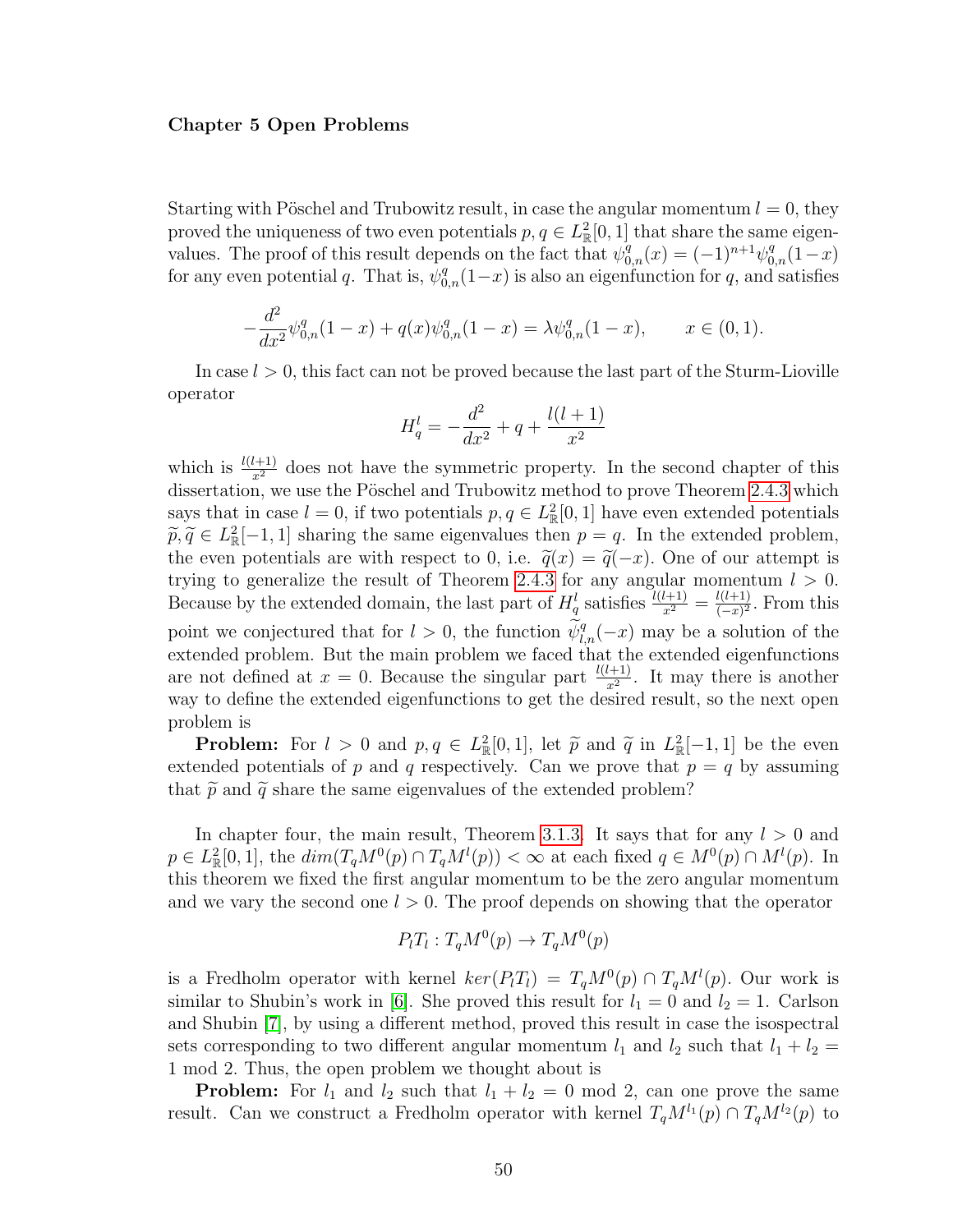get that  $dim(T_qM^{l_1}(p)\cap T_qM^{l_2}(p)) < \infty$ ? Can the maps  $P_{l_1}T_{l_1}$  and  $P_{l_2}T_{l_2}$  be helpful to create that map?

In chapter five, we focused in the geometric properties of the isospectral sets and tried to see how these properties lead to the uniqueness. We tried to show how the finite dimension of the intersection of tangent spaces could give a finite dimention of the intersection of the isospectral sets for finitely many angular momentum. We build Theorem [4.3.1](#page-56-0) based on some assumptions. We considered  $l = l_1, l_2, ..., l_k$  to be all angular momentum where  $q$  and  $p$  share their eigenvalues. We assumed that  $\bigcap_{i=1}^k M^{l_i}(p)$  is simply connected to get the path connected property. By Theorem [4.2.5,](#page-55-0)  $M^{l}(p)$  is simply connected for any l. That also implies that  $M^{l}(p)$  is path connected. So the next open problem is

**Problem:** Can we show that  $\bigcap_{i=1}^{k} M^{l_i}(p)$ , for  $k > 1$ , is simply connected or path connected ?

In Theorem [4.2.5](#page-55-0) we proved that the exponential map  $exp_q^l$  is an isomorphism between  $T_qM^l(p)$  and  $M^l(p)$  for each  $q \in M^l(p)$  and each l. Hence it may useful to involve the exponential maps to create a path connected between any two distinct points in  $\bigcap_{i=1}^k M^{l_i}(p)$ .

The second assumption in Theorem [4.3.1](#page-56-0) is  $dim \bigcap_{i=1}^k T_qM^{l_i}(p) = 0$  for all point  $q \in \bigcap_{i=1}^k M^{l_i}(p)$ . By Theorem [4.2.3,](#page-52-0) we know that  $d_q \kappa^l$  is an isomorphism between  $T_qM^l(p)$  and  $T_{\kappa(q)}l_1^2 \simeq l_1^2$  for each  $l \geq 0$ . Thus  $T_{q_1}M^l(p)$  and  $T_{q_2}M^l(p)$  are isomorphic for each  $q_1, q_2 \in \bigcap_{i=1}^k M^{l_i}(p)$ . If this isomorphic relation could give any idea about the dimension of the intersection of tangent spaces at two distinct points  $q_1$  and  $q_2$ . Thus the next open problems related to these assumptions is,

**Problem:** For two different potentials  $q_1, q_2 \in \bigcap_{i=1}^k M^{l_i}(p)$ , can we show that  $dim \bigcap_{i=1}^k T_{q_1}M^{l_i}(p) = dim \bigcap_{i=1}^k T_{q_2}M^{l_i}(p)$ ?

The last open problem we would like to mention here is related to the main question of this dissertation: Does  $\sigma(H_q) = \sigma(H_p)$  lead to  $q = p$ ? Recall that  $\sigma(H_q) =$  $\cup_{l=0}^{\infty} \sigma(H_q^l)$ , hence proving the uniqueness by assuming the potential q and p share eigenvalues associated to a finite number of angular momentum leads to answer this question. By working in this idea and focusing in each angular momenta we notice some results could be helpful to answer the main question.Thus, first we will discuss this result in the next section, then we will form the related open problem for these result.

### 5.1 Results Related to Each Angular Momentum

We will start by assuming that two potentials  $p$  and  $q$  share the same sequence of eigenvalues  $\left\{\lambda_{l,n}\right\}_{n=1}^{\infty}$  corresponding to a fixed angular momentum l. From the equation [\(1.8\)](#page-14-0), we get,

$$
\int_0^1 (p(x) - q(x)) \ \psi_{l,n}^p(x) \ \psi_{l,n}^q(x) \ dx = 0, \quad \text{for each } n,
$$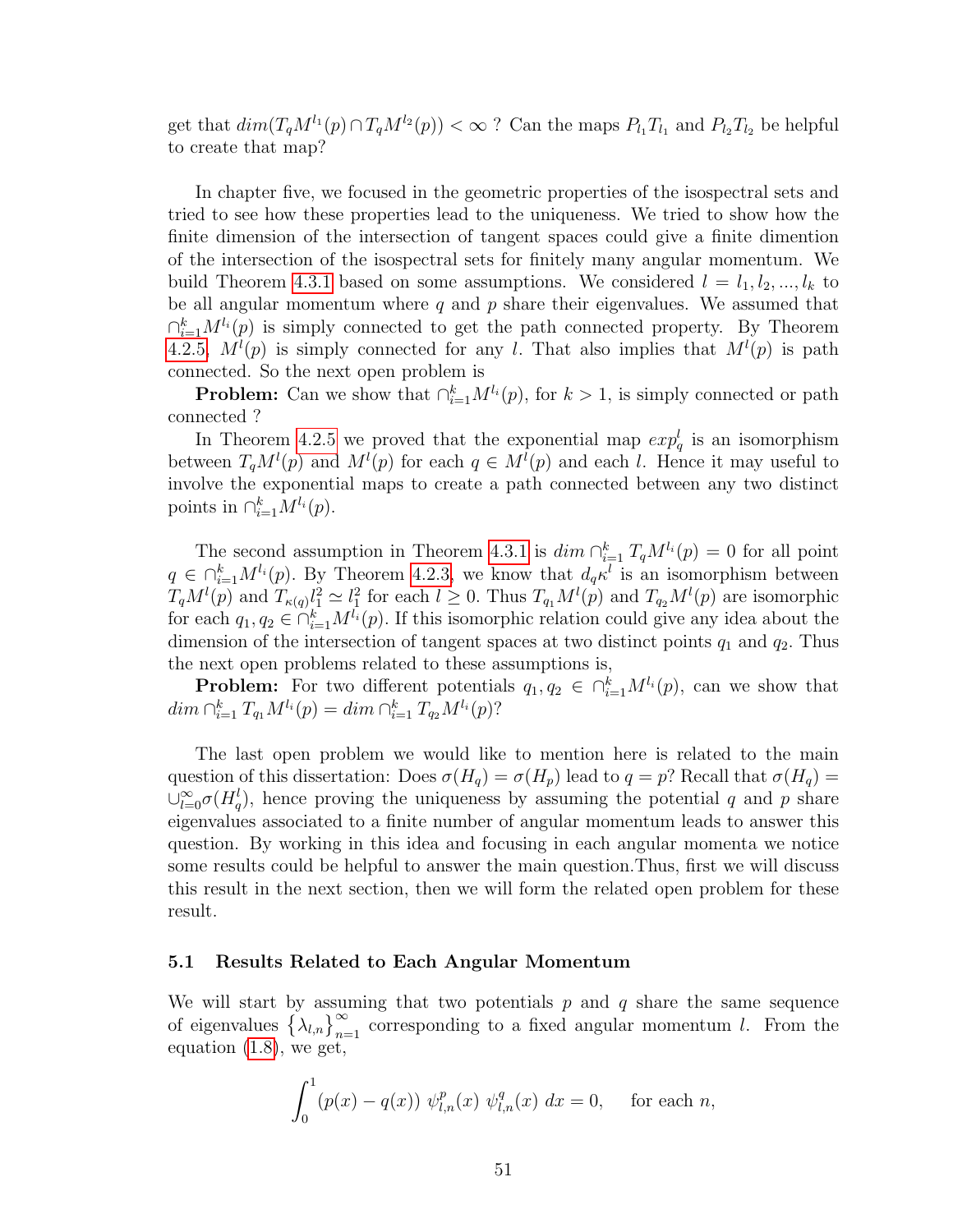where  $\psi_{l,n}^p$  and  $\psi_{l,n}^q$  are the eigenfunctions of  $\lambda_{l,n}$  for p and q respectively. Since our goal is to show the equality between  $p$  and  $q$  and we have the inner product between  $p - q$  and  $\psi_{l,n}^p \psi_{l,n}^q$  is equal zero for each n, then Showing this set  $\{\psi_{l,n}^p \psi_{l,n}^q\}_{n=0}^{\infty}$  is a basis for  $L^2_{\mathbb{R}}[0,1]$  leads to the desired result. Notice that if for a single angular momentum l this set  $\left\{\psi_{l,n}^p \psi_{l,n}^q\right\}_{n=0}^{\infty}$  is a basis then the isospectral set  $M^l(q)$  will have a zero dimension and that is contradiction to the result proven by Carlson about infinite dimension of  $M^l(q)$  for any  $q \in L^2[0,1]$ . Hence our conjecture for this problem is if we consider a finite number of angular momenta  $l_1, l_2, \ldots l_m$ , such that q and p share their eigenvalues, then we may get that  $\cup_{i=1}^m \left\{\psi_{l_i,n}^p \left[\psi_{l_i,n}^q\right]_{n=0}^{\infty} \right\}$  is a basis.

Since the zero potential has a nice eigenfunction with well known eigenvalues, we will begin by fixing  $p$  to be the zero potential. Recall that the eigenfunctions of the zero potential are given by Spherical Bessel functions

$$
\psi_{l,n}^0(x) = u(x, \lambda_{l,n}) = \frac{x}{\omega_{l,n}^{l+1}} j_l(x\omega_{l,n})
$$

where  $\omega =$ √ λ. Thus by the boundary conditions, if  $\lambda_{l,n}$  is an eigenvalues for 0 then it is a solution of  $j_l(\omega_{l,n}) = 0$ . Hence  $\omega_{l,n} \simeq (n + \frac{l}{2})$  $(\frac{l}{2})\pi$ . Let q be a potential sharing the eigenvalues with zero potential, then the eigenfunction of  $\lambda_{l,n}$  for q is

$$
\psi_{l,n}^q(x) = \psi_{l,n}^0(x) + K_{l,n}(x, q)
$$

where  $K_{l,n}(x,q) = \int_0^x$ 0  $G(x, t, \lambda_{l,n})$   $q(t)$   $\psi_{l,n}^q(t)$  dt. Hence  $\psi_{l,n}^0(x)\psi_{l,n}^q(x) = (\psi_{l,n}^0)^2(x) + \psi_{l,n}^0(x)K_{l,n}(x,q).$ 

$$
\varphi_{l,n}(x)\varphi_{l,n}(x) = (\varphi_{l,n}) \ (x) + \varphi_{l,n}(x)\mathbf{1}_{l,n}(x,q)
$$

Since  $q$  shares the eigenvalues with the zero potential then

$$
\int_0^1 q(x)dx = 0
$$

by Corollary [1.3.1.](#page-19-2) Combining this fact with

$$
\int_0^1 q(x) \psi_{l,n}^0(x) \psi_{l,n}^q(x) dx = 0, \text{ for each } n,
$$

<span id="page-60-0"></span>we get,

$$
\int_0^1 q(x) \left\{ 1 - 2(n\pi)^2 (\psi_{l,n}^0)^2(x) \right. \\ \left. + -2(n\pi)^2 \psi_{l,n}^0(x) K_{l,n}(x, q) \right\} dx = 0, \quad \text{for each } n,
$$
\n(5.1)

In case  $l = 0$ ,  $1 - 2(n\pi)^2(\psi_{0,n}^0)^2(x) = \cos(2n\pi x)$ , so the integral [\(5.1\)](#page-60-0) becomes,

$$
\int_0^1 q(x) \left\{ \cos(2n\pi x) - 2(n\pi)^2 \psi_{0,n}^0(x) K_{0,n}(x, q) \right\} dx = 0, \quad \text{for each } n.
$$

For  $l \geq 1$ , we will use the following property of the operator  $T_l$  which is given in the definition [3.2.1](#page-37-0)

$$
\int_0^1 (2\Phi_l(\sqrt{\lambda x}) - 1)\xi(x) dx = \int_0^1 \cos(2\sqrt{\lambda x}) T_l[\xi](x) dx
$$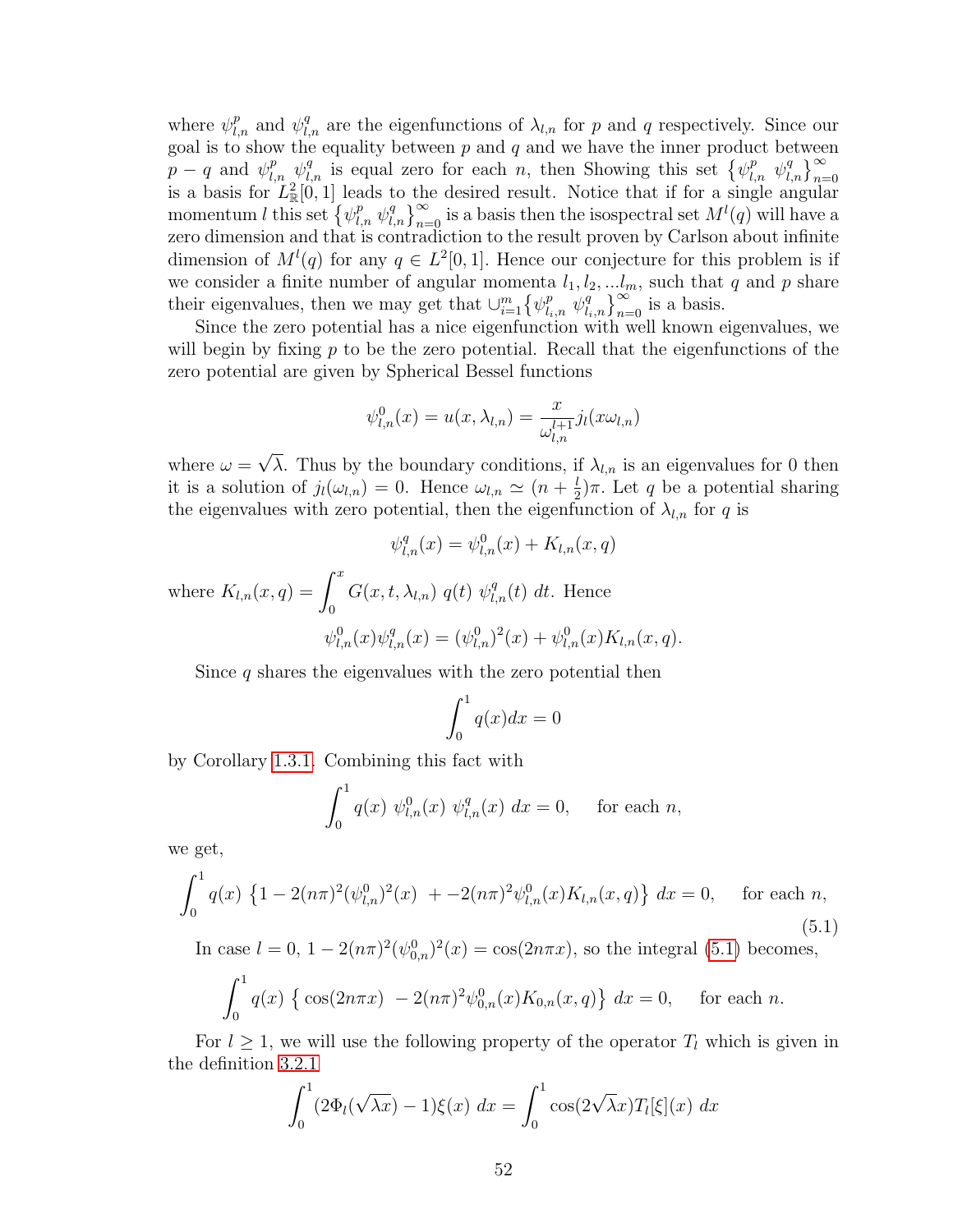where  $\Phi_l($ √  $\overline{\lambda x}) = x^2 j_l^2(\sqrt{\lambda x})$  for any  $\xi \in L^2_{\mathbb{R}}[0,1]$  to get

$$
\int_0^1 q(x) \left\{ 2\omega_{l,n}^{2l+2} (\psi_{l,n}^0)^2(x) - 1 + 2\omega_{l,n}^{2l+2} \psi_{l,n}^0(x) K_{l,n}(x, q) \right\} dx =
$$

$$
\int_0^1 T_l[q(x)] \{ \cos(2n+l)\pi x) + \widetilde{K}_{l,n}(q, x) \} dx
$$

where  $T_l^*[\tilde{K}_{l,n}(x,q)] = 2\omega_{l,n}^{2l+2}\psi_{l,n}^0(x)K_{l,n}(x,q)$ . Hence [\(5.1\)](#page-60-0) becomes

$$
\int_0^1 T_l[q(x)]\{\cos(2n+l)\pi x) + \widetilde{K}_{l,n}(q,x)\}dx = 0
$$

## 5.1.1 Conjecture for the Case  $l_1 = 0$  and  $l_2 = 1$

If we consider the angular momenta  $l_1 = 0$  and  $l_2 = 1$  then we have the following system,

$$
\begin{cases}\n\int_0^1 q(x) \left\{ \cos(2n\pi x) + 2(n\pi)^2 \psi_{0,n}^0(x) K_{0,n}(x, q) \right\} dx = 0, & \text{for each } n. \\
\int_0^1 T_1[q(x)] \left\{ \cos(2n+1)\pi x \right\} + \widetilde{K}_{1,n}(q, x) \right\} dx = 0 & \text{for each } n\n\end{cases}
$$

The second part of each integral has the following estimate of

$$
|2(n\pi)^{2}\psi_{0,n}^{0}(x)K_{0,n}(x,q)| = O(\frac{1}{n})
$$

$$
|\widetilde{K}_{1,n}(q,x)| = O(\frac{1}{n})
$$

For this monument, we will ignore the error parts and prove the following theorem **Theorem 5.1.1.** For  $q \in L^2_{\mathbb{R}}[0,1]$ , if we have

$$
\begin{cases}\n\int_0^1 q(x) \cos(2n\pi x) dx = 0, & \text{for each } n \\
\int_0^1 T_1[q](x) \cos((2n+1)\pi x) dx = 0 & \text{for each } n\n\end{cases}
$$

then  $q = 0$ .

*Proof.* Since  $\{\cos(n\pi x)\}_{n\geq 1}$  is an orthonormal basis of  $L^2[0,1]$ , then from the first integral we can say that q is an odd function which we will denote by  $q = q_O$ . So now, we have

$$
\int_0^1 T_1[q_O](x) \cos((2n+1)\pi x) \, dx = 0 \quad \text{for each } n
$$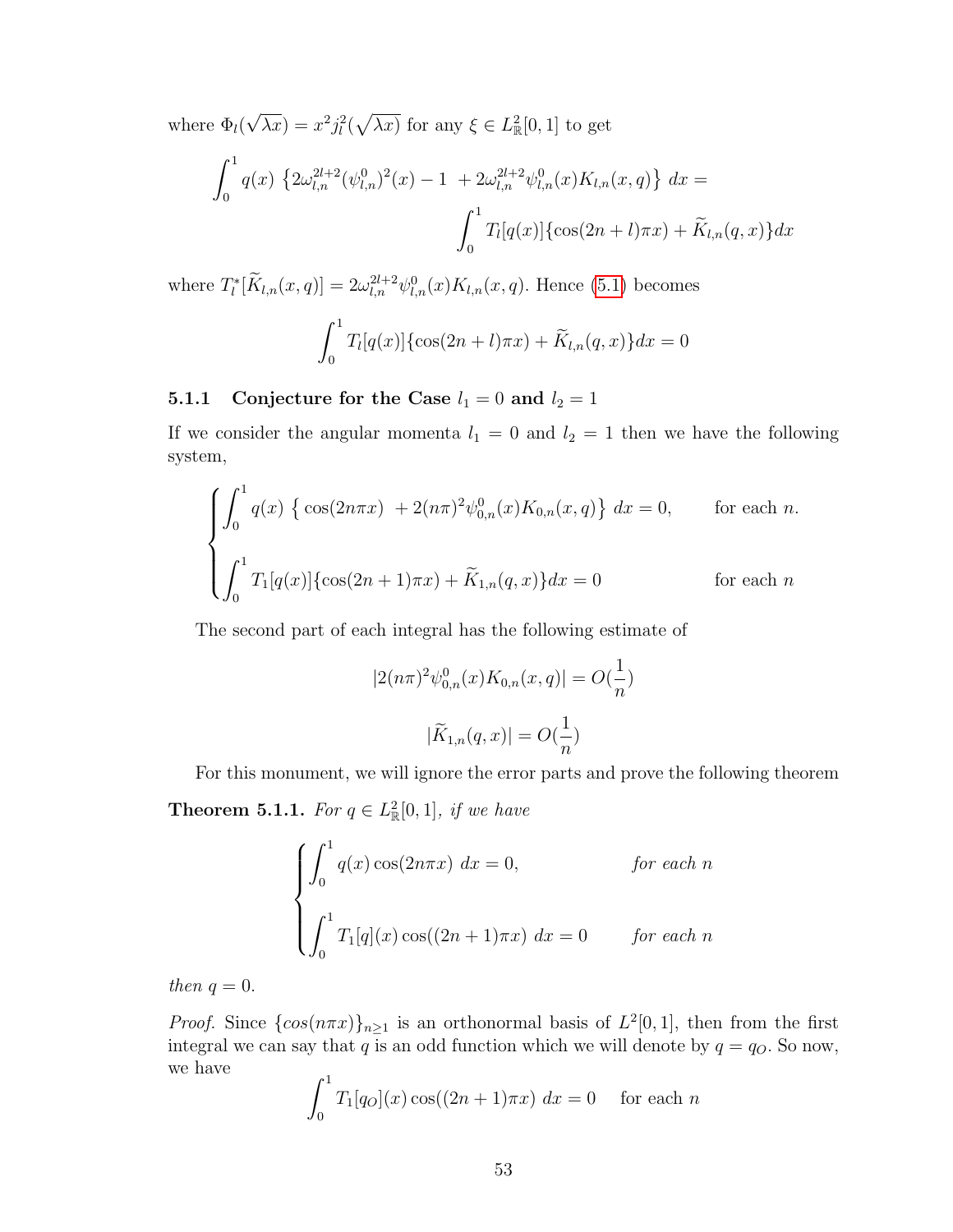which implies that the odd part of  $T_1[q_0]$  is zero. By using the definition of  $T_1$ 

$$
T_1[q_O] = q_O + 4x \int_x^1 \frac{q_O(s)}{s^2} ds
$$

we get

$$
0 = \frac{1}{2} \Big( T_1[q_O](x) - T_1[q_O](1-x) \Big)
$$
  
=  $\frac{1}{2} \Big( 2q_O(x) - 4x \int_x^1 \frac{q_O(s)}{s^2} ds + 4(1-x) \int_{1-x}^1 \frac{q_O(s)}{s^2} ds \Big)$ 

Since  $q_O$  is odd then

$$
\int_{1-x}^{1} \frac{q_O(s)}{s^2} ds = -\int_0^x \frac{q_O(s)}{(1-s)^2} ds
$$

Hence,

$$
q_O(x) = 2x \int_x^1 \frac{q_O(s)}{s^2} ds + 2(1-x) \int_0^x \frac{q_O(s)}{(1-s)^2} ds
$$

Because these integrals in the form of  $q<sub>O</sub>$  are absolute continuous, then we can take the derivative of  $q_O$  to get

$$
q'_{O}(x) = 2\int_{x}^{1} \frac{q_{O}(s)}{s^2} ds - 2\int_{0}^{x} \frac{q_{O}(s)}{(1-s)^2} ds - 2\frac{q_{O}(x)}{x} + 2\frac{q_{O}(x)}{(1-x)}
$$
 a.e

Since also these integrals in the form of  $q'$ .  $\sigma_o$  are absolute continuous then we can take the derivative to get

$$
(1-x)xq_{O}^{''}(x) - (4x - 2)q_{O}' = 0
$$
 a.e

Hence,  $\left( (1-x)^2 x^2 q'_{0} \right)$  $\binom{1}{0}^{\prime}$ = 0. Integration from 0 to x with using  $\lim_{x\to 0} (1-x)^2 x^2 q_O(x) =$ 0 to get

$$
(1-x)^2 x^2 q'_O(x) = 0
$$

Thus  $q'_{\mathcal{O}}(x) = 0$  almost everywhere, hence  $q_{\mathcal{O}}$  is constant. Since  $q_{\mathcal{O}}$  is a constant and odd function, then  $q_O$  is zero.

 $\Box$ 

Now return back to the main problem which contains the error parts. we have this sysytem

$$
\begin{cases}\n\int_0^1 q(x) \left\{ \cos(2n\pi x) + 2(n\pi)^2 \psi_{0,n}^0(x) K_{0,n}(x, q) \right\} dx = 0, & \text{for each } n. \\
\int_0^1 T_1[q(x)] \{ \cos(2n+1)\pi x) + \widetilde{K}_{1,n}(q, x) \} dx = 0 & \text{for each } n\n\end{cases}
$$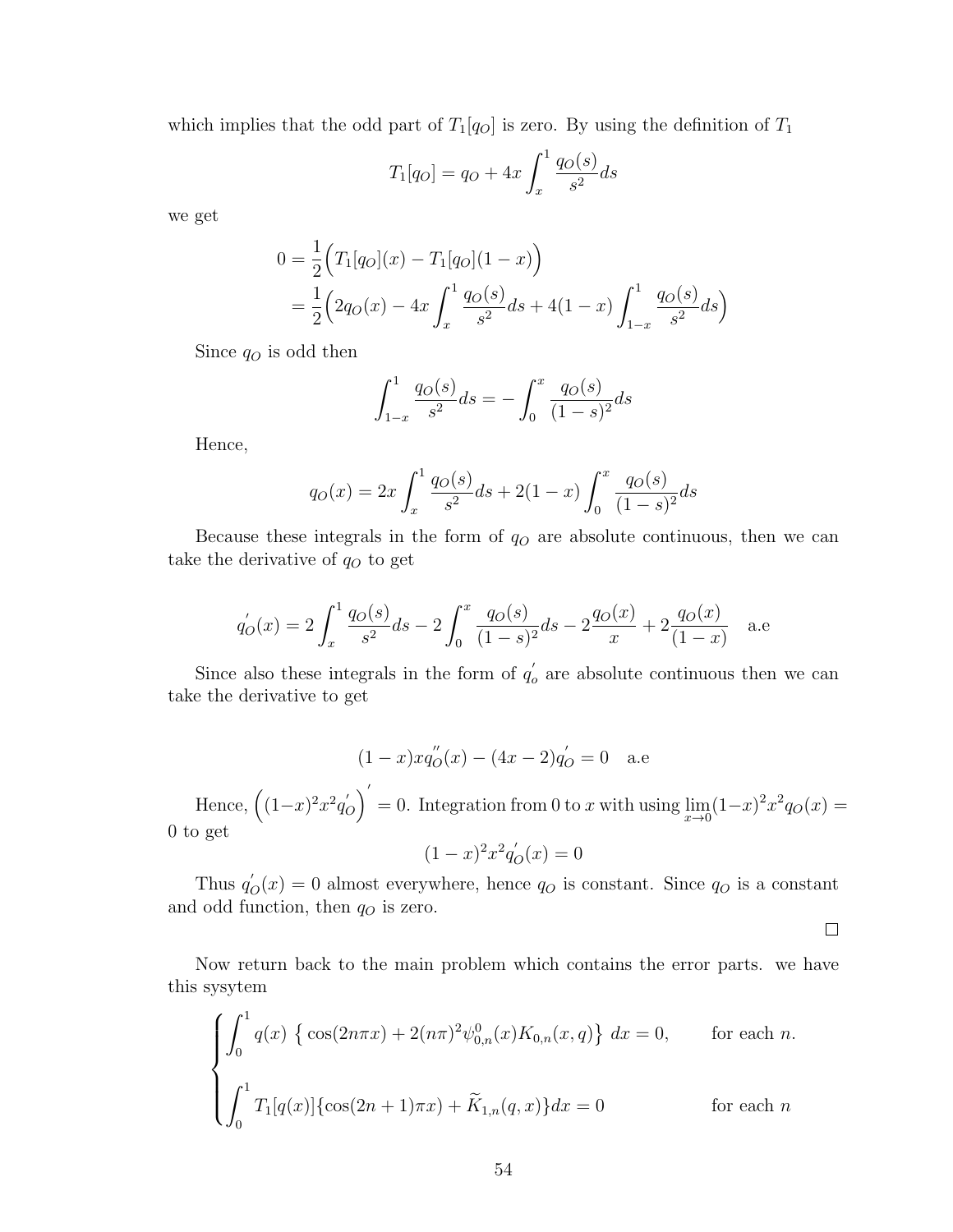If we can show that  $E = {\cos(2n\pi x) + 2(n\pi)^2 \psi_{0,n}^0(x) K_{0,n}(x, q)}_{n \ge 1}$  is a basis of the subspace of the even functions of  $L^2_{\mathbb{R}}[0,1]$  and  $O = {\cos(2n+1)\pi x} + K_{1,n}(q,x)$ <sub>n</sub> $\geq 1$ is a basis of the subspace of the odd functions of  $L^2_{\mathbb{R}}[0,1]$  then by the process as above we will get  $q = 0$ . One of our attempt for this case is trying to use the following results related to complete sets of Hilbert spaces,

**Definition 5.1.1.** A sequence of vectors  $\{\psi_n\}_{n>1}$  in an infinite dimensional Hilbert space H is said to be a basis for H if to each vector  $u \in H$  there is a unique sequence  $\{\mu_n\}_{n\geq 1}$  of complex numbers such that

$$
u = \sum_{n\geq 1} \mu_n \psi_n
$$

<span id="page-63-0"></span>**Corollary 5.1.1.** Let  $\{\phi_n\}_{n\geq 1}$  be a complete orthonormal family in H and  $\{\psi_n\}_{n\geq 1}$ be a sequence of nonzero vectors of H. Then

$$
\sum_{n\geq 1}\|\phi_n-\psi_n\|<1
$$

is a sufficient condition for  $\{\psi_n\}_{n\geq 1}$  to be a basis.

<span id="page-63-1"></span>**Corollary 5.1.2.** Let  $\{\phi_n\}_{n\geq 1}$  be a complete orthonormal family in H. Suppose  $\{\psi_n\}_{n\geq 1}$  is another sequence of vectors in H that either spans or is linearly independent. If, in addition

$$
\sum_{n\geq 1} \left\|\phi_n - \psi_n\right\|^2 < \infty \tag{5.2}
$$

then  $\{\psi_n\}_{n\geq 1}$  is a basis of H. Moreover, the map

 $u \to (\langle u, \psi_n \rangle)_{n>1}$ 

is a linear isomerism between  $H$  and  $l^2$ .

First we tried to apply Corollary 1.1, by considering  $\{\phi_n\}_{n\geq 1} = \{\cos(n\pi x)\}_{n\geq 1}$ and  $\{\psi_n\}_{n\geq 1} = E \cup O$ . From Theorems [1.2.1](#page-15-0) and [1.2.4](#page-18-1) we have,

$$
\|\phi_n - \psi_n\| = \|2(n\pi)^2 \psi_{0,n}^0(x) K_{0,n}(x, q)\| \le \frac{1}{n} e^{\|q\|}
$$

in case  $\psi_n \in E$  and

$$
\|\phi_n - \psi_n\| = \left\|\widetilde{K}_{1,n}(q,x)\right\| \leq \frac{1}{n}e^{C\|q\|}
$$

in case  $\psi_n \in O$ . Since  $\|\phi_n - \psi_n\|$  depends on the norm of q, then applying Corollary [5.1.1](#page-63-0) will give a condition on the norm of q to guarantee that  $\{\psi_n\}_{n>1}$  is a basis. But the problem here is the asymptotic of these terms which is  $\|\phi_n - \psi_n\| = O(\frac{1}{n})$  $\frac{1}{n}$ . Hence the sum over  $n$  of theses terms gives diverges series. Another way to handle this problem we consider is to apply Corollary [5.1.2,](#page-63-1) where the sum here will be for these terms

$$
\|\phi_n - \psi_n\|^2 = O(\frac{1}{n^2})
$$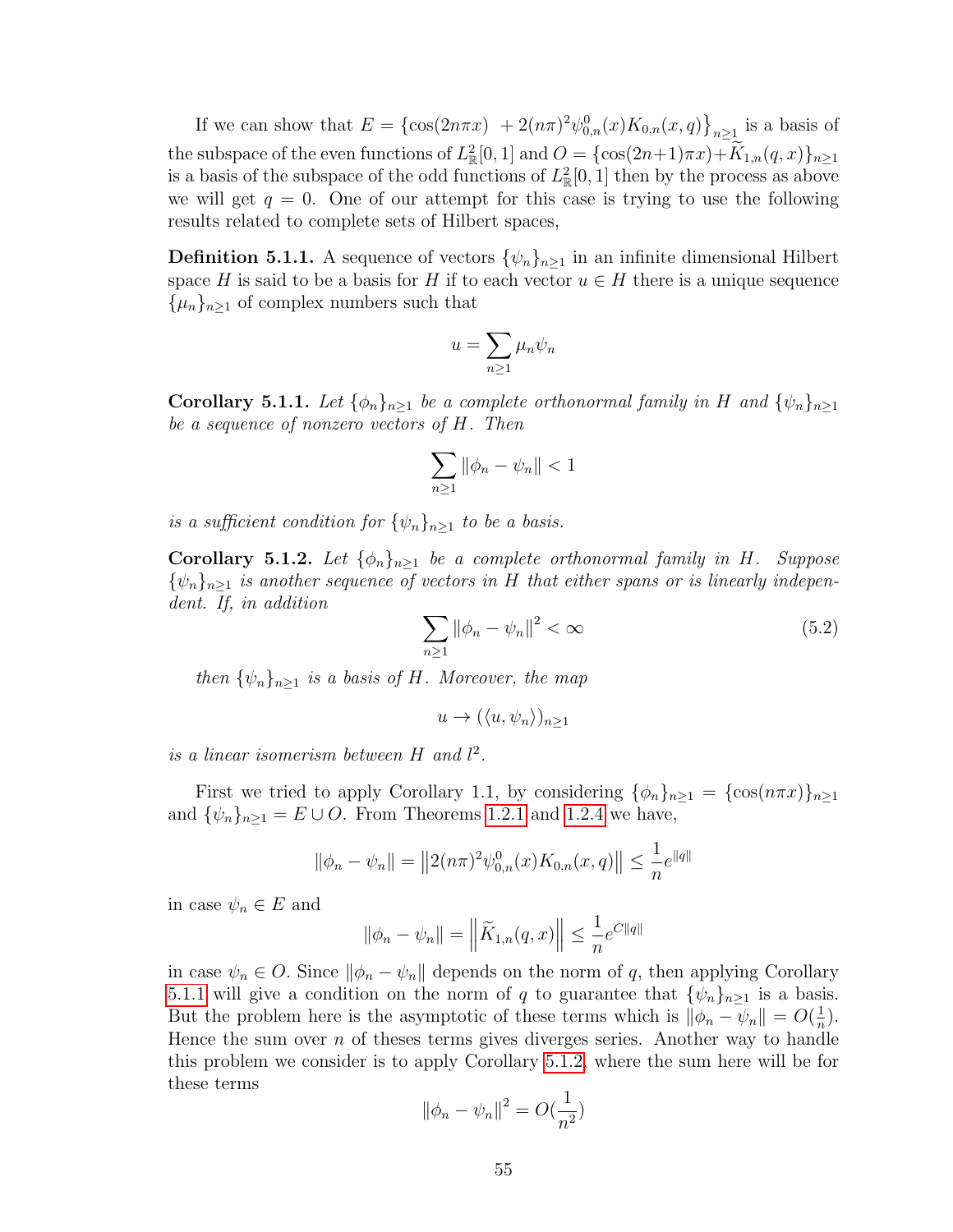That is good since these squared summable, but the basic problem in applying this corollary is to show that  $\{\psi_n\}_{n\geq 1} = E \cup O$  is linearly independent sets or spans of  $L^2_{\mathbb{R}}[0,1]$ , which is difficult since these two sets depends on different two angular moment. In 1946, Borg [\[13\]](#page-77-6) proved that for  $l=0$  and  $p,q\in\mathcal{E}$ , this set  $\{\psi_{0,n}^q\psi_{0,n}^p 1\}_{n\geq 1}$  is linearly independent. Then by using Corollary [5.1.2](#page-63-1) and

$$
\int_0^1 (p(x) - q(x)) \ (\psi_{0,n}^p(x) \ \psi_{0,n}^q(x) - 1) \ dx = 0, \quad \text{for each } n,
$$

he proved  $p = q$ . So the open problem for this part is

**Problem:** For  $l = 0, 1$  can we show that E and O are a basis of the subspace of the even functions and odd functions respectively?

#### **5.1.2** Conjecture for the Case  $l_1 > 0$  and  $l_2 = l_1 + 1$

Now let's consider two different angular momentum  $l_1, l_2$  such that  $l_2 = l_1 + 1$ . From Definition [3.2.1](#page-37-0) we have  $T_{l_2} = S_{l_2} T_{l_1}$ . Assuming q shares the eigenvalues associated with  $l_1$  and  $l_2$  with the zero potential, and using the properties of  $T_{l_1}$  and  $T_{l_2}$  [\(3.2.1\)](#page-37-1) leads to the following system,

$$
(*) \begin{cases} \int_0^1 T_{l_1}[q](x) \{ \cos(2(n + \frac{l_1}{2})\pi x) + \widetilde{K}_{l_1,n}(q,x) \} dx = 0 & \text{for each } n \\ \int_0^1 S_{l_2}[T_{l_1}[q]](x) \{ \cos(2(n + \frac{l_2}{2})\pi x) + \widetilde{K}_{l_2,n}(q,x) \} dx = 0 & \text{for each } n \end{cases}
$$

Consider the two following sets  $A_{l_1} = \{\cos(2(n + \frac{l_1}{2}))\}$  $\frac{M_1}{2}(\pi x) + K_{l_1,n}(q,x) \}_{n \ge 1}$  and  $A_{l_2} = \{\cos(2(n + \frac{l_2}{2}))\}$  $\mathcal{L}_2^{(2)}(\pi x) + K_{l_2,n}(q,x)\}_{n\geq 1}$ . If  $l_1$  is even,  $A_{l_1}$  and  $A_{l_2}$  are perturbation sets of  $\{\cos(2n\pi x)\}_{n\geq 1}$  and  $\{\cos(2(n+1)\pi x)\}_{n\geq 1}$  respectively. So by ignoring the error parts  $K_{l_1,n}$  and  $K_{l_2,n}$ , the first integral in (\*) tells that  $T_{l_1}[q]$  is odd. Then from the second integral we will get that the odd part of  $S_{l_2}[T_{l_1}[q]]$  is zero. So we have the following equation,

<span id="page-64-0"></span>
$$
\frac{1}{2}\Big\{S_{l_2}[T_{l_1}[q]](x) - S_{l_2}[T_{l_1}[q]](1-x)\Big\} = 0\tag{5.3}
$$

So our conjecture is solving [\(5.3\)](#page-64-0) for  $T_{l_1}[q]$  giving  $T_{l_1}[q] = 0$ . Since  $T_{l_1}$  is a one to one map then  $q = 0$ . Hence for the main problem without ignoring the error parts, showing that  $A_{l_1}$  and  $A_{l_2}$  are bases for the subspace of the even and odd functions could lead to  $q = 0$ . Similarly if  $l_1$  is odd, showing that  $A_{l_1}$  and  $A_{l_2}$  are base for the subspace of the odd and even functions could lead to the same result. So the last open problem is,

**Problem:** For  $l_1$  and  $l_2 = l_1 + 1$ , in case  $l_1$  is even can we show that  $A_{l_1}$  and  $A_{l_2}$ are bases for the subspace of the even and odd functions of  $L^2_{\mathbb{R}}[0,1]$ ? In case  $l_1$  is odd can we show that  $A_{l_1}$  and  $A_{l_2}$  are bases for the subspace of the odd and even functions of  $L^2_{\mathbb{R}}[0,1]$ ?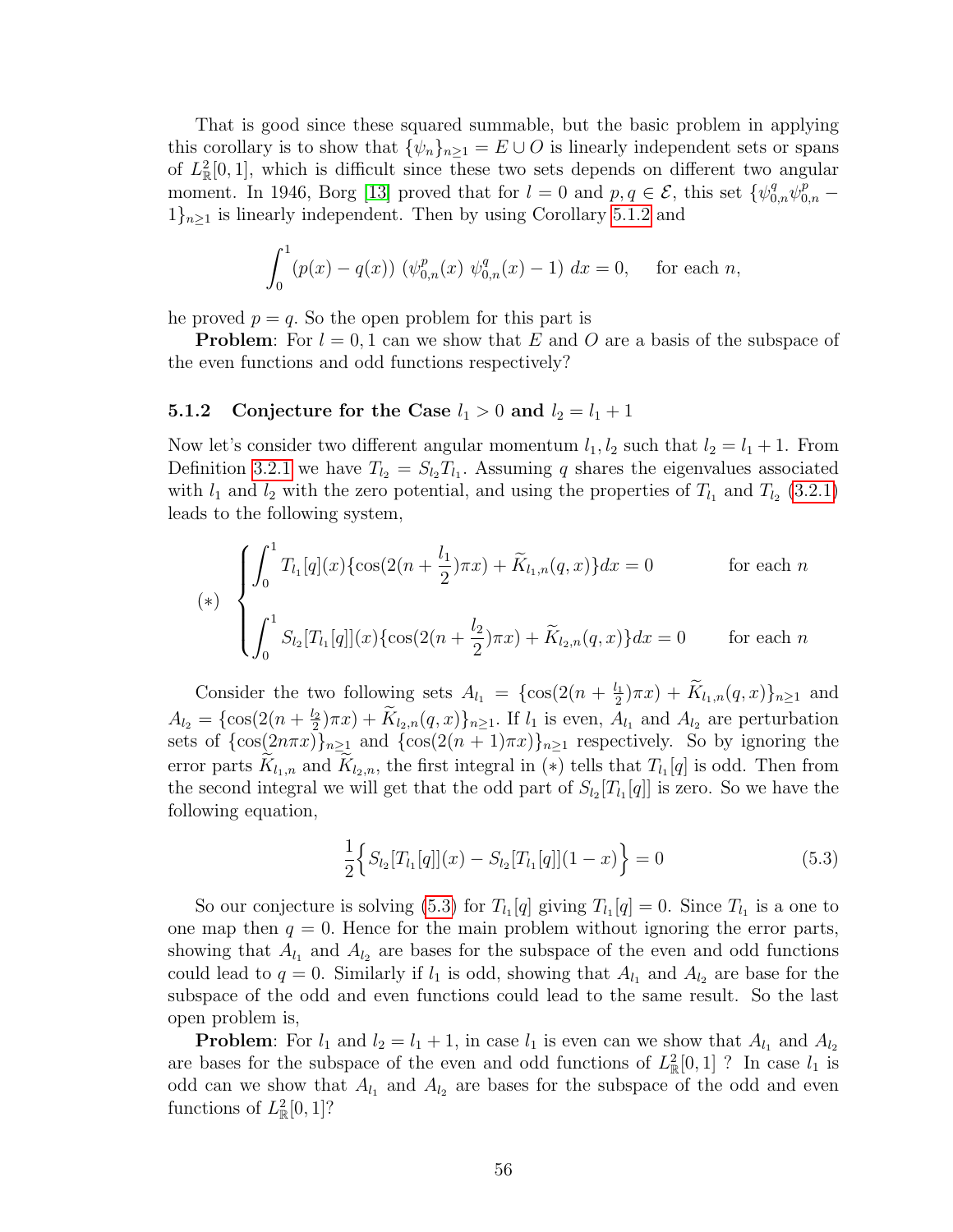# Appendix

## A1 Spherical Bessel Functions

## A1.1 Series Forms of Spherical Bessel functions

1- The fist spherical Bessel function of order  $l$  is  $j_l$ :

$$
xj_l(x) = \sqrt{\frac{x\pi}{2}} J_{l+1/2}(x)
$$
  
=  $\sqrt{\frac{x\pi}{2}} \sum_{s=0}^{\infty} \frac{(-1)^s}{s!\Gamma(s+l+\frac{3}{2})} (\frac{x}{2})^{2s+l+\frac{1}{2}}$   
=  $(\frac{x}{2})^{l+1} \sqrt{\pi} \frac{1}{\Gamma(l+\frac{3}{2})} \sum_{s=0}^{\infty} \frac{(-1)^s}{s!(l+\frac{3}{2})_s} (\frac{x}{2})^{2s}$ 

Since  $\Gamma(l+3/2) = \sqrt{\pi}$  $(2l + 1)!!$  $\frac{1}{2^l}$  then we have

$$
xj_l(x) = \left(\frac{x}{2}\right)^{l+1} \frac{2^l}{(2l+1)!!} \sum_{s=0}^{\infty} \frac{(-1)^s}{s!(l+\frac{3}{2})_s} \left(\frac{x}{2}\right)^{2s} \tag{4}
$$

2- The second spherical Bessel function of order l:

<span id="page-65-2"></span><span id="page-65-1"></span>
$$
\eta_l(x) = (-1)^{l+1} j_{-l-1}(x)
$$

Hence

$$
x\eta_l(x) = \sqrt{\frac{x\pi}{2}} \sum_{s=0}^{\infty} \frac{(-1)^s}{s!\Gamma(s-l+\frac{1}{2})} \left(\frac{x}{2}\right)^{2s-l-\frac{1}{2}}
$$

$$
= \left(\frac{2}{x}\right)^l \sqrt{\pi} \sum_{s=0}^{\infty} \frac{(-1)^s}{s!\Gamma(s-l+\frac{1}{2})} \left(\frac{x}{2}\right)^{2s-l-\frac{1}{2}}
$$

Since  $\Gamma(s - l + (\frac{1}{2})) = \Gamma(\frac{1}{2} - l)(\frac{1}{2} - l)_s =$  $\frac{\sqrt{\pi}(-2)^l}{(2l-1)!!}(\frac{1}{2}-l)_s$  we have

<span id="page-65-0"></span>
$$
x\eta_l(x) = \left(\frac{2}{x}\right)^l \frac{(2l-1)!!}{(-2)^l} \sum_{s=0}^{\infty} \frac{(-1)^s}{s!(\frac{1}{2}-l)_s} \left(\frac{x}{2}\right)^{2s} \tag{5}
$$

## A1.2 Trigonometric Polynomial Forms of Spherical Bessel functions

1- The trigonometric polynomial form of  $xj<sub>l</sub>(x)$  and  $x\eta<sub>l</sub>(x)$  are given by

$$
xj_l(x) = \sin(x - \frac{l\pi}{2})P_l(\frac{1}{x}) + \cos(x - \frac{l\pi}{2})I_l(\frac{1}{x})
$$
\n(6)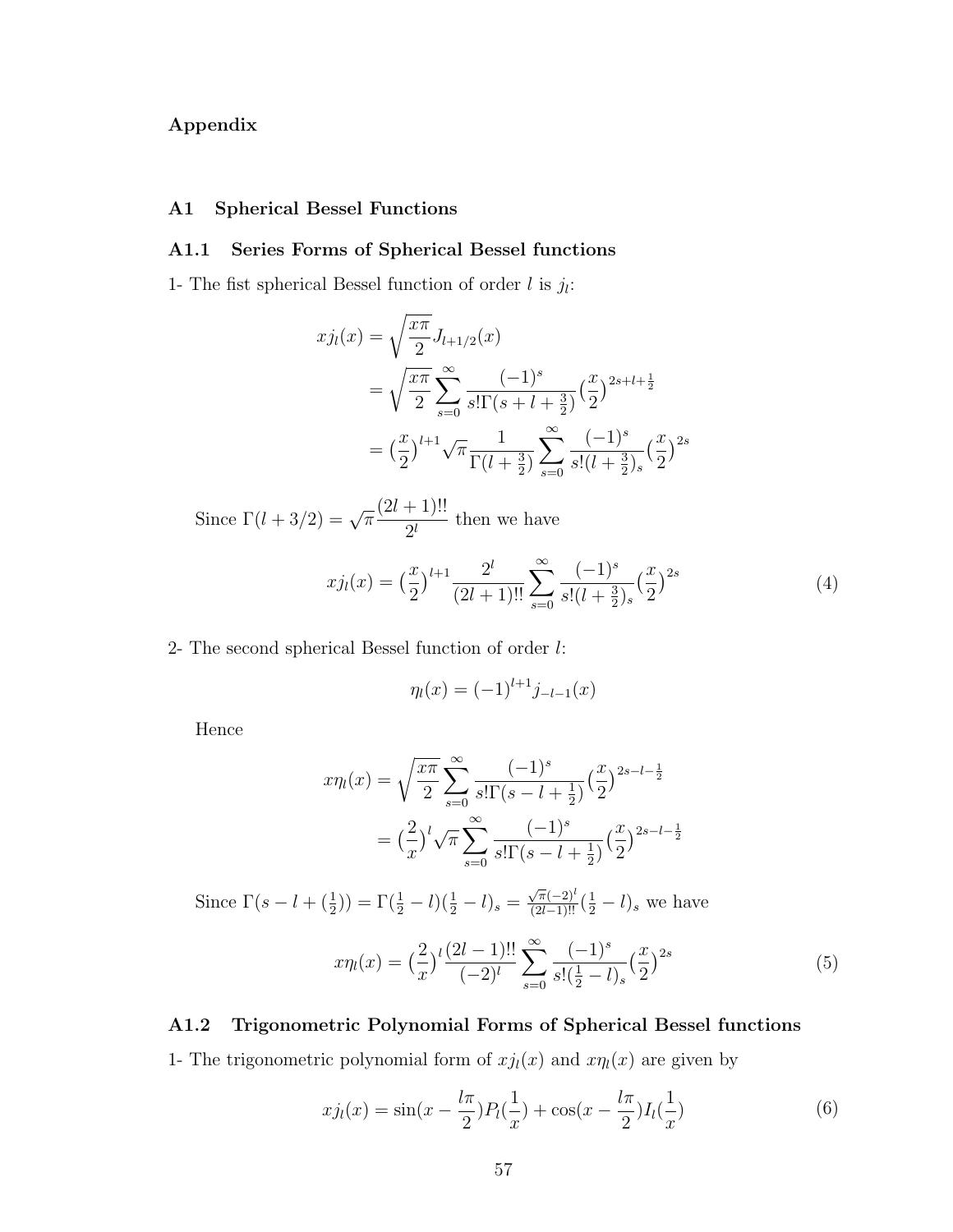<span id="page-66-2"></span>and

$$
x\eta_l(x) = \cos(x - \frac{l\pi}{2})P_l(\frac{1}{x}) - \sin(x - \frac{l\pi}{2})I_l(\frac{1}{x})
$$
\n(7)

where

$$
P_l(x) = \sum_{s=0}^{[l/2]} \frac{(-1)^s (l+2s)!}{(2s)!(l-2s)!} (\frac{1}{2x})^{2s} \quad \text{and} \quad I_l(x) = \sum_{s=0}^{[l/2]} \frac{(-1)^s (l+2s+1)!}{(2s+1)!(l-2s-1)!} (\frac{1}{2x})^{2s}
$$

For any  $x, t \in \mathbb{C}$ , we define Now we will define  $\widetilde{G}(x, t, \lambda) = xj_l(\omega x)t\eta(\omega t)$  $t j_l(\omega t) x \eta(\omega x)$  where  $\omega =$ √ λ. In the next

## A1.3 Upper Bound of Spherical Bessel Functions

For any  $x \in \mathbb{C}$  there is a constant  $C_l$  depending on l such that

<span id="page-66-0"></span>
$$
|xj_l(x)| \le C_l e^{|Imx|} \left(\frac{|x|}{1+|x|}\right)^{l+1}
$$
 (8)

$$
|x\eta_l(x)| \le C_l e^{|Imx|} \left(\frac{1+|x|}{|x|}\right)^l \tag{9}
$$

<span id="page-66-1"></span>Also for any x, t such that  $0 \le t \le x \le 1$ , there is C such that

$$
|\widetilde{G}(x,t,\lambda)| \le C \Big(\frac{|\omega|x|}{1+|\omega|x|}\Big)^{l+1} \Big(\frac{1+|\omega|t}{|\omega|t}\Big)^l \tag{10}
$$

and for each  $x \le t \le 1$ 

$$
|\widetilde{G}(x,t,\lambda)| \le C \Big(\frac{1+|\omega|x|}{|\omega|x|}\Big)^{l} \Big(\frac{|\omega|t}{1+|\omega|t}\Big)^{l+1} \tag{11}
$$

To verify [\(8\)](#page-66-0) and [\(9\)](#page-66-1), we will use the trigonometric forms in case  $|x| > 1$ , and the series forms in case  $|x| \leq 1$ .

In case  $|x| > 1$ , we have

$$
1 \le e^{|Imx|} = e^{|Imx|} \left(\frac{1+|x|}{1+|x|}\right)^{l+1} \le e^{|Imx|} 2^{l+1} \left(\frac{|x|}{1+|x|}\right)^{l+1}
$$

Hence from [\(6\)](#page-65-0)

$$
|xj_l(x)| \le e^{|Imx|} \left(\frac{|x|}{1+|x|}\right)^{l+1} 2^{l+1} \left(|P_l(\frac{1}{x})| + |I_l(\frac{1}{x})| \right)
$$
  

$$
\le e^{|Imx|} \left(\frac{|x|}{1+|x|}\right)^{l+1} 2^{l+1} \left(\sum_{s=0}^{[l/2]} \frac{(l+2s)!}{(2s)!(l-2s)!} (\frac{1}{2})^{2s} + \sum_{s=0}^{[l/2]} \frac{(l+2s+1)!}{(2s+1)!(l-2s-1)!} (\frac{1}{2})^{2s}\right)
$$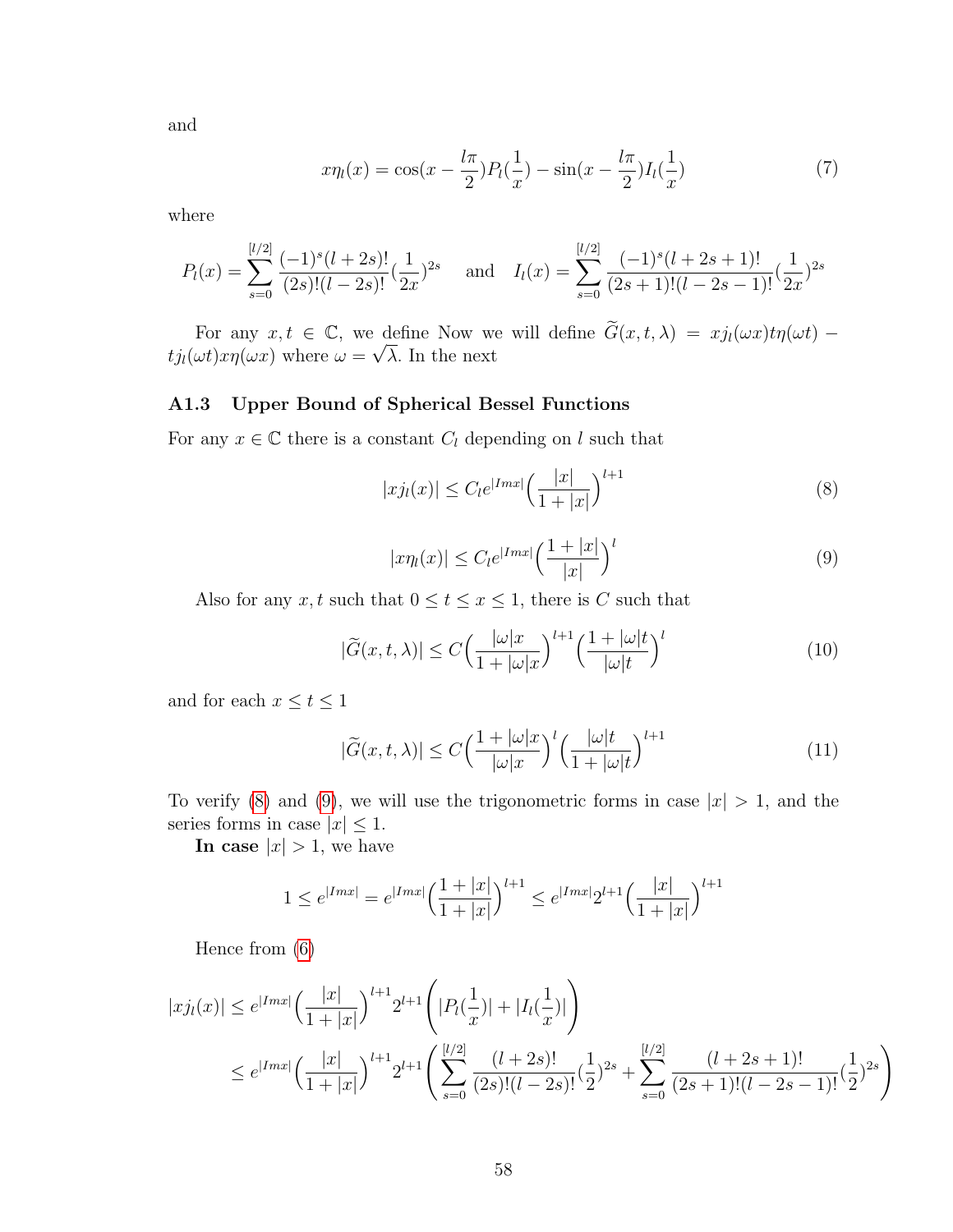Thus

$$
|xj_l(x)| \leq C_{j_l} e^{|Imx|} \left(\frac{|x|}{1+|x|}\right)^{l+1}.
$$

where

$$
C_{j_l} = 2^{l+1} \left( \sum_{s=0}^{[l/2]} \frac{(l+2s)!}{(2s)!(l-2s)!} \left(\frac{1}{2}\right)^{2s} + \sum_{s=0}^{[l/2]} \frac{(l+2s+1)!}{(2s+1)!(l-2s-1)!} \left(\frac{1}{2}\right)^{2s} \right)
$$

In case  $|x| \leq 1$ , notice that  $2^{l+1} > (1+|x|)^{l+1}$ . Hence from [\(4\)](#page-65-1) we have

$$
|xj_l(x)| \le \left(\frac{|x|}{1+|x|}\right)^{l+1} \frac{2^l}{(2l+1)!!} \sum_{s=0}^{\infty} \frac{1}{s!(l+\frac{3}{2})_s} \left(\frac{1}{2}\right)^{2s}
$$

$$
\le e^{|Imx|} \left(\frac{|x|}{1+|x|}\right)^{l+1} \frac{2^l}{(2l+1)!!} \sum_{s=0}^{\infty} \frac{1}{2^s}
$$

Since  $(2l + 1)!! > 2^l$  for each  $l > 0$  then  $\frac{2^l}{(2l+1)!!} < 1$  also  $\sum_{s=0}^{\infty}$ 1  $\frac{1}{2^s} = 1$  then we have

$$
|xj_l(x)| \leq e^{|Imx|} \left(\frac{|x|}{1+|x|}\right)^{l+1}
$$

Hence For any  $x \in \mathbb{C}$  we have

$$
|x j_l(x)| \le C_{j_l} e^{|Imx|} \left(\frac{|x|}{1+|x|}\right)^{l+1} \tag{12}
$$

Now for the estimate in [\(9\)](#page-66-1)

In case  $|x| > 1$ , we have  $|x|^l < (1+|x|)^l$  hence  $1 < \frac{(1+|x|)^l}{l!}$  $\frac{||x||}{||x||}$ , then from [\(7\)](#page-66-2)

$$
|x\eta_l(x)| \le e^{|Imx|} \left(\frac{1+|x|}{|x|}\right)^l \left(|P_l(\frac{1}{x})| + |I_l(\frac{1}{x})|\right)
$$
  

$$
\le e^{|Imx|} \left(\frac{1+|x|}{|x|}\right)^{l+1} \left(\sum_{s=0}^{[l/2]} \frac{(l+2s)!}{(2s)!(l-2s)!} (\frac{1}{2})^{2s} + \sum_{s=0}^{[l/2]} \frac{(l+2s+1)!}{(2s+1)!(l-2s-1)!} (\frac{1}{2})^{2s}\right)
$$

Hence,

$$
|x\eta_l(x)| \le C_{\eta_l} e^{|Imx|} \left(\frac{1+|x|}{|x|}\right)^l \tag{13}
$$

where

$$
C_{\eta_l} = \left( \sum_{s=0}^{[l/2]} \frac{(l+2s)!}{(2s)!(l-2s)!} \left(\frac{1}{2}\right)^{2s} + \sum_{s=0}^{[l/2]} \frac{(l+2s+1)!}{(2s+1)!(l-2s-1)!} \left(\frac{1}{2}\right)^{2s} \right)
$$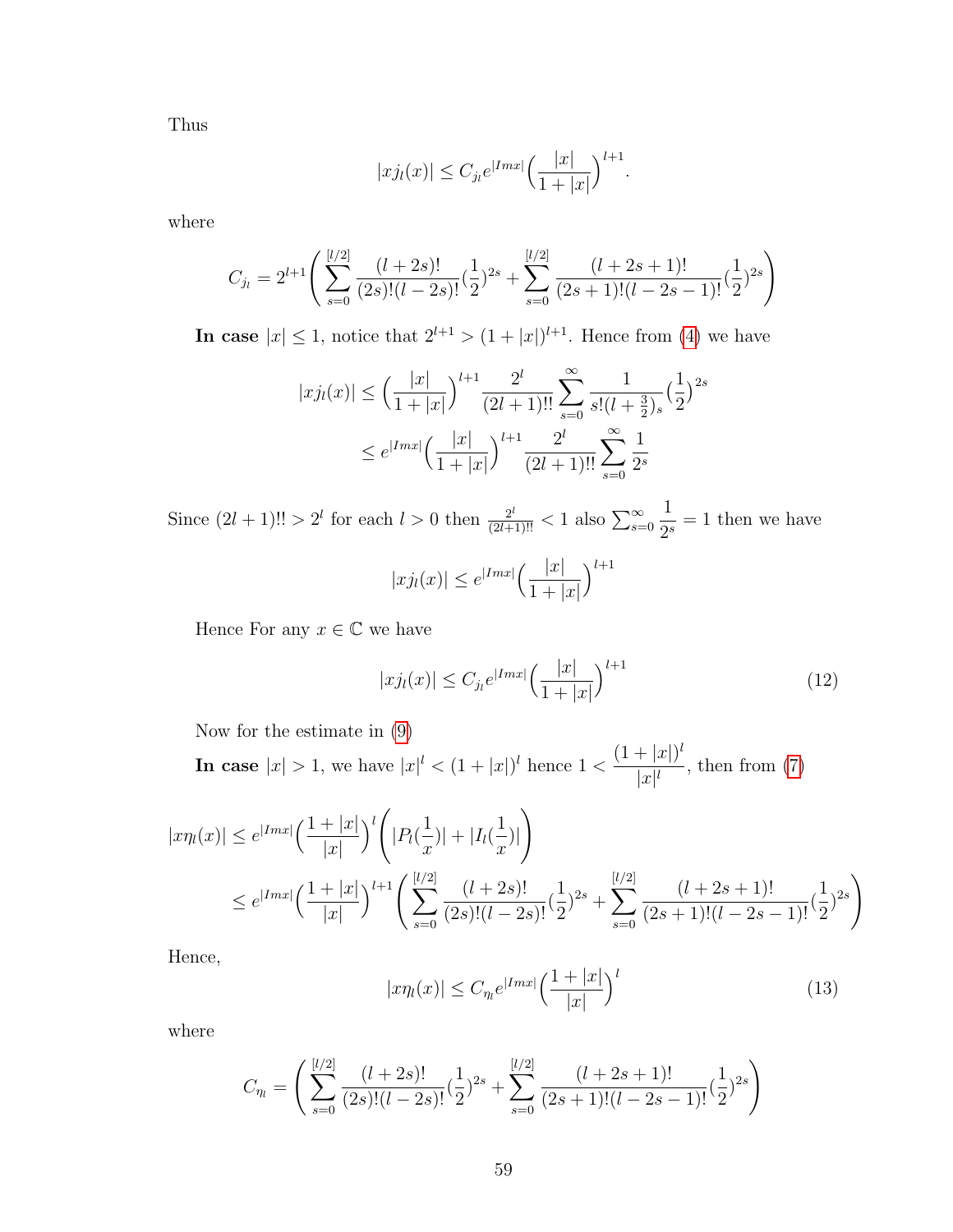In case  $|x| \leq 1$ , Since  $1^l < (1+|x|)^l$ , then from [\(5\)](#page-65-2) we have

$$
|x\eta_l(x)| \le \left(\frac{1+|x|}{|x|}\right)^l 2^l \frac{(2l-1)!!}{(-2)^l} \sum_{s=0}^{\infty} \frac{1}{s!(\frac{1}{2}-l)_s} (\frac{1}{2})^{2s}
$$
  

$$
\le \left(\frac{1+|x|}{|x|}\right)^l (2l-1)!! \sum_{s=0}^{\infty} \frac{1}{2^s}
$$
  

$$
\le e^{|Imx|} \left(\frac{1+|x|}{|x|}\right)^l (2l-1)!!
$$

Hence,

.

$$
|x\eta_l(x)| \le \tilde{C}_{\eta_l} e^{|Imx|} \Big(\frac{1+|x|}{|x|}\Big)^l \tag{14}
$$

where  $\tilde{C}_\eta = (2l - 1)!!$ . By taking  $C_l = max\{C_{j_l}, C_{\eta_l}, \tilde{C}_{\eta_l}\}$ , we prove [\(8\)](#page-66-0) and [\(9\)](#page-66-1). Now for the estimate of  $G$ , from  $(8)$  and  $(9)$  we have

$$
|\widetilde{G}(x,t,\lambda)| \leq C_l^2 \left\{ \left( \frac{|\omega|x|}{1+|\omega|x|} \right)^{l+1} \left( \frac{1+|\omega|t}{|\omega|t} \right)^l + \left( \frac{|\omega|t}{1+|\omega|t} \right)^{l+1} \left( \frac{1+|\omega|x|}{|\omega|x|} \right)^l \right\}
$$
  

$$
\leq C_l^2 \left( \frac{|\omega|x|}{1+|\omega|x|} \right)^{l+1} \left( \frac{1+|\omega|t}{|\omega|t} \right)^l \left\{ 1 + \left( \frac{|\omega|t}{1+|\omega|t} \right)^{2l+1} \left( \frac{1+|\omega|x|}{|\omega|x} \right)^{2l+1} \right\}
$$

In case  $|\omega| x \leq 1$ , the we will use  $(1 + |\omega| x)^{2l+1} \leq 2^{2l+1}$  to get

$$
|\widetilde{G}(x,t,\lambda)| \leq C_l^2 \left(\frac{|\omega|x|}{1+|\omega|x|}\right)^{l+1} \left(\frac{1+|\omega|t}{|\omega|t}\right)^l \left\{1+2^{2l+1}\right\}
$$

$$
\leq 2^{2l+2} C_l \left(\frac{|\omega|x|}{1+|\omega|x|}\right)^{l+1} \left(\frac{1+|\omega|t}{|\omega|t}\right)^l
$$

In case  $|\omega|x \geq 1$ , we will use [\(6\)](#page-65-0) and [\(7\)](#page-66-2) to find an estimate for  $\tilde{G}$ :

$$
\begin{aligned} \widehat{G}(x,t,\lambda) = & \big(P_l(\omega x)P_l(\omega t) + I_l(\omega x)I_l(\omega t)\big)\sin(\omega(x-t)) \\ &- \big(P_l(\omega x)I_l(\omega t) + I_l(\omega x)(P_l(\omega t)\big)\cos(\omega(x-t)) \end{aligned}
$$

If  $|\omega|t \geq 1$  and we have  $|\omega|x \geq 1$  then  $|P_l(\omega x)| \leq C_1, |P_l(\omega t)| \leq C_1, I_l(\omega x) \leq C_2$ and  $I_l(\omega t) \leq C_2$ 

$$
C_1 = \sum_{s=0}^{[l/2]} \frac{(l+2s)!}{(2s)!(l-2s)!} (\frac{1}{2})^{2s} \quad \text{and} \quad C_2 = \sum_{s=0}^{[l/2]} \frac{(l+2s+1)!}{(2s+1)!(l-2s-1)!} (\frac{1}{2})^{2s}
$$
\n
$$
\text{By considering } C_{1,2} = \max\{C_1^2, C_2^2, C_1C_2\}, 1 = \left(\frac{1+|\omega|x|}{1+|\omega|x|}\right)^{l+1} \le 2^{l+1} \left(\frac{|\omega|x|}{1+|\omega|x|}\right)^{l+1}
$$
\n
$$
\text{and } 1 \le \left(\frac{1+|\omega|t}{|\omega|t}\right)^l, \text{ we will get}
$$
\n
$$
|\widetilde{G}(x,t,\lambda)| \le 2^{l+1}C_{1,2}\left(\frac{|\omega|x|}{1+|\omega|x|}\right)^{l+1} \left(\frac{1+|\omega|t}{|\omega|t}\right)^l
$$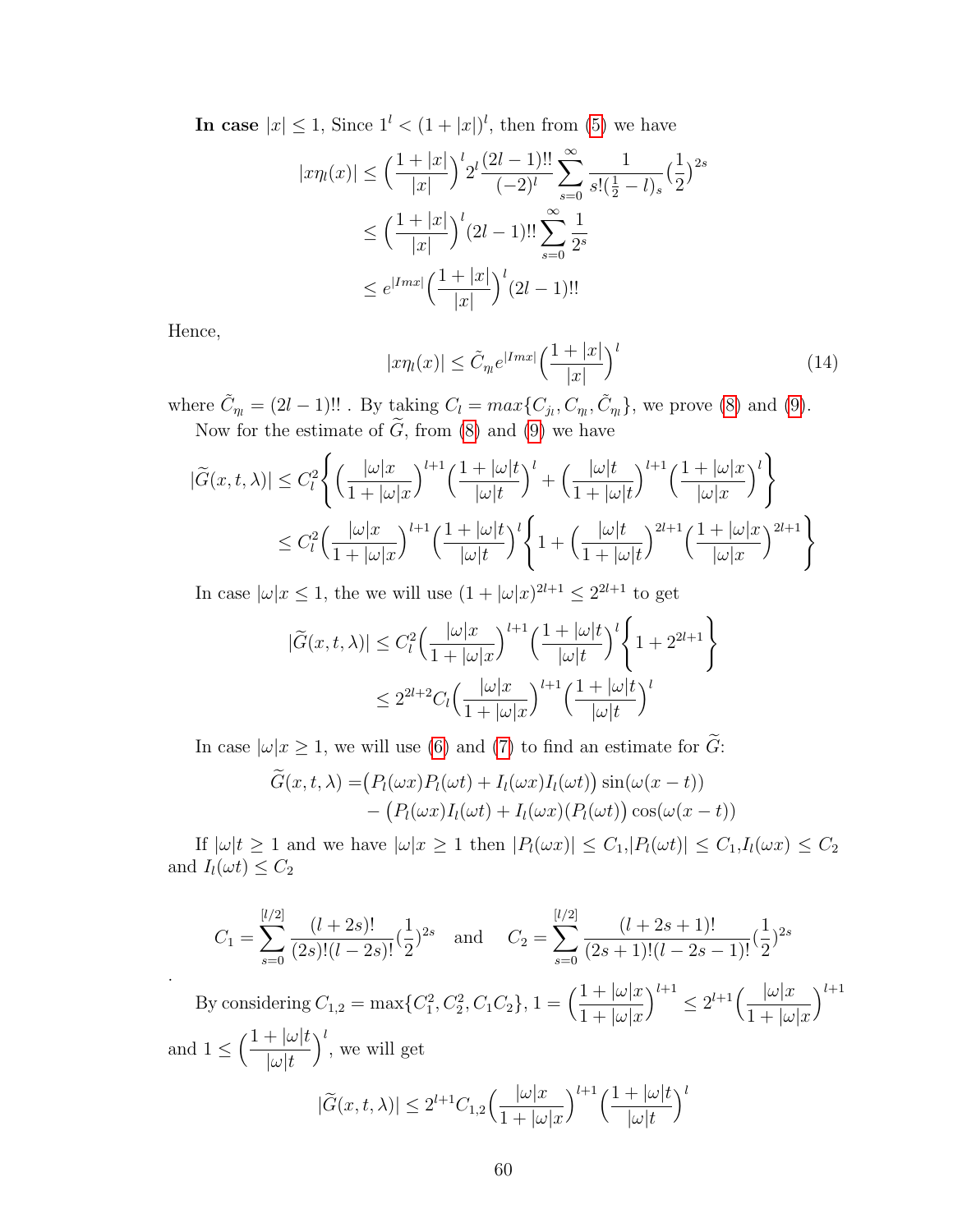Last case when  $|\omega|x \geq 1$  and  $|\omega|t \leq 1$  we have

$$
|P_l(\omega t)| \le \frac{C_1}{|\omega t|^l} \le C_1 \left(\frac{1+|\omega|t}{|\omega|t}\right)^l
$$

$$
|I_l(\omega t)| \le \frac{C_2}{|\omega t|^l} \le C_2 \left(\frac{1+|\omega|t}{|\omega|t}\right)^l
$$

and  $1 \leq 2^{l+1} \left( \frac{|\omega| x}{1+1} \right)$  $1 + |\omega| x$  $\big)^{l+1}$ . Thus

$$
|\widetilde{G}(x,t,\lambda)| \le 2^{l+1}C_{1,2}\left(\frac{|\omega| x}{1+|\omega| x}\right)^{l+1}\left(\frac{1+|\omega| t}{|\omega| t}\right)^l
$$

Hence for any  $\lambda \in \mathbb{C}$  and  $0 \le t \le x \le 1$  we have,

$$
|\widetilde{G}(x,t,\lambda)| \le C \Big(\frac{|\omega|x|}{1+|\omega|x|}\Big)^{l+1} \Big(\frac{1+|\omega|t}{|\omega|t}\Big)^l
$$

where

$$
C = \max\{2^{l+1}C_{1,2}, 2^{2l+2}C_l\}.
$$
\n(15)

For more interested information of Spherical Bessel functions and their estimate, see [\[15\]](#page-77-7), [\[17\]](#page-78-0), and [\[18\]](#page-78-1).

## A2 Infinite Product

<span id="page-69-0"></span>**Lemma A2.1.** Suppose  $a_{mn}, m, n > 1$ , are complex numbers satisfying

$$
|a_{mn}| = O\left(\frac{1}{|m^2 - n^2|}\right), \quad m \neq n
$$

then

$$
\prod_{\substack{m \neq n \\ m \ge 1}} (1 + a_{mn}) = 1 + O\left(\frac{\log n}{n}\right), \qquad n \ge 1,
$$

**Lemma A2.2.** Suppose  $z_m = (\frac{m\pi}{2})^2 + O(1)$  then,

• 
$$
\prod_{m\geq 1}^{\infty} \frac{z_m - \lambda}{\left(\frac{m\pi}{2}\right)^2}
$$
 is an entire function of  $\lambda$  with roots  $z_m$ ,  $m \geq 1$   
• 
$$
\prod_{m\geq 1}^{\infty} \frac{z_m - \lambda}{\left(\frac{m\pi}{2}\right)^2} = \frac{\sin(2\sqrt{\lambda})}{2\sqrt{\lambda}} \left(1 + O\left(\frac{\log n}{n}\right)\right)
$$

Proof.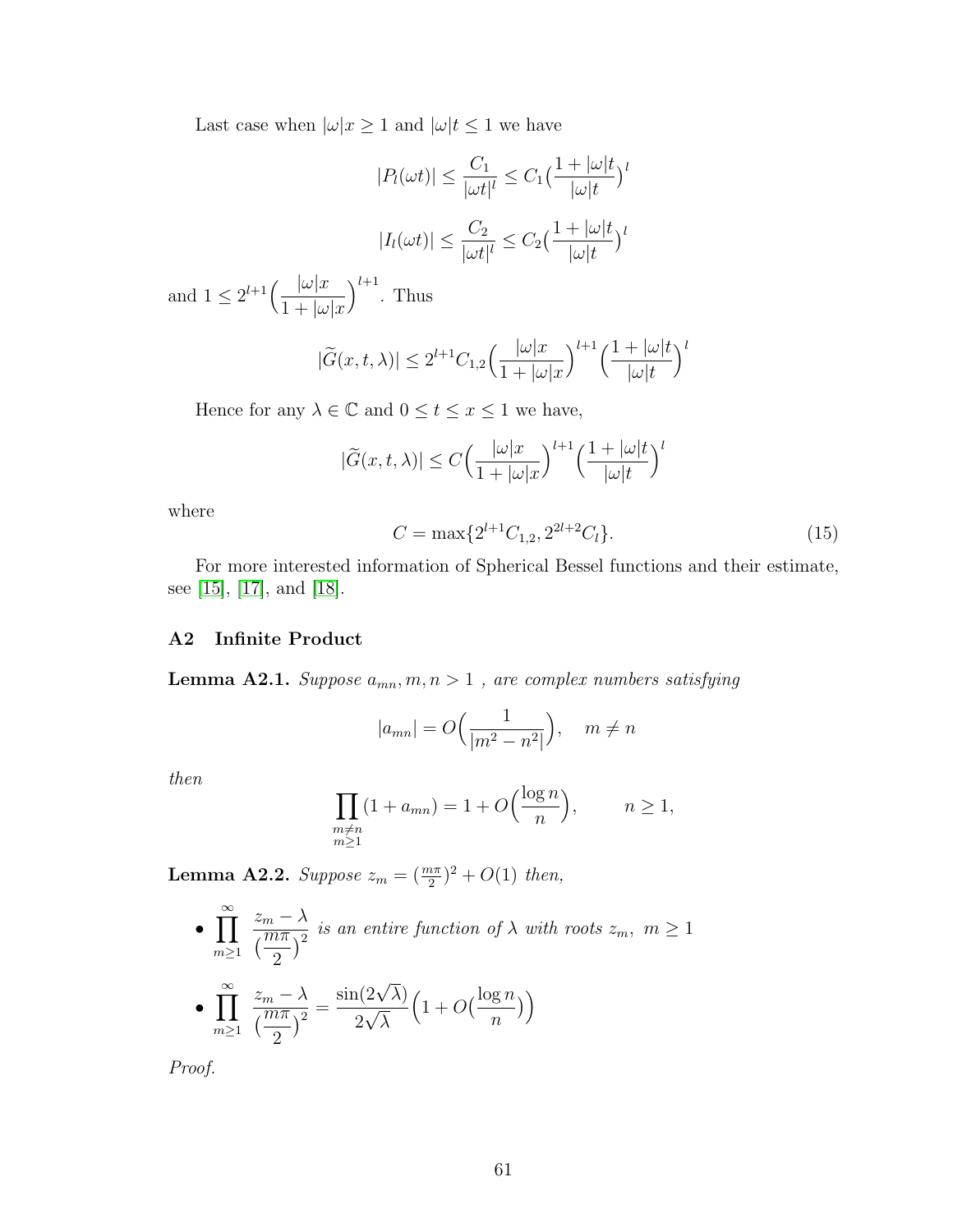• Note that  $z_m - \left(\frac{m\pi}{2}\right)$  $\frac{2\pi}{2}$ <sup>2</sup> is uniform bounded, so we have here

$$
\sum_{m\geq 1} \frac{z_m - \lambda}{\left(\frac{m\pi}{2}\right)^2} - 1 = \sum_{m\geq 1} \frac{z_m - \left(\frac{m\pi}{2}\right)^2 - \lambda}{\left(\frac{m\pi}{2}\right)^2}
$$

converges uniformly on bounded subsets of  $\mathbb{C}$ , therefore  $\prod^{\infty}$  $m \geq 1$  $z_m - \lambda$  $\sqrt{\frac{m\pi}{2}}$ 2  $)^2$ converges to an entire function of  $\lambda$  and its roots  $z_m$ ,  $m \geq 1$ .

• Note that 
$$
\frac{\sin(2\sqrt{\lambda})}{2\sqrt{\lambda}} = \prod_{m\geq 1}^{\infty} \frac{(m\pi)^2 - 4\lambda}{(m\pi)^2} = \prod_{m\geq 1}^{\infty} \frac{\left(\frac{m\pi}{2}\right)^2 - \lambda}{\left(\frac{m\pi}{2}\right)^2}
$$
  
Hence

$$
\prod_{m\geq 1}^{\infty} \frac{z_m - \lambda}{\left(\frac{m\pi}{2}\right)^2} \div \frac{\sin(2\sqrt{\lambda})}{2\sqrt{\lambda}} = \prod_{m\geq 1}^{\infty} \frac{z_m - \lambda}{\left(\frac{m\pi}{2}\right)^2 - \lambda}.
$$

On the circle  $|\lambda| = \left(\frac{n}{2} + \frac{1}{2}\right)$  $(\frac{1}{2})^2 \pi^2$  the uniform estimates given by

$$
\frac{z_m - \lambda}{\left(\frac{m\pi}{2}\right)^2 - \lambda} = \begin{cases} 1 + O(\frac{1}{n}) & m = n \\ 1 + O(\frac{1}{|m_2 - n^2|}) & m \neq n \end{cases}
$$

Hence

$$
\prod_{m\geq 1}^{\infty} \frac{z_m - \lambda}{\left(\frac{m\pi}{2}\right)^2 - \lambda} = \frac{z_n - \lambda}{\left(\frac{n\pi}{2}\right)^2 - \lambda} \prod_{m\neq n}^{\infty} \frac{z_m - \lambda}{\left(\frac{m\pi}{2}\right)^2 - \lambda}
$$

$$
= \left(1 + O\left(\frac{1}{n}\right)\right) \left(1 + O\left(\frac{\log n}{n}\right)\right)
$$

$$
= 1 + O\left(\frac{\log n}{n}\right)
$$

The last line follow from lemma [A2.1.](#page-69-0)

 $\Box$ 

**Lemma A2.3.** suppose  $z_m, m \geq 1$ , is a sequence of a complex numbers such that  $z_m =$  $m^2\pi^2$ 4 +  $O(1)$  then for each  $n \geq 1$ 

$$
\prod_{\substack{m \neq n \\ m \geq 1}} \frac{z_m - \lambda}{m^2 \pi^2}
$$

is an entire function of  $\lambda$  such that

$$
\prod_{\substack{m \neq n \\ m \ge 1}} \frac{z_m - \lambda}{\left(\frac{m\pi}{2}\right)^2} = \frac{1}{2}(-1)^{n+1}\left(1 + \left(\frac{\log n}{n}\right)\right)
$$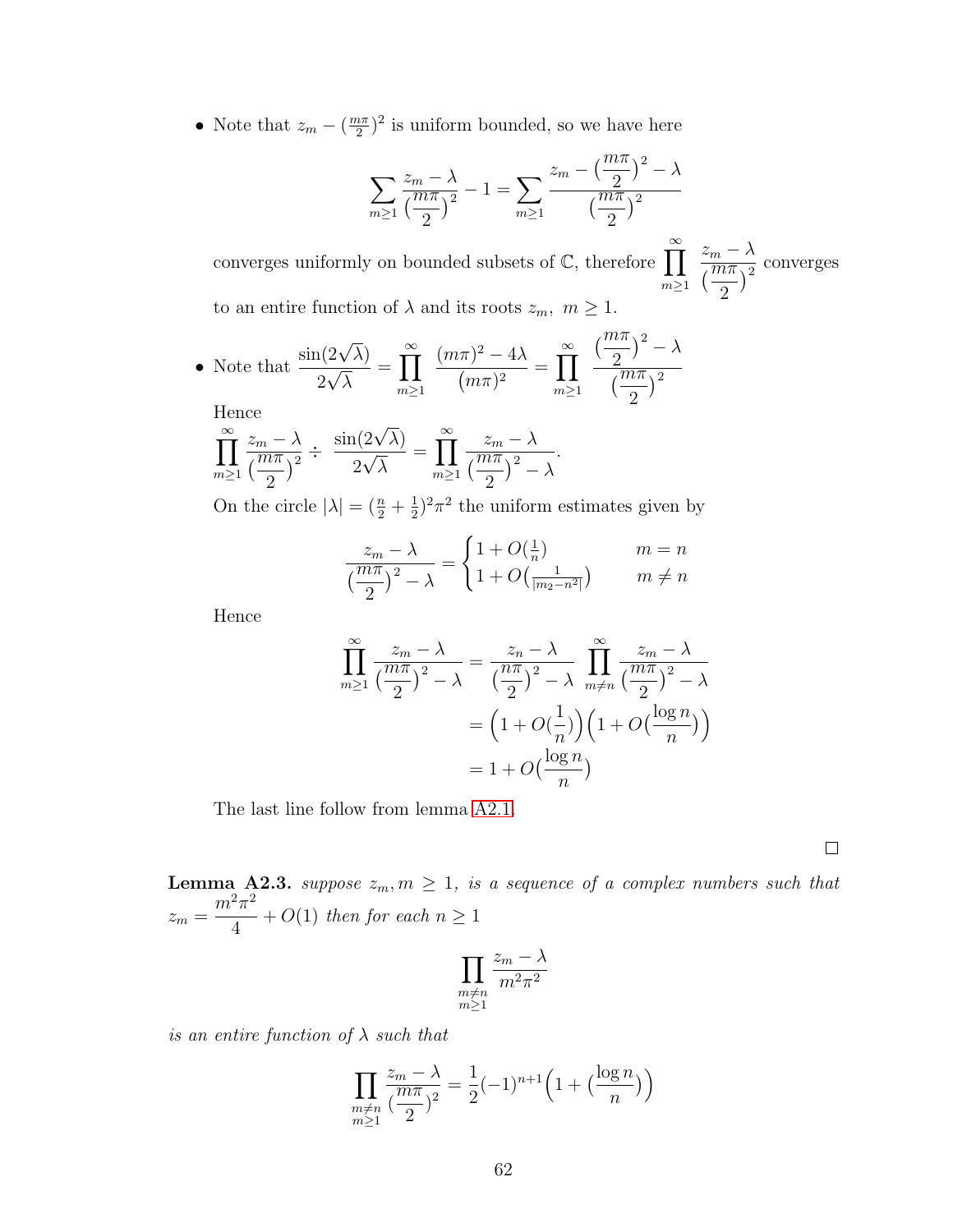uniformly for  $\lambda = n^2 \pi^2 + O(1)$ .

**Lemma A2.4.** If  $|z - n\pi| \geq \frac{\pi}{4}$  for all integers n, then

 $e^{|Im z|} < 4 |\sin z|$ .

*Proof.* Write  $z = x + iy$  with real x and y. since  $|\sin z|$  is even and periodic with period  $\pi$ , it is suffices to prove the lemma for  $0 \le x \le \pi/2$  and  $|z| \ge \pi/4$ . we have

$$
|\sin z|^2 = \cosh^2 y - \cos^2 x
$$

For  $\pi/6 \leq x \leq \pi/2$ ,

$$
\cos^2 x \leq \frac{3}{4} \leq \frac{3}{4} \cosh^2 y
$$

for all real y. For  $0 \leq x \leq \pi/6$ , the assumption  $|z| \geq \pi/4$  implies  $y^2 \geq$  $(\pi/4)^2 - x^2 \ge \frac{5}{144} \ge \frac{1}{3}$  $\frac{1}{3}$  and hence

$$
\cosh^2 y \ge 1 + y^2 \ge \frac{4}{3} \ge \frac{4}{3} \cos^2 x
$$

as before. Thus, in both cases we have

$$
|\sin z|^2 \ge \frac{1}{4}\cosh^2 y > \frac{1}{16}e^{2|y|}
$$

and the result follows.

#### Definition A2.1. (Regular Value )

Let  $f: A \to F$  be a continuously differentiable map from an open subset A of a Banach space E into another Banach space F. A point  $c \in F$  is a regular value of f, if for every point  $x$  in the level set

$$
M_c = \{x \in A : f(x) = c\}
$$

there exists a splitting  $E = E_h \bigoplus E_v$ , such that  $d_x f | E_v$ , the restriction of  $d_x f$  to  $E_v$ is a linear isomorphism between  $E_v$  and  $F$ .

<span id="page-71-0"></span>Theorem A2.1. (Regular Value Theorem) Suppose  $f: A \to F$  is a real analytic map from an open subset A of a Banach space E into another Banach space F. If  $c \in F$  is a regular value of f, then

$$
M_c = \{x \in A : f(x) = c\}
$$

is a real analytic submanifold of E. Moreover,

$$
T_x M_c = \ker(d_x f)
$$

at every point  $x \in M_c$ . For the proof of this theorem see [\[1\]](#page-77-0).

 $\Box$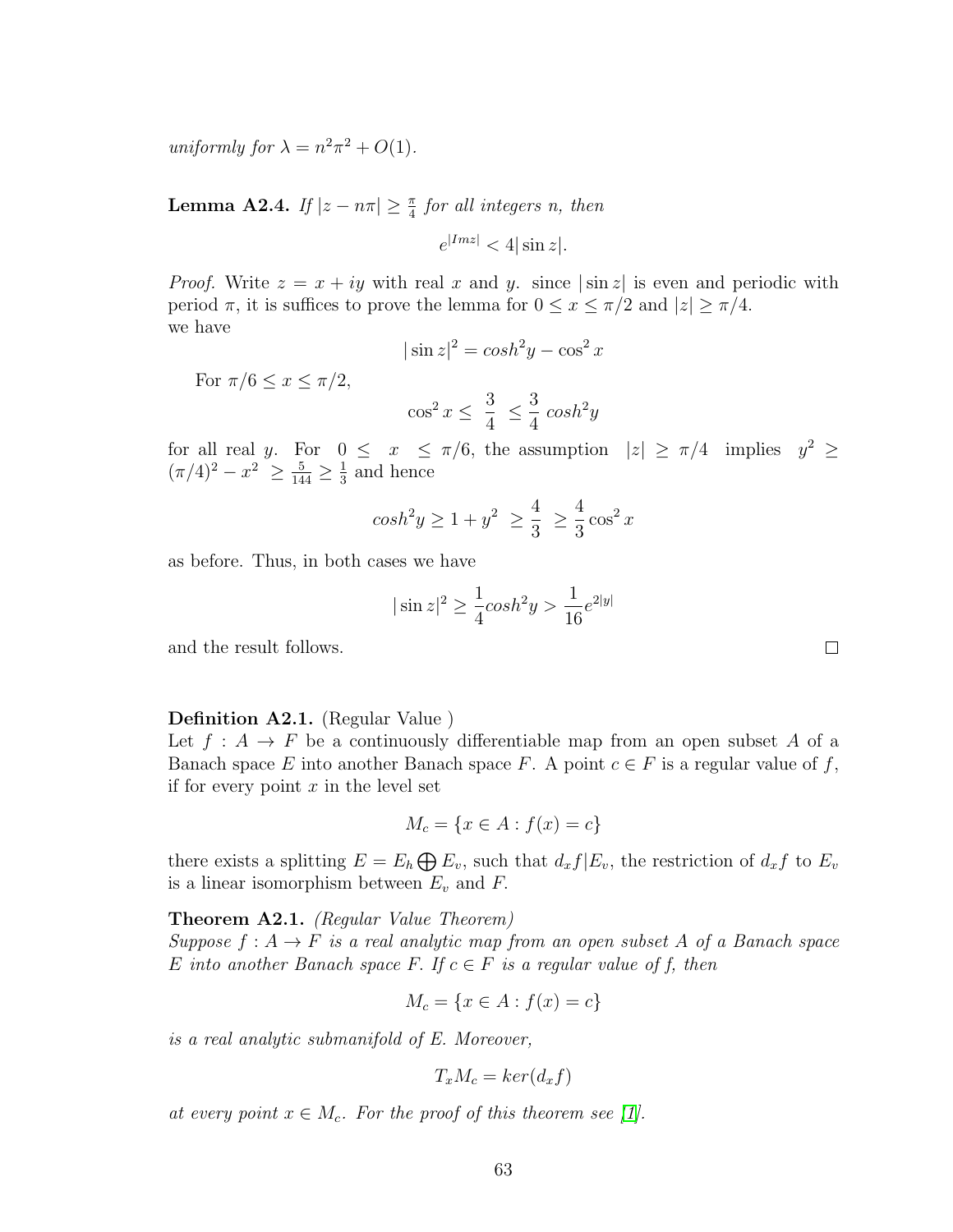### A3 Fredholm and Compact Operators

**Definition A3.1.** Let X and Y be Banach spaces, and let  $F: X \to Y$  be a bounded linear operator.  $F$  is said to be Fredholm operator if the following hold,

- $ker(F)$  is finite dimensional,
- $coker(F)$  is finite dimensional,
- $ran(F)$  is closed.

<span id="page-72-0"></span>**Lemma A3.1.** Let X, Y, and Z be Banach spaces. If  $F: X \to Y$  and  $S: Y \to Z$  be two linear operators such that  $dim(ker F) < \infty$  and S invertible, then  $dim(ker SF) <$ ∞.

*Proof.* Since S is ivertiable then  $\text{ker } S = \{0\}$ . let  $f \in \text{Ker } SF$  then

$$
SF(f) = 0 \iff F(f) = 0 \iff f \in kerF
$$

hence  $ker SF = ker F$  which proves the claim.

<span id="page-72-1"></span>**Lemma A3.2.** Let X, Y, and Z be Banach spaces. If  $S: X \to Y$  and  $F: Y \to Z$  be two linear operators such that  $dim(ker F) < \infty$  and S invertible, then  $dim(ker FS) <$ ∞.

 $\Box$ 

 $\Box$ 

*Proof.* Since S is invertible then there is a linear operator  $S^{-1}$  such that  $SS^{-1}(Y) = Y$ and  $S^{-1}S(X) = X$ . Assume  $ker F = span{f_1, f_2, ..., f_n}$ . Let  $f \in ker FS$  then  $FS(f) = 0$ . Since  $S^{-1}(Y) = X$  and  $f \in X$  then there is  $g \in Y$  such that  $S^{-1}(g) = f$ . Thus  $0 = FS(f) = FSS^{-1}(g) = F(g)$  which implies that  $g \in kerF$ . Hence  $g =$  $\sum_{i=1}^n a_i f_i$ , therefore  $f = \sum_{i=1}^n a_i S^{-1}(f_i)$  so  $f \in span\{S^{-1}(f_1), S^{-1}(f_2),..., S^{-1}(f_n)\}.$ Thus  $dimker(FS) \leq n$ .

<span id="page-72-2"></span>**Lemma A3.3.** Let X, Y, and Z be Banach spaces. If  $F: X \to Y$  and  $S: Y \to Z$  be two linear operators such that  $F$  is a Fredholm operator and  $S$  is invertible, then  $SF$ is Fredholm.

*Proof.* SF is Fredholm operator if  $dim \ker(SF) < \infty$ ,  $dim \operatorname{coker}(SF) < \infty$  and  $Ran(SF)$  is closed. Lemma [A3.1](#page-72-0) shows the  $ker(SF)$  has a finite dimension. For the second condition, note that

$$
coker(SF) = Z/SF(Y) = Z/(ker(SF)^*)^{\perp}
$$

Hence  $dim \, coker(SF) = dim(ker(SF)^*) = dim(ker(F^*S^*))$ Note that F is Fredholm then  $dimker(F^*) = dimcoker(F) < \infty$ , also S is invertible which implies  $S^*$  is invertible. Hence by lemma [A3.2](#page-72-1) we have  $dim \, \text{coker}(SF) =$  $dim(ker(F^*S^*)) < \infty.$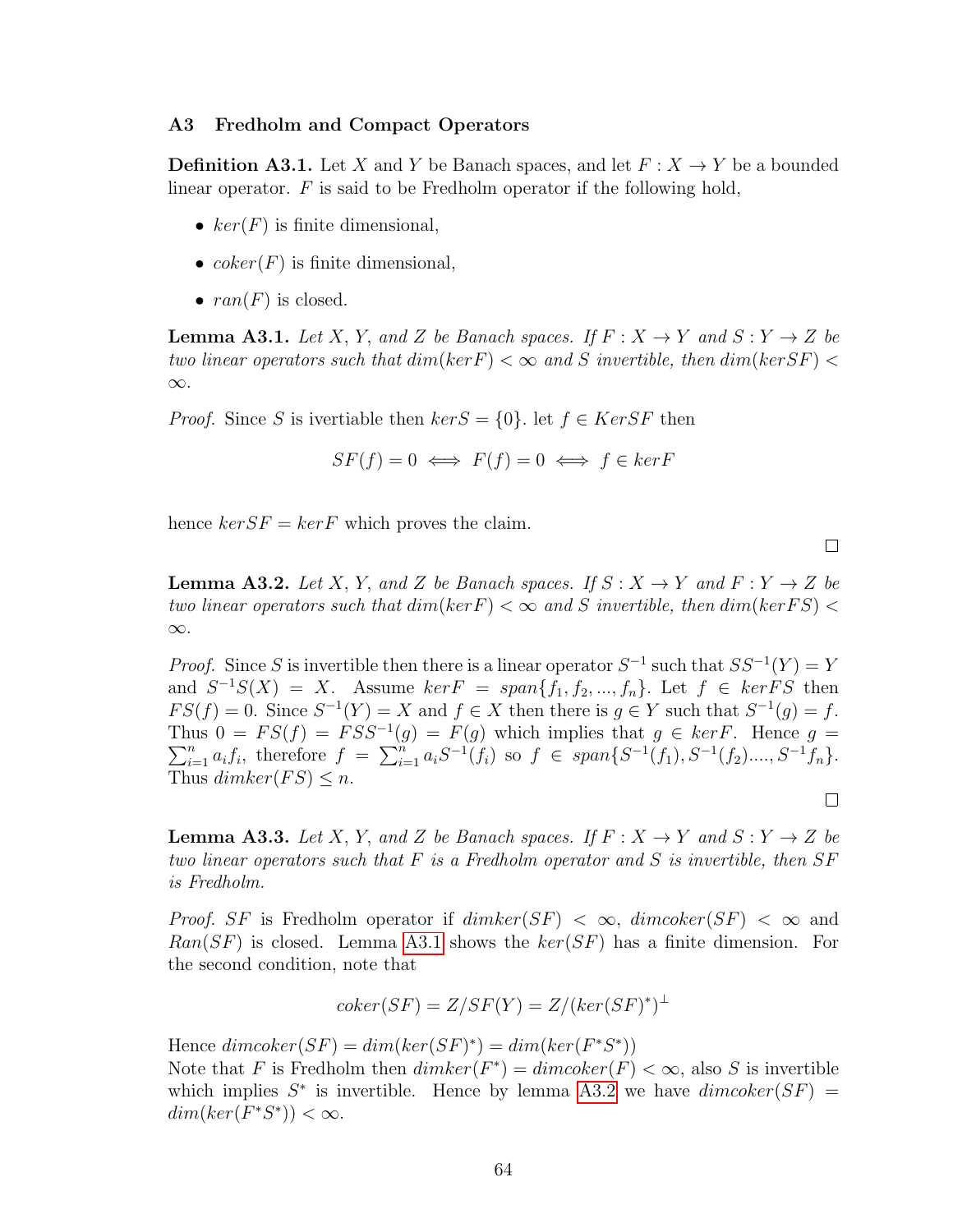For the last condition, Let  $\{f_n\}_{n=1}^{\infty} \in Ran(SF)$  be a convergent sequence to  $f \in Z$ , we need to show that  $f \in Ran(SF)$ . Note that for each n there is  $g_n \in X$  such that  $SF(g_n) = f_n$  since  $S^{-1}$  is invertible then  $S^{-1}(f_n) = F(g_n)$  is convergent to some point  $\omega$  in the range of F because  $Ran(F)$  is closed.  $\omega = F(g)$  for some  $g \in X$ . Since S is invertible then  $SF(g_n)$  converges to  $SF(g)$  and since the limit is unique then  $SF(g) = f$  hence  $f \in Ran(SF)$ .  $\Box$ 

**Lemma A3.4.** Let X, Y, and Z be Banach spaces. If  $S: X \rightarrow Y$  and  $F: Y \rightarrow Z$  be two linear operators such that  $F$  is a Fredholm operator and  $S$  is invertible, then  $FS$ is Fredholm.

Proof. Similar to the proof of Lemma [A3.3](#page-72-2) .

### <span id="page-73-0"></span>Theorem A3.1. (Atkinson)

For a bounded operator  $F: X \to Y$  between Banach spaces the following statements are equivalent.

- (1) F is Fredholm operator.
- (2) There exist compact operators  $K_1$  from X to itself and  $K_2$  from Y to itself and a bounded operator S from X to Y such that  $SF = I_X - K_1$  and  $FS = I_Y - K_2$ .
- (3) There exist compact operators  $K_1$  from X to itself and  $K_2$  from Y to itself and a bounded operator  $S_1$  and  $S_2$  from X to Y such that such that  $S_1F = I_X - K_1$ and  $FS_2 = I_Y - K_2$ .

**Corollary A3.1.** If  $F: X \rightarrow Y$  is a Fredholm operator, then for each compact operator  $K: X \to Y$  the operator  $F + K$  is also Fredholm.

*Proof.* Since F is Fredholm then by Lemma [A3.1](#page-73-0) there exist compact operators  $K_1$ from X to itself and  $K_2$  from Y to itself and a bounded operator  $S_1$  and  $S_2$  from X to Y such that such that  $S_1F = I_X - K_1$  and  $FS_2 = I_Y - K_2$ . It follows that  $S_1(F+K) = I_X - (K_1 - S_1K)$  and  $(F+K)S_2 = I_Y - (K_2 - KS_2)$ . Since the operators  $K_1-S_1K$  and  $K_2-KS_2$  are compact and that implies by Lemma [A3.1](#page-73-0)  $F + K$  is a Fredholm operator.

 $\Box$ 

 $\Box$ 

For more properties of Fredholm operators see [\[9\]](#page-77-0).

#### Definition A3.2. (Compact operator)

Let H be a Hilbert space. A linear operator T on H is compact, if it maps weekly converging sequences into strongly converging sequences. Equivalently, a compact operator T maps bounded subsets into relatively compact subset of H.

<span id="page-73-1"></span>Lemma A3.5. The uniform limit of compact operators is compact.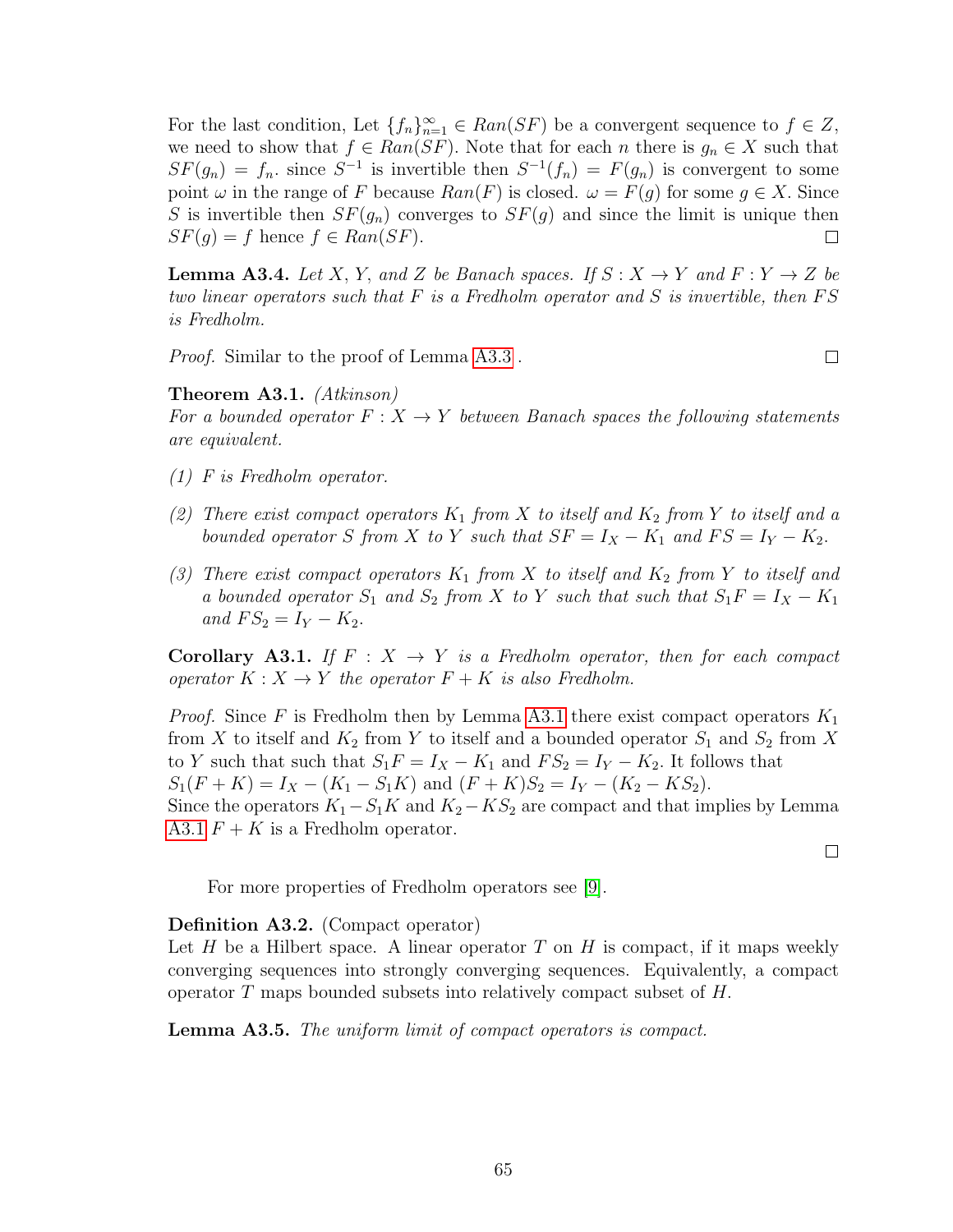*Proof.* Let T be the uniform limit of compact operators  $T_n$ . Let  $x_m$  be a weakly converging sequence, and let  $x$  be its weak limit. Then, by the Principle of uniform boundedness,

$$
||x|| \le \sup_m ||x_m|| \le M < \infty
$$

hence

$$
||Tx_m - Tx|| \le ||Tx_m - T_nx_n|| + ||T_nx_m - T_nx|| + ||T_nx - Tx||
$$
  

$$
\le ||T - T_n|| M + ||T_nx_m - T_nx|| + ||T - T_n|| M
$$

The first and third terms can be made small by choosing  $n$  sufficiently large. Then the middle term can be made equally small by choosing  $m$  sufficiently large, since all  $T_n$  are compact. It fallows that

$$
||Tx_m - Tx|| \to 0
$$

as m tends to infinity. That is,  $Tx_n$  converge strongly to  $Tx$ . Thus, T is compact.  $\Box$ 

Definition A3.3. (Hilbert Schmidt Kernel )

Let  $\Omega$  be an open and connected set in n–dimensional Euclidean space  $\mathbb{R}^n$ , a Hilbert–Schmidt kernel is a function  $k : \Omega \times \Omega \to \mathbb{C}$  with

$$
\int_{\Omega} \int_{\Omega} |k(x, y)|^2 \ dx \ dy < \infty.
$$

**Theorem A3.2.** Let T be an integral operator on  $L^2[0,1]$  given by

$$
T(f)(x) = \int_0^1 \int_0^1 k(x, y) f(y) \, dx \, dy
$$

where  $K \in L^2([0,1] \times [0,1])$  is a Hilbert Schmidt kernel. Then T is a compact operator.

*Proof.* Let  $\{e_n(x)\}\$ be an orthonormal basis of  $L^2[0,1]$ , then  $\{e_n(x)e_m(y)\}\$ is an orthonormal basis of  $L^2[0,1]$ . Thus

$$
k(x,y) = \sum_{m,n=1}^{\infty} k_{n,m} e_n(x) e_m(y)
$$

where

$$
k_{n,m} = \int_0^1 \int_0^1 k(x,y)e_n(x)e_m(y) \, dx \, dy.
$$

Define

$$
T_N(f)(x) = \int_0^1 k_N(x, y) f(y) dy.
$$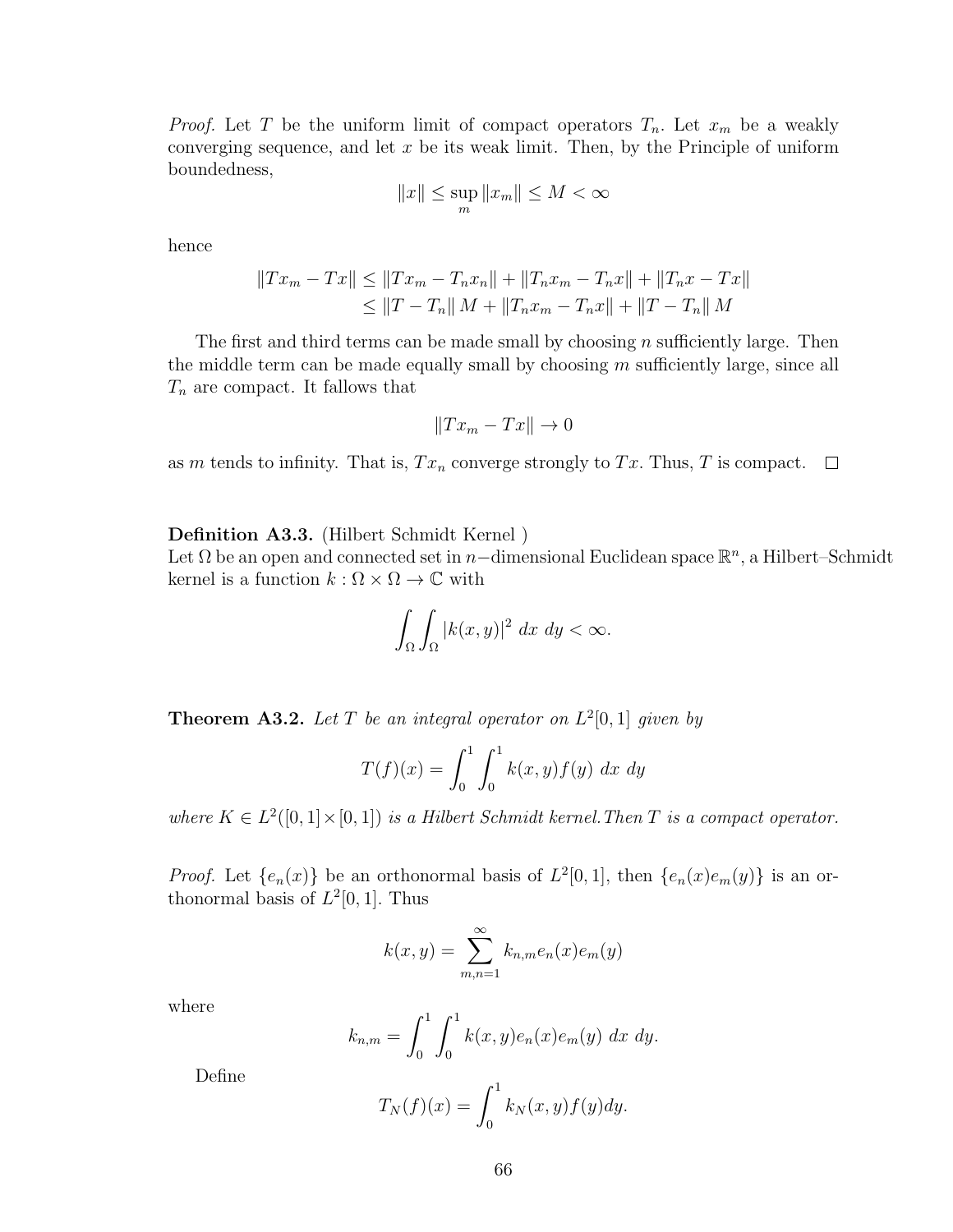where

$$
k_N(x, y) = \sum_{n=1}^{N} \sum_{m=1}^{\infty} k_{n,m} e_n(x) e_m(y)
$$

Note that the range of  $T_N$  is generated by  $\{e_1, e_2, \ldots, e_n\}$ , so  $T_N$  is bounded and has a finite rank, so it is compact.

Note that

$$
||Tf - T_Nf||^2 = \left\| \int_0^1 (k(x, y) - k_N(x, y)f(y) \, dy) \right\|^2
$$
  
= 
$$
\int_0^1 \left( \int_0^1 (k(x, y) - k_N(x, y)f(y) \, dy) \right)^2 dx
$$
  

$$
\leq ||f||^2 \int_0^1 \int_0^1 |k(x, y) - k_N(x, y)|^2 \, dy \, dx
$$
  
= 
$$
||f||^2 \sum_{n=1+N}^\infty \sum_{m=1}^\infty |k_{n,m}|^2
$$

since

$$
\sum_{n=1+N}^{\infty} \sum_{m=1}^{\infty} |k_{n,m}|^2 \le ||k||^2 < \infty
$$

Hence as  $N \to \infty$ ,  $||Tf - T_N f||^2 \to 0$ . Thus T is the uniform limit of compact operators, hence it is compact by previous lemma [A3.5.](#page-73-1)

 $\Box$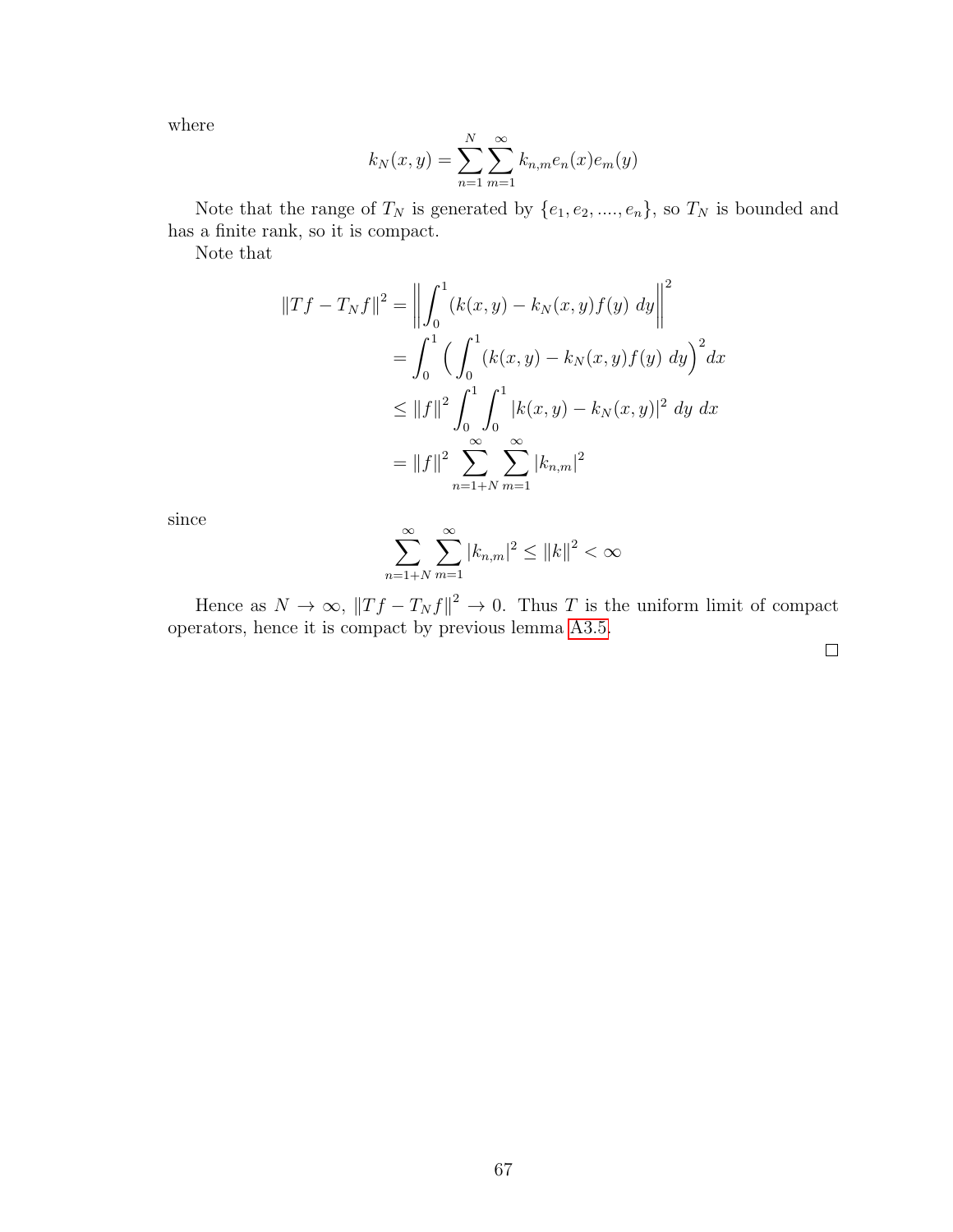### Notation Index

The following is a list of symbols used in this dissertation

- $\mathbb{R}^3$  *n*-dimensional real Euclidean space
- R 1-dimensional real Euclidean
- C field of complex numbers
- $L_{\mathbb{C}}^2[0,1]$  the Hilbert space of all complex-valued square-integrable functions on  $[0,1]$
- $L^2_{\mathbb{R}}[0,1]$  the Hilbert space of all real-valued square-integrable functions on [0, 1]
	- $\mathcal E$  supspace of the even functions of  $L^2_{\mathbb R}[0,1]$  with respect to  $x=1/2$
	- O supspace of the odd functions of  $L^2_{\mathbb{R}}[0,1]$  with respect to  $x=1/2$
	- $l^2$  the Hilbert space of all real real sequences  $(\alpha_1, \alpha_2, ...)$  such that  $\sum_{n\geq 1} \alpha_n^2$  is finite
	- $l_k^2$  the Hilbert space of all real real sequences  $(\alpha_1, \alpha_2, ...)$  such that  $\sum_{n\geq 1} (n^k \alpha_n)^2$ is finite for  $k > 0$
	- $\sigma(H)$  set of the eigenvalues of the operator H
		- $j_l$  Spherical Bessel function of the first type of order l.
		- $\eta_l$  Spherical Bessel function of the second type of order l.
		- f derivative of the function f with respect to  $\lambda$
		- $f'$  derivative of the function f with respect to x
		- $d_x f$  derivative of a map f between two Banach spaces at a point x
	- $[f, g]$  the Wronskin of any two differentiable functions f and g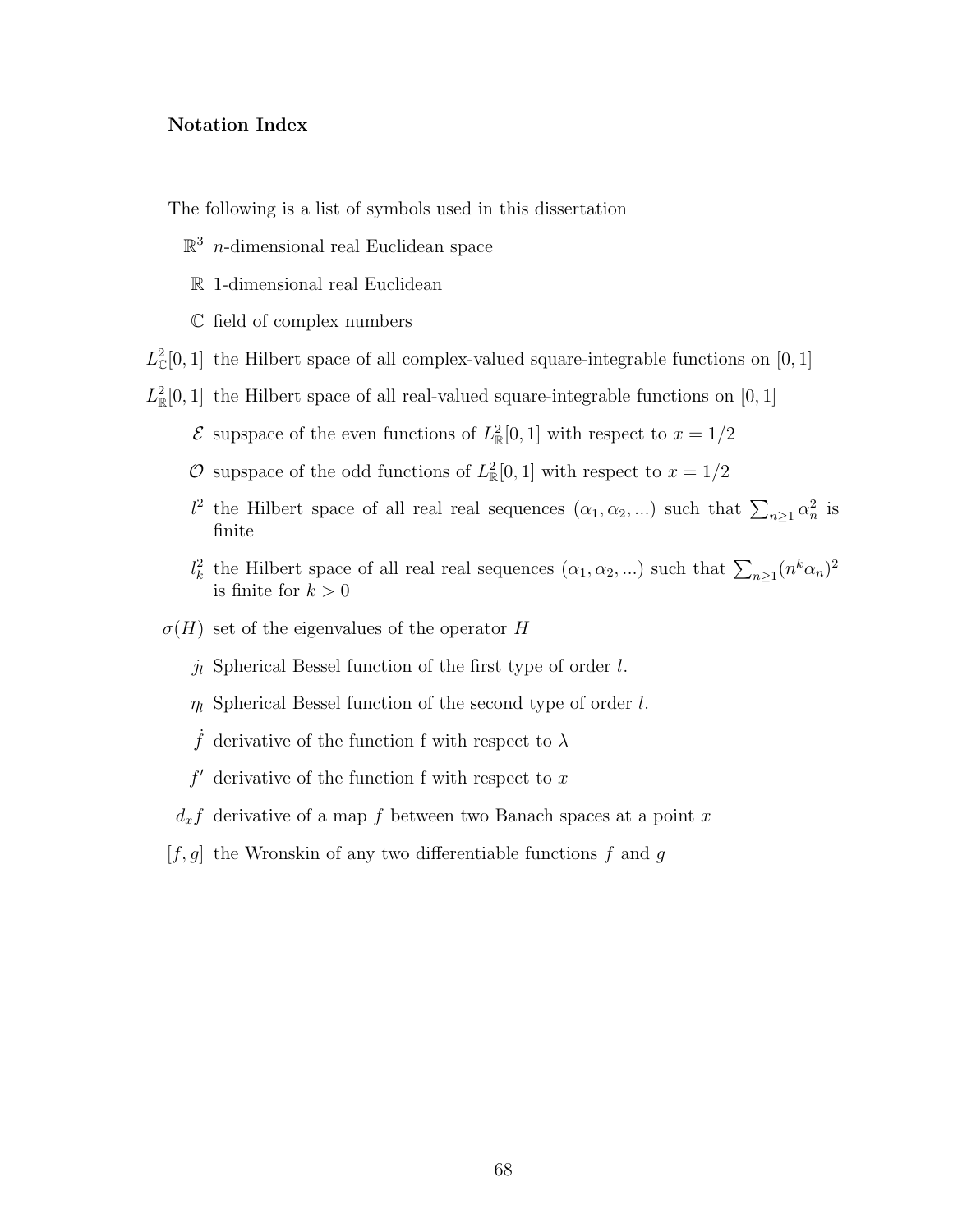### Bibliography

- [1] J.Pöschel, E.Trubowitz, "Inverse Spectral Theory", Academic Press, Orlando (1987).
- [2] R.Young, "An Introduction to Nonharmonic Fourier Series", Academic Press New York, (1980).
- [3] J.C. Guillot, J.V. Ralston Inverse Spectral Theory for a Singular Sturm-Liouville Operator on [0, 1], J. Differential Equations 76, 353-373 (1988).
- [4] F. Serier, The Inverse Spectral Problem for Radial Schrödinger Operators on  $[0, 1]$ , J. Differential Equations 235, 101-126 (2007).
- [5] W. Rundell, P.E. Sacks, Reconstruction of a Radially Symmetric Potential From Two Spectral Sequences, Journal of Mathematical Analysis and Applications 264, 354-381 (2001).
- [6] C. Shubin, An Inverse Problem for the Schrödinger Equation with a Radial Potential, J. Differential Equations 103, 247-259 (1993).
- [7] R. Carlson, C. Shubin, Spectral Rigidity for Radial Schrödinger Operators, J. Differential Equations 113, 338-354 (1994).
- [8] R. Carlson, Inverse Spectral Theory for Some Singular Sturm-Liouville Problems, J. Differential Equation 106, 121-140 (1993).
- <span id="page-77-0"></span>[9] Y. A. Abramovich and C. D. Aliprantis, An Invitation to Operator Theory, American Mathematical Socity (2002).
- [10] R. Carlson, A Borg-Levinson Theorem for Bessel Operators, Pacific J.Math 177, 1-26 (1997).
- [11] I. Kabanikhin, "Inverse And Ill-Posed Problem", Walter de Gruyter GmbH and Co. KG, Berlin/Boston (2012).
- [12] G. Borg, Eine Umkehrung der Sturm-Liouvilleeschen Eigenwertaufgabe, Acta Math. 78, 1-96 (1946).
- [13] T. Kato, "Perturbation Theory for Linear Operators", Spring-Verlag New York Inc. (1966)
- [14] B. Arfken, J. Weber, E. Harris, "Mathematical Methods for Physicists," Academic Press (2013).
- [15] A. Nachman, J. Sylvester, G. Uhlmann, An n-Dimensional Borg-Levinson Theorem, Commun. Math. Phys 115, 595-605 (1988).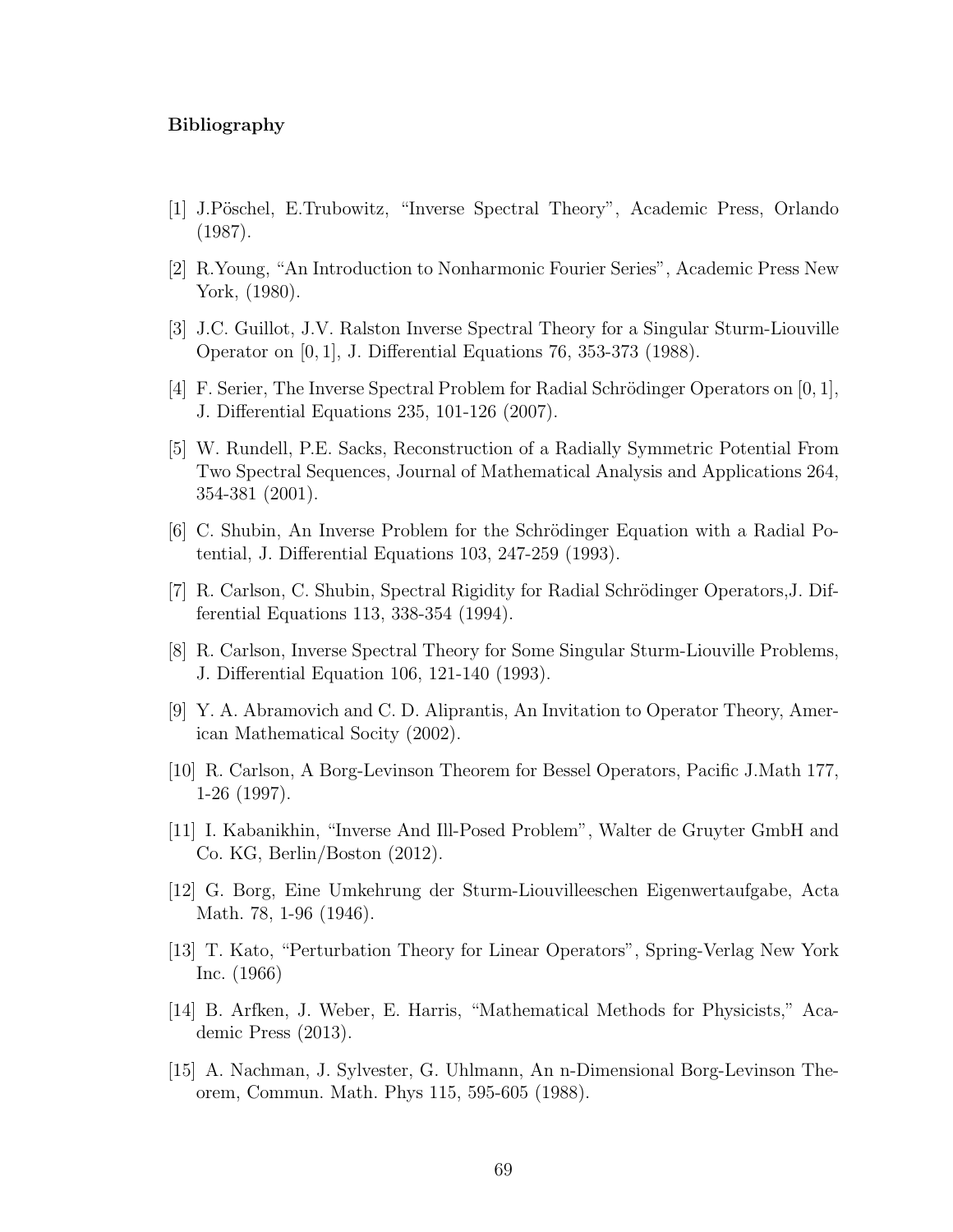- [16] M. Abramowitz and I. Stegun, "Handbook of Mathematical Functions," Dover, New York, (1972).
- [17] F. Serier, Problèmes Spectraux Inverses Pour des Opérateurs AKNS et de Schrödinger singuliers sur [0,1], PhD thesis, LMJL-Nantes, (2015).
- [18] N. Levinson, The Inverse Sturm–Liouville Problem, Math. Tidsskr. B 25-30, (1949).